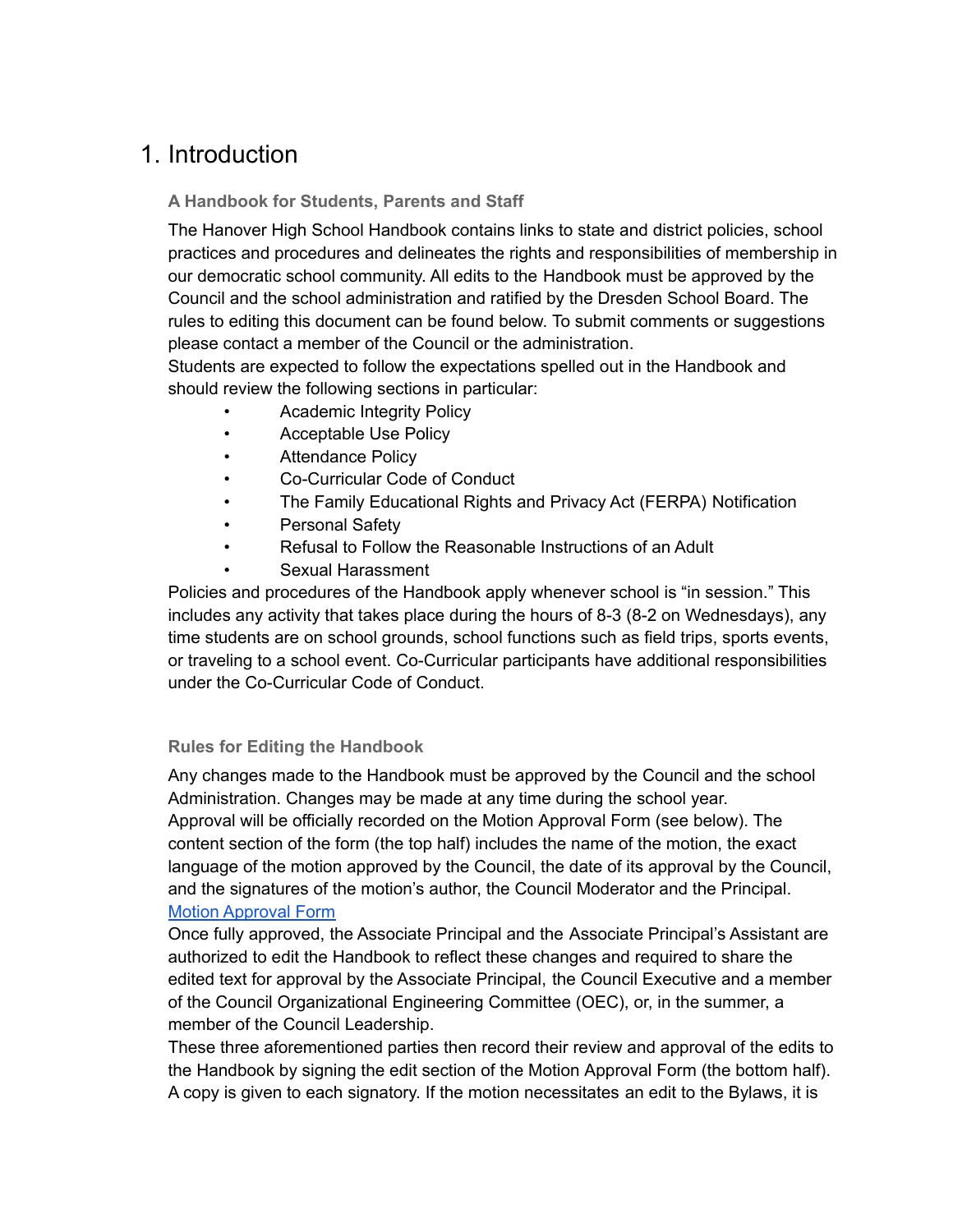the Council Moderator, not the Associate Principal, who is charged with reviewing and approving the edits. The Handbook is also reviewed and approved by the The Dresden School Board each year, usually in the spring.

# 2. School Resources

a. Mission Statement

Approved by: HHS Mission Statement committee, 12/3/01 HHS Staff, 12/13/01 HHS Council, 12/14/01 Dresden School Board, 12/18/01

#### Mission Statement

Hanover High School is an active learning community that provides broad academic and co-curricular programs. We engage students' minds, hearts and voices so that they become educated, caring and responsible adults. All students are given the opportunity and encouragement to use their

Minds to pursue excellence, academic challenge, and personal success. Hearts to respect and care for the emotional and physical well being of themselves and others, and for the environment. Voices to contribute to the academic process and the common good.

# b. School-Wide Core Competencies

**Academic Skills**

Reads actively and critically. Writes/creates effectively. Speaks/ presents effectively. Listens attentively and critically. Identifies and utilizes a variety of resources for obtaining information. Employs multiple strategies in critical thinking, problem solving, and performance. Demonstrates knowledge and skills in a variety of forms in different disciplines.

**Social and Civic Skills** Works effectively and responsibly as an individual and in groups.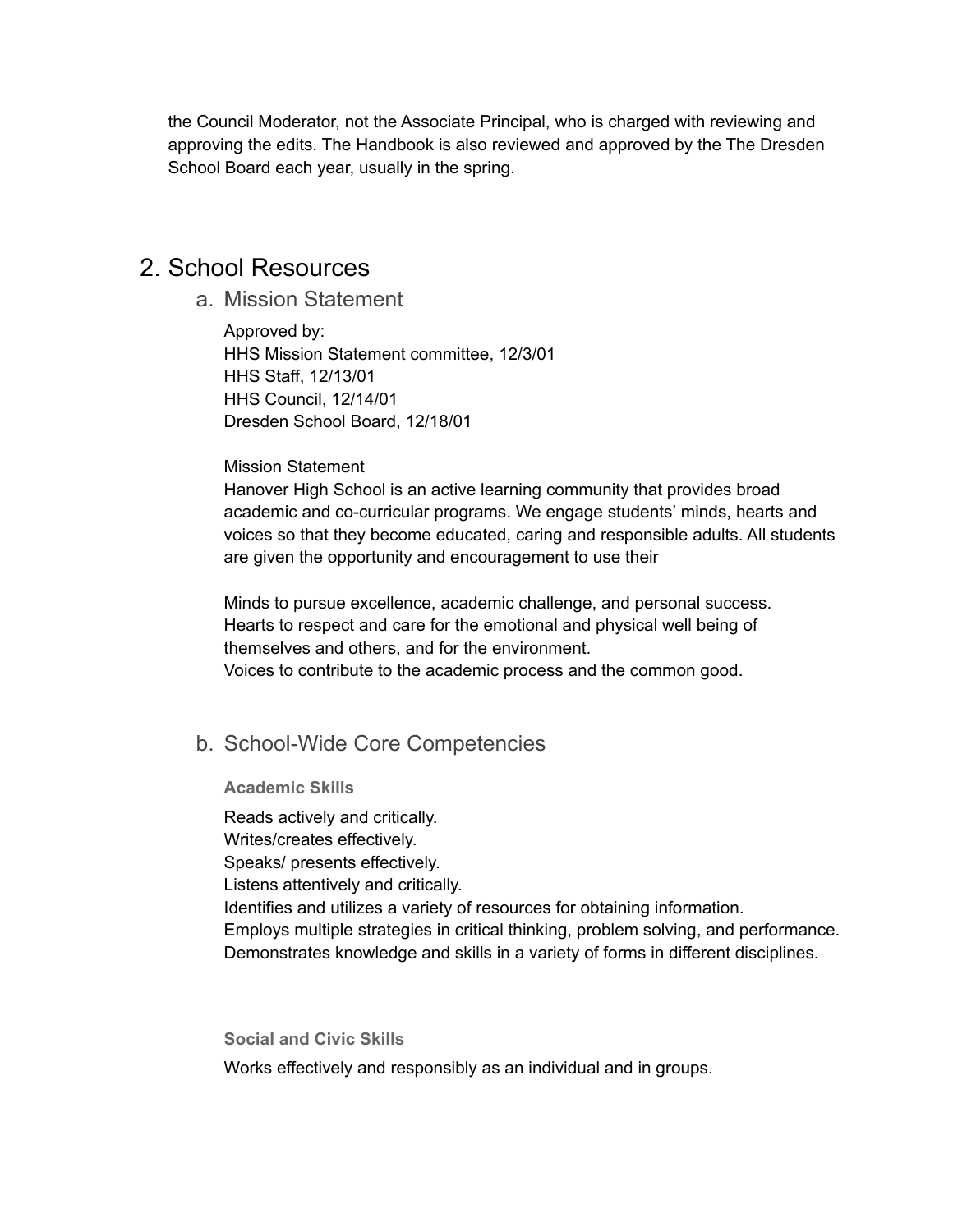Acts as a responsible citizen using the democratic process to address concerns and effect change in the community, state, nation, and world.

Demonstrates an understanding of the necessary balance between the resource needs of human beings and the finite nature of the environment.

Identifies and utilizes a variety of resources for obtaining information.

Employs multiple strategies in critical thinking, problem solving, and performance. Demonstrates knowledge and skills in a variety of forms in different disciplines.

# c. School Schedule

i. The School Day

The school day is from 8:00 a.m. until 3:00 p.m. with the exception of Wednesdays when dismissal is at 2:05 p.m.

## ii. Delayed Opening

In the event of a two-hour delayed opening, everything will be moved ahead two hours. For example, a bus that would pick up a student at 7:00 will pick the student up at 9:00. School will not begin at 8:00 a.m., it will begin at 10:00. If a delay turns into a closing, an announcement will be made via automated phone call, as well as on local radio stations by 8:00. If schools must be closed during the school day, similar notice shall be given prior to dismissing students. If road conditions change after schools have opened to prevent the safe return of students by school bus, notice shall be given as such. There may be days when only certain roads are closed. In these instances school will be open.

## iii. School Closing

The Superintendent may close schools or delay opening in any or all schools at his discretion for such conditions as insufficient heat, communicable diseases, civil disorder, or when weather conditions prevent the safe operation of school buses on major routes. Notice of such closing shall be given as soon after 6:30 A.M. as possible via:

- Automated telephone call the recording on the Hanover High School phone system
- WMUR School Closings page
- top of the SAU 70 website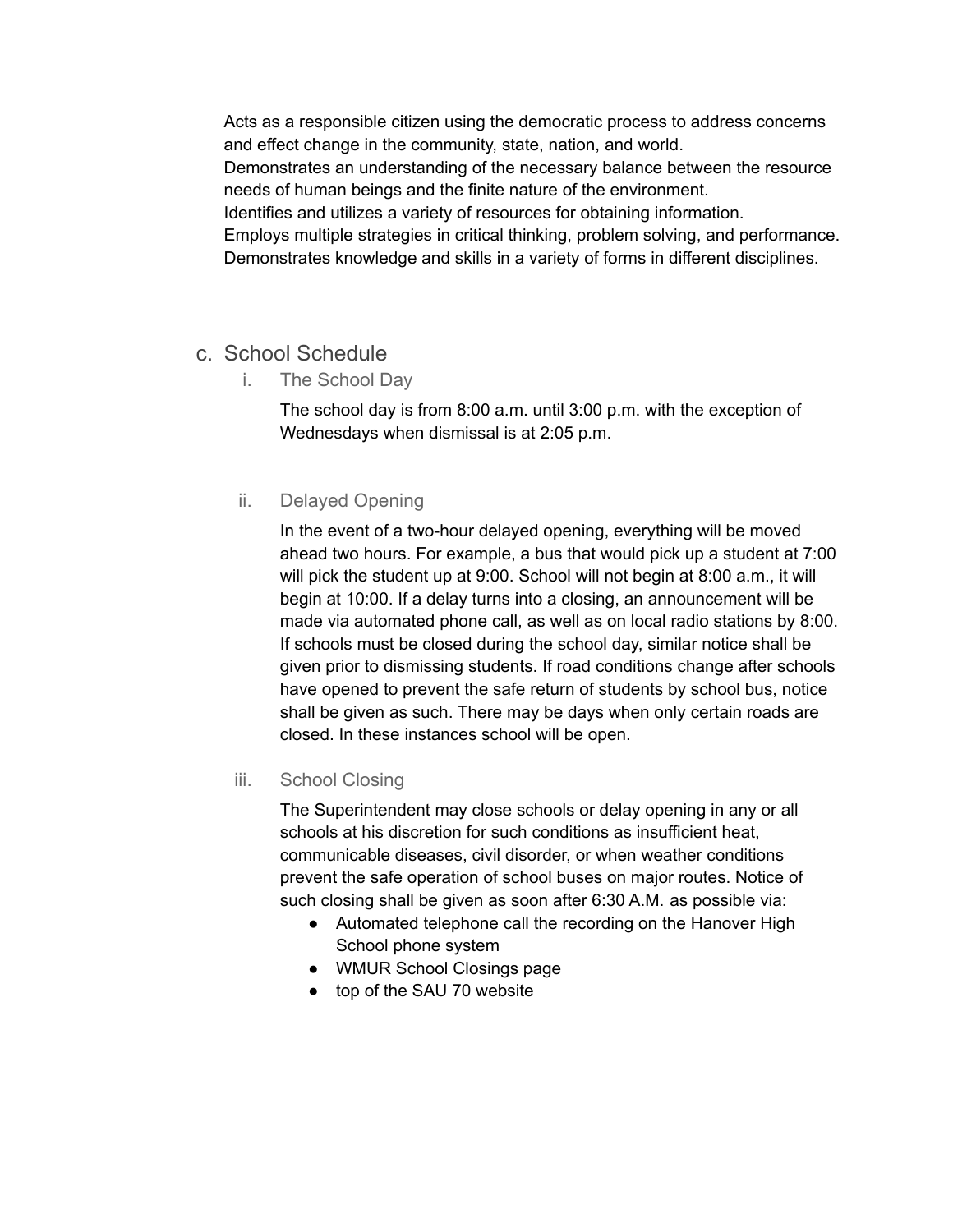## iv. Class Periods

Class periods are either 40 minutes or 1hour and 25 minutes long on Monday, Tuesday, Thursday, and Friday; 40 minutes long on Wednesday.Classes are expected to be in session for the full time specified. Students and teachers are responsible for keeping track of time and coming to class on time. There is a five or ten minute passing time between classes.

### v. Lunch

The Cafeteria is open from 7:45a.m. to 1:30p.m. each day. Lunch is 40 minutes long on Monday, Tuesday, Thursday, and Friday; 50 minutes long during Council on Wednesday. Tuesday is Advisory Lunch. Consistent attendance is expected and attendance is recorded. Students may also: Eat during their unscheduled time.

Eat during their classes except when prohibited for reasons of safety or subject matter (e.g., chemistry lab, P.E. during exercise). In cases where a student demonstrates a lack of individual responsibility (e.g. leaving a mess), the teacher may restrict the student from eating in that class. (See below: Classroom Eating Standards).

Students may eat in the cafeteria, atrium, classrooms, resource centers, hallways, and outside on school grounds. Eating is not permitted in the library, auditorium, computer labs, or gymnasium.

## 1. Classroom Eating Standards

During the first week of classes, teachers are encouraged to discuss standards for eating in class and to work with their students in developing a classroom-eating standard that meets everyone's needs. These standards should then be included in the teacher's course standards.

If the needs of an individual student or group of students conflict with the teacher's standards, either party may ask for a mediator (a counselor, department head, or administrator) to help find a solution which is acceptable to both parties.

If mediation does not resolve the conflict with the assistance of a mediator, then the case will be submitted to the Judiciary Committee for resolution. Judiciary Committee decisions will be made on a case-by-case basis.

Judiciary Committee decisions will not override the restriction on eating where the teacher demonstrates that eating might cause a danger to anyone. In all other instances, Judiciary Committee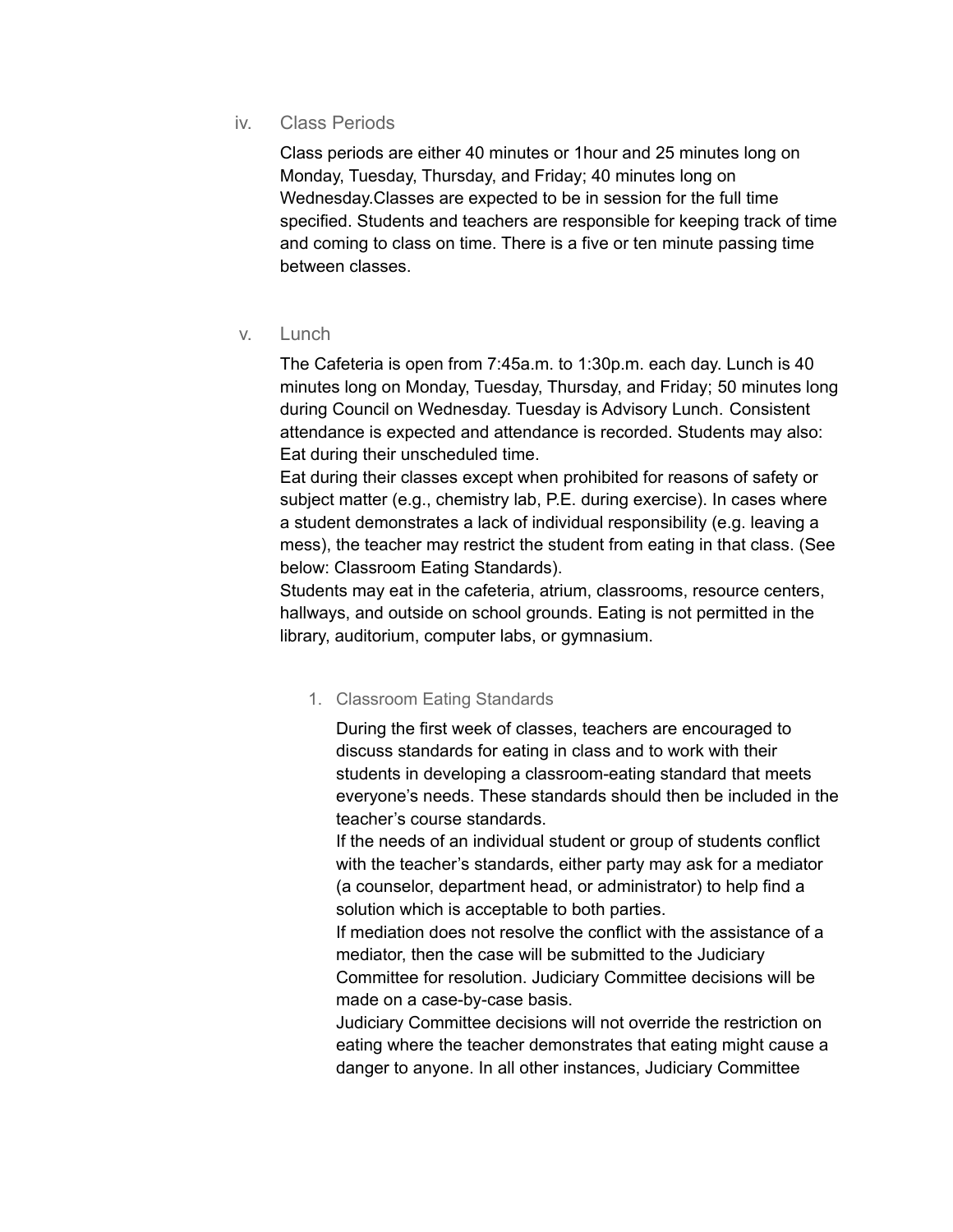decisions will follow the usual procedures outlined in this Handbook.

## vi. Unscheduled Time

Definition: any time between 8 a.m. and 3 p.m. when a student is not scheduled for class. The first priority of unscheduled time is instructional; it is not "free time."

1. Teachers are expected to utilize students' unscheduled time.

2. Recommended uses of unscheduled time include studying; pursuing teacher-directed activities; eating; quiet socializing in designated indoor areas; working in resource centers or studios, and socializing outdoors in designated areas.

3. Unscheduled time is part of the school program, and students are governed by school rules wherever they are during this time. 4. HHS may provide additional structure for students who do not use their unscheduled time effectively. Individual teachers may assign students to a particular resource room to provide additional structure and support. Parents may make such arrangements through their student's counselor.

### vii. Activity Periods

Activity Period is scheduled on Tuesday from 12:50-1:25 p.m. and on Thursday 11:10-11:50 during Lunch. Council meets from 11:00 a.m. to 11:50 a.m. on Wednesdays. On occasion and with advance notice, an extended activity period schedule can be used on any day of the week for a special event.

### viii. Advisory

Advisory is a mandatory part of the Hanover High School social emotional learning curriculum. As such, consistent attendance is expected. Students are expected to be with their advisory group during these times. Campus is closed unless the advisory group goes on a walking field trip as a group.

Advisory Lunch meets on Tuesday 11:00 a.m. to 11:50 a.m. Advisory Circle meets on Friday 12:50 p.m. to 1:25 p.m.

### ix. Field Trips

For any planned absence, including field trips and sporting events, a student must inform their teacher in advance.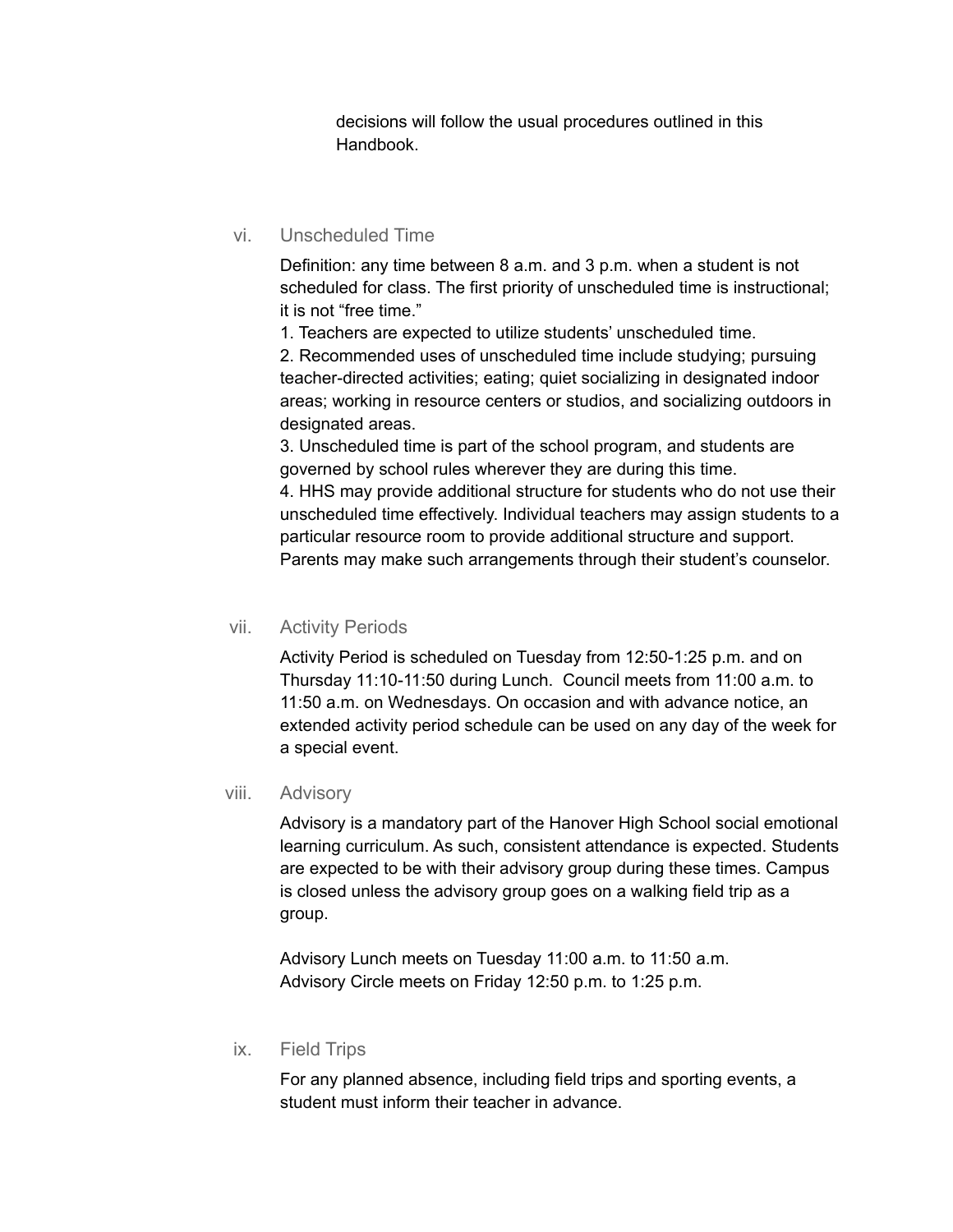## d. Co-curricular Activities

i. Athletic Activities

| <b>Fall Sports</b>     | <b>Winter Sports Spring Sports</b> |                      |
|------------------------|------------------------------------|----------------------|
| X-Country              | <b>Indoor Track</b>                | <b>Outdoor Track</b> |
| Golf                   | <b>Boys Basketball</b>             | Girls Lacrosse       |
| <b>Boys Soccer</b>     | <b>Girls Basketball</b>            | <b>Boys Lacrosse</b> |
| <b>Girls Soccer</b>    | Swimming                           | <b>Girls Tennis</b>  |
| <b>Field Hockey</b>    | <b>Alpine Skiing</b>               | <b>Boys Tennis</b>   |
| Volleyball             | <b>X-Country Skiing</b>            | <b>Baseball</b>      |
| Football               | Ski Jumping                        | Softball             |
| <b>Boys Ice Hockey</b> |                                    | Crew                 |
| Girls Ice Hockey       |                                    |                      |

ii. Club Activities

A list of approximately 30+ clubs is published each fall and range from Amnesty International to Ultimate Frisbee and from Environmental Club to Indoor Sports.

iii. Publications

#### **Broadside**

This school newspaper has become a forum for in-school political editorials as well as reporting Hanover High School events. Students from all grades may participate to make this publication meaningful for the school community.

#### **The Hanover High School Yearbook**

The Hanover High School Yearbook is directed by seniors under the supervision of a faculty advisor, significant contributions are made by student staff members from all classes.

#### **Pen of Iron**

The school literary magazine, The Pen of Iron, is a sounding board for students. In it, they can publish art, essays, poetry, and short stories. It is managed and produced by students with the help of a staff advisor.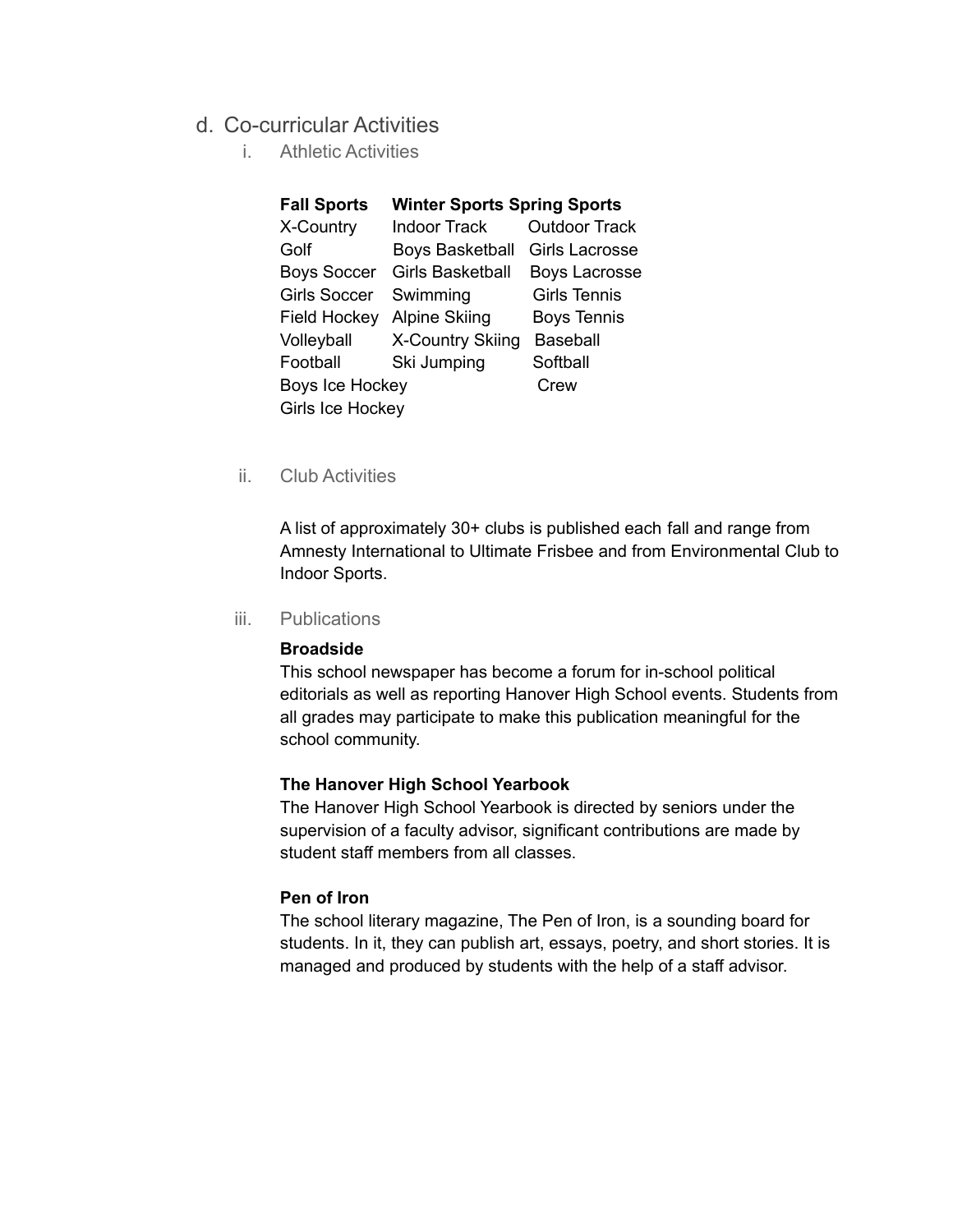# e. Building Information

i. Accessibility

An accessible entrance with electric doors is located at the main entrance to HHS. There is an elevator located in the Counseling Department corridor on the first floor as well as an elevator near the stairs going up to the auditorium.

ii. Maintenance

The school building in excellent condition at the opening of school. The custodians alone cannot maintain the school in this condition and rely upon the help of each student and staff member in keeping the school clean. This involves putting litter and rubbish into rubbish bins, keeping artist's talents in the Art Room and not in the bathrooms, and leaving classrooms ready for the next group. The appearance of our building and grounds is everybody's responsibility.

iii. Procedure for Requesting Use of the Building for a School Function

To use a room or school facility during school hours, a student or teacher must clear a request through the Main Office receptionist. To use the building after school hours, a "Building Use Form" must be submitted to the Facilities Office so that the request can be cleared with the responsible parties. Because there may be competition for space, it is advisable to submit the request at least one week in advance, earlier if possible.

iv. Telephones

School phones are for school business use or emergency use only. There is a phone available to students in the Main office for local calls.

## f. Academic Resources

i. Permanent Records

A permanent record for every student registered at Hanover High School is maintained in the school's office. These records indicate the following:

Legal name, birth date, place of birth, date of entry, date of withdrawal or graduation, and pertinent statistical information Final grades for the year Attendance for the year (PowerSchool Electronic File) Testing records School health record These records are sent to the schools and colleges where a student applies. Employers, bankers and business organizations also request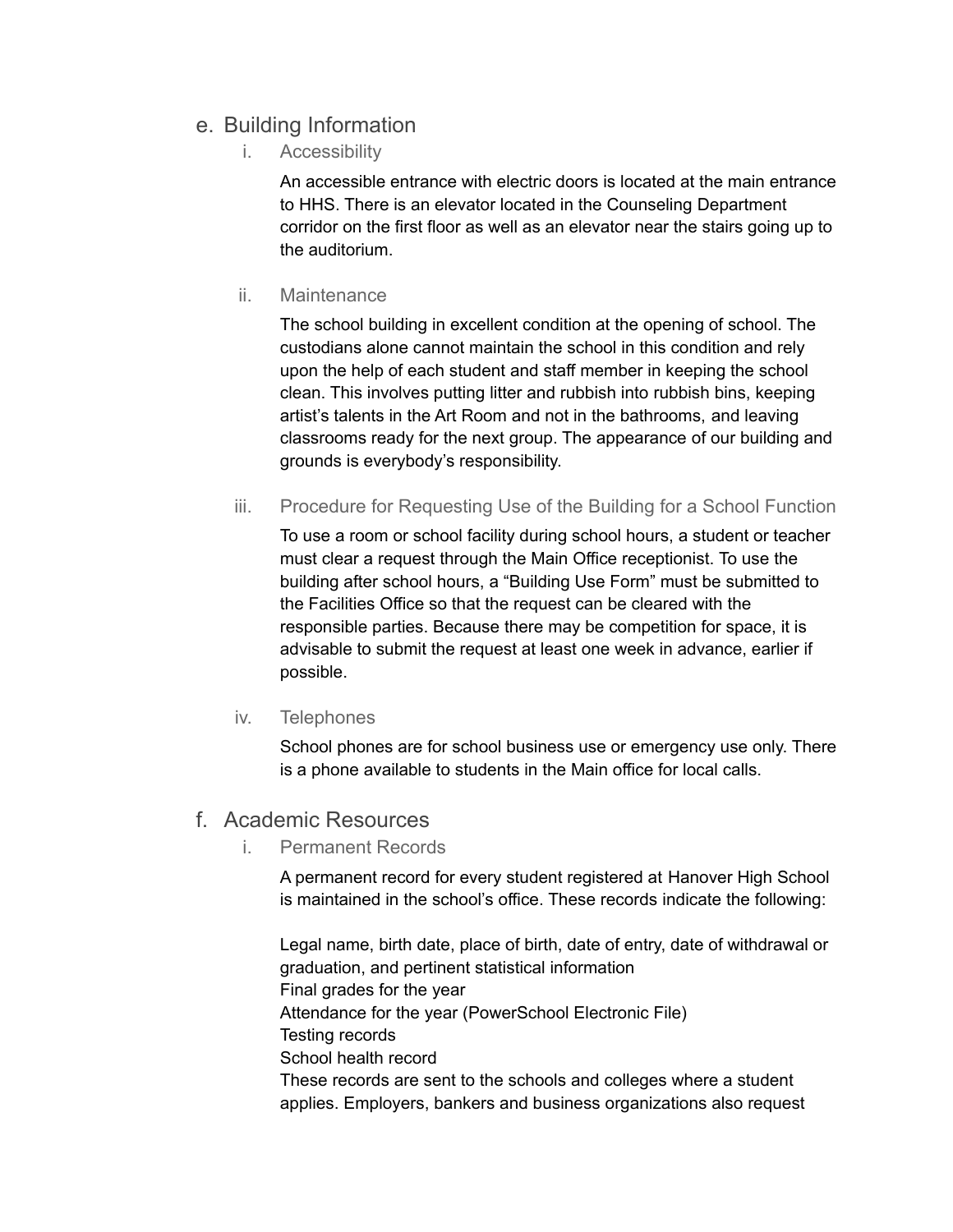transcripts and personal recommendations. A student may see their file by making an appointment with a counselor.

## ii. Textbooks and Equipment

Textbooks and equipment are signed out to students. Students must initial a form confirming that they have received the specific materials. Students are held financially responsible for returning these materials in reasonable condition. Students will be billed for lost, stolen, or damaged materials. Students who have outstanding bills will have their portals locked and will not receive their diplomas until the bills are paid. If the book is found after the bill has been paid, then reimbursement will be made up to one year after the original payment.

## g. Resource Centers & Common Resources

i. Resource Centers

Resource Centers are areas in the school where students can go during their unscheduled time. Teachers are often available in the resource centers or in nearby classrooms or offices during their unscheduled time to meet with students.

Rules for student behavior in common areas:

Students sit only on the furniture- not the trashcans, windowsills, heaters, floors, or steps in the way that blocks passage. Book bags should not litter the floor. Students should not leave their book bags in the atrium or other common spaces while doing other things. A book bag left for a long period of time in the atrium or other common space should be brought to the main office.

Bill Cogswell Center for Mathematics (Math Resource Center - MRC) The Bill Cogswell Center for Mathematics combines an office area with student work areas. The student work areas provide study carrels for silent individual work and test taking and tables for quiet group work. The resource area is staffed by the Math Educational Assistant and Math teachers; all are willing to help students with their questions.

### English Resource Center (ERC)

The English Resource Center serves as the English Department Offices with tutorial help and some student conferences scheduled there. Specific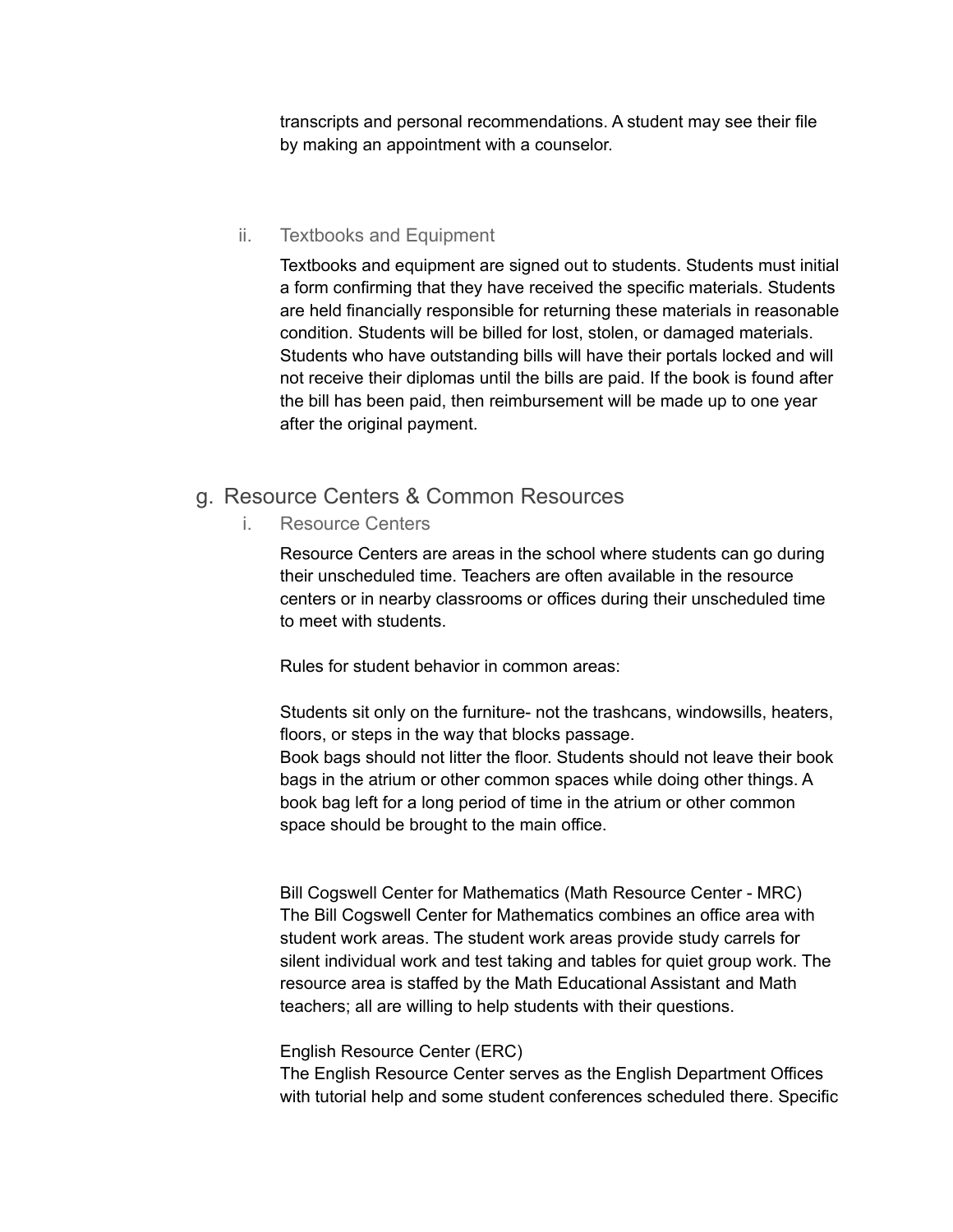course-related materials, places to use them, and adults to assist are found generally in the Media Center.

#### Science/World Language Resource Center

The resource center is a quiet but not silent study area staffed by an educational assistant. The resource center may be used for studying independently, working in small groups (four or fewer), or accessing science and world language materials. The educational assistant is available for helping students, monitoring tests, checking out books and materials for instructional projects, and assisting with copying machines.

### Social Studies Resource Center (SSRC)

The Social Studies Resource Center will serve as the Social Studies Department Offices with tutorial help and some student conferences scheduled there. Specific course-related materials, places to use them, and adults to assist are generally found in the Media Center.

### Common Areas

ii. Counseling

The Counseling Office is an area where students can study, socialize quietly, and use numerous college, financial aid, private school, summer program and alternative learning reference materials.

### iii. Computer Labs

Computer labs are located in Rooms 272, the design lab, and the digital arts lab.

The Computer Lab is considered a quiet work area where individuals are required to respect the rights of others. Specific rules governing behavior will be displayed in the Computer Lab. Individuals are responsible for being aware of and obeying those rules. Failure to do so may result in expulsion from the lab; habitual disregard for the rules may necessitate the loss of the privilege to use the resources of the Computer Lab. As always, students using any computing resources at Hanover High School must adhere to the guidelines described in the school's Acceptable Use Policy.

Room 272: The "upper lab" area contains Macintosh desktops, charging stations, and the Help Desk. The lab serves both individual users and classes and provides access to software to support instruction. Teachers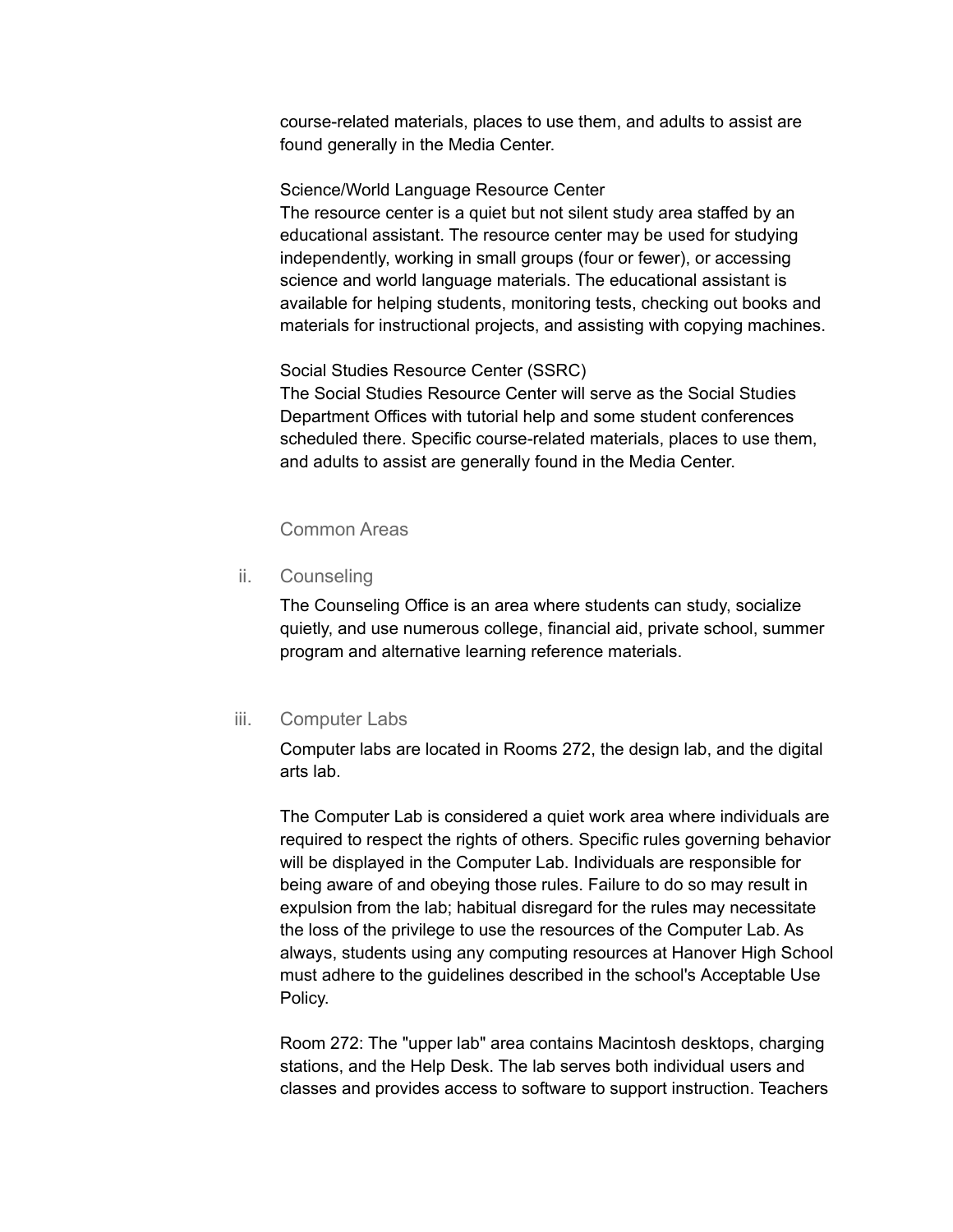are requested to schedule class time in the lab at least one week in advance. When classes are not scheduled, the lab is open to individual students on a first-come, first-served basis.

#### iv. Design Tech Lab

The design tech lab is located in the basement and provides access to specific software used in technology and design courses. These computers are used in conjunction with scheduled courses and are available to students outside of class with teacher permission only.

#### v. Digital Arts Lab

The digital arts lab is located near the athletic entrance and provides access to specific software and printers used in art classes, including but not limited to InDesign and Photoshop. These computers are used in conjunction with scheduled courses and are available to students outside of class with teacher permission only.

#### vi. Atrium

The Atrium is a singular and special place in the life of Hanover High School. It has evolved to become an informal space where the following can happen:

- 1. Socializing
- 2. Doing school work especially group work
- 3. Thinking and reflecting
- 4. Club and group promotion and sale activities
- 5. Presentation & displays by outside groups & organizations

And in order for these things to happen well, some general expectations should be followed:

- 1. Watch the level of your noise vocal and electronic
- 2. Be cheerful, social and pleasant
- 3. Clean up your table when you leave even if it isn't your trash
- 4. Be an active citizen of the Atrium keep it special

5. Remember - the Atrium is the first thing visitors to us see - make it good

vii. Library

Hours: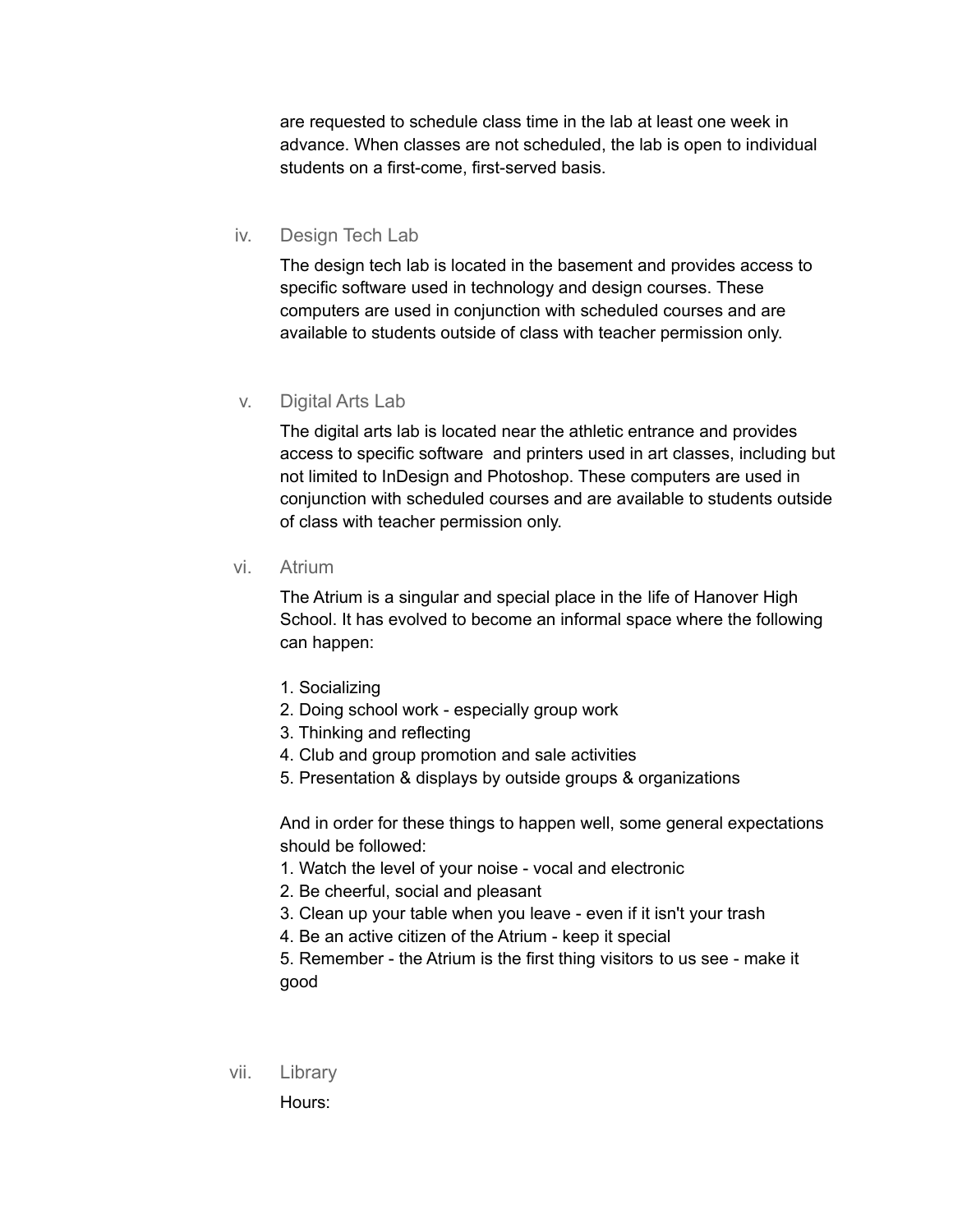7:30AM-4:00 PM Monday-Friday \*Hours are subject to change based on staffing.

#### Purpose

The Hanover High School Library's primary purpose is to support and enhance the instructional program of the school. It serves as the focal point for all types of resources, print and electronic, in-house and online, and is the place where students can expect to receive help locating and using information. Students are encouraged to ask questions regarding their research, as well as their leisure reading needs, and to make suggestions for materials they would like the Library to purchase.

#### Student Expectations

The Library should be thought of as an environment where students are able to study, do research, and read. Students may use room 171 (the main area of the library) for group study and browsing whenever classes aren't scheduled into them. The level of noise should not exceed a normal conversational volume, and should not make it difficult for other students or the staff to do their work. While talking and studying in pairs or groups is permitted in Room 171 and the classroom area (172B), talking is not allowed in Room 172 (silent study). Silent Study is for silent, individual study and research when not in use by a class. The conference room (170B) is also available for silent study and/or small group work with permission from the library staff. The staff assumes that students will behave thoughtfully and responsibly while in the library. Any student whose behavior infringes on the rights of others to work in a quiet and purposeful environment may be asked to leave the library.

#### Media Center Resources

The resources available in the library are a necessary and integral part of the life of the Hanover High School community, therefore, everyone needs to be responsible for keeping the resources in good condition and easily available for use. Borrowers need to sign out what they use and return it, in good condition, at the specified time. Most library resources may be signed out on either an overnight or a monthly basis. Detailed circulation policies are on the library website. All resources should be returned promptly by the due date. Students are expected to be responsible for and thoughtful about the materials they use or borrow. When several sections of a course or several courses are given research assignments in the library, students are expected to act fairly and with respect for each other's right to access needed materials and pursue their work at all times. The library staff may use several avenues to ensure that materials borrowed are returned, including loss of borrowing privileges until overdue materials are returned.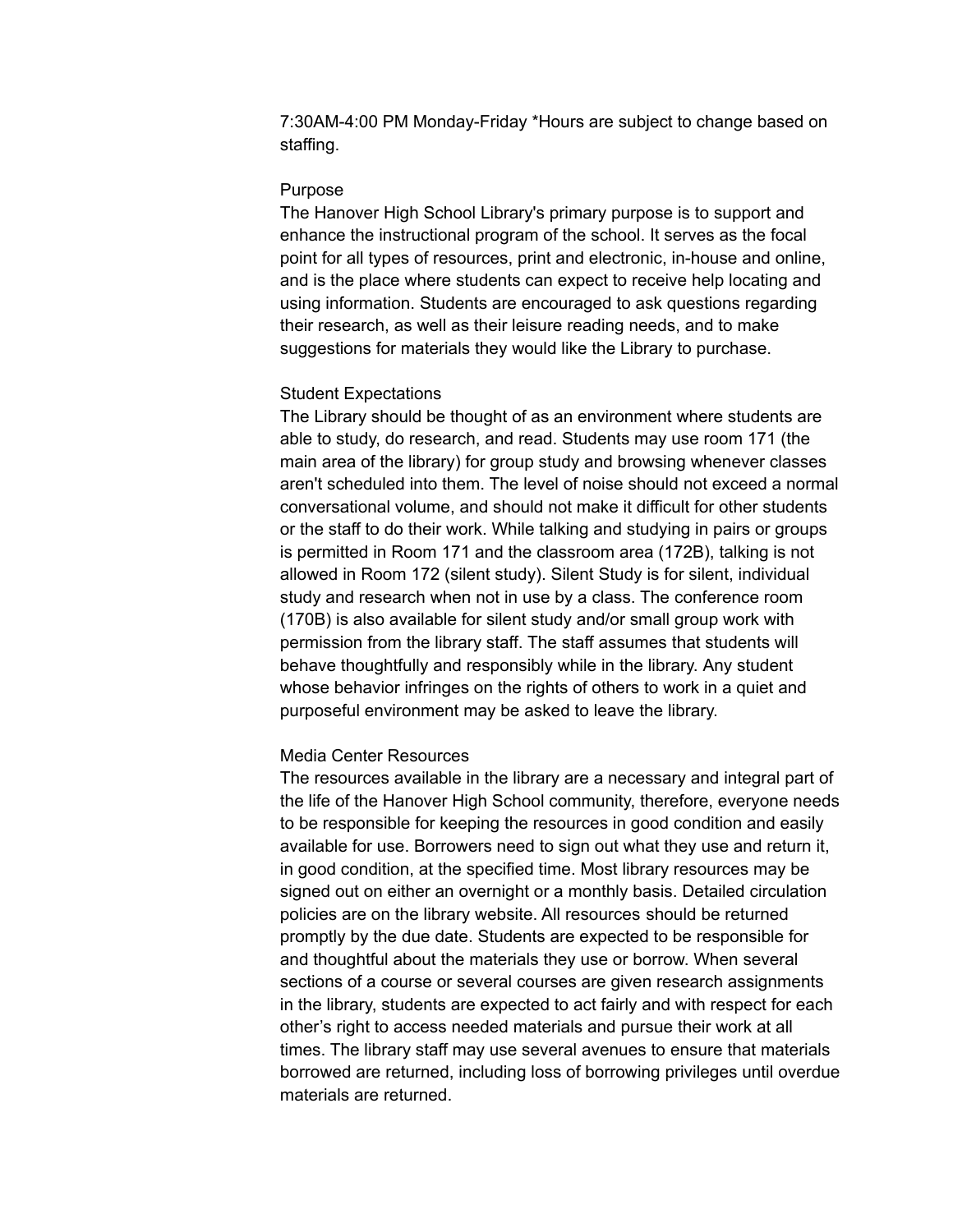#### Confidentiality of Library User Records

The Hanover High School Library complies with the New Hampshire Library Records Confidentiality Law (HB 36) passed on July 21, 1989. "This act...protects the confidentiality of library user records. Library user records include library, information system, and archival records related to the circulation and use of library materials and services. These records are confidential and shall not be disclosed without the consent of the user or pursuant to subpoena or court order."

Briefly, the law means that the Library staff cannot legally tell anyone what materials another patron has borrowed. Students or staff who wish to borrow materials signed out by another patron will not be told who has the material; a member of the library staff will attempt to obtain the needed material for the borrower.

#### Overdue notices

Overdue notices are emailed to students quarterly. The library does not charge fines for overdue materials, however, students will be billed for the replacement cost of the material at the end of each semester. Access to other library materials may be restricted until the bill is paid or the materials returned.

#### Other Libraries

#### Dartmouth Libraries

Baker Library is located across the green from Hopkins Center. Hanover High School junior and senior students are permitted use of library research facilities at Dartmouth College only after they have exhausted resources at the High School and Town Libraries and, through the high school, the State Library. To be permitted use of Dartmouth Libraries, a student must pick up an official permit from the High School Librarian. Students enrolled in Dartmouth College courses will receive their permits through the mail. Unless the student is enrolled in a Dartmouth Course, only one nonrenewable, two-week permit per student per year is allowed.

#### Howe Library

The Howe Library is located on East South Street in Hanover and is an attractive space for doing schoolwork and for reading. Students living in Hanover and Norwich are eligible for a library card at no cost. The school purchases cards for tuition students so that all students may use the library at no cost. To obtain a card, a student should go to the main desk at Howe.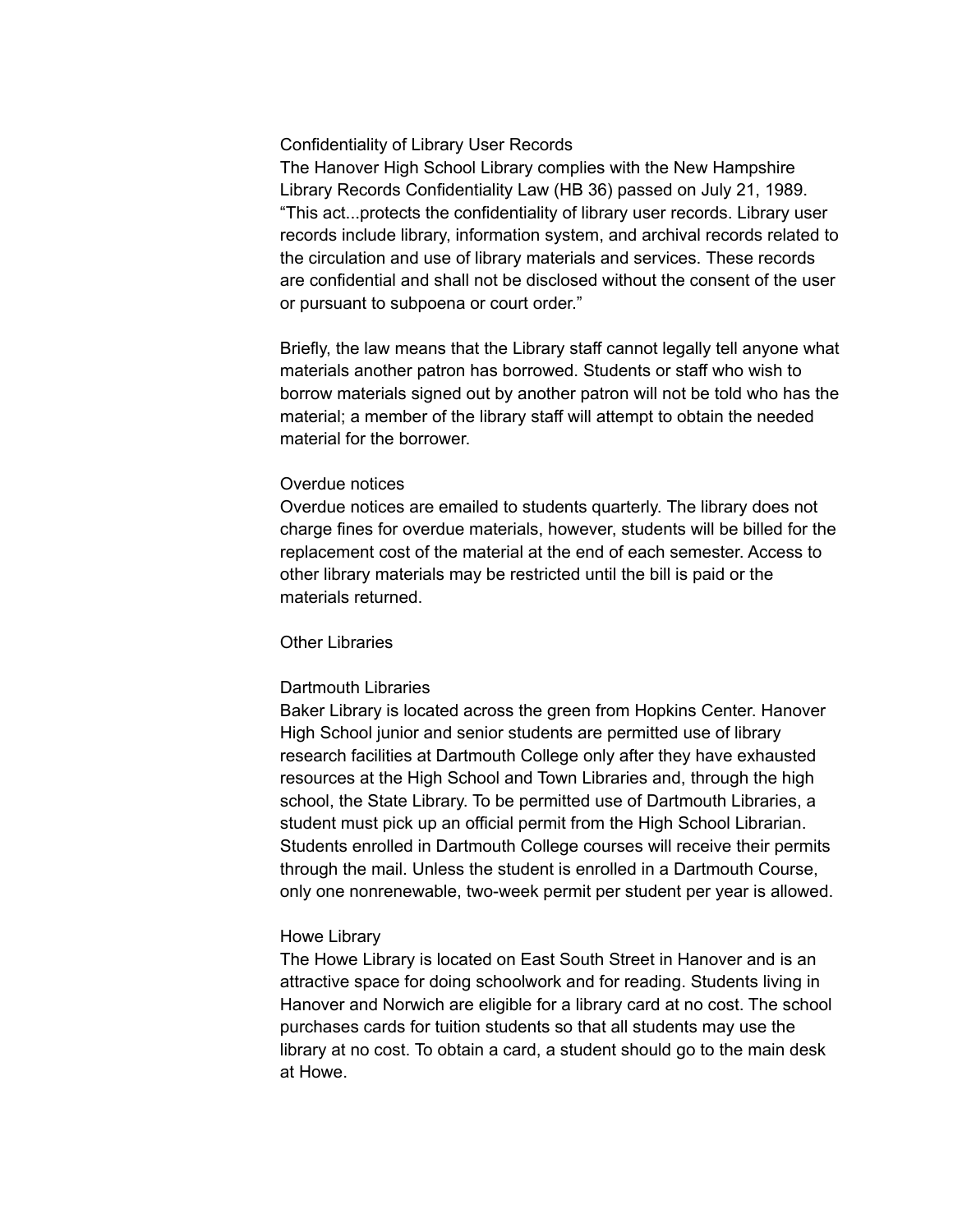Hanover High School will assist Howe Library with collecting fines from tuition students for overdue materials since use of the library has been arranged through the school. In these cases outstanding Howe Library bills will become a financial obligation to the school if Howe is unable to collect monies for overdue or lost materials.

#### viii. Health Services

Student health services include traditional vision and hearing screening, first aid, injury assessment, dispensing prescription and over-the-counter medications, maintaining immunization records, and providing ongoing health counseling. High school students may carry over-the-counter medications kept in the original containers, but all prescription medications must be delivered in the original prescription container and kept locked in the Health Office to be dispensed by health personnel. A student who is sick and needs to go home should go to the health office to be evaluated by the nurse. A nurse will contact parents to make arrangements for the student to leave school. A student with a health concern is welcome to come to the health room with questions. As approved by Council and Administration in 2015, condoms are available free of charge in the Health Office.

#### ix. Nick Beard Opinion Board

Passed by The Council, Spring, 1992

Amended October 13, 2000

Purpose: To give teachers, students, parents and the community a place to share their opinions with the school community.

Location/Description: The opinion board will be placed centrally in the school.

Guidelines: The guidelines for the board will be as follows  $-$  (1) all opinions must be signed on the front of the submission and (2) all opinions must be in good taste (no profanity or personal attacks). Submissions must be of reasonable size to permit a variety of opinions to be displayed. These guidelines will be posted next to the opinion board.

Procedure: Anyone submitting an opinion may request that The Council place the issue discussed in the opinion on a future Council agenda. The opinions will be reviewed by the Guidelines Committee, a subcommittee of The Council. The Guidelines Committee will be composed of two students and one faculty member of The Council. Interested members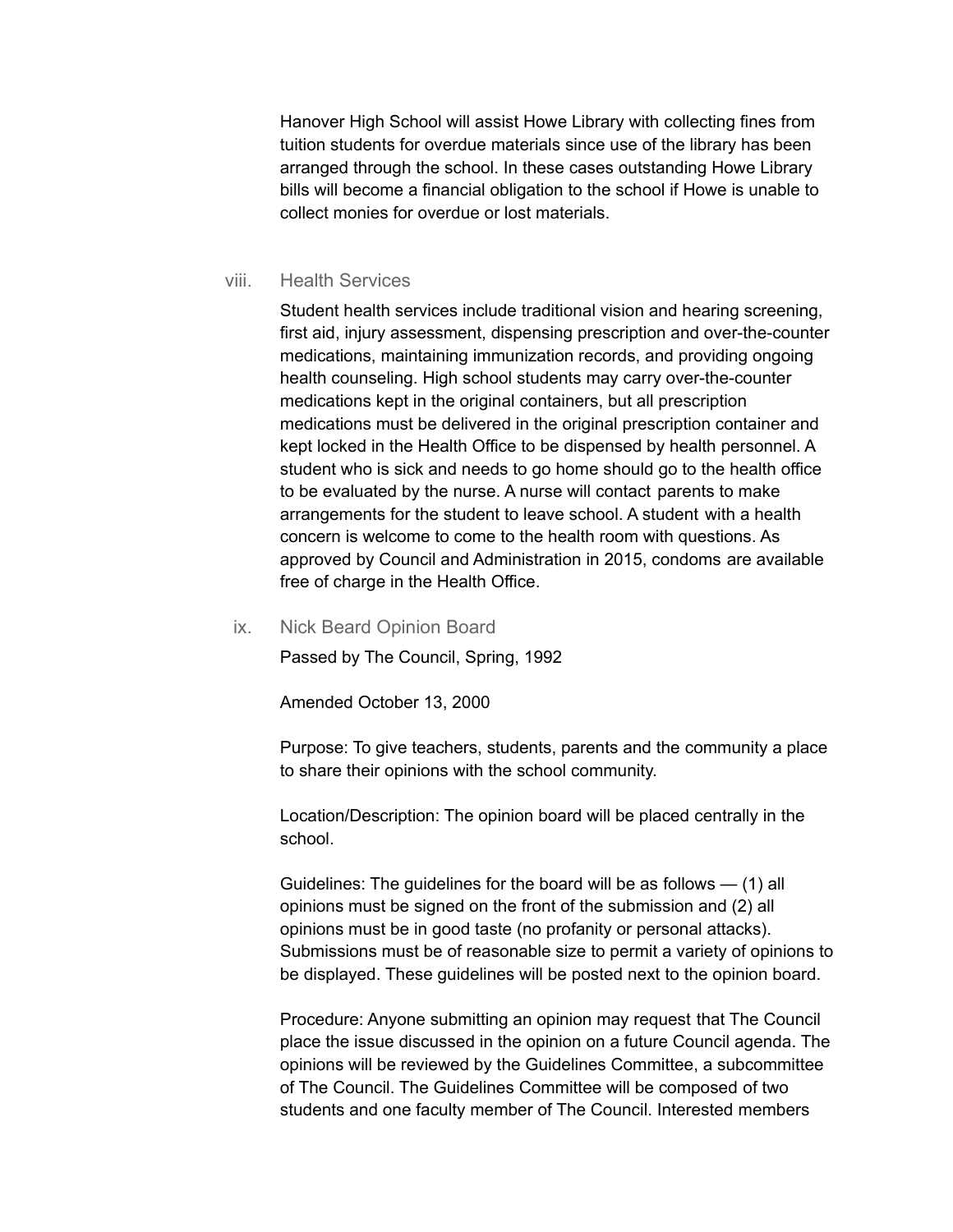may submit their names to the Moderator who will select the committee members. The committee's responsibility will be to check that the submissions meet the two guidelines and to bring to The Council opinions (1) which the writer of the opinion has asked to have placed on The Council's agenda and (2) which the Opinion Board Committee feels need The Council's attention. Rejected submissions will be returned to the community member for resubmission. In the event of a controversy, the opinion will be submitted to J-Comm for a final ruling to ensure that the opinion is within the guidelines.

The opinions will be posted every Friday for a period of two weeks, and at the end of that time, if the person wishes to keep his or opinion posted that person must resubmit it. An online opinion board, established by the HHS technology coordinator, exists in parallel with the hall board as a virtual representation. Opinions to be submitted to the online board must follow the guidelines identified above.

# 3. School Governance

This section of the Hanover High School Handbook concerns how Hanover High School is governed. Hanover High School is a democratic school. Its Council is comprised of students, staff members, and community members. The Council shapes and informs handbook policies. The Board recognizes its commitment to the regular communication between the Board and the Hanover High School Council. A non-voting, student representative attends Board meetings and is responsible for presenting the interests of The Council to the Board and to bring the Board specific proposals and items of concerns. The Council also has regular meetings with Hanover High School Administration who then brings specific proposals and items of concerns to the Hanover High School staff.

- a. [Dresden](https://www.sau70.org/school-boards) School Board
- b. The [Council](https://www.hanoverhigh.org/fs/pages/933)

On June 14, 1977, the Dresden Board of School Directors voted unanimously to support the system of governance at Hanover High School known as The Council by instituting the following policy (amended in May 1983): [Policy](https://www.hanoverhigh.org/fs/pages/1595) JIBA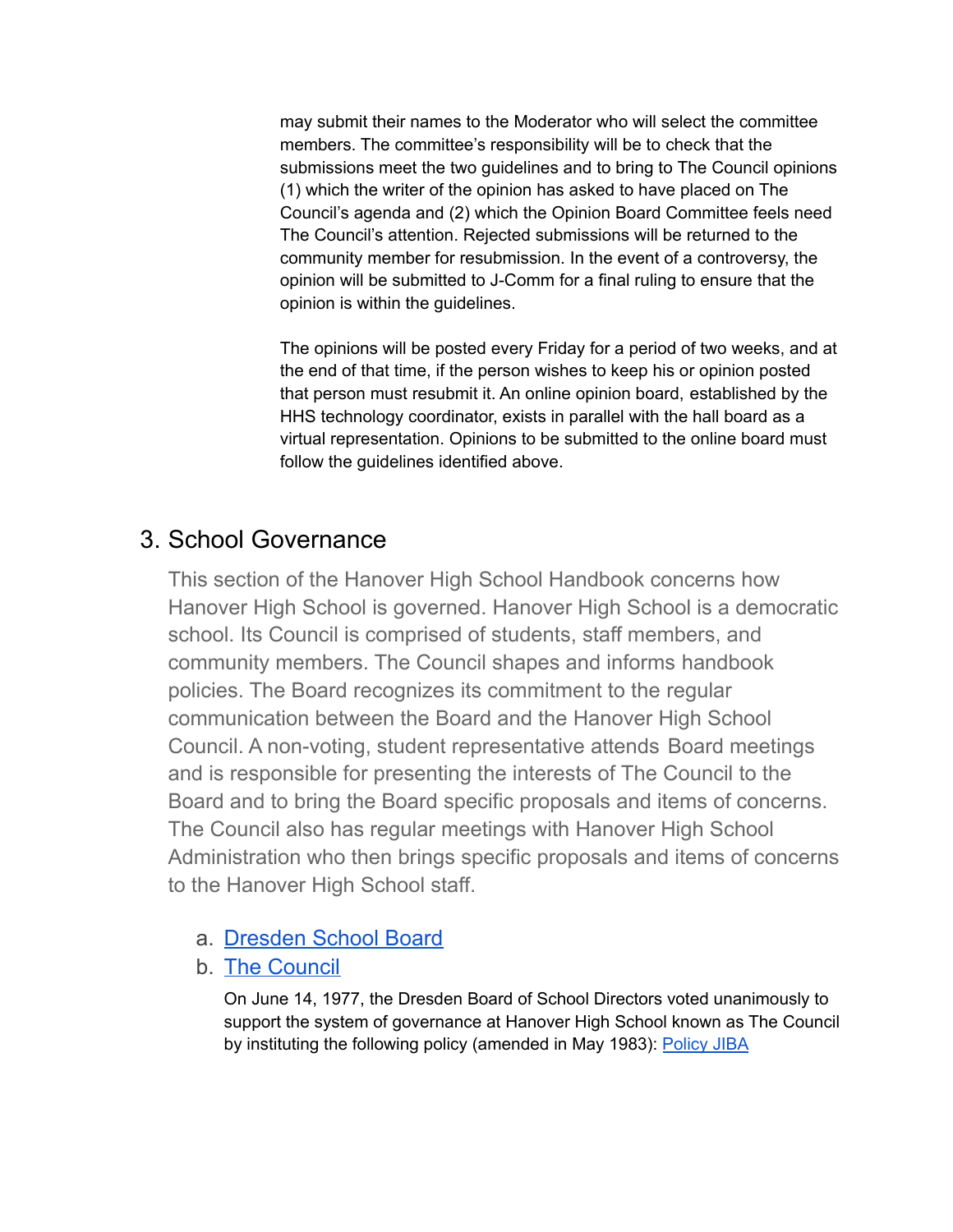Regular meetings of The Council are held once each week (Wednesday 10:15a.m. to 11:00a.m.) during the school year. The meetings will be governed by Robert's Rules of Order. All Council meetings are open to the public.

The Council Executive serves as Parliamentarian, as a liaison to the Administration, and as a resource to Council Committees and Officers. The Executive is responsible for procedures that facilitate Council business and for maintaining a complete historical record of the Council.

The Council has its own bylaws and has subdivided itself into six standing committees: Administration, Curriculum, Judiciary, Organizational Engineering, Student Activities and Student Life. The committees carry out functions of data gathering, investigations, proposal writing, communications and recommendations around specific tasks.

Council [Members](https://sites.google.com/a/hanovernorwichschools.org/hhs-council/members)

## Some Examples of What The Council May Do or May Not Do

The Council may:

- Provide structures to facilitate student evaluation of administration and staff.
- Make decisions on allotment of student activities monies.
- Make decisions regarding rules and regulations governing student involvement in extracurricular activities.
- Make decisions regarding procedures involving school dances, student lounge space, use of athletic facilities.
- Issue statements of support or nonsupport of administrative decisions.
- Make recommendations to administration involving curriculum and scheduling issues.
- Protect due process rights of student body.
- Make recommendations to the appropriate body on hiring of administrative personnel.

The Council may not:

- Make decisions on scope and substance of curricular and extracurricular activities.
- Make decisions on type of school response to violations of School Board policy, state law, administrative regulation or approved handbook rules.
- Make decisions on staffing patterns in the school.
- Make decisions on appointment of new staff and administrators.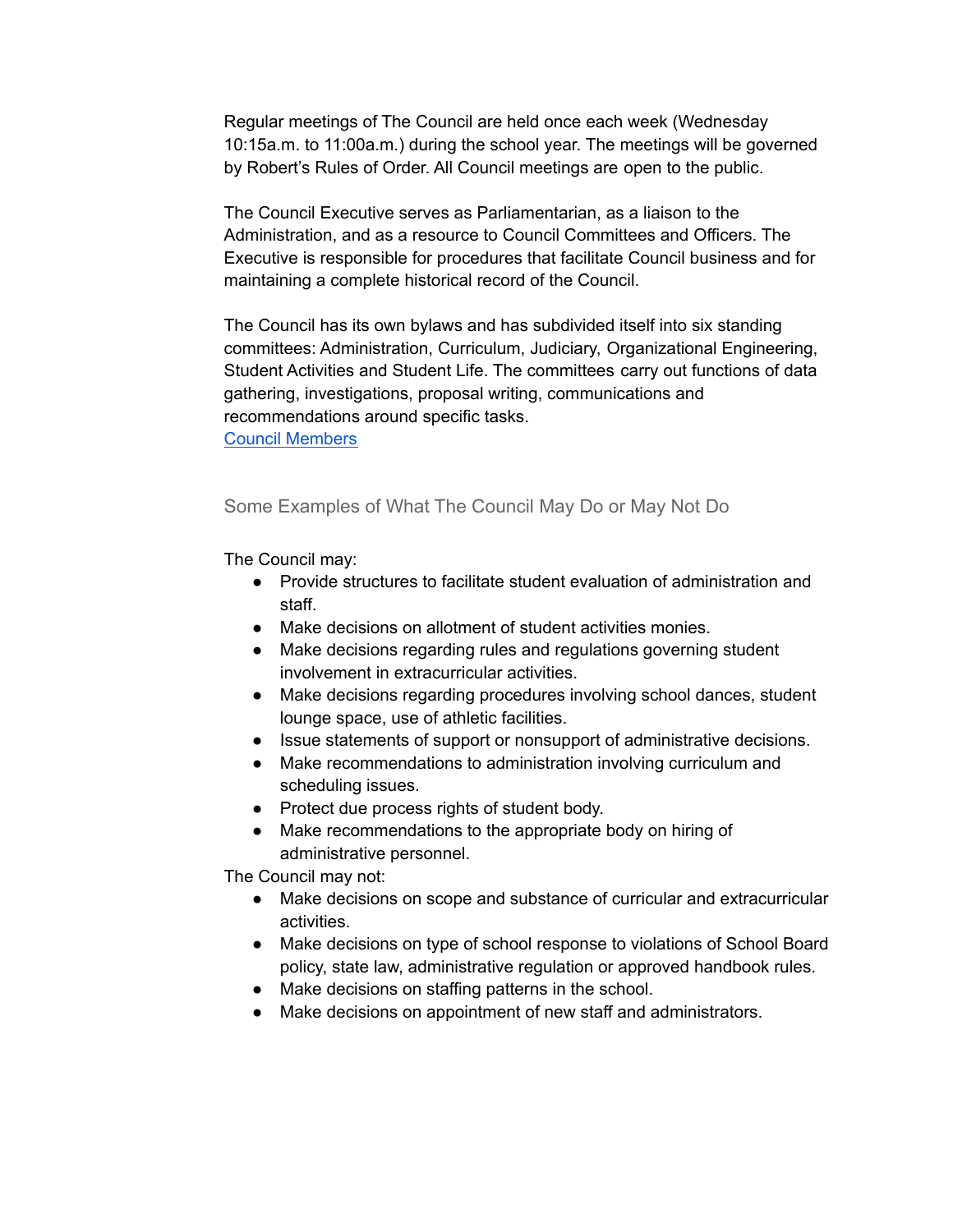- i. [Council Bylaws](https://docs.google.com/document/d/1KuSqQhwEhakd6PeL-xFkBu0-pn35uvtVRjMLoOGP754/preview)
- ii. Board-Council Communication See [Dresden](https://www.hanoverhigh.org/fs/pages/1596) School Board Policy BBBH
- iii. Skip Bean Democratic School Award

Passed by The Council, Spring 2000

The Council sponsors this award that is given to a person or group in the school or community who furthers the purposes and ideals of a democratic school. This award is named in honor of Linwood H. (Skip) Bean, Jr., Associate Principal of Hanover High School from 1970 to 1997. Mr. Bean was a "founding father" of The Council and an outspoken advocate for and supporter of democracy at HHS. To nominate someone for this award, which can be given at any time, any member of the school community may write a short statement telling why the nominee should receive the award and submit the signed statement to Council. The recipient of the award will receive a "bag of beans" -- jelly, coffee, etc. The recipient's picture will be posted on The Council bulletin board together with the nomination statement. Photos and statements will then be gathered in an award album.

### iv. Student Inclusion on Search Committees

The following motion passed at the 9/24/92 meeting of The Council and amended to include head coaches at the 10/1/92 meeting was approved by Committee on Instruction (COI) on 10/22/92.

The Council recommends COI that 2 students be included on all search committees for professional staff, administrators and head coaches. The student(s) will be chosen by the coordinator or the supervisor.

# c. Committee on Program and Procedure

Holding as its standards the school's Expectations for Student Learning and Mission Statement, the Committee on Program and Procedure (CPP) is responsible for school-wide curricular issues that exceed the scope of individual departments and acts in an advisory capacity to the Principal.

The Committee on Program and Procedure will:

● Provide leadership for the school's instructional programming.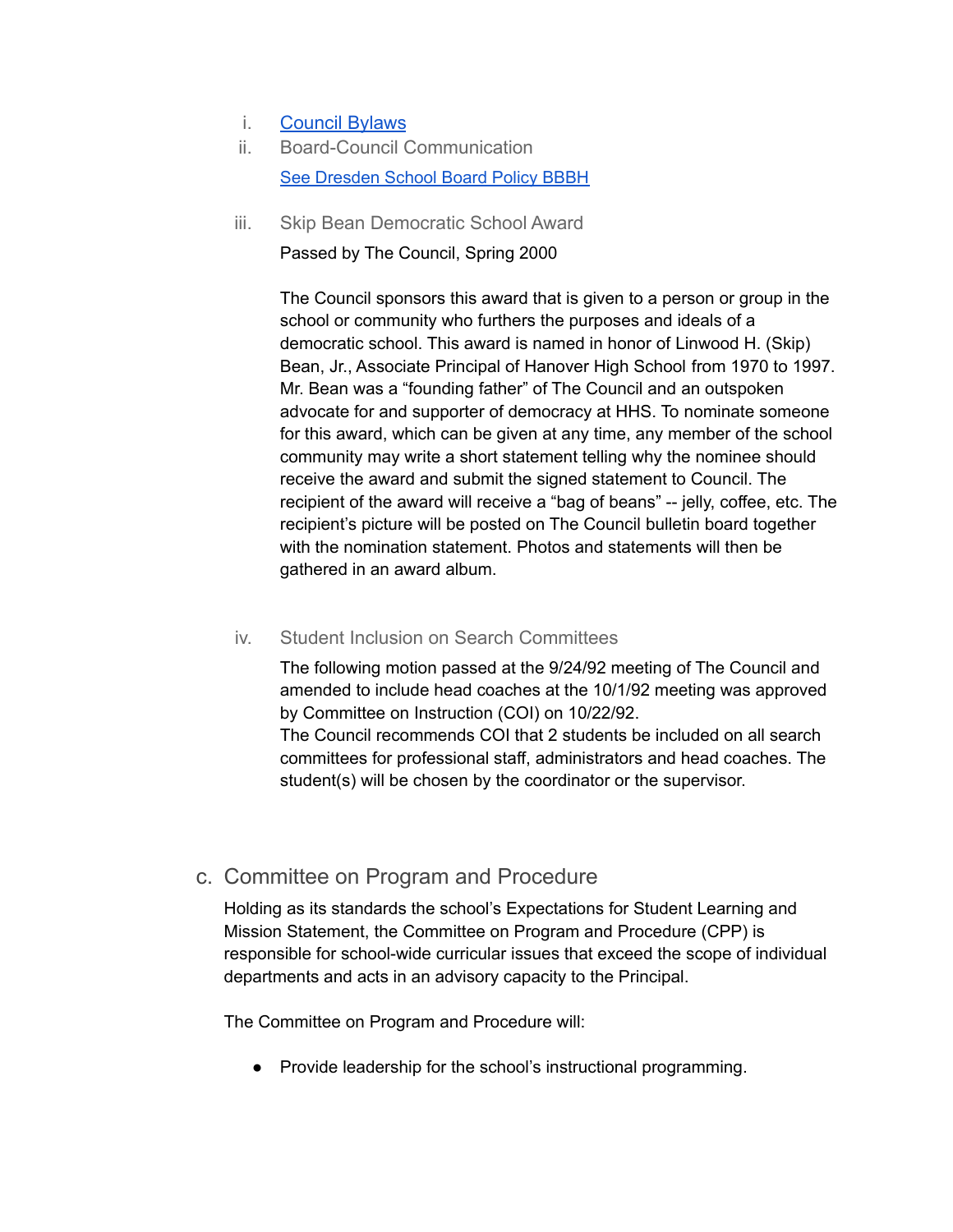- Assess and review the school's instructional programs on a planned, systematic basis and recommend appropriate changes based on that review.
- Approve all additions, deletions, and substantive changes of courses listed in the Program of Studies.
- Finalize annual budget proposal and make any further budget modifications as called for within the budget process.

## d. Class Committee

CLASS COMMITTEES (Article VIII of the Council Bylaws, March 2013)

Class functions are organized by Class Committees. Class Committees are formed and governed under Article VIII of the Council Bylaws.

## A. Membership

Sign-ups for Class Committee will be held the same week as Council Elections. Any student can sign-up, but they must maintain steady involvement in meetings and fundraisers in order to be considered a member.

## B. Purpose

1. To raise funds for activities it deems appropriate. Possible activities include: **Graduation** Senior Prom Yearbook A gift that is donated to the school Class trips and activities 2. Communication with the class. The Class Committee has the ability to call a class meeting, with reasonable notice.

## C. Structure

1. There is no formal structure that is required within the Class Committee (i.e. chairperson, secretary, treasurer, etc.) as long as the Committee is functional. 2. One person must be in contact with a Council member.

## D. Class Advisor

1. Purpose

To work closely with the Class Committee to set up yearly class activities and fundraisers.

E. Participation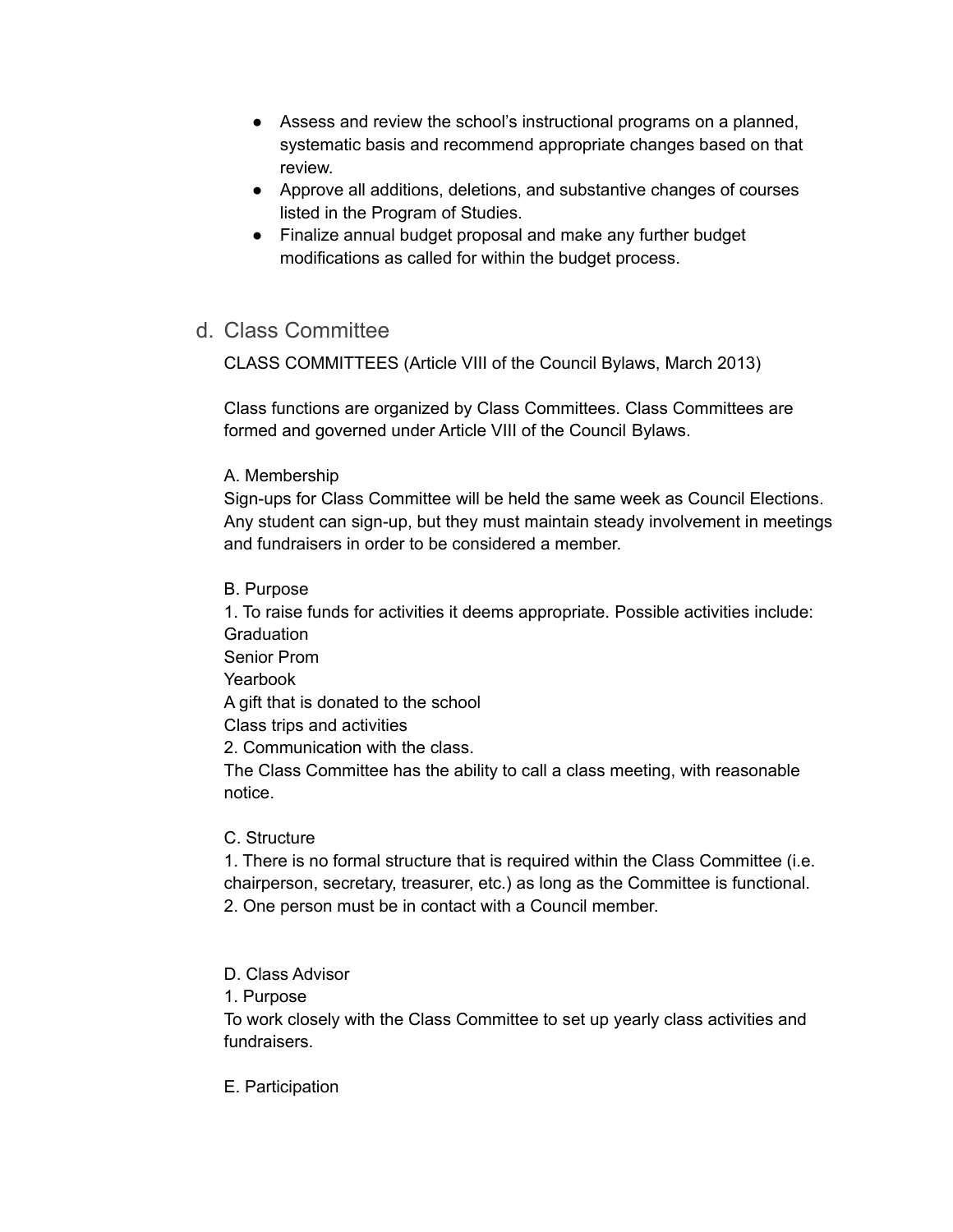1. Class Committee members need to actively participate in order to achieve class goals. Failure to participate and/or attend meetings diminish this. 2. Advisors should review transcripts of activities to verify active participation in Class Committee meetings and activities. At the end of the year, the advisor will send a list of active members to Guidance.

## e. Judiciary Committee

The appeal of a disciplinary action will be made in writing by the appellant by 3:00 PM of the school day following such disciplinary action. Students wishing to use this committee should get an [Appeal](https://docs.google.com/a/hanovernorwichschools.org/document/d/19loM0hm1ECZrijwu0c39vLU5HGyViuEBsgy4B5AjOo4/edit?usp=drive_web) Form from the Main Office and contact the Chairperson on the same day of the Administrative Decision.

Copies of Rules of Operation for this committee may be obtained in Article VII F of the [Council](https://sites.google.com/a/hanovernorwichschools.org/hhs-council/committees/j-comm) Bylaws or from the Chairperson of the Committee, Principal or the Associate Principal of the school.

Members of the Judiciary Committee will be elected from the general student body.

- 1. Students may run for council as well as JComm.
- 2. Elections will take place during the Council elections in the spring.
- 3. Freshmen will vote in the fall during orientation.
- 4. There will be two students from each grade as well as two staff members.
- 5. Nomination forms are required but other forms of campaign are not required.
- 6. Individuals will vote for two members from their grade (or staff).

A chair, which cannot be a staff member, selected by the members of the Judiciary Committee. It will be the responsibility of the Chair to ensure the proper functioning of the Judiciary Committee. The Council Executive will serve on the Judiciary Committee as a non-voting member and a resource for the chair.

## f. Restorative Practices

The purpose of the Restorative Practices Program is the improvement of citizenship in an individual student resulting in the enhancement of the overall quality of life at Hanover High School. The Restorative Practices Program is designed for students who have a) violated the Academic Integrity Policy (AlP) or b) at the discretion of the Associate Principal, been involved in other significant behavioral incidents. It is designed to help students take responsibility for their actions, recognize that their conduct caused harm to others, make amends, and reintegrate into the community. There are four key principles of the Restorative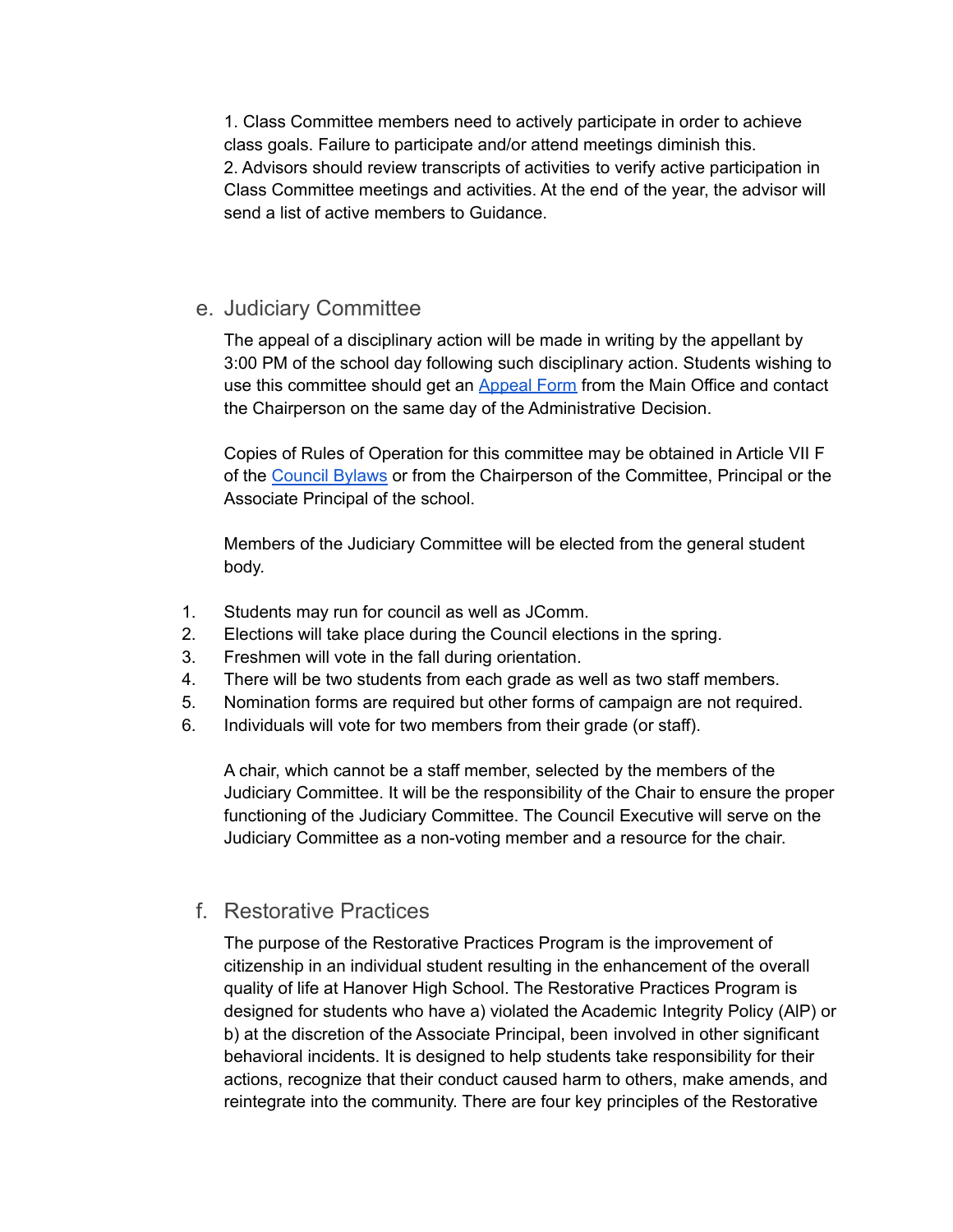Practices process: respect, responsibility, restoration, reintegration. Students have the option not to participate in Restorative Practices.

- A. In cases where the student has accepted responsibility for AIP violations, the Associate Principal will:
	- a. Contact parents/guardians to set up a meeting
	- b. Inform attendees at this meeting:
		- i. of the purpose of Restorative Practices as outlined above
		- ii. that the consequences will be determined by consensus during the Conference and recorded in a contract, which will be signed by all parties. If the student does not fulfill the terms of this contract he or she will receive the base consequences.
		- iii. that the Restorative Practices process is outlined in the Student Handbook
	- c. In cases involving other significant behavioral incidents, the Associate Principal will:
		- i. Through discussions with the Restorative Practices Coordinator(s) determine who has been affected by the student's actions and if the case is appropriate for the program, considering how significant the behavioral incident is, if the student accepts responsibility of the action, and if holding a Restorative Practices Conference would have a positive influence on reintegrating the student into the school community
		- ii. If it is determined by the Associate Principal and the Restorative Practices Coordinator(s) that the case is appropriate for the Restorative Practices, the Associate Principal will:
			- 1. Contact parents/guardians to set up meeting.
			- 2. Inform attendees at this meeting:
				- a. of the purpose of Restorative Practices as outlined above
				- b. that the consequences will be determined by consensus during the Conference and recorded in a contract, which will be signed by all parties. If the student does not fulfill the terms of this contract he or she will receive the base consequences.
				- c. that the Restorative Practices process is outlined in the Student Handbook

**Restorative Practice Program**

If the student is interested in the Restorative Practices Program: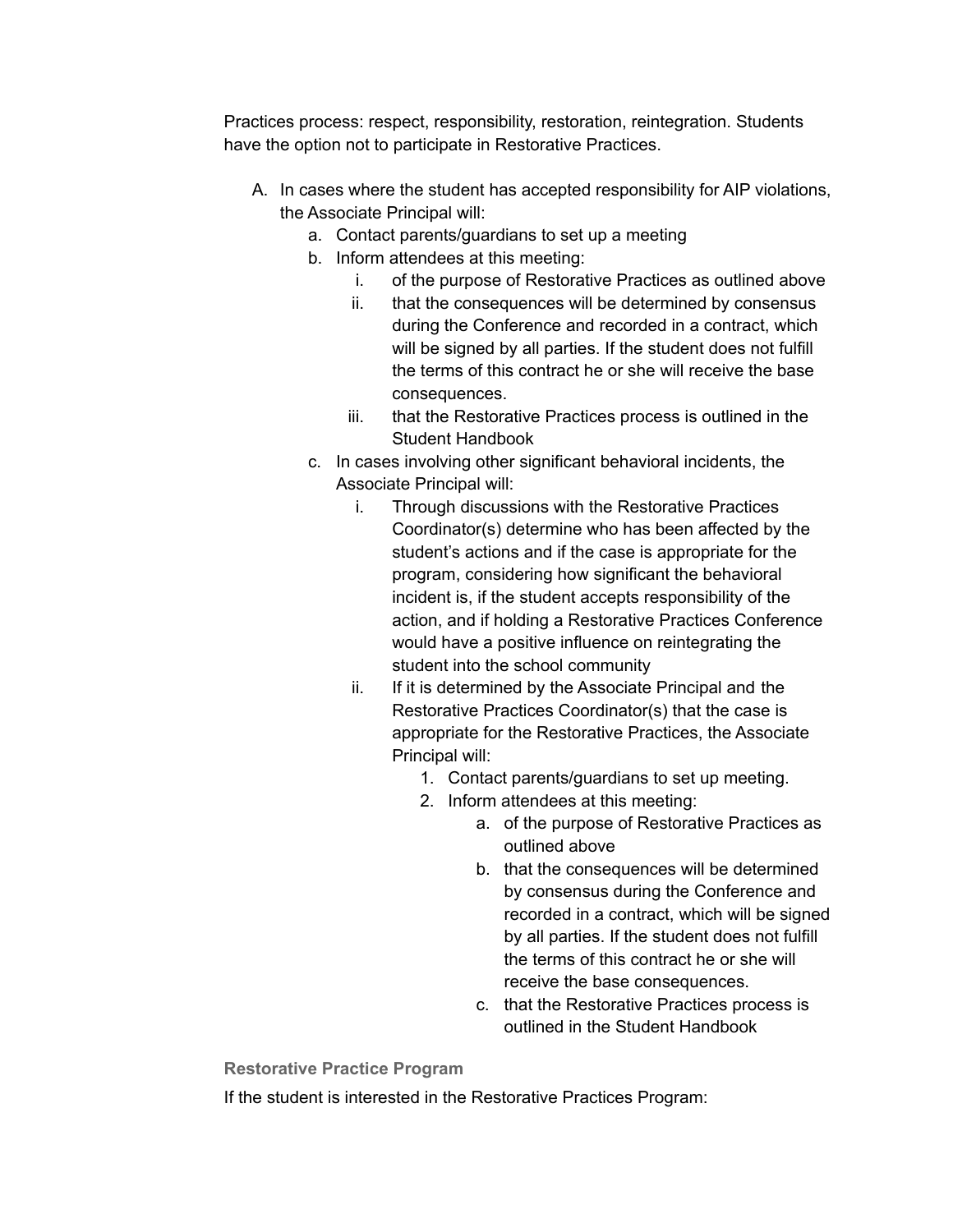- A. The Associate Principal will contact the appropriate Coordinator of Restorative Practices.
- B. The Coordinator will set up a meeting with the parents and the student to discuss this option and describe in greater detail what a Restorative Practices Conference entails.
- C. If the student decides to pursue Restorative Practices, the Coordinator will:
	- a. Inform the Associate Principal and the affected parties of the Restorative Practices case to ask if they would like to participate in the Conference. There is no obligation for those contacted to participate.
	- b. Determine the construction of the Conference, after conferring with all concerned parties. At the very least, the Conference will include the Coordinator, the student, and their supporters. It may also include the affected party or parties, their supporters, the Associate Principal, and other members of the staff and/or administration.
	- c. In cases involving more than one student, each student will participate in a separate RJ process and conference.
- D. The Coordinator will schedule a date and location for the Conference and inform all appropriate parties.
- E. In pre-conference meetings held with all the participants, the Coordinator will preview a list of questions to be asked during the Conference. The Coordinator may pose follow-up questions during the Conference as needed:

Restorative Questions - I (to respond to the challenging behavior) - What happened?

- What were you thinking about at the time?
- What have you thought about since?

-Who has been affected by what you have done? In what way(s)? -What do you think you could do to make things right or to improve the situation and move forward?

Restorative Questions - II (to help those affected by other's actions)

- What did you think when you realized what had happened?
- What impact has this incident had on you and others?
- What has been the hardest thing for you?
- What do you think could happen to make things right?
- F. During the Conference, the participating parties will generate a written contract to be signed and dated by all parties. At the very least, it will include the name of the student, the specifics of his or her violation, the time and place of the Conference, the names of the Conference participants, and a plan that will assist the student in realizing the four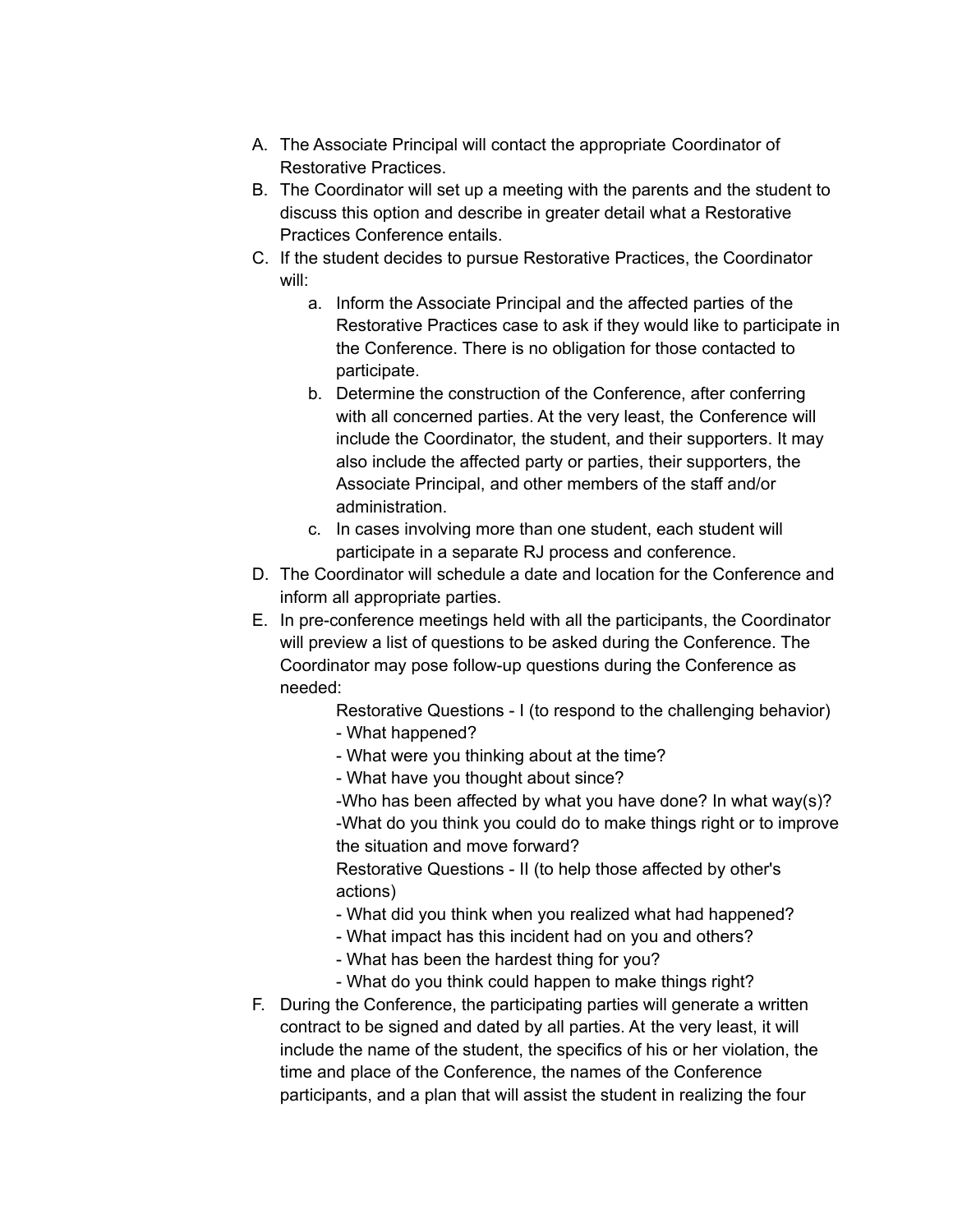objectives of Restorative Practices: respect, responsibility, restoration, and reintegration. The consequences will be determined by consensus during the Conference and recorded in that contract.

- G. The Coordinator and a team s/he selects will support the student as s/he works to fulfill the conditions of the contract. The team may consist of administrators, classroom teachers, counselors, parents, and/or other students. The RP Coordinator will oversee the fulfillment of the contract; if the student does not fulfill the contract, he or she will be assigned the appropriate consequences for their violation.
- H. A copy of the signed and dated contract will be given to the student. Additional copies will be retained in the Associate Principal's files as well as in the Coordinator's files.

## **The Restorative Practices Conference:**

### Passed by Council, April 25, 2014

The Restorative Practices (RP) Coordinator is responsible for organizing the RP Conference. The RP Coordinator determines who should be invited to attend the Conference by speaking with those involved, including the student, the Dean, the affected parties, and supporters. Those invited are not obligated to participate. If an individual chooses to participate, s/he is invited to meet with the RP Coordinator prior to the Conference. During the Conference, the student has the opportunity to acknowledge the impact of their actions and make amends. Those affected have the opportunity to have the harm or loss acknowledged. The RP Coordinator facilitates a respectful and collaborative process that helps the student identify actions s/he can take to repair the harm done. At any point, the student may elect to end the Conference and withdraw from the RP process. During the Conference, the participating parties will generate and sign a written contract. At the very least, it will include the name of the student, the specifics of his or her violation, the time and place of the Conference, the names of the Conference participants, and a plan that will assist the student to realize the four objectives of Restorative Practices: respect, responsibility, restoration, and reintegration. The contract will be signed and dated by all parties, and a copy will be given to the student. Additional copies of the signed and dated contract will be retained in the Dean's files as well as the Coordinator's files."

# 4. Safety Protocol

a. Suspected Alcohol or Drug Violation

An emergency is defined as a student out of control, unconscious, or physically ill. The priority is protecting the student from physical harm and from disrupting the school environment and other students.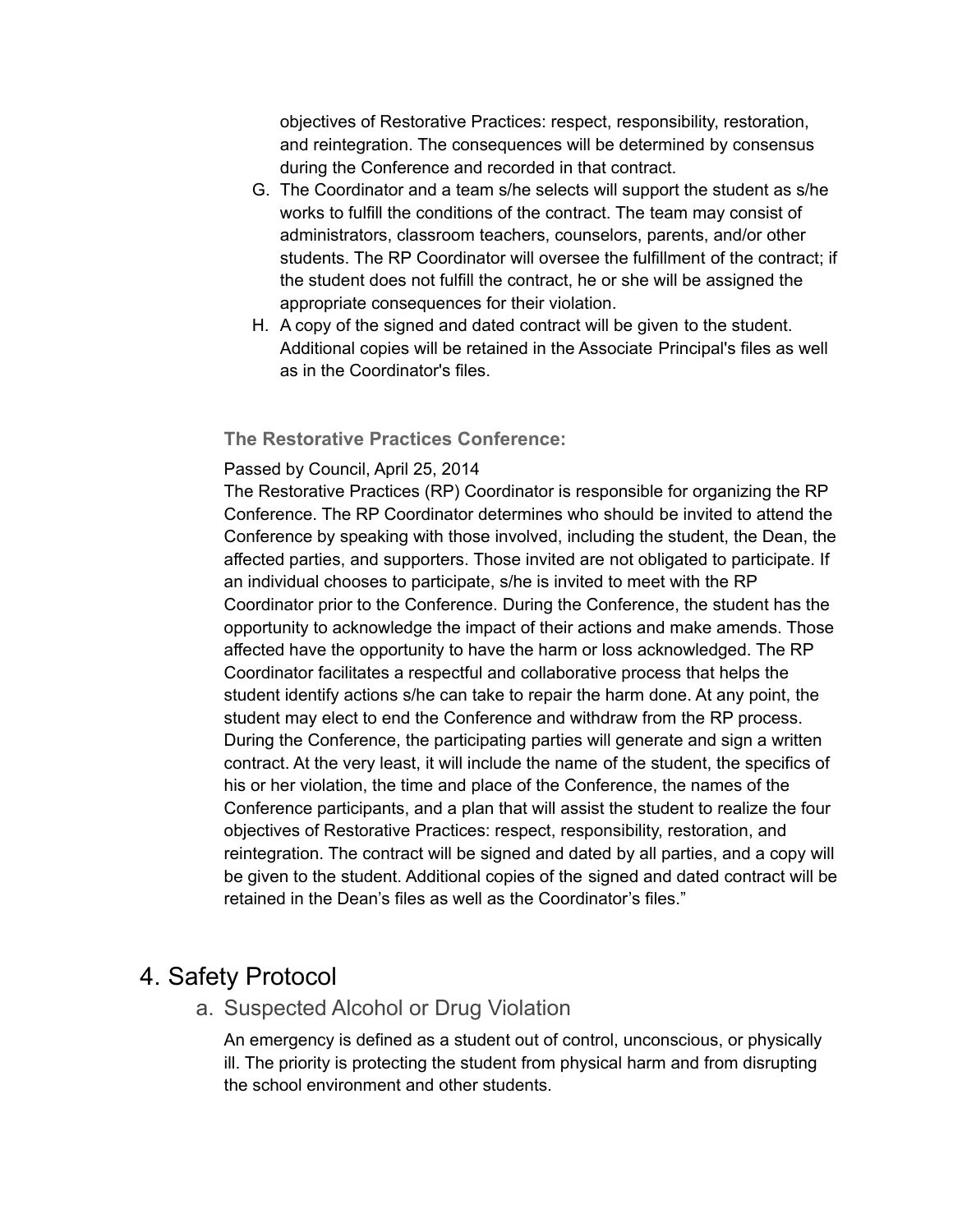- 1. Remain with the student.
- 2. Send for the school nurse.
- 3. Call 911 for emergency medical assistance if the nurse is not available.
- 4. If indicated, release the student to the custody of appropriate medical personnel.
- 5. Report to the Principal or their designee once the student is under medical supervision.
- 6. The Principal contacts the parents. If the Principal is not available, the Principal's designee contacts the parents.

The Principal implements the follow-up procedures detailed below:

## **Where there is reason to suspect an alcohol or drug violation by a student (even if the evidence is inconclusive):**

- 1. The Principal or their designee contacts the student's parents.
- 2. The Principal or their designee may request that the Hanover Police Department send an officer to the school.
- 3. If the police officer does not take custody of the student, the Principal or their designee may request that a parent take the student home.
- 4. If the police officer does not take custody of the student and a parent is not available, the Principal or their designee can require the student stay at school until the student can be released into the custody of a responsible adult.

## **Follow-up Procedures**

- 1. The Principal or their designee meets with the student and their parents and determines the consequences for the violation. The School independently determines whether it should impose discipline for alcohol or drug use whether or not the police take action.
- 2. The Principal or their designee advises the student and their parents that a referral will be made to the Student Assistance Team.
- 3. After reviewing the incident, the Student Assistance Team may recommend that the student meet with a Team counselor as a condition of reinstatement. This is similar to the procedure outlined in the Athletic Training Rules and may be required in addition to administrative consequences such as a suspension or schedule-up. The team may also recommend interventions outside of school.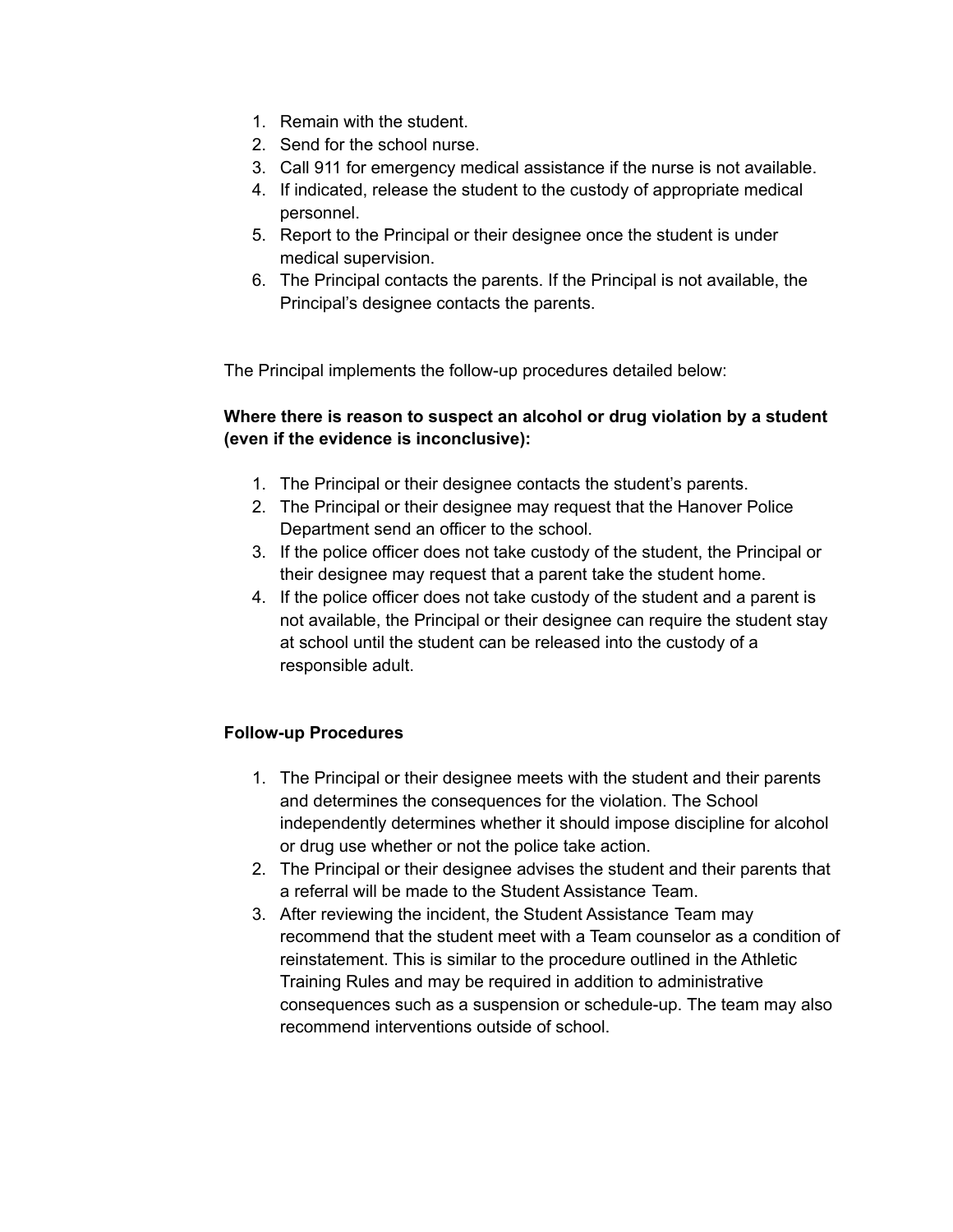## b. Evacuation

When it becomes necessary to evacuate the school building the following expectations are in effect:

## **General Information**

- No Elevator use when fire alarm sounds
- ALL STAFF MEMBERS are to participate in fire drills.
- Never ignore alarms
- Evacuation areas are:
	- Football Field area
	- East on Lebanon Street (school side)
	- Thompson Arena
- Please stay out of driveways and away from the building to avoid impeding fire fighting operations and the risk of serious injury.

## **General Staff Responsibilities In Case of Emergency**

- Close all windows and doors (if it will not cause unnecessary delay).
- Exit the classroom last.
- Exit the hallways last, checking bathrooms and offices on the way out. Exit in the direction marked by the arrows in the classrooms in the classroom toward the nearest stair/exit.
- Assist handicapped individuals. Handicapped individuals will exit last. Stairwells are one-hour fire safe zones. Staff members with two-way radios will be stationed at the exit doors.
- Supervise students while exiting from the building, while in evacuation areas, and during return to building.
- Move students away from driveways, parking lots and the flagpole area.
- If a decision is made to evacuate the school site: accompany students to the Thompson Arena where students will meet with their Common Ground Group. Staff members are responsible for their Common Ground Groups and must take attendance. Thompson is a safe zone, and there will be emergency services available.

## **Student Responsibility**

Students are expected to do the following:

- Follow instructions quickly promptly.
- Exit in the direction marked by arrows in the classroom for the nearest stairs/exit. Students not in a classroom should go to the nearest stair/exit.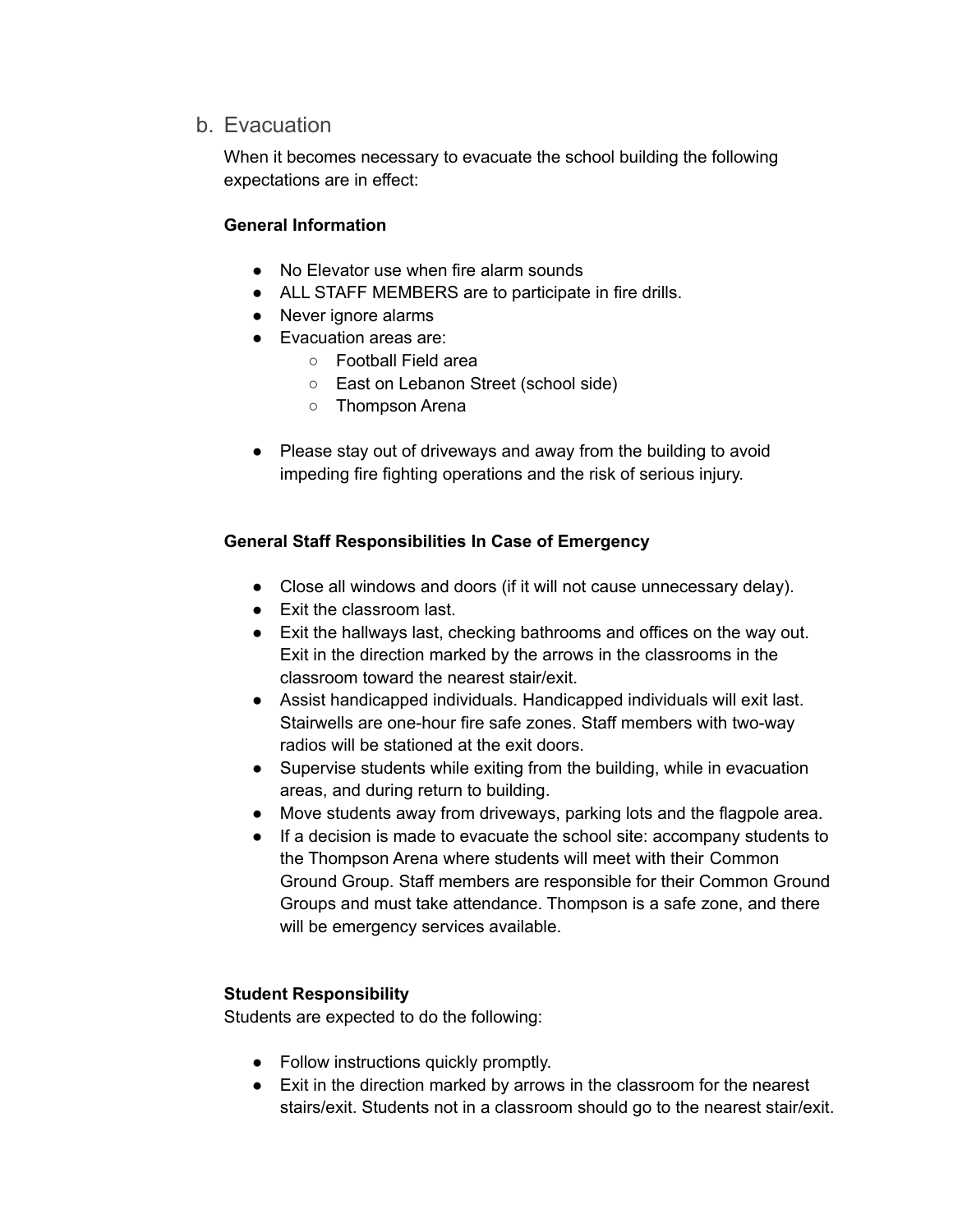# c. Threat Protocol

The staff of Hanover High School considers the safety of all individuals of the school community to be a primary responsibility in our educational mission. We take this responsibility most seriously and are committed to addressing any act or situation that could potentially result in danger to any member of our educational community. This includes all students, staff, teachers, and families of our students. In response to events and actions both in our community and our society, the need to develop a Threat Protocol resulted in the creation of this document. Any action perceived as a threatening action will be responded to through the following protocol.

The following document should be considered a working document. The Hanover High School Threat Protocol Team reserves the right to alter, delete, or add any requirements regarding the document that they determine are appropriate in responding to the particular circumstances of any incident.

A threat is defined as any action, spoken, written, or physical, that can reasonably be construed as intent to commit an act of violence or an actual act of violence against an individual, individuals, or school facility.

A student has an obligation to notify a staff member or the administration immediately upon awareness of a threat.

1. Threatening language or actions will not be tolerated, regardless of intent.

2. If during school hours an individual feels threatened or feels the school or other individuals within the school are threatened, then they must immediately notify an administrator. The first priority is the Principal, if not available the Associate Principal, if not available the Guidance Counselors or Student Assistance Counselor. This notification will initiate the Threat Protocol. In addition, the individual should take what they deem reasonable immediate actions to maintain the safety of the school and its population.

3. Outside of school hours, the appropriate action is to report any threat to the Hanover Police. School-related threats should also be reported to the Principal or Associate Principal.

4. Confidentiality must be maintained except as it directly relates to implementing the Threat Protocol and school safety.

## **Mandatory Immediate Actions**

• Isolate individual(s)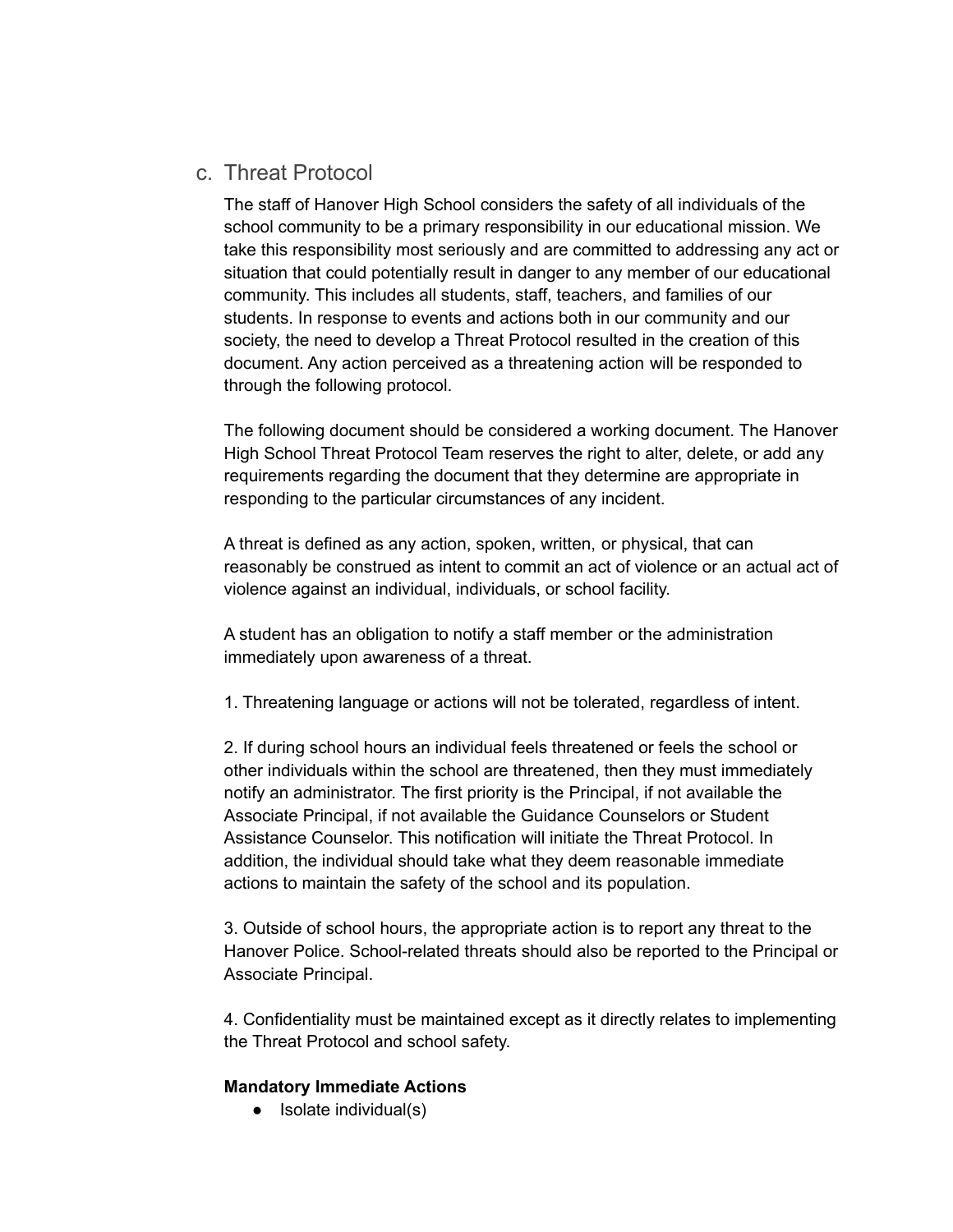- Notify parent(s)
- Call police
- Personally notify person(s) to whom threat is aimed, or who would be harmed by the threat. Remind the person(s) that they can have a support person of their choice with them. Information that can be legally shared will be communicated in a timely fashion to the staff and if appropriate to the student body.

## **School Disciplinary Actions**

Based on the information, including input from staff, police, guidance, school psychologist, students, and others with pertinent information the administration will hold a disciplinary hearing and pursue disciplinary action which may include but need not be limited to:

- Warning
- Schedule-Up
- Suspension with long-term schedule-up upon return to school
- Expulsion hearing
- Expulsion

In addition, the school may request that the school psychologist or designated alternative psychologist evaluate the student before they return to classes. The purpose of this evaluation is to assess the possibility of the student continuing to be a danger to others in the future. The school psychologist will be involved in the student's re-entry to school, including a meeting with the student or consultation with the outside psychologist.

All individuals have the right to call the police and/or file charges at any time.

## i. Lockdown

Class Rooms; Offices; Resource Rooms

- Students remain in classes, Resource Rooms, and Offices with staff members.
- Students in corridors, lobbies, and insecure areas proceed immediately to nearest classroom, office, or resource room. Students in the cafeteria and atrium proceed immediately to the Chorus Area.
- Staff members lock their doors that lead into corridors, lock corridor doors if possible, and secure doors between classrooms.
- Windows are locked, blinds are closed, lights are off, students lie on the floor or hide in the safest area of room and remain quiet.
- Staff takes attendance.
- Staff member secures phone listening to information and providing updates as appropriate.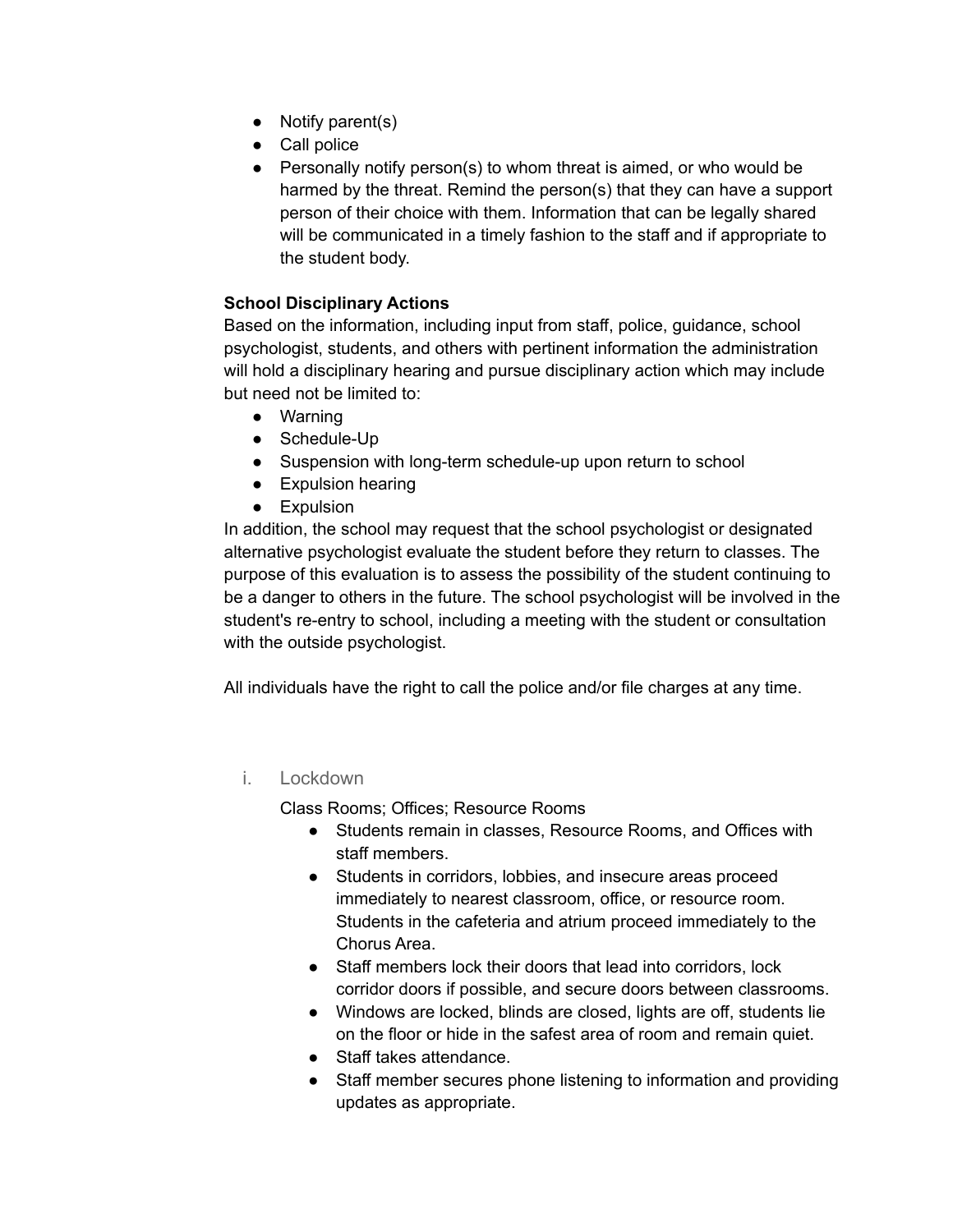● Students turn off or mute cell phones.

Students who are off campus should report to the Black Center *Note: In a lockdown the school is biding time and shielding staff and students until the police arrive. In an evacuation, the staff and students are distancing themselves from the source(s) of danger.*

## d. Protection of Student Rights

Adopted: Dresden, 26 January 2000 Revised, 27 March 2001

SECTION I. PROTECTION OF STUDENTS RIGHTS Hatch Amendment 20 U.W. Code # 1232h

### **Protection of Pupil Rights Sec. 439**

(a) All instructional material, including teacher's manuals, films, tapes, or other supplementary instructional material which will be used in connection with any survey, analysis, or evaluation as part of any applicable program shall be available for inspection by the parents or guardians of the children.

(b) No student shall be required, as part of any applicable program, to submit to a survey, analysis, or evaluation that reveals information concerning:

- political affiliations;
- mental and psychological problems potentially embarrassing to the student or his family;
- sex behavior and attitudes:
- illegal, antisocial, self-incriminating and demeaning behavior;
- critical appraisals of other individuals with whom respondents have close family relationships;
- legally recognized privileged or analogous relationships, such as those of lawyers, physicians, and ministers; or
- income (other than that required by law to determine eligibility for participation in a program or for receiving financial assistance under such program), without the prior consent of the student (if the student is an adult or emancipated minor) or without the prior written consent of the parent.

(c) Educational agencies and institutions shall give parents and students effective notice of their rights under this section.

## **Protection of Pupil Rights Amendment**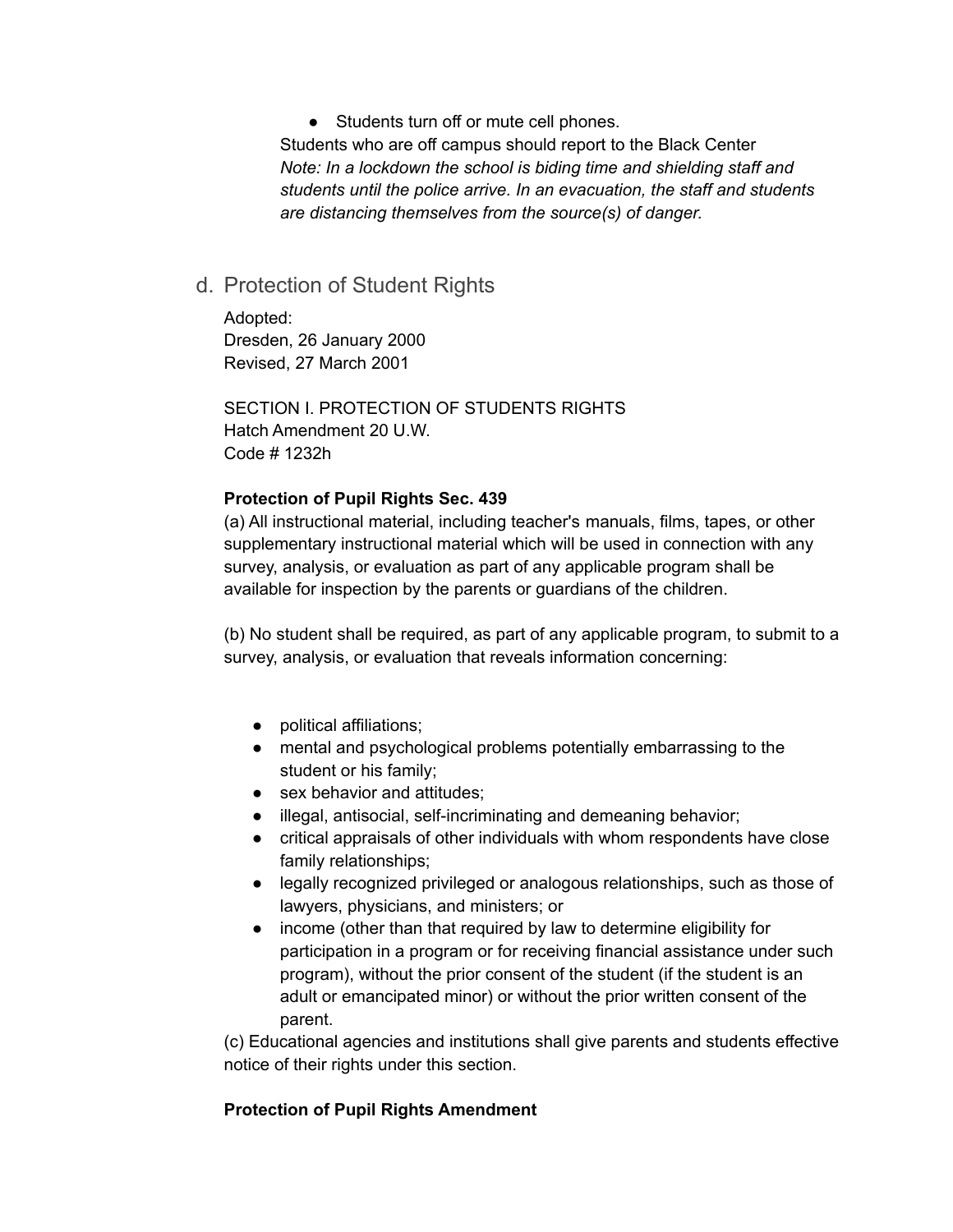Policy: ILD Adopted: Dresden, 28 March 2000

The School District is committed to enforcing the Protection of Pupil Rights Amendment (PPRA), 20 U.S.C. 1232h, included in the Goals 2000 Educate America Act of 1994. PPRA applies to all funding provided by the United States Department of Education and seeks to protect the rights of parents to inspect survey or instructional materials if these materials or surveys are funded by the United States Department of Education.

With respect to survey activities, survey materials, evaluation materials, and instructional materials used by students and funded by the United States Department of Education, the school district will:

- Make such materials available for inspection by parents.
	- Obtain written parental consent if students are required to participate in a survey, analysis or evaluation that reveals information such as
	- Political affiliations
	- Mental and psychological problems potentially embarrassing to the student and his/her family
	- Sexual behavior or attitudes
	- Illegal or self-incriminating behavior (such as use or possession of tobacco, alcohol, or other drugs)
	- Critical appraisals of other individuals with whom respondents have close family relationships
	- Legally recognized privileged or analogous relationships, such as those of lawyers, doctors, and ministers
	- Income (other than that required by law to determine eligibility for participation in a program or for receiving financial assistance under such programs).

With respect to voluntary surveys of students, parents/guardians of students being surveyed will be contacted by written notice in advance of the survey. This letter will include:

- The purpose and benefit of the survey
- Whether participation is encouraged or required
- How anonymity will be protected
- When, where, and by whom the survey will be administered
- How results will be disseminated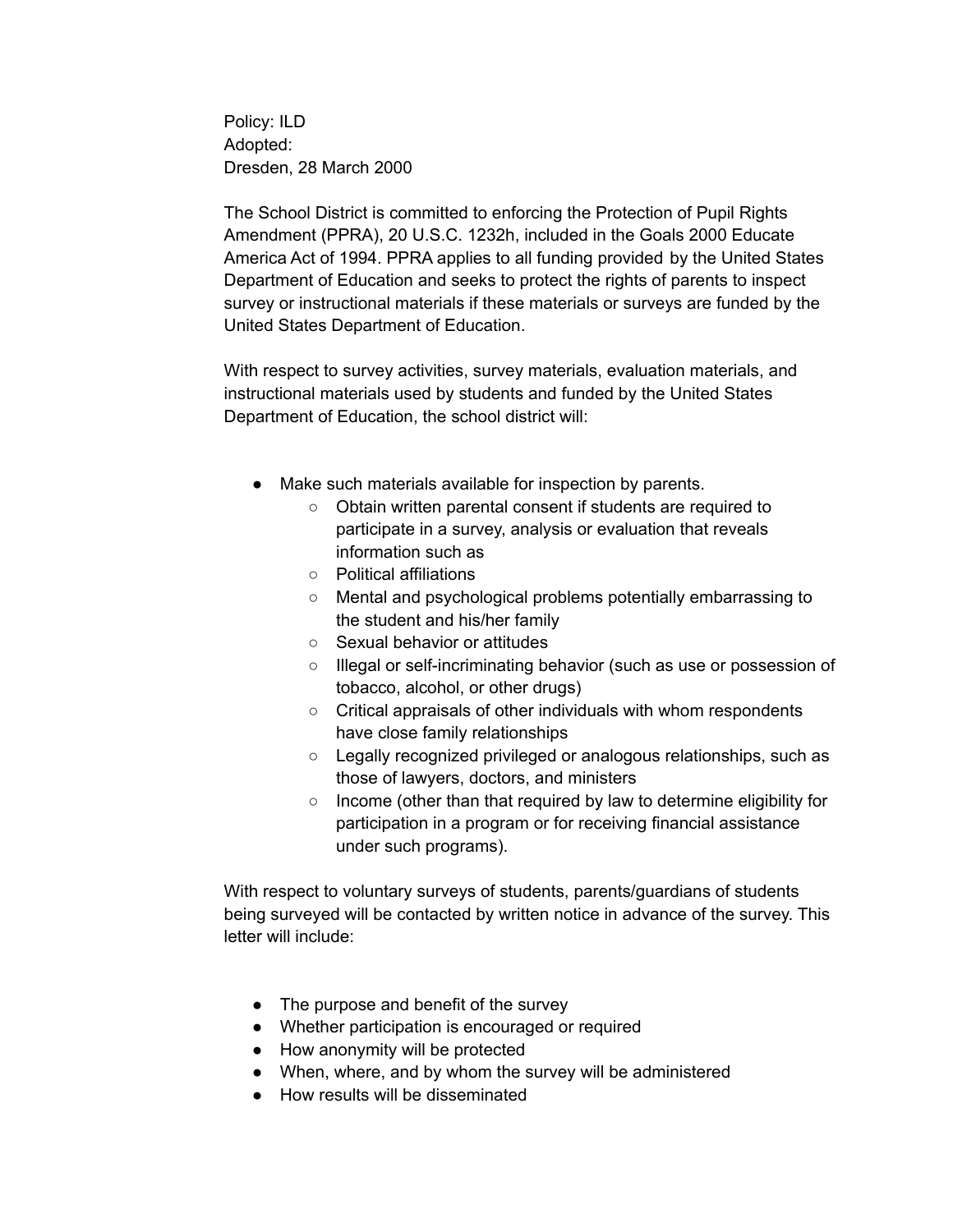- Procedures for reviewing survey materials prior to administration
- Procedures for parents/guardians to inform the district if they wish to not have their child participate in the survey.

If student participation in a survey is required, then the school must obtain written parental consent prior to administration of the survey.

Parents or students who believe their rights under PPRA may have been violated may file a complaint with the United States Department of Education Family Compliance Office at (202) 260-3887. Complaints must contain specific allegations of facts giving reasonable cause to believe that a violation of PPRA has occurred.

- i. Student Records, Family Privacy
	- Policy: JRA

The keeping of accurate and appropriate education records on students is a necessary part of a sound educational program. The information contained in students' education records belongs primarily to the students and generally to their parent, parents, or guardians. The school, as trustee of this information, maintains these records for educational purposes to serve the best interest of its students, and subscribes to the following:

## ii. Confidentiality Statement

The principle of confidentiality underlies all policies and procedures for the collection, maintenance, disclosure and destruction of educational records. Education records entrust information to others and as such obligate those others to safeguard and to protect the confidentiality of any personally identifiable information.

## iii. FERPA Notification

The school will annually notify parents of students currently in attendance, and eligible students currently in attendance of their rights under the Family Educational Rights and Privacy Act of 1974. Notice will be given in a manner reasonably likely to inform parents and eligible students of their rights. The notice will include a statement that the parent or eligible student has a right to:

inspect and review the student's education records.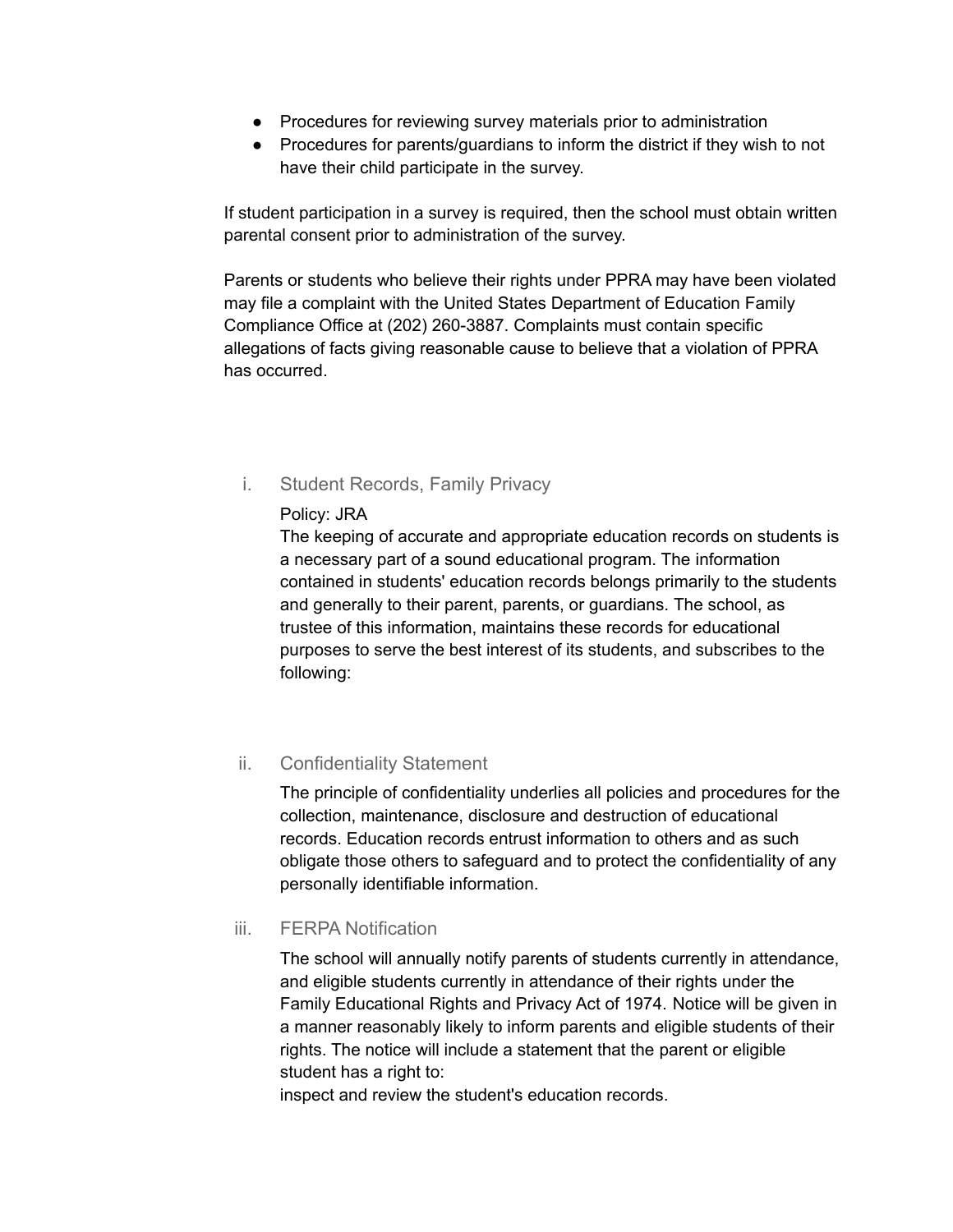Any parent or eligible student may request the Principal of the building to make available to him or her, at a time specified by the Principal, the child's cumulative record folder.

The request for access to records shall be granted within a reasonable period of time, but in no case more than 45 days after the request has been made.

Cumulative record folders may be reviewed in a school building at a specified place in the presence of a school administrator or his or her designee.

No material may be removed from the file nor may the file be removed from the school.

Request the amendment of the student's education records to ensure they are not inaccurate, misleading, or otherwise in violation of the student's privacy or other rights, and be provided with a process, which includes a hearing and the right to attach differing perspectives to the record.

Parents or eligible students who believe that inappropriate material is included in the student's record should ·submit a statement in writing to the Principal of the building.

The Principal will review the statement and either remove the controversial material or give a reason why this is not being done and inform the parents or eligible students of their right to a hearing. The hearing may be conducted by any individual, including a school official, who does not have a direct interest in the outcome of the hearing. The decision shall be in writing within a reasonable amount of time after the hearing and shall be based solely on the evidence presented at the hearing.

Parents or eligible students may place in the student's file a statement containing their belief that certain material is inappropriate.

The right to consent to disclosure of personally identifiable information contained in the student's education records, except to the extent the Act authorizes disclosure without consent. These exceptions include, but are not limited to, allowing disclosure without consent to school officials with legitimate educational interests. A school official includes a person who needs to review a student's educational record or information contained in that record and who is:

A person employed by the School Administrative Unit (SAU) #70 or one of its districts as an administrator, supervisor, educator or substitute educator, paraprofessional, or support staff member, including but not limited to, tutorial, health, law enforcement, transportation, nutrition, athletic, extra- or co-curricular, clerical or other support staff; A member of the School Board acting on behalf of the Board and with the recommendation of the Superintendent;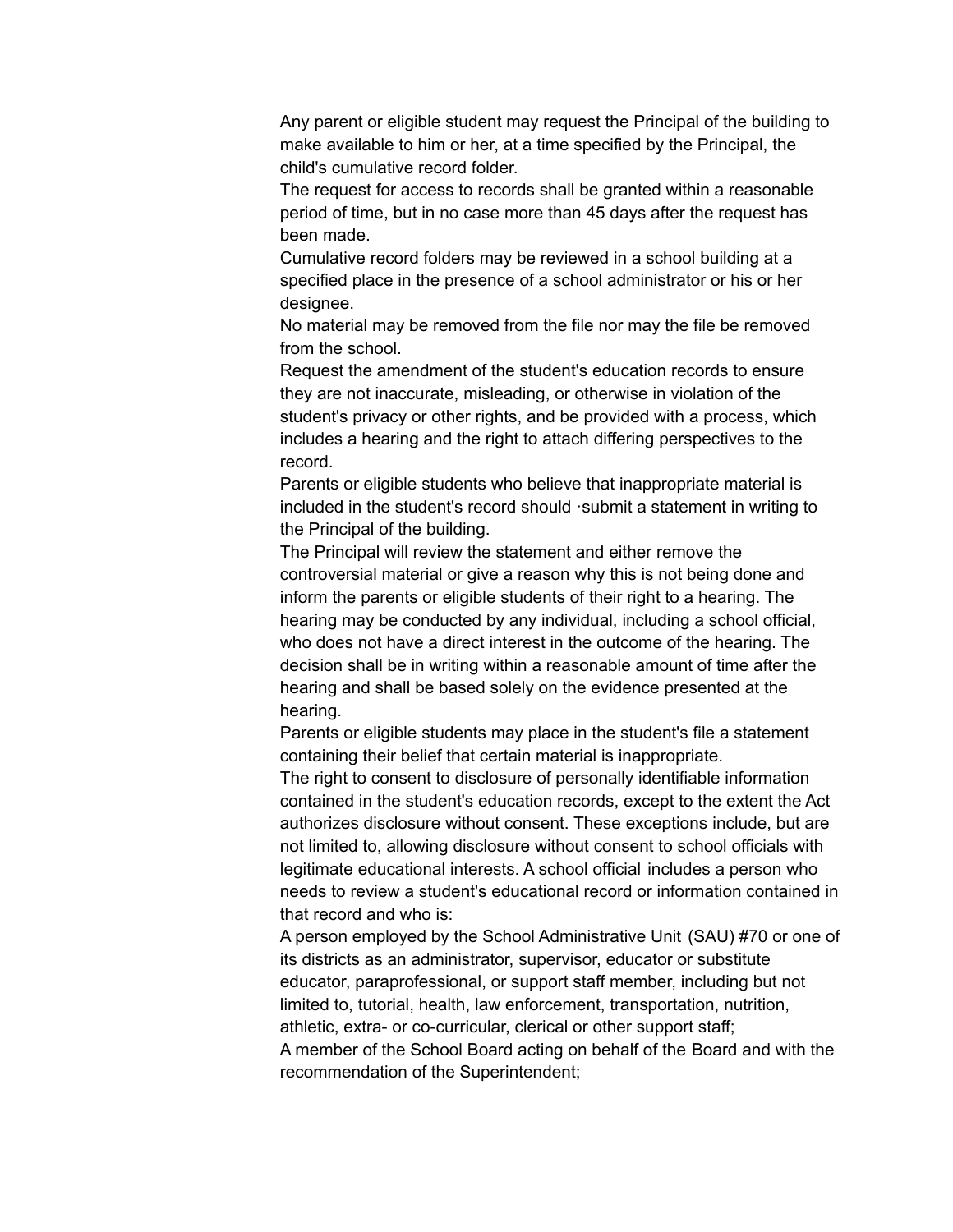A person or company with whom the SAU #70 or the School district has contracted to perform a special task, including an attorney, auditor, medical consultant, therapist and evaluator. The right to file with the U.S. Department of Education a complaint concerning alleged failures by the school to comply with the requirements of FERPA. The contact information for such a complaint is: Family Policy Compliance Office U.S. Department of Education 400 Maryland Avenue, SW Washington, DC 20202 The right to obtain a copy of the school's policy and written procedures or protocols· related to student records.

### iv. Directory Information

The following information is designated as "directory information." The school may release directory information without prior written consent unless the parent or eligible student informs the Principal in writing that any or all of the information designated below should not be released without prior consent.

Student's name, address, date of birth, dates of enrollment; Parent or legal custodian's name and address: Student's grade level classification; Student's participation in recognized school activities and sports; Weight and height of member of athletic teams; Student's diplomas, certificates, awards, and honors received.

The superintendent is responsible for the consistent procedural implementation of this policy on education records for all students in the district. The procedures shall abide by all federal and state laws and regulations governing the collection, maintenance, disclosure, and destruction of education records.

Legal References:

Federal Family Rights and Privacy Act of 1974 (PL 93-380) 34 C.F.R. Part 99

Vermont State Board of Education Manual of Rules and Practices §2193 15 VSA §670

e. School Bus Policies

Electronic Surveillance On School Buses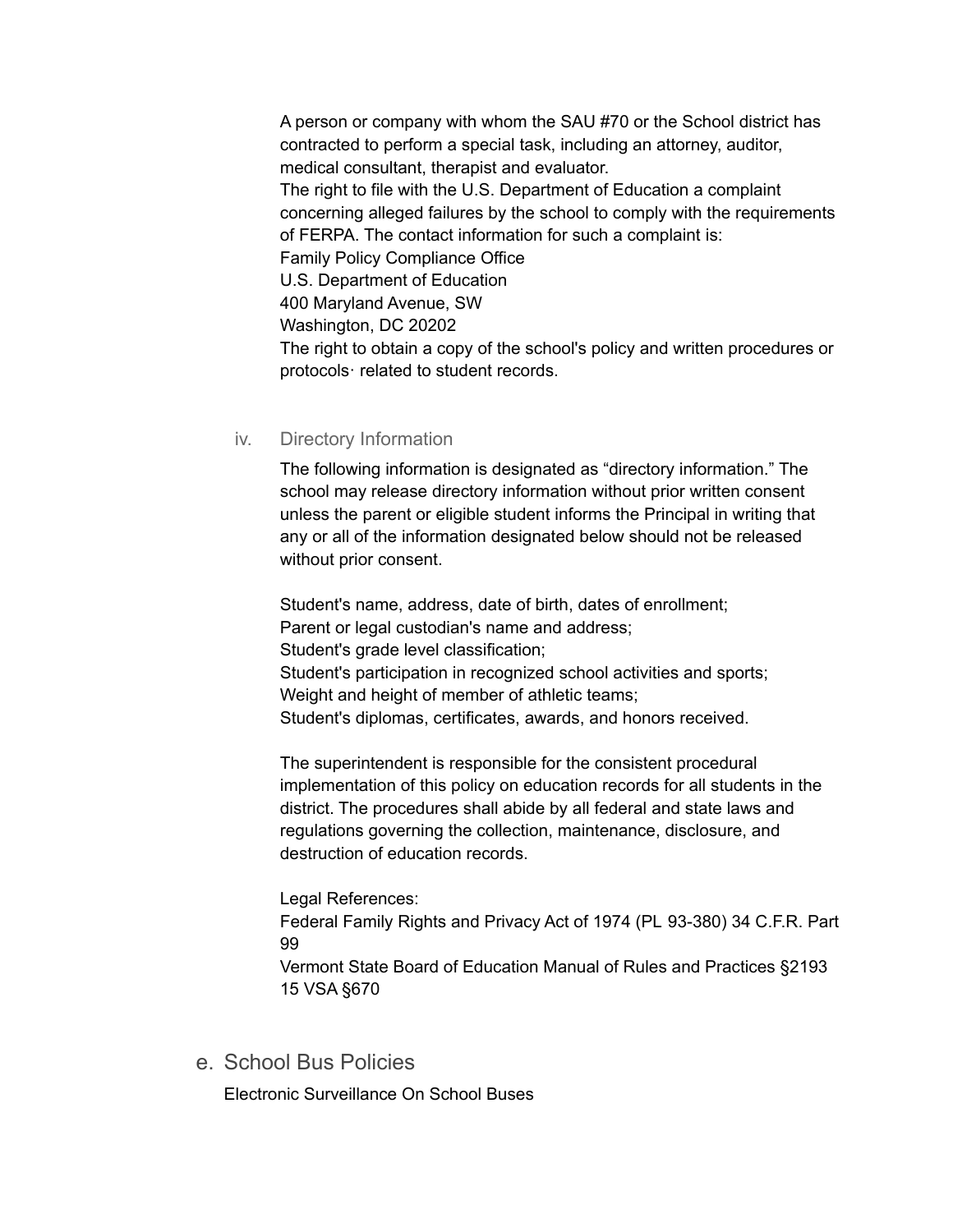#### DSB Policy: EDB

The safety and personal security of students being transported on District school buses is the primary concern of the District's transportation program. The school bus driver has direct responsibility for maintenance of a safe and secure environment for students riding the bus. Because the driver must operate the bus and monitor the activities of the students on the bus, there may be occasions when it is prudent to augment the driver's observation by installing electronic surveillance devices on the bus.

The following directives will apply to the use of electronic surveillance on the District's school buses:

All District buses/vans may be equipped with electronic surveillance devices.

Electronic surveillance may be authorized by any District or SAU administrator either a) selectively on buses when there are known safety or security problems, or b) randomly to permit evaluation of daily operational conditions across the bus fleet.

Tapes created by surveillance devices will be handled as "personal and confidential" materials, and safeguarded to protect the privacy of students and staff. The school administration will catalog and maintain custody of the tapes and will oversee the placing of the surveillance devices and the replacement of tapes on the buses, as needed.

Tapes will be viewed strictly on a need-to-know basis and access will ordinarily be limited to the Principal, the Assistant Superintendent for Business, or a school employee designated by the Principal or the Assistant Superintendent. In cases where the tapes are used as evidence in a disciplinary or legal process, the parents of the involved student(s) will be permitted to view the tapes, as well as the Hanover High School Judiciary Committee when this is part of the discipline process. In extraordinary situations in which the privacy of a student(s), other than the one requesting judiciary hearing, is a concern, the Principal may not allow review of tapes by the Judiciary Committee. In such cases, the Principal will meet with the Judiciary Committee to present reasons why the tapes should not be viewed. In cases where the tapes are needed to investigate an alleged violation of the law, the District will cooperate fully with local law enforcement agencies. In cases where the tapes are needed to evaluate the performance of a bus driver, the bus contractor will be permitted to view the tapes.

Tapes not needed for review or evidence will be erased within ten (10) school days.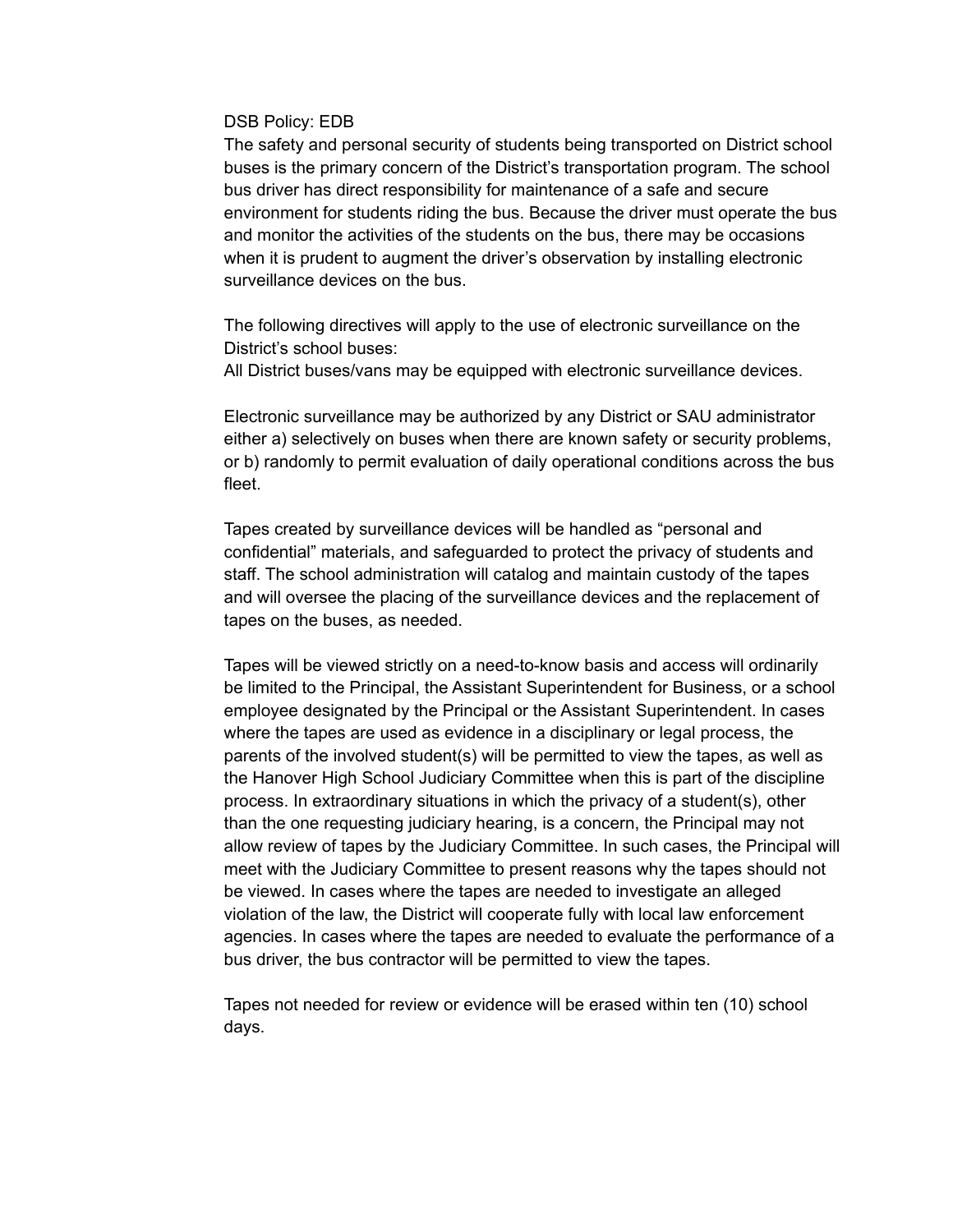A sign reading "Video Camera May be in Operation" shall be placed on each bus/van notifying all students that the video monitoring camera may be in use on the bus/van.

ADOPTED: Dresden, 26 October 1999

School Bus Discipline Procedures Discipline will be handled according to the following procedures:

For unacceptable behavior in the judgment of the driver, the driver will complete a Bus Conduct Report form, which notifies the Principal of the problem. The Principal will speak to the student(s) and, if appropriate, speak to or send a letter home to the parents. The Principal will advise the bus contractor of action taken on each conduct report submitted by drivers.

A serious offense, or behavior which creates a safety hazard, may result in a suspension of up to two weeks, at the discretion of the Principal. The driver may insist on a suspension for a student whose behavior creates a safety hazard. Unusually serious offenses may result in permanent suspension from the bus. If this action becomes necessary, the Principal will notify the parents and the Superintendent in writing. The actual suspension will be made by the Superintendent, with the right of appeal to the School Board.

If a student is suspended from the bus as a consequence of a bus conduct report, or of reported poor behavior on the bus, the punishment will take effect the following morning. However, if at the discretion of the school administration the safety of other children is in question, the student may be suspended from the bus immediately. In that case, an attempt will be made to contact parents to make other transportation arrangements for the suspended student. If the parents cannot be contacted, the school will arrange for the student to be transported home only on the day suspension occurs. Thereafter, it is the responsibility of the parents to arrange for their students' transportation to and from school.

School Bus Rider Responsibilities

Riders and drivers will treat others with courtesy and respect at all times. The use of profanity, vulgar, obscene, or abusive language will not be tolerated. Fighting, shoving, or bullying others on the bus, or while waiting for the bus, will not be tolerated.

Throwing anything on the bus is prohibited.

Talking should be carried on in conversational tones.

Smoking, or use of tobacco, is prohibited on the bus at all times.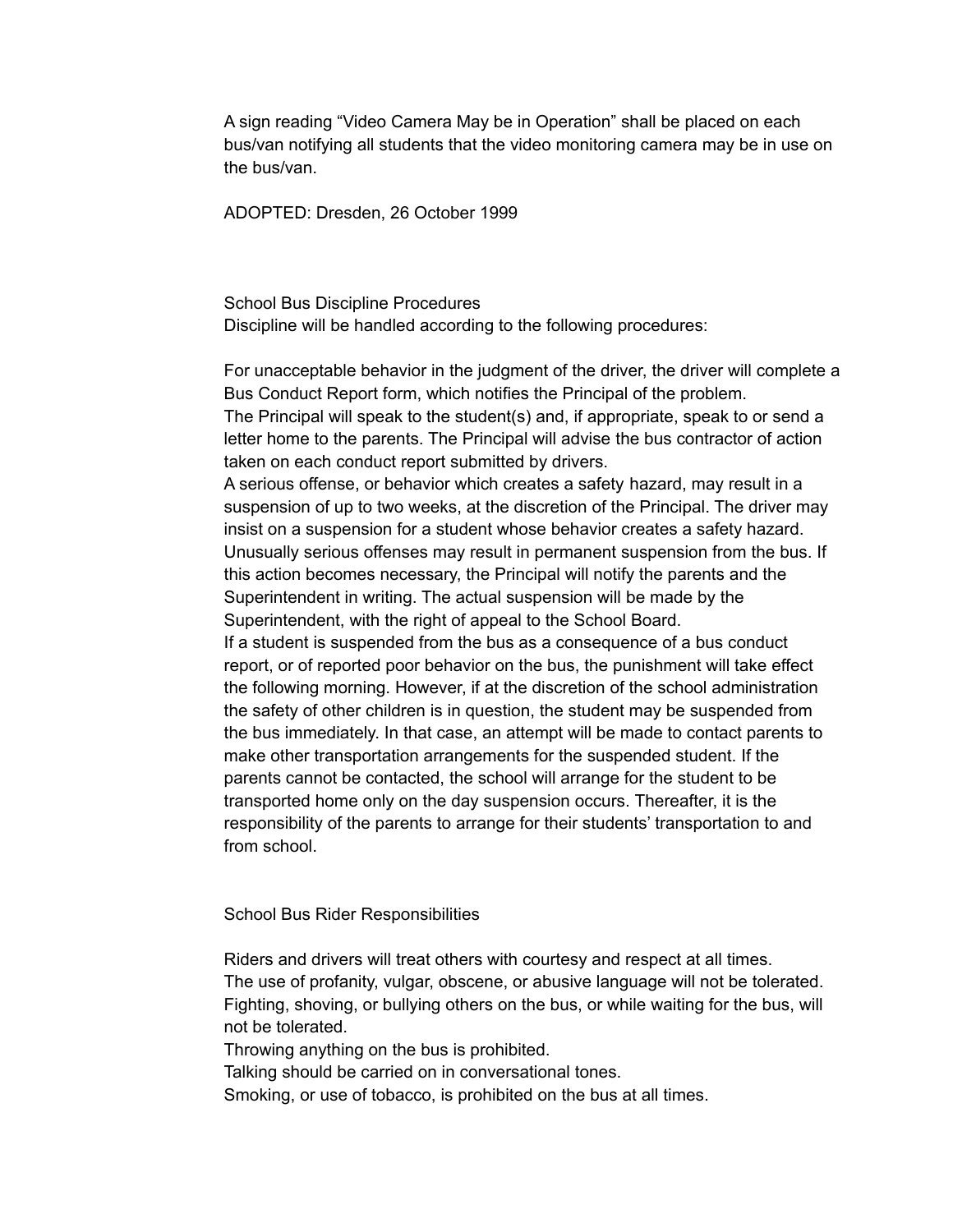Students must obey immediately any request or suggestion from the bus driver pertaining to safe pupil transportation.

Defacement of or destruction to the bus will not be tolerated. Any vandalism of the bus or bus seats will be billed to the person responsible for the damage. Aisles are to be left free of books, lunch boxes, coats, and other objects at all times. Students should sit totally in their seats, and not put their arms, legs, etc., into the aisles, except when inadequate space makes this impossible.

Students must remain seated at all times when the bus is moving; arms and heads must be inside at all times.

Students may be required to walk up to one and one half miles to a bus stop, or two miles to school.

Students must be ready to board the bus at least five minutes prior to its scheduled stop. Drivers are not to wait for pupils who are not ready. Pupils should not crowd onto the street or road when waiting for the bus; instead, they should line up and enter the bus in an orderly fashion when it arrives. Middle and high school students boarding the buses in front of the Richmond School in the afternoon should stand behind the white line until the buses have come to a complete stop.

Students must board the bus in an orderly and courteous manner, go immediately to a seat, and sit down. The driver may assign seats.

a.) For Norwich middle and high school students only- when boarding in the afternoon buses in front of the Richmond School, students should board the first bus in line until it is filled, then the second bus should be filled, and so on.

b.) For Norwich students only—when the bus reaches the Marion Cross School in the afternoon, all middle and high school students will fill in the seats from the back of the bus forward, unless a seat has been assigned. The younger children will fill in from the front to the bus back.

Students loading and departing from the bus will do so from the front door of the bus. If the road must be crossed, students will cross at least 10 feet in FRONT of the bus, and use caution, even though the flashing lights are on.

All school rules are in effect on the school bus for transportation to and from any school or any school event.

## f. School Visitors

All visitors must report directly to the Main Office. Visitors will sign in and receive a name tag to wear during their visit.

Parents and other interested adults are encouraged to visit in the schools during the school day. Because the Principal is responsible for all persons on school property, visitors are requested and urged to proceed first to the Main Office. The Principal may ask any visitor to identify themselves. The Principal may ask any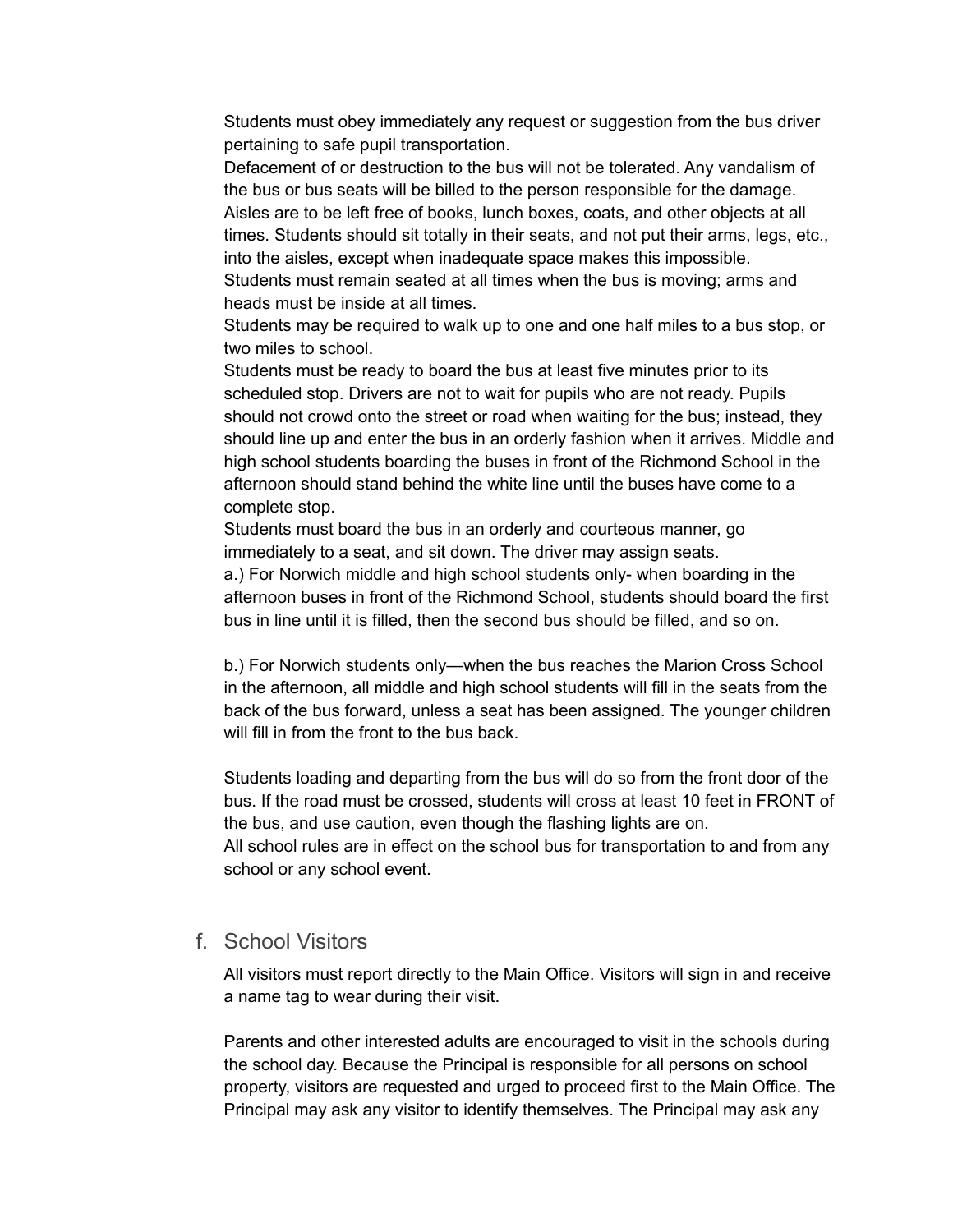person to leave the school grounds if they believe that person's presence would disturb the educational process. They may call for outside assistance if necessary.

Visitors to the high school may be admitted if they have school business. Visitors are not welcome for strictly social purposes although occasionally an exception can be made with prior approval from the Principal or Associate Principal. Any student wishing to have a visitor attend classes with them must complete a Flamingo form, which they can obtain through the Associate Principal's office.

# 5. Academic Policies & Procedures

a. Honor Code

Passed by Council, March 25, 2008 Adopted by the Dresden School Board March 25, 2008

Hanover High School is a democratic school. Therefore, all members of the school community are expected to uphold high standards of responsibility, honor, and integrity both in and outside the classroom. Living by these standards inspires confidence and trust in others as well as oneself.

To that end, all members of the Hanover High School community are expected to abide by the rules of the HHS Handbook. Violations of these rules conflict with our Honor Code principles and betray our community of trust.

### i. Responsibility to Report Violations

Any member of the Hanover High School community who is aware of an Honor Code violation is bound to take some action. At a minimum, this action may be to report the violation to a parent/guardian, teacher, administrator, other adult, or to speak personally to the individual in violation. To do nothing threatens both the spirit and success of the Honor Code.

b. Academic Integrity Policy

Passed by Council, February 29, 2008

Adopted by the Dresden School Board 3/25/2008

#### **Violations and Definitions**

Any of the following are acts of academic dishonesty and therefore violations of the Academic Integrity Policy (AIP) and the HHS Honor Code.Students caught in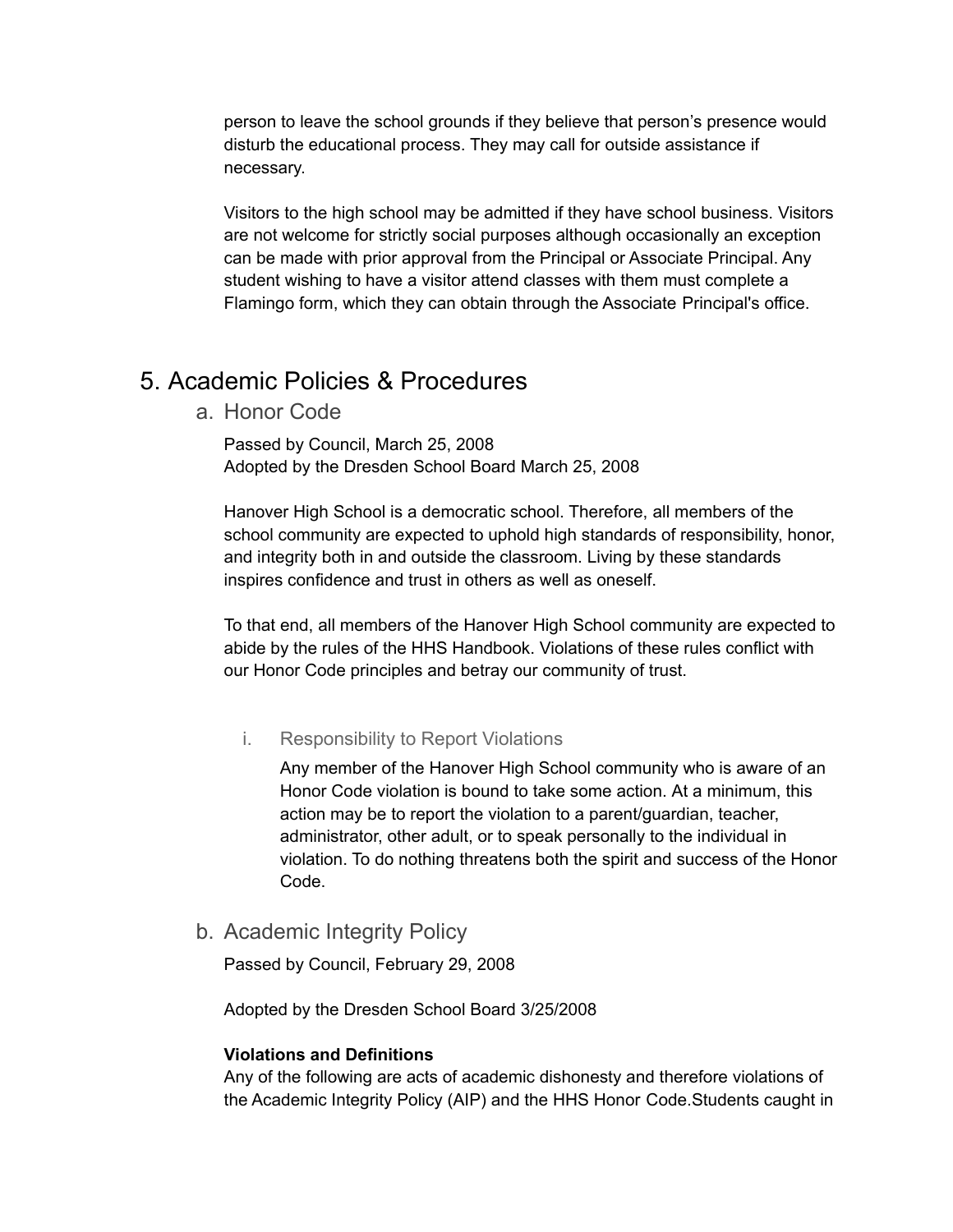an act of academic dishonesty before the act has been completed are also in violation of this policy.

*Cheating* is any activity in which a student deliberately misrepresents their actual academic achievement.

*Plagiarism* is a form of academic dishonesty where a student intentionally takes and/or uses as their own work another's published or unpublished thoughts, ideas, or writings. Verbatim repetition or paraphrasing, without acknowledgement, of another person's writing, work, or research is also plagiarism.

*Misrepresentation* includes any fabrication or false presentation of data, quotations, sources, or other information.

*Aiding or Abetting* includes helping another student to cheat, plagiarize, misrepresent or otherwise engage in academic dishonesty.

*Asking, Persuading, or Coercing* another student to engage in any of the behaviors listed above is a violation of this policy.

#### **Policy & Procedures**

Revised February, 4, 2015 Adopted by the Dresden School Board March, 2015

At a minimum, within the first week of each semester, teachers will provide a written explanation of specific expectations for complying with the Academic Integrity Policy in their classes and facilitate a discussion of those expectations. A teacher, perceiving a violation of the Academic Integrity Policy, will individually alert each student concerned and notify the Associate Principal. (The teacher will not address the matter independently.) To decide if the case is actionable (i.e. an admission of violation or sufficient evidence to require follow-up) under the Academic Integrity Policy, the Associate Principal will confer with the student about the circumstance and evidence.

A. STUDENT ACCEPTS ALLEGATION. If the student accepts the allegation, the Associate Principal will:

- 1. Contact parents/guardians to set up meeting.
- 2. Inform attendees at this meeting:
	- of the base consequences the student faces for this offense. Base consequences are outlined below.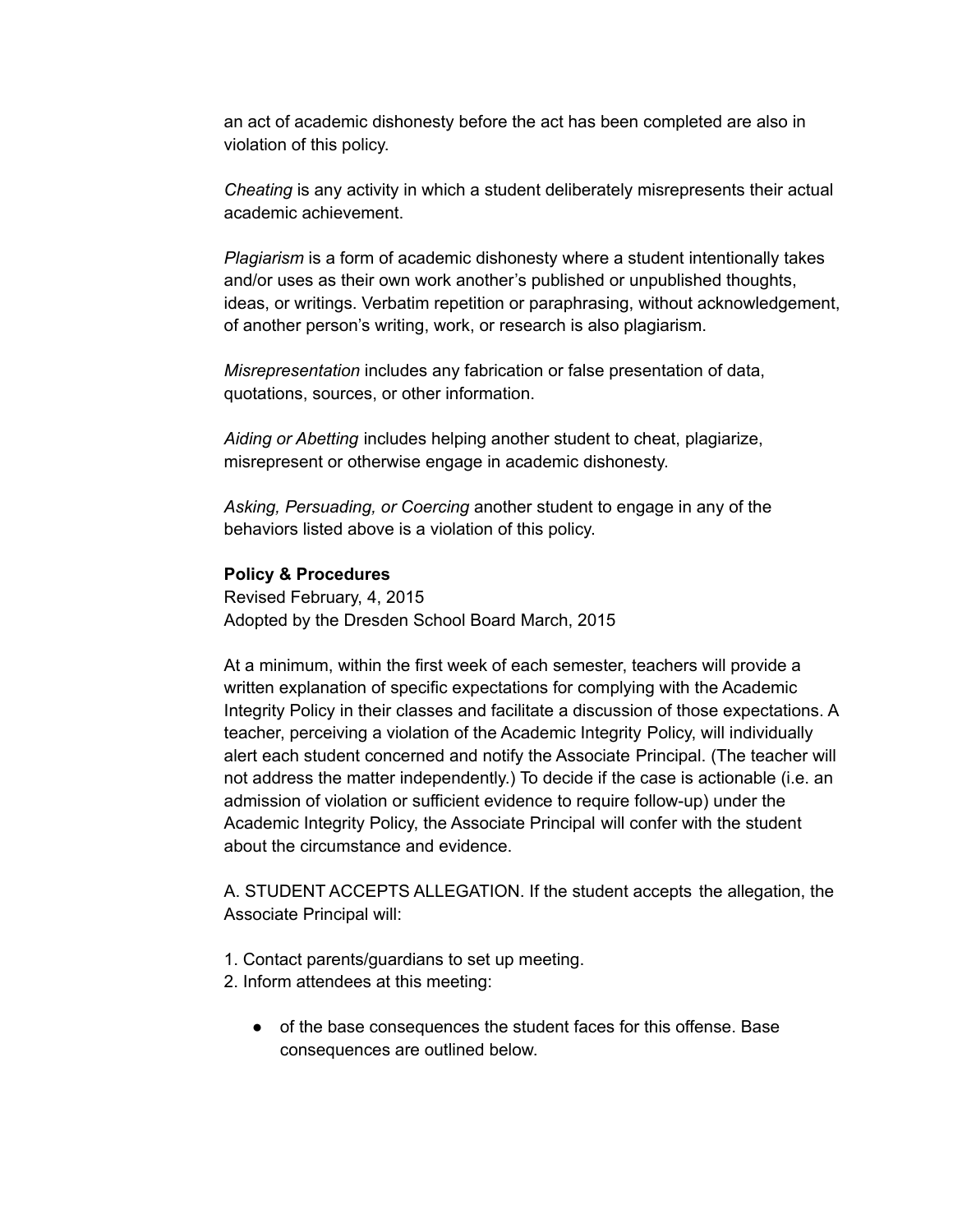- of the opportunity to participate in Restorative Practices in accordance with procedures outlined in the Restorative Justice Section of the Student Handbook.
- 3. Student and parent decide which pathway they would like to take.

B. STUDENT CONTESTS ALLEGATION. If the student contests the allegation, the Associate Principal will:

1. Schedule a hearing immediately to determine the involvement or guilt of the student.

- 2. Invite parents/guardians to attend the hearing.
- 3. Make a determination, appealable to the Judiciary Committee.

If the student appeals to the Judiciary Committee and the ruling corroborates the Associate Principal's decision, then they will still have the option of the restorative justice pathway as delineated above.

If the student is not interested in following the restorative justice pathway, then they will receive the base consequences and any other punishment(s) judged appropriate by the Associate Principal.

A copy of the signed contract will be retained in the Associate Principal's files as well as the Coordinator's files.

## **Responses & Consequences**

*Base Consequences* (unless otherwise determined at the RP Conference) In any actionable case of academic dishonesty, the following consequences will occur, unless otherwise determined by the RP Coordinator:

- A "0" for the assignment in question;
- Notification of the student's parents or guardians;
- Notification of the student's counselor;
- Counselors report infraction to colleges during the application process;
- Up to five weeks time scheduled up;
- An apology shall be given in person to the staff or students directly affected by the offense.

### *First Offense*

A first offense in a student's high school career will incur base consequences as defined above. If a first offense is deemed to be a more serious offense, it may incur additional penalties as defined below.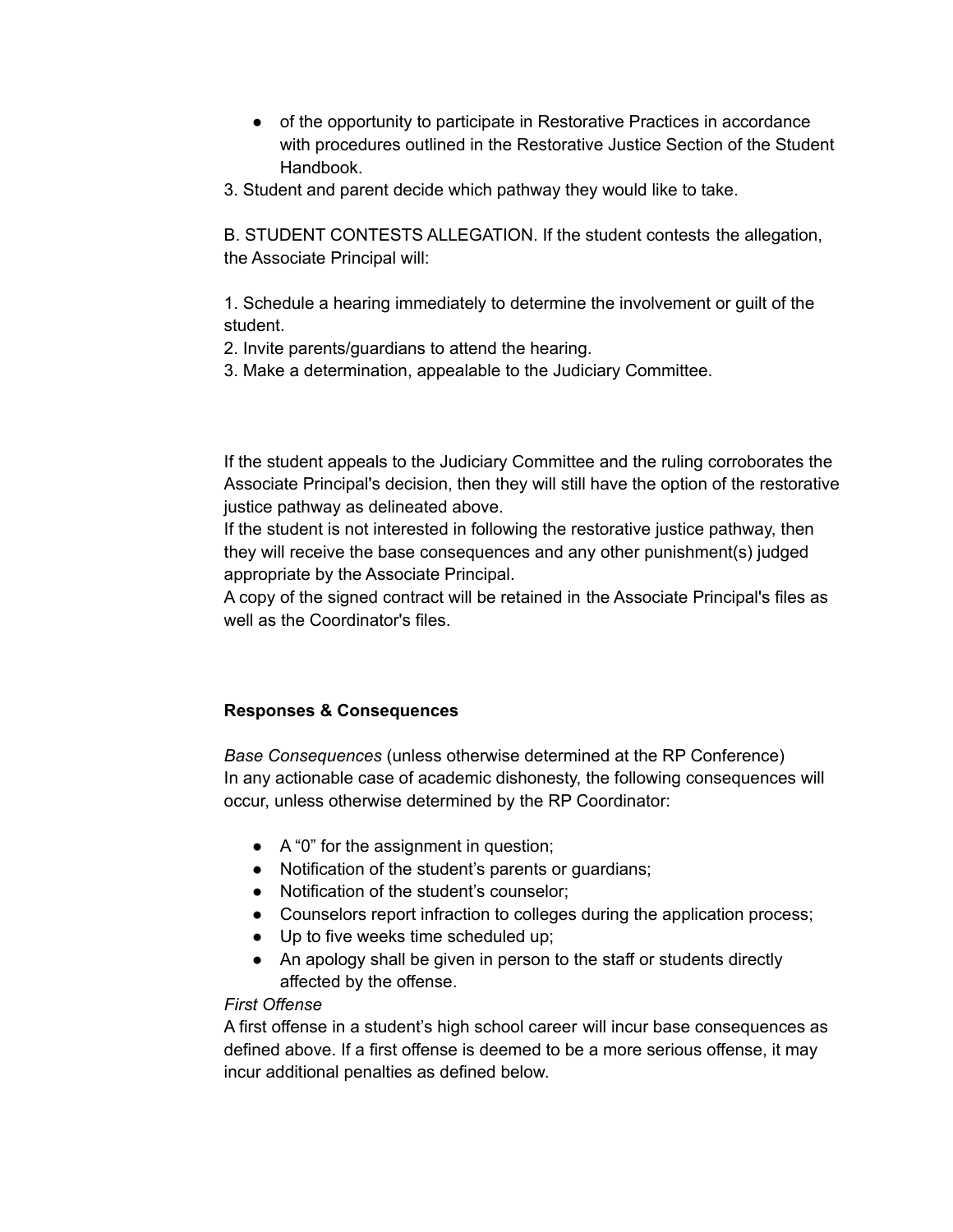## *Additional, Multiple, or More Serious Offenses*

Additional, multiple or more serious incidents of academic dishonesty (including serious first offenses) will be dealt with more severely. In addition to the base consequences defined above, consequences may also include any of the following:

- More than 5 weeks time spent scheduled up;
- 1-10 days suspended (in or out of school);
- Notification of the student's current teachers:
- Removal from any leadership positions in the school or in extra-curricular activities, including, but not limited to, captaincy on athletic teams, Council executive positions, and club/activity leadership positions;
- A "Withdrawn Failing" grade from the class in which the offense occurred;
- No credit ("NC") for the quarter for the class in which the offense occurred. The student will be given a fixed numerical grade of their existing score minus 41 points. No student may be given a numerical grade of less than a 0;
- No public recognition of the student at any underclass or senior awards functions in the school year of the violation;
- Suspension from and/or limitations on the participation in any school-related activity in which the student represents HHS either inside the high school or in travel to other schools or events for up to 20 school weeks.

## *Variables for Determining Severity of Offense*

Penalties and consequences shall be determined by the Associate Principal based on the severity of the offense. In determining severity, the Associate Principal should consider factors such as:

- Repetition (prior incidents)
- Collusion with other students
- Type of assignment
- Type of violation
- Seriousness of offense
- Contrition of student
- Cooperation of student after accusation
- Premeditation of offense
- Degree of effect on school community

Faculty members will have access to official disciplinary records documenting academic dishonesty for the purpose of writing letters of recommendation. Students should be aware that many college recommendation forms ask whether the student has been academically dishonest. Further, the Hanover High School Secondary School Report, which is part of every college application, will specify whether a student has been administratively disciplined in grades 9 through 12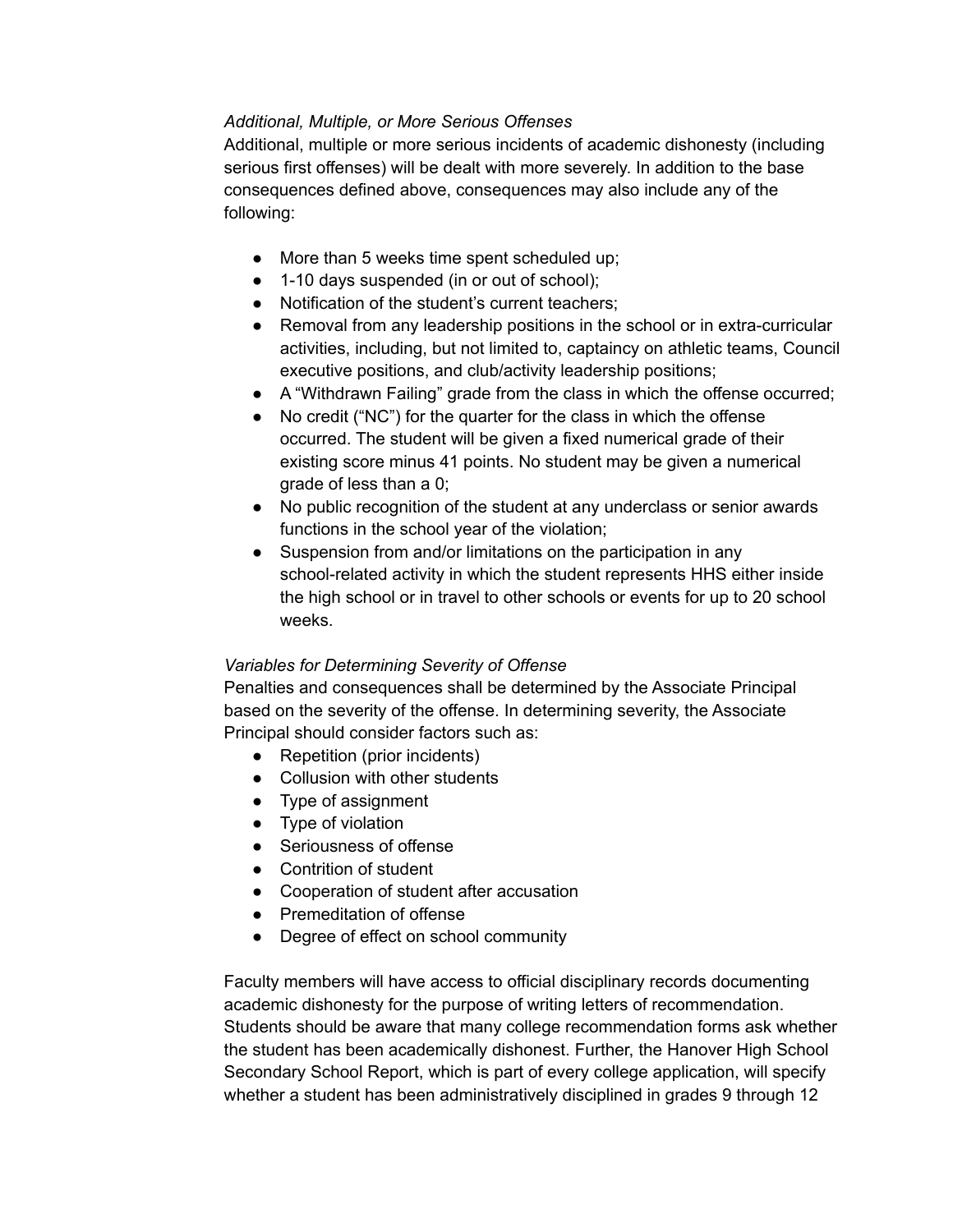for an actionable violation of the Academic Integrity Policy, unless otherwise determined by the RP Coordinator.

Collaborative List of Resources Aine Donovan, Professor of Ethics, Dartmouth College Choate Rosemary Hall, Connecticut Dartmouth College, New Hampshire Delone Catholic High School, Maryland Haverford College, Pennsylvania New Trier High School, Illinois The Hanover High School Council "The Plagiarism Plague", Sparknotes.com Van Nuys High School, California Virginia Polytechnic Institute, Virginia

## c. Credit Earning Pathways

Credit is awarded for successful completion of any course listed in the Hanover High School [Program](https://www.hanoverhigh.org/fs/pages/1324) of Studies.

For additional information about additional learning opportunities see our [Extended](https://hanovernorwichschoolsorg.finalsite.com/fs/pages/646) Learning and [Supported](https://hanovernorwichschoolsorg.finalsite.com/fs/pages/649) Learning pages.

## i. Academic Credit

#### **Minimum Accumulation**

To be on schedule to graduate in 4 years, the number of credits required when entering each grade are:

Grade 10 a minimum of 5 credits Grade 11 a minimum of 10 credits Grade 12 a minimum of 15 credits

#### **Course Load**

The required workload for a full-time student is five courses.

1. A reduced program (fewer than five courses) must be approved by the Principal. To remain a student at Hanover High School, students must carry an approved course load, attend classes, and meet academic work obligations.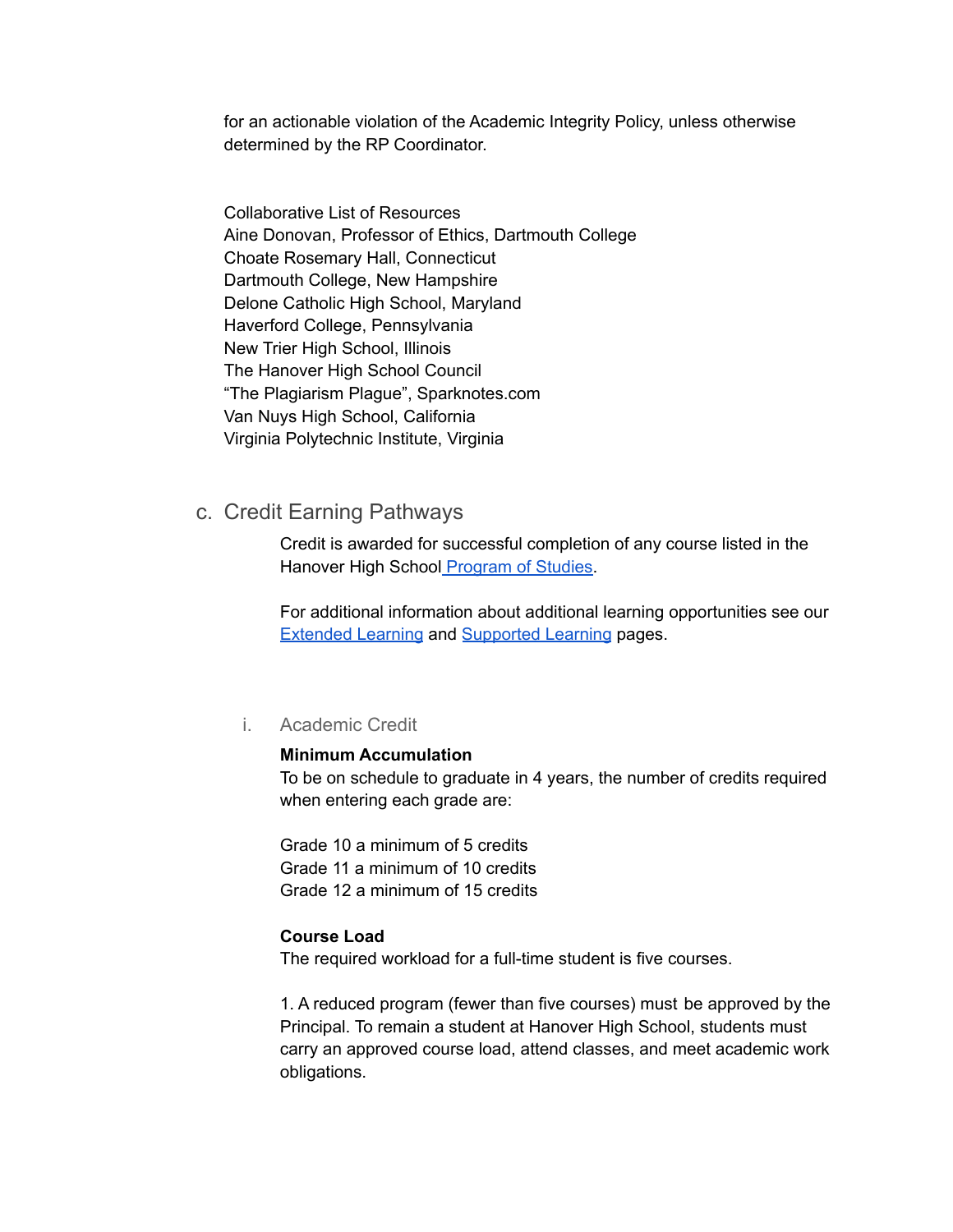2. A Hartford Career & Technology Center course counts as the equivalent of three courses. Hartford courses count as 3 credits per year. 3. Dartmouth courses such as lab sciences and foreign language are tallied as two courses. Other Dartmouth courses generally count as one. A Dartmouth course counts as 1/2 credit per Dartmouth term. 4. A student who drops to less than four courses because of neglecting attendance and/or work responsibilities may be asked to drop out of school for the remainder of the semester.

#### ii. Drop/Add

During the registration process, Hanover High School students should carefully consider their course registration selections. Course drop-adds are possible. Students are not encouraged to change courses, however, except when a course is judged inappropriate in terms of achievement level or skills needed. To help control both the quantity and legitimacy of drop-adds the following policy is strictly followed:

All drop requests are handled through a counselor. Student-initiated adds must be undertaken within the first five days of a semester. A course added after this period needs the approval of the counselor and the department coordinator.

All changes of course level must be approved by the department coordinator.

In the first semester, student-initiated drops may occur during the first four weeks of a course without consequences to a student's record.

Note #1: In the second semester, student-initiated drops may occur during the first four weeks of a course without consequences to a student's record for semester-long courses only.

Note #2: Students may not drop the second semester of a full-year course without penalty as described in "withdrawing" in item 5.

Any course dropped after the fourth week of the first semester will result in a WF (Withdrew Failing) in the student's record and will be factored in the student's GPA at a  $\frac{1}{2}$  credit, unless the drop is initiated by a teacher or counselor; in this case the record will indicate W (Withdrawn without penalty) and is not factored into the G.P.A. This rule also applies to semester long courses that begin the second semester.

Regarding any full-year course (see Program of Studies) that is dropped for the second semester. The student wilL receive the assigned grade and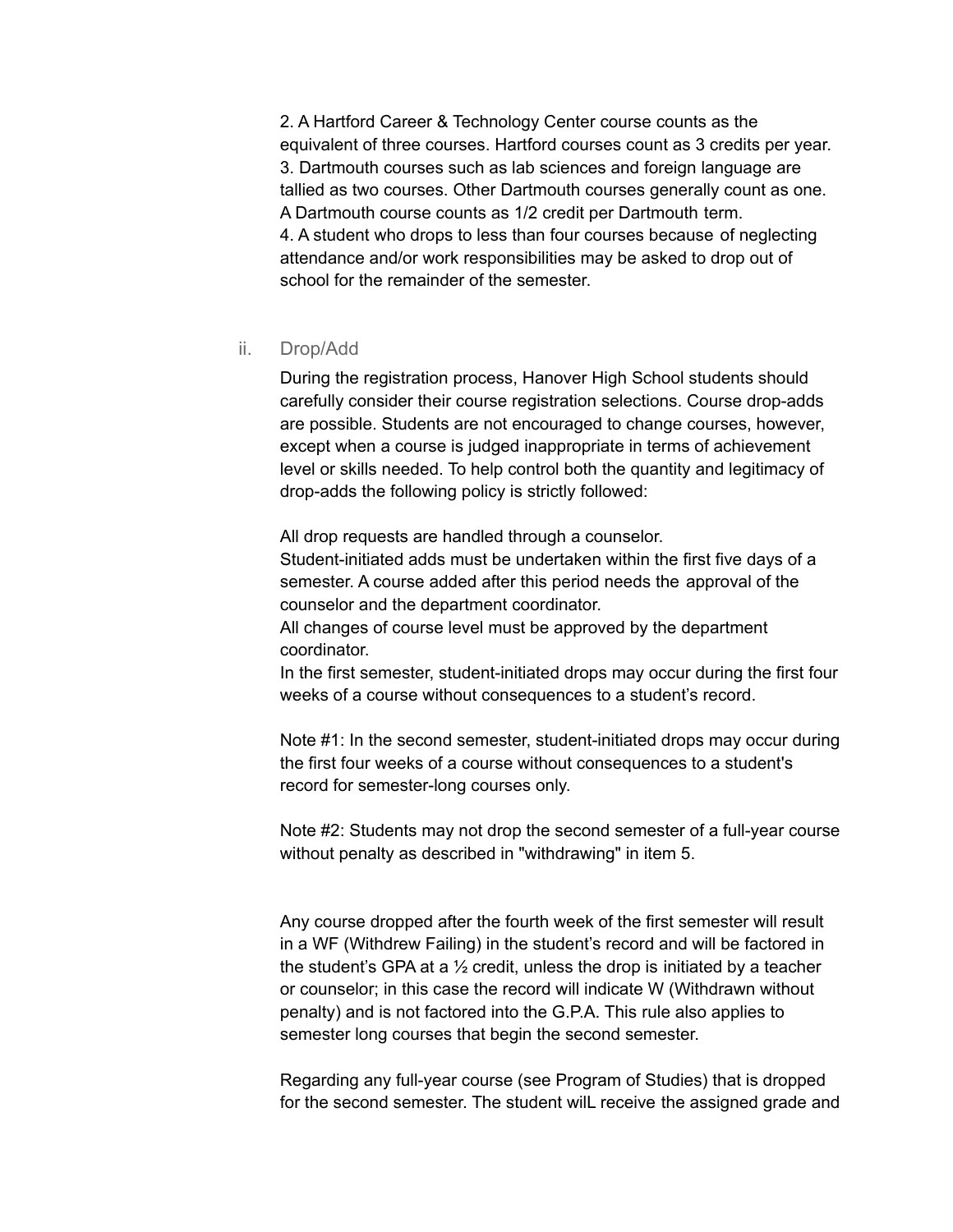$\frac{1}{2}$  credit for the first semester of the full-year course. The student will receive a "WF" for the second semester, which will be factored in the student's GPA as a "0," at a 1/2 credit.

A teacher or counselor may initiate a course drop only if they convinced that the student has been mistakenly enrolled in the wrong course and should be allowed to withdraw without penalty. Both the teacher and the counselor must agree about the appropriateness of dropping a course without penalty. Teacher or counselor initiated drops will not be allowed after the 10th week of a course. In cases of extended illness or special circumstances, the above limits may not apply. Decisions will be made on a case-by-case basis by the school administration.

Any course dropped by default (meaning that no drop-add procedure was used and the student simply stopped attending) will result in the student's record showing a WF for the duration of the course that was neglected.

## iii. Independent Study Standards

Independent Study/Alternative Credit Earning (IS/ACE) includes all Independent Study courses listed on a student's schedule plus any courses titles offered through the Personalized Learning Program Department (Work Study, Volunteer Service, Mentor, etc.) that require individual arrangements.

Formative

The maximum duration of any IS/ACE is one semester without the arrangement being redrawn.

All IS/ACE plans will be written.

A maximum of five school days is allowed for the formation of the basic plan. For any IS/ACE listed on a student's schedule at the beginning of a semester, the clock starts ticking on the semester's first day with two possible exceptions:

A pre-arrangement has been made with the teacher that is satisfactory to the teacher.

The student has a school-approved excused absence, whereupon the deadline will be extended by a number of days equal to the absence. If a student fails to complete a satisfactory arrangement by the five-day limit, this fact will be reported by the teacher immediately to the student's counselor who will consider the course listing dropped from that student's program.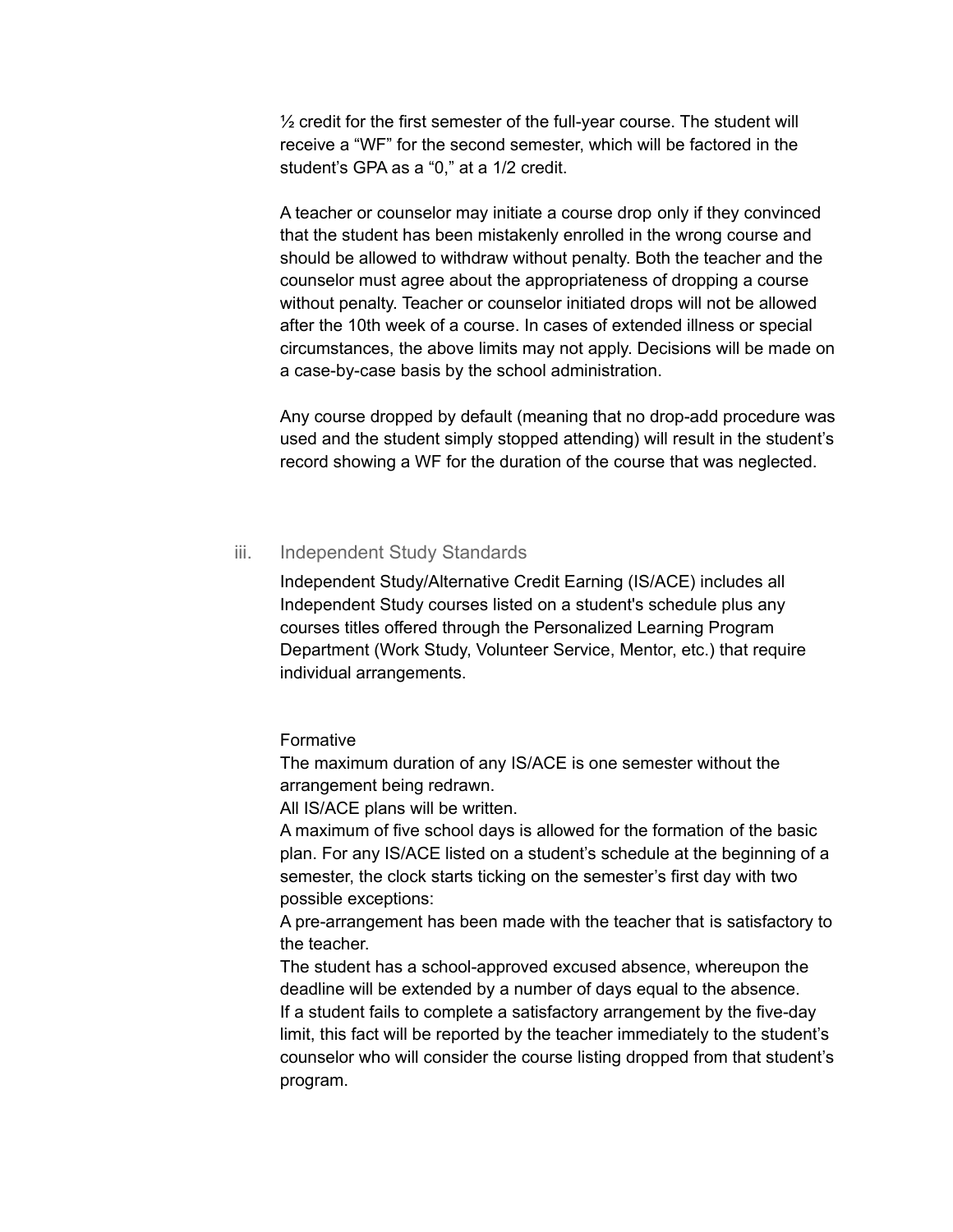The IS/ACE formative stage is considered complete when all the substantive criteria are recorded in writing, and both the teacher and student have signed and dated the written plan.

If an IS/ACE proposal for credit needs to be approved by an academic department, the completed proposal must be acted upon within a stated number of school days of being submitted to that department. If no limit is stated, the proposal must be acted upon within five school days. **Substantive** 

All written IS/ACE plans must contain the following features: A clear statement of the learning objective(s). \*

A scheduled meeting time between teacher and student at no greater interval than one week. \*

A clear statement of expected behaviors by the student and the procedures to be followed if the IS/ACE is not complied with, including cause for the IS/ACE to be terminated.

A clear statement of all required activities and their deadlines. \* A list of available resources and their locations.\*

A clear statement of how the learning will be demonstrated. \*

A clear statement of how the learning will be evaluated and what criteria will be employed to determine the final grade.

Designation of at least three interim evaluation checkpoints during the course of the work.

\* These items may be revised during the course of the IS/ACE if agreed to by both the teacher and the student. All revisions must be written, dated, and initialed as amendments to the initial agreement. No revision will contradict the standards listed above.

## iv. Extended Learning Opportunities (ELOs)

ELOs are currently accepted at HHS for credit recovery or courses not offered at HHS. Any attempt to receive credit for courses required for graduation is subject to Counseling Department approval and must meet departmental guidelines. Approval must be received before beginning course work. Hanover High School will not grant credit for activities done without prior approval. Current online or correspondence course providers used by HHS include Keystone, the New Hampshire Virtual Learning Academy, and the University of Missouri. Credit determinations for summer school courses, ski academies, semester programs, local college programs other than Dartmouth College, and correspondence or online courses will be made by the Counseling Department. This will be done in conjunction with the appropriate department coordinator based on review of instructional hours, syllabus content, and accreditation status of the institution. Students must obtain prior approval through the Counseling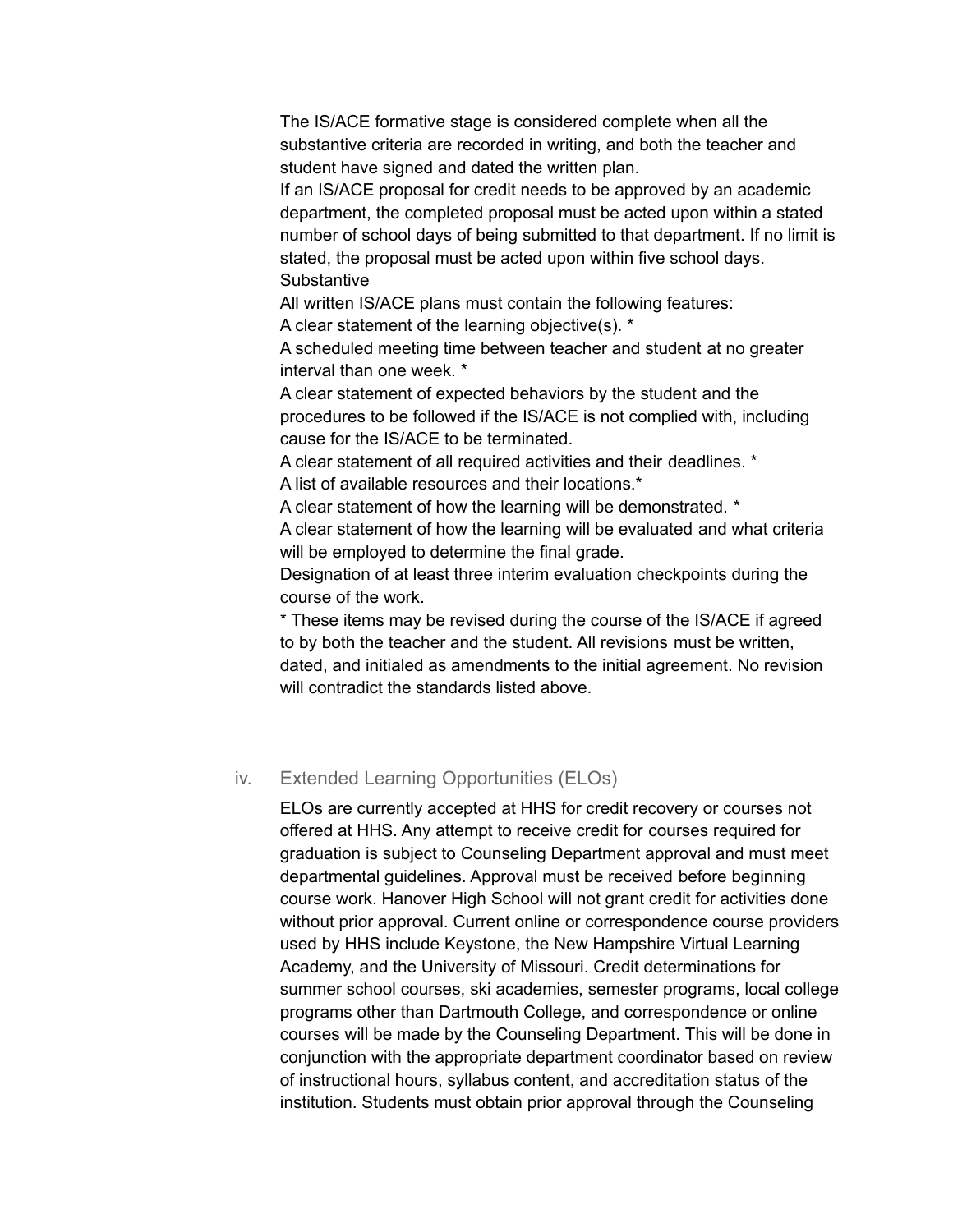Department to earn credit for courses not listed in the Hanover High School Program of Studies.

v. Home Schooling

APPROVED by COI, 12 January 1984 Revised: June 1999 Credit determination for an approved home school education plan will be made by the Counseling Department. This will be done in consultation with the appropriate department coordinator using indicators that include but need not be limited to standardized testing, portfolio content and individual assessment by professionals in the school district.

## vi. Hartford Area Career & Technology Center

Academic credit through vocational education may be earned for courses studied at the Hartford Area Career & Technology Center. After completing two full years of study in a vocational school subject the following academic credits may be earned:

| For 2 years of study in:                | 1 Credit In:                 |
|-----------------------------------------|------------------------------|
| <b>Allied Medical Services</b>          | Science                      |
| Auto Technology                         | Science                      |
| <b>Building Trades</b>                  | Mathematics                  |
| <b>Business Technology</b>              | English                      |
| Career & Technology Exploration         | Math, English, Art           |
| <b>Collision Repair and Refinishing</b> | Math or Science              |
| <b>Computer Technology Application</b>  | <b>Mathematics</b>           |
| Cosmetology                             | Science                      |
| <b>Culinary Arts</b>                    | Science                      |
| Design, Illustration. and Media Arts    | Art                          |
| Engineering/Architectural I Design      | <b>Mathematics</b>           |
| <b>Human Services</b>                   | Social Studies (not history, |
|                                         | government, or economics)    |
| Industrial Mechanics and Welding        | Science                      |
| <b>Natural Resources</b>                | Science                      |
|                                         |                              |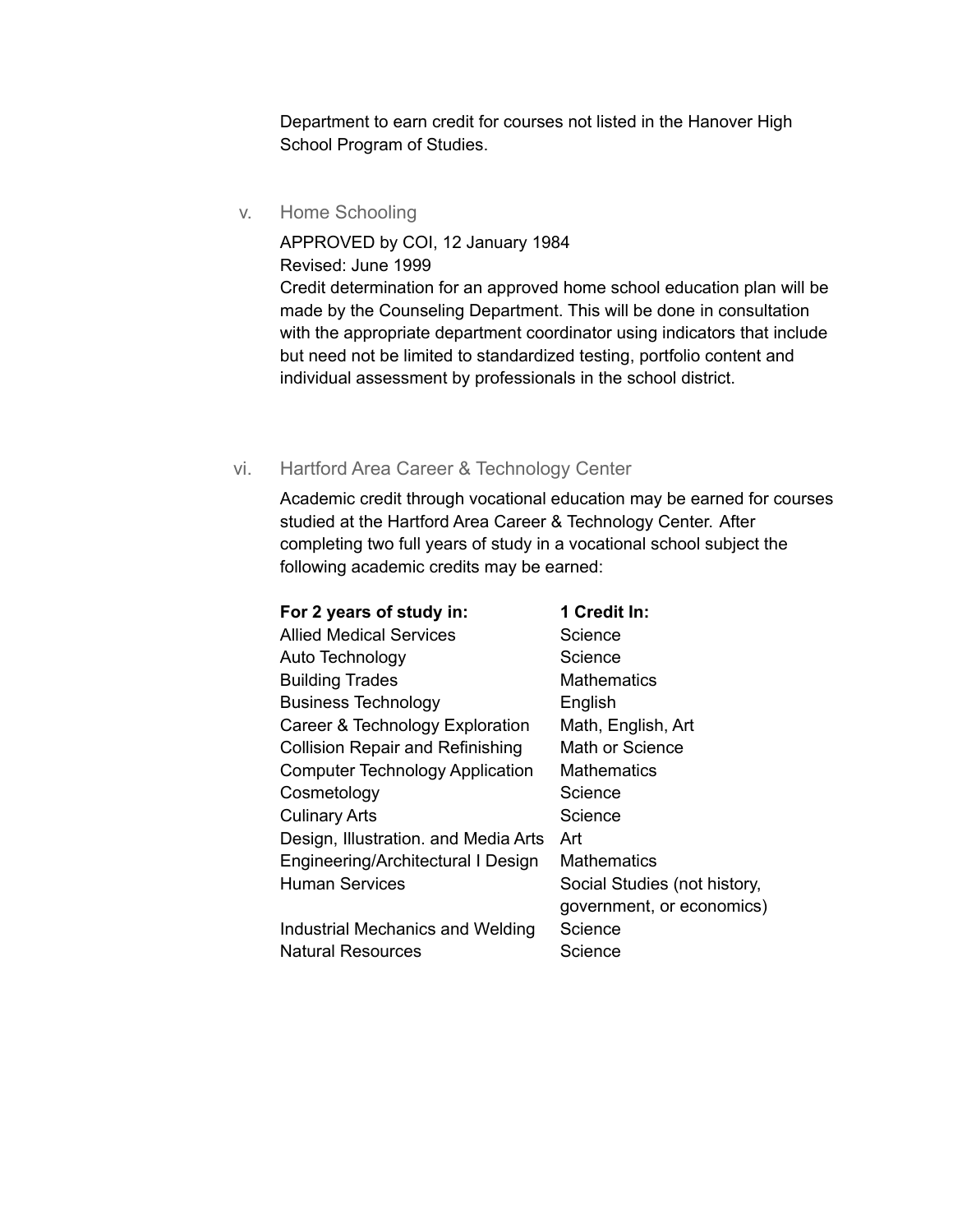vii. Study Abroad

A student planning to live abroad for more than one quarter of the Hanover High School year and wanting to earn credit toward graduation during that time must:

- obtain prior approval through the Counseling Department for this plan, and
- enroll in a recognized secondary school in the country where they will be living.

Hanover High School will not grant credit for activities done abroad without prior approval. If the school the student plans to attend is not a recognized secondary school, the student should see their counselor for available options. Hanover High School will accept the foreign school's evaluation and award appropriate credit for work done there.

When accounting for course credit and reporting grades on school transcripts and permanent records, Hanover High School reserves the right to differentiate between work done at Hanover High School and work done in a foreign school.

For courses in which the student was here only part of the term, the student will receive separate quarter grades as reported by the different institutions instead of a final grade.

## viii. Dartmouth Courses

Students interested in taking a Dartmouth course should refer to the guidelines below and consult with his/her guidance counselor. Students officially registered to take Dartmouth College courses will earn 1/2 HHS credit for each Dartmouth course completed successfully.

The following guidelines were developed with the Dean's Office at Dartmouth College. The general expectations for applying to take a Dartmouth Course while a student at Hanover High School are as follows:

## **READ DARTMOUTH COLLEGE'S PROGRAM POLICIES**

- 1. The student's academic performance must be strong in all areas. Students approved to take Dartmouth courses generally rank in the top quarter of their class.
- 2. The student should usually be in his/her junior or senior year.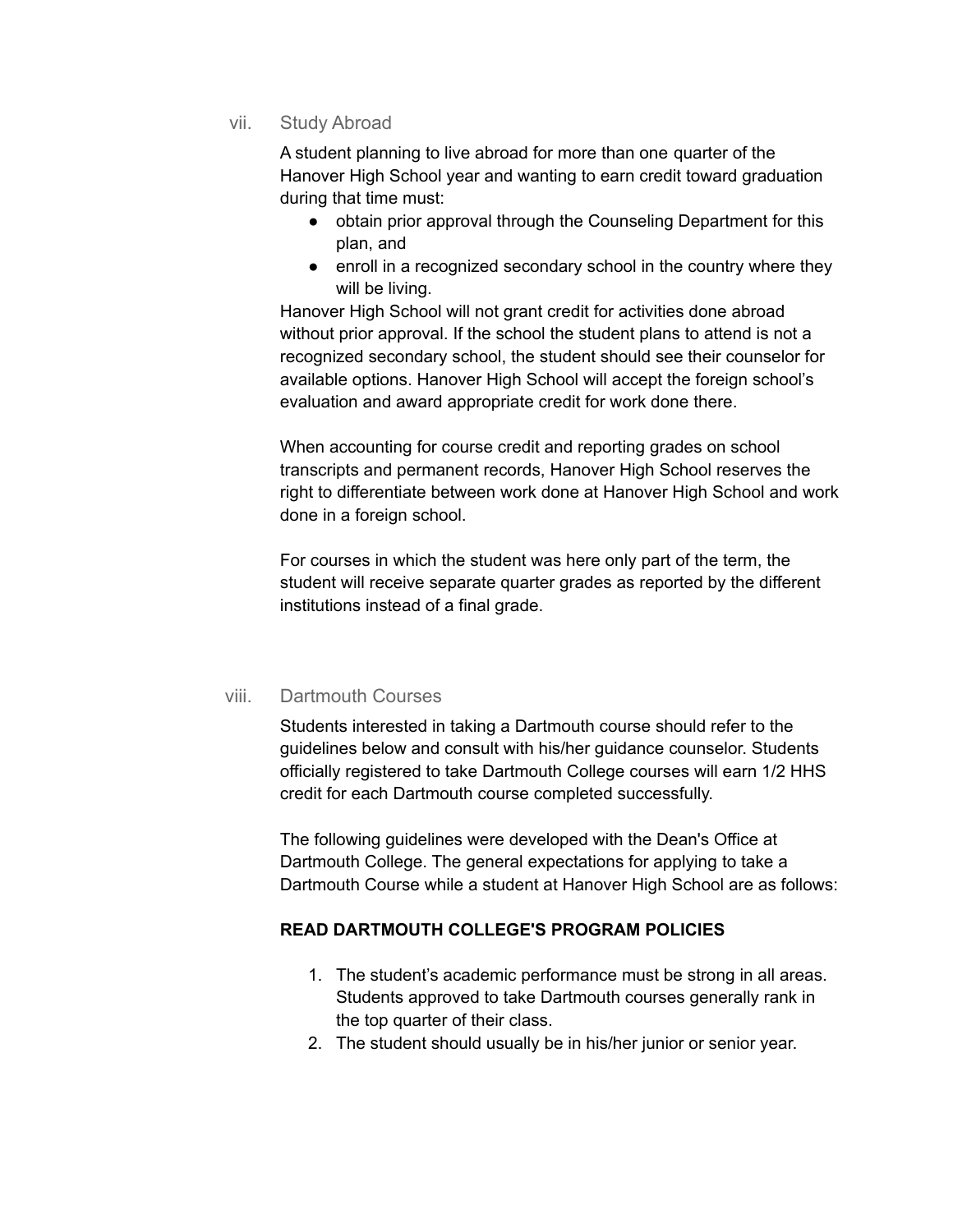- 3. The student must have completed successfully (generally at an A-/A level) all course work at Hanover High School in the chosen field.
- 4. The student must be a full-time student in the high school. This is defined as carrying the recommended five courses, with the Dartmouth course counting as one or two of them.
- 5. During a student's time at Hanover High School, the student may take a limit of four Dartmouth courses over 2 years but no more than one Dartmouth course per Dartmouth term.
- 6. Once a student is enrolled in a Dartmouth course, a) the student is expected to complete the course unless he/she is forced to drop out for health reasons, and b) the student falls under the grading policies of Dartmouth College for that part of his/her program. Grades earned at Dartmouth will become part of the permanent record of the student.
- 7. No Hanover High School student is to approach a Dartmouth instructor for admittance to a course as part of his/her high school program before he/she has made application through the high school's Guidance Department.
- 8. Once started students may continue taking Dartmouth courses as long as they earn grades of "B" or better

## **Guidelines for taking a Language Course at Dartmouth**

Dartmouth College has made its foreign language programs available to Hanover High School students with proven ability for learning languages at an advanced level, upon the recommendation of Hanover High School's Foreign Language Department. Due to the variety of foreign language courses offered both at Hanover High School and Dartmouth College, the following guidelines govern the availability of Dartmouth Language Courses to Hanover High School students.

1. Students wishing to take a Dartmouth Language Course must be juniors or seniors and have demonstrated outstanding ability (generally an A- average or better) in the study of a foreign language. These courses are not available to younger students because language learning at the middle-school level does not adequately demonstrate the ability to study a language at the college level.

2. Students wishing to enroll in advanced French, German, Latin, or Spanish courses at Dartmouth (levels 1, 2, and 3 are not available to Hanover High School students) must meet the following criteria: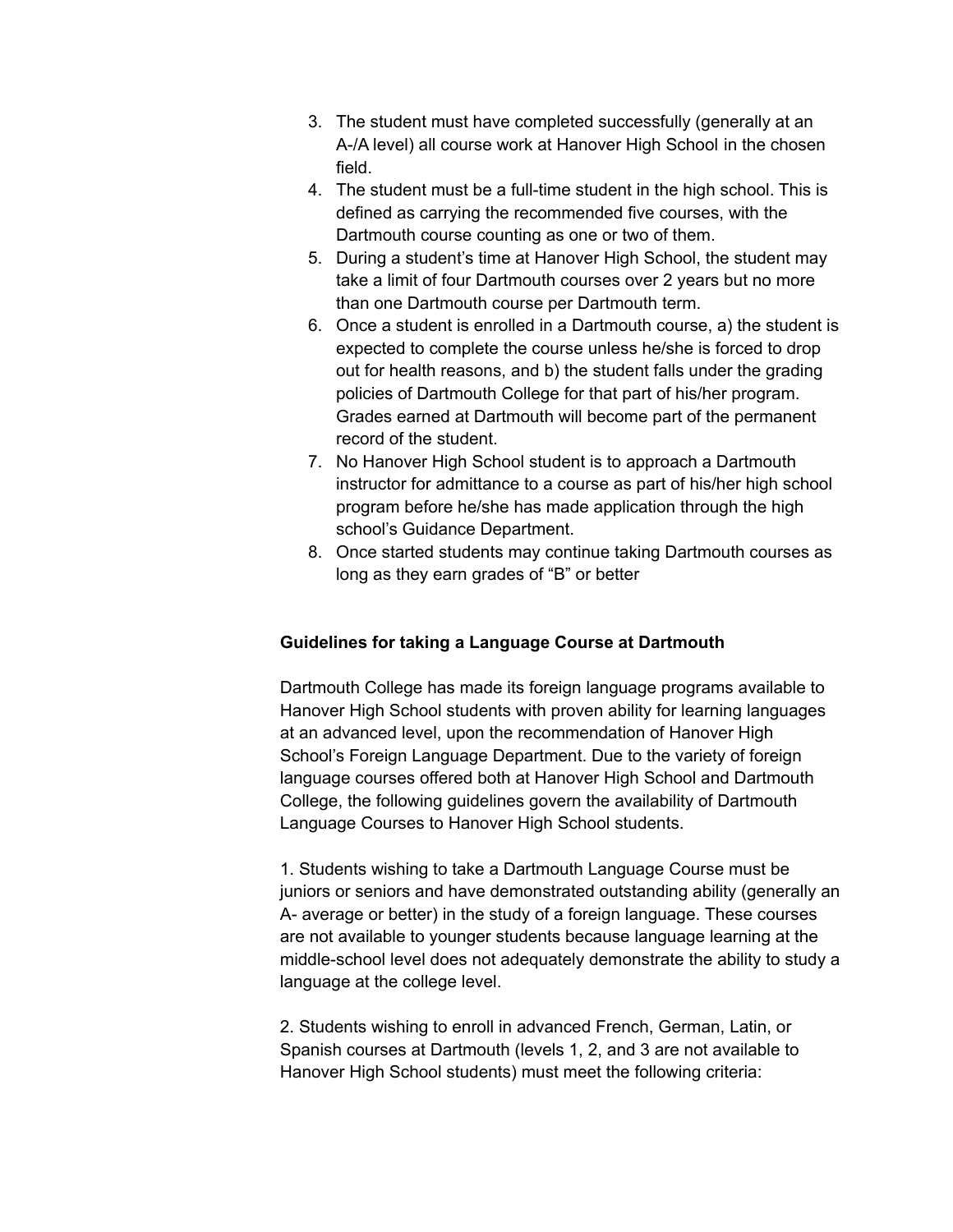- They have successfully completed the highest level of the language intended for Advanced Study.
- They have demonstrated competency to take an advanced level Dartmouth course.

3. STUDENTS WISHING TO ENROLL IN LANGUAGES NOT OFFERED AT HANOVER HIGH MUST MEET AT LEAST ONE OF THE FOLLOWING CRITERIA:

- They have successfully completed two years of high school courses in that language (from a previous school).
- They have demonstrated in that language a level of competency comparable to two years of study at the high school level based on extended residency in a foreign country or heritage learning within the family. Competency will be determined by the HHS Foreign Language Department using placement exams and department interviews.
- They have successfully completed the highest level of a language offered at Hanover High School. Students with exceptional ability may apply to start a new language at Dartmouth while taking the highest-level course in the first language at HHS.

4. HANOVER HIGH SCHOOL'S FOREIGN LANGUAGE DEPARTMENT WILL REVIEW CASES WHEREIN A STUDENT'S CIRCUMSTANCES DO NOT FIT NEATLY INTO ANY OF THE CATEGORIES DESCRIBED ABOVE; THE DEPARTMENT COORDINATOR WILL PRESENT THE DEPARTMENT'S DECISION TO THE STUDENT AND HIS/HER COUNSELOR.

# ix. Ford Sayre Tutorial Program

All HHS Ford Sayre I and II skiers are eligible to participate in the tutorial program. The program is designed to allow skiers to train under optimum conditions. Participants will attend four morning classes at HHS and be tutored in one subject in the evening. All students who plan to participate in the Ford Sayre Tutorial should notify the Counseling Department by May 1. Program guidelines are available in the Counseling Office

# d. Assignments & Grading

i. Homework and Communication

**Assignments Over Vacation**

Assignments over Weekends, Thanksgiving, December, February, and April Vacations: Guidelines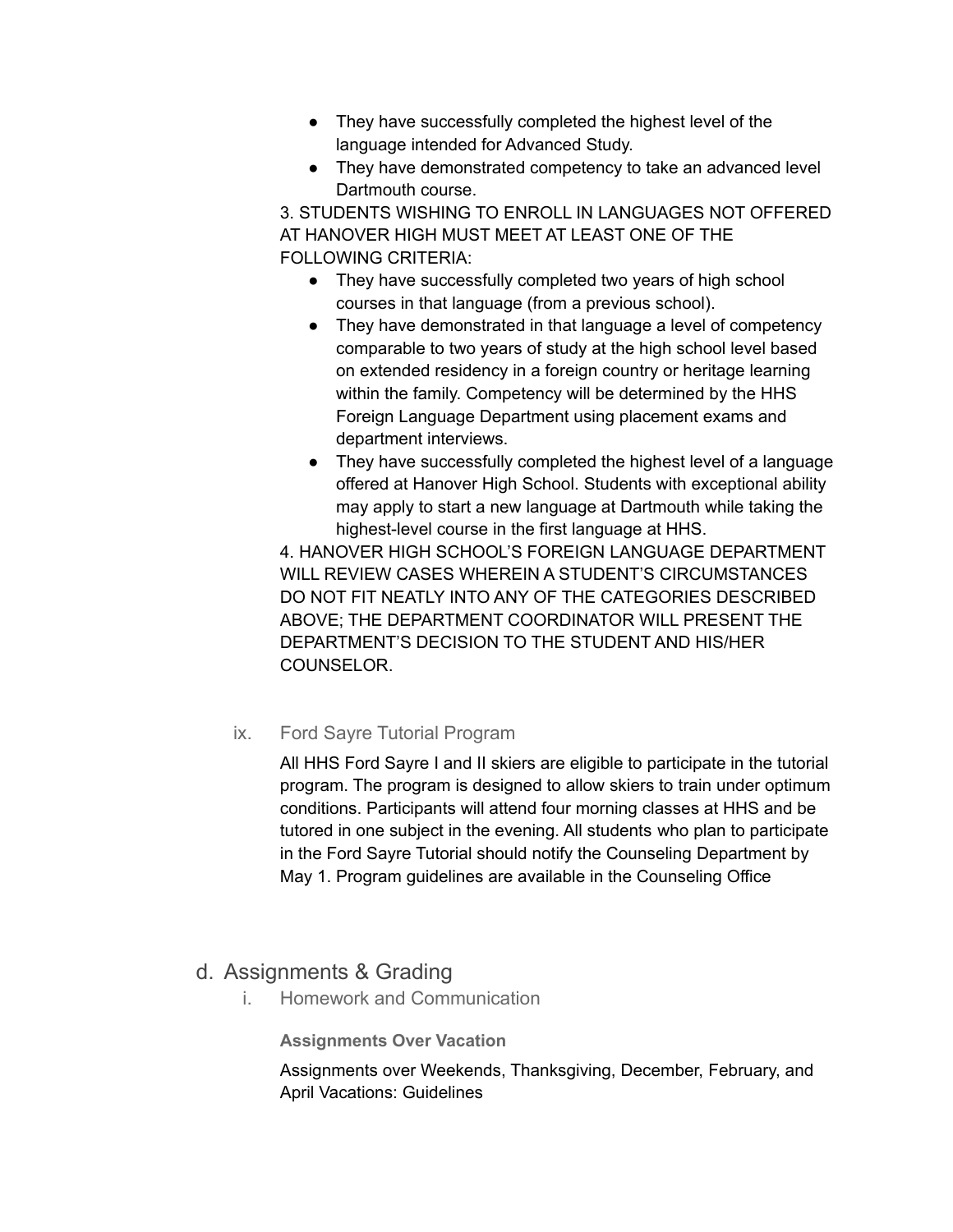Weekend homework, including long weekends, must be limited to the equivalent of one typical weeknight's worth of homework. Vacations are intended to provide relaxation and a break for everyone. In general, teachers should avoid assigning homework over vacations, but if a teacher thinks it is necessary, the following guidelines concern the timing of assignments over vacations. These guidelines are not meant to suggest that students should not do homework over vacation – they are meant to give students reasonable choices.

#### *For minor or normal overnight assignments:*

Issue these in a timely fashion so that students will reasonably be able to complete them without having to do the work over vacation.

#### *For major or long-term assignments:*

Allow enough time on either side of the vacation to allow students to reasonably and successfully complete the assignment without having to do the work over vacation by:

Issuing the assignment at least one week before vacation OR Making the assignment due at least one week following the day of return from vacation

#### **Posting of Assignments**

All homework assignments and required materials must be assigned during a student's class period. It is not permitted to change entirely or increase a homework assignment after a class as ended. Modifications to the existing assignment must be made no later than 20 minutes after the last class period of the day.

All courses must post **all** homework assignments using the Schoology **assignment module** which adds the assignment to the **calendar** Although accompanying materials may be distributed in class, **best practice is for all materials to be attached to the Schoology assignment electronically**, postings must inform students, parents, and advisors of the homework expectations and upcoming tests and projects. Assignments should be posted on the day the assignment is due, not the day assigned, Assignments do not need to be collected in Schoology.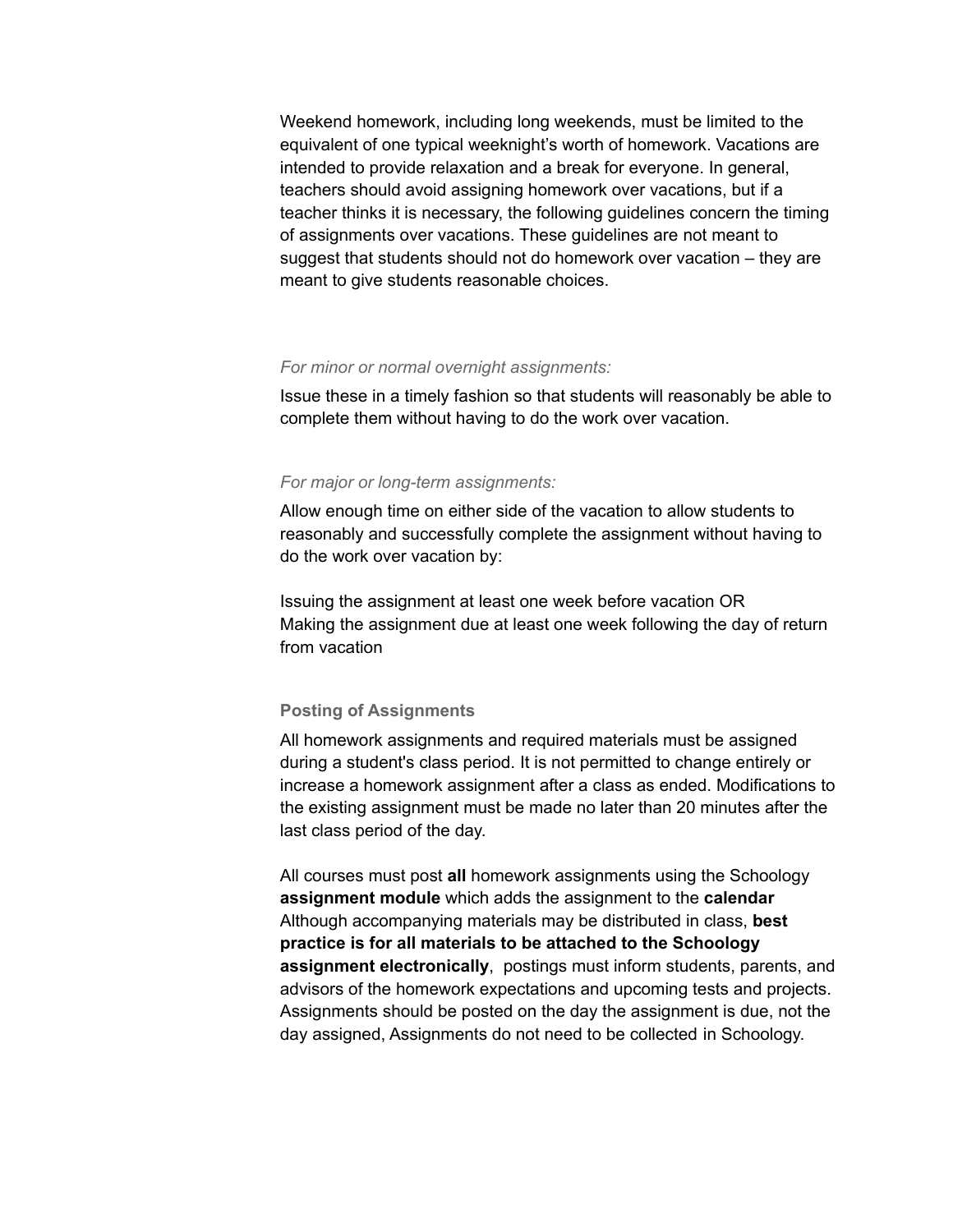## **Code of Quiet**

In order to encourage life balance and preserve the value of classroom communication, we promote a teacher-student "code of quiet" regarding school related computer communication after school hours.

#### **Homework Effectiveness Communication**

All homework-assigning teachers institute regular, anonymous check-ins regarding the quality, effectiveness, and duration of homework to create a dialogue between students and teachers regarding the value of and time spent of assignments.

## **Return of Papers Policy**

Developed by the Council and approved by the Committee on Instruction. Approved by COI on June 8, 1989.

The maximum time for assignments, papers, tests and quizzes to be returned to students is six school days (Level I). The maximum time for large projects and reports is twelve school days (Level II). Long term in-depth research projects will have an alternative deadline that must be specified by the teacher at the beginning of the assignment. All assignments must be returned by the end of the school year. Teachers will define Level I and Level II assignments in their course outlines to aid students. If any student has a complaint about an assignment handed back outside the maximum time, it should be submitted to the Curriculum Committee of the Council.

## ii. Grading

Course Primary Objectives are the basis for grades in the school.

- Each course is listed in the Program of Studies, which is given to all students in Common Ground during spring course registration and is available in the Counseling Office and on the website. A more detailed list can be obtained by conferring with the teacher or department coordinator.
- Objectives may vary in order to challenge each and every student to work to their fullest capacity.

Hanover High School's grading categories are as follows:

A High Honor B Honor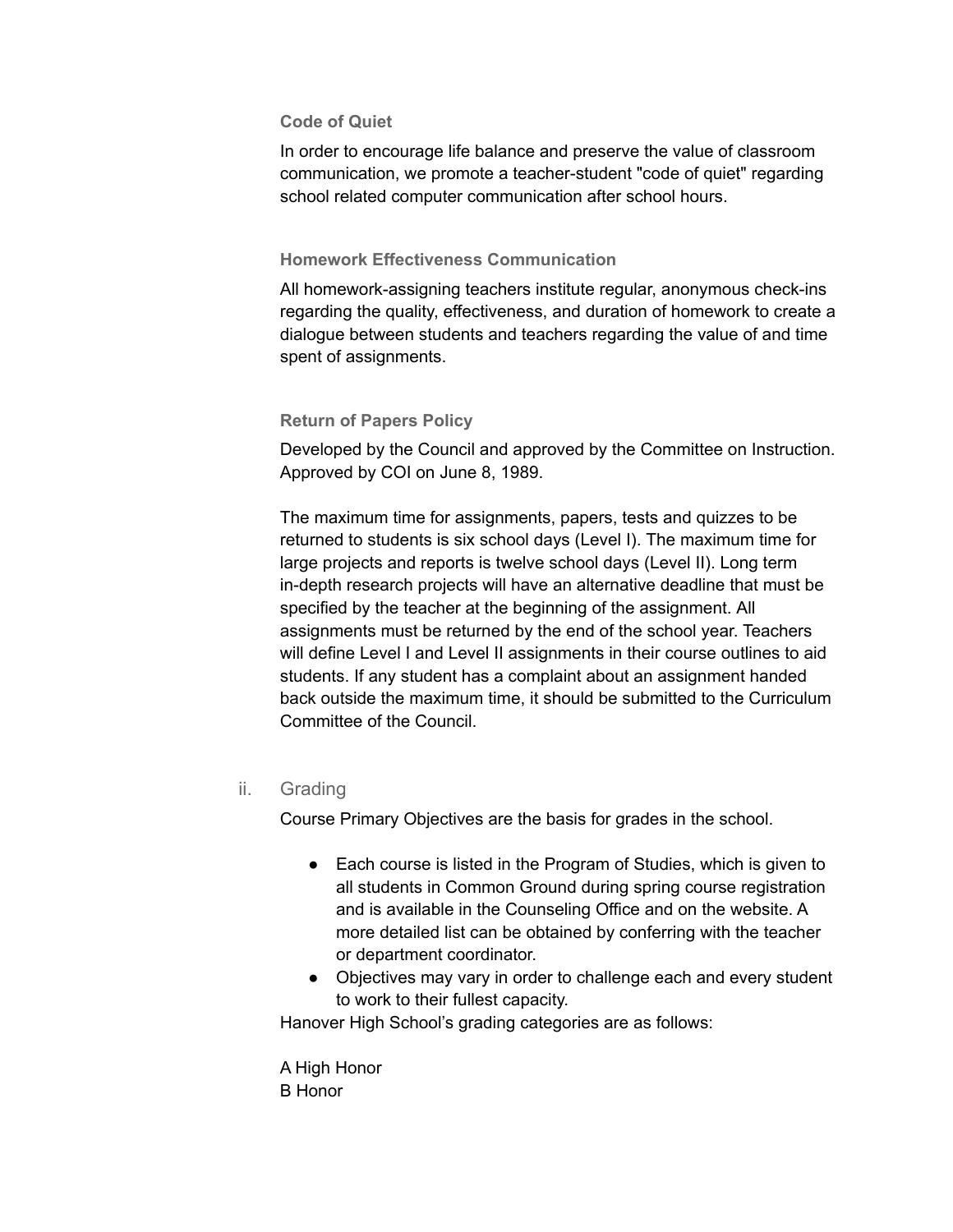C Satisfactory D Passing INC Incomplete NC No Credit

- Students who receive a grade of "C" or above in sequential courses are permitted to continue on to the next course in the sequence. Students who receive "D" grades will be awarded course credit but should not proceed on to the next course.
- Grading is ultimately the teacher's province.

## **Incomplete (INC)**

The Incomplete is given only at the discretion of the teacher.

- An Incomplete is usually used when a student has had a long excused absence from school and needs remedial work in the course.
- A student may request an Incomplete so they can devote more effort to another course for a short period of time. This type of request is granted at the teacher's discretion.
- There must be a legitimate cause for a student to take an Incomplete. Missing a deadline date is not a reason to take an Incomplete.
- Except for rare circumstances, Incompletes are used only after consultation between the teacher and the student.
- After two weeks, the grade of Incomplete automatically becomes a No Credit on the report card unless:
	- special arrangements are made with the teacher involved, and
	- those arrangements are communicated to the Counseling Department.
	- special arrangements are made with the teacher involved, and
	- those arrangements are communicated to the Counseling Department.

## **No Credit (NC)**

A grade of No Credit results if the student has not completed the course objectives satisfactorily.

- This grade cannot be made up or changed without approval from the specific department.
- Notification of parents is required prior to awarding NC; personal contact, interim report, and telephone call are all approved methods of parent notification.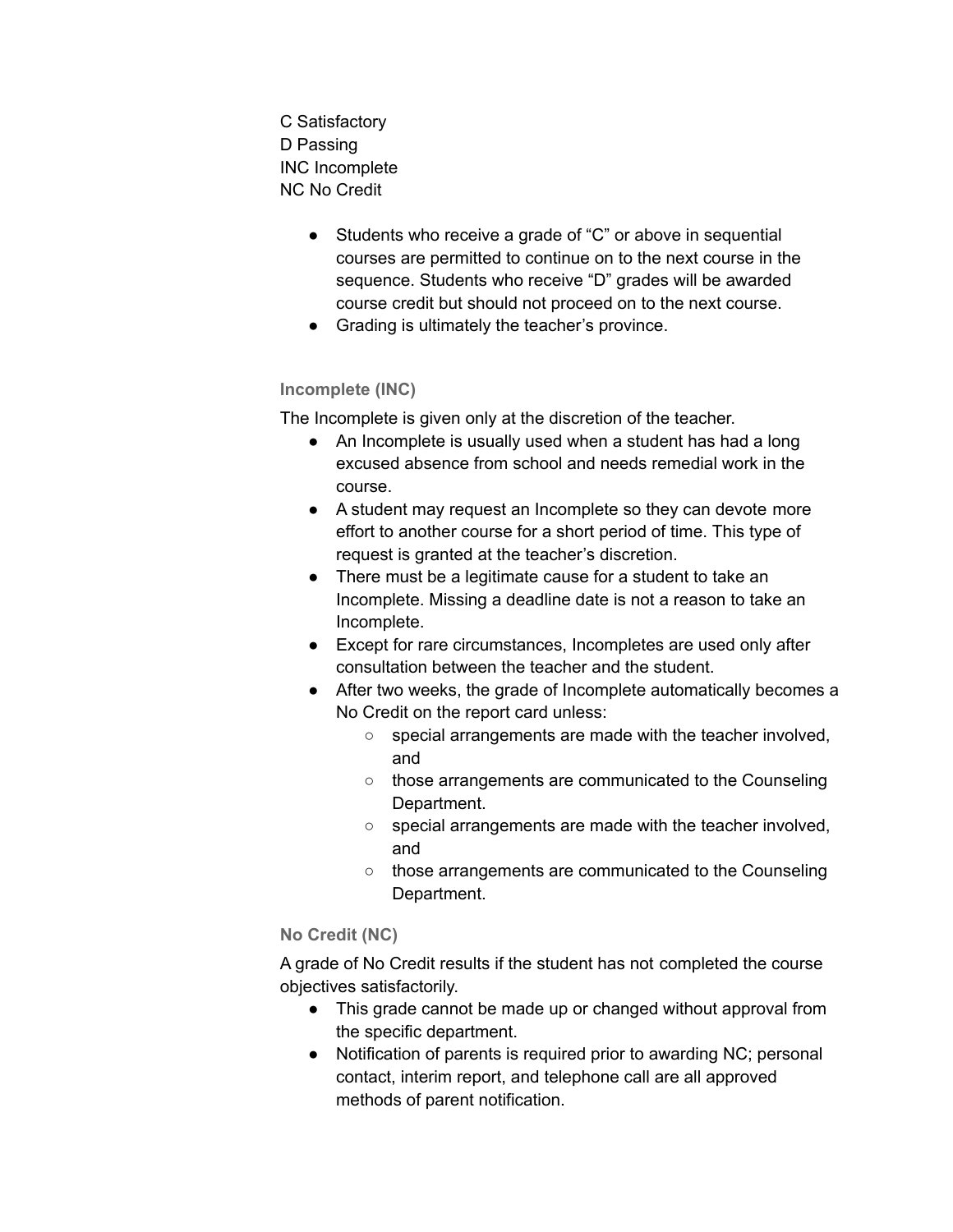● If a student is failing one or more classes at the end of a semester, they will be placed on a four-week schedule up at the start of the subsequent semester.

## **Missing Work**

In order to maintain best grading practices, teachers will enter a zero into the official grade book of record for all missed assignments, including, projects, papers, test and quizzes, until the time when the missed assignment is completed and graded.

## **Course Grade**

- Course grades are usually given at the end of the first and second semester for both semester-long and full-year courses.
- These grades are an independent grade reflecting the student's overall achievement in meeting course objectives and are not necessarily an average of the preceding quarter grades.
- Only the teacher responsible for the course may alter a grade.
- Grades, once issued, may be appealed only within the succeeding academic quarter.
- A student who feels they have been graded unfairly should confer first with the teacher. If still dissatisfied, the student should take the complaint to the teacher's immediate supervisor.

## **Grade Citations**

Approved by The Council and Curriculum Committee, 1995 Grade Citations are short messages of commendation attached directly onto a student's transcript. A teacher awards citations only "when a student's work is sufficiently distinguished to merit special recognition." (Citation Report form, Dartmouth College) Citations are never negative. They indicate specifically what the student did to deserve the citation. They can be given to students with grades other than "A." A citation is only for truly outstanding work, and it is given out only in exceptional circumstances to ensure its value, weight, and importance. Citations will be initiated by the teacher and approved by the department.

## **Report Card Distribution**

Passed by Council, December 6, 2013

Parents along with students, at the end of each quarter, will be notified that grades have been finalized on the portal via the Principal's Weekly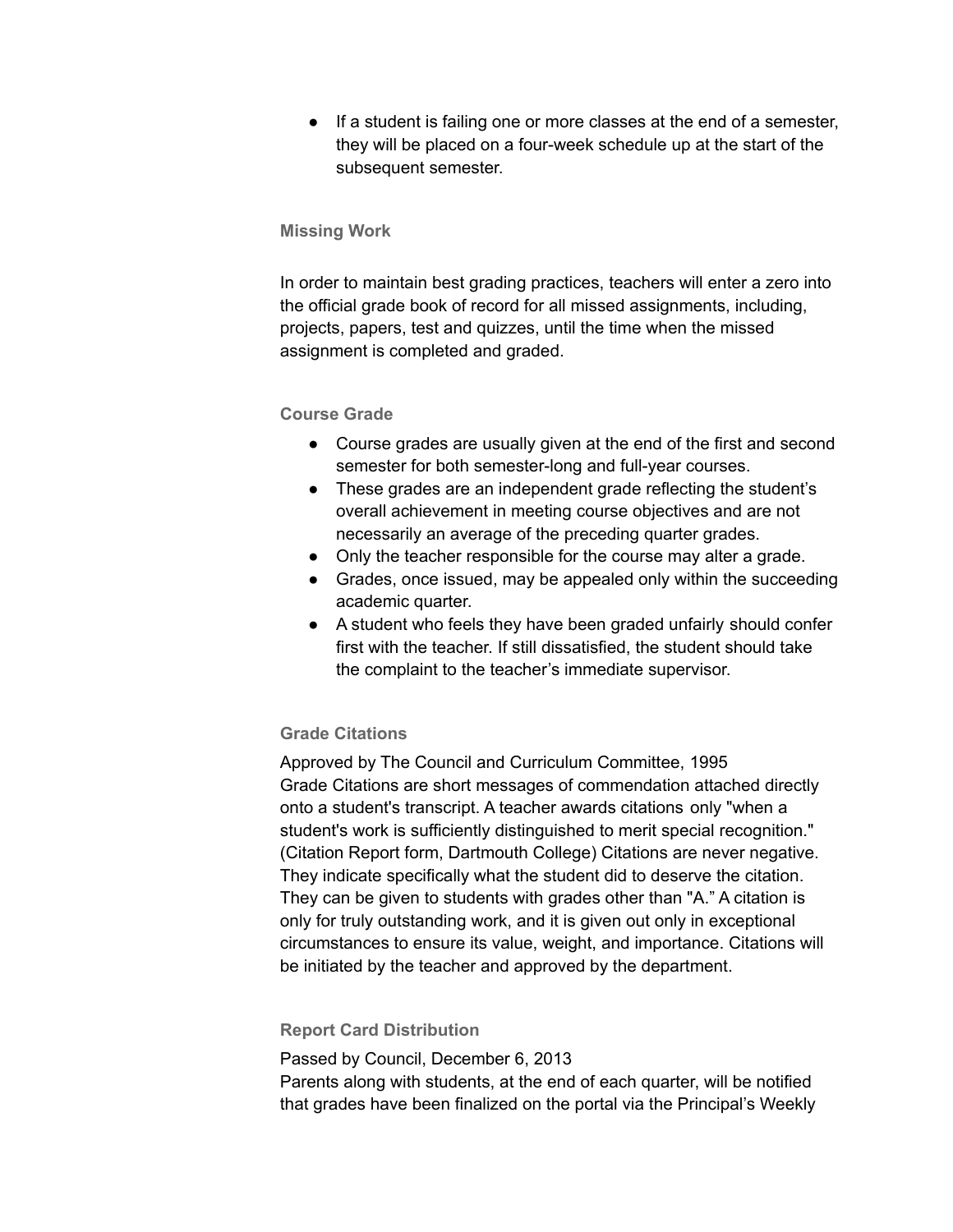newsletter and if the student or parent wishes a printed report card they will take it upon themselves to print it.

## **Pass/Fail Option Grading Option**

Students may take a maximum of two courses P/F between the beginning of their junior year and their graduation. They may take only one course per subject area in this manner.

- Class lists received by teachers will not distinguish between students taking courses for grades and those using P/F. A list of students taking courses P/F will be available in the Counseling Office, and, if teachers wish, they may refer to this list.
- Students must register for P/F through the Counseling Office at which time the student must:
- Meet with their counselor to discuss the benefits and risks of the P/F option.
- Submit a Request Form that is signed by a parent.
- Students must register for the P/F option within the first five days of the beginning of the course (Sept. or January) that they intend to take pass/fail and have until the end of the fourth week to drop the P/F option.
- The P/F grade will be factored into a student's GPA only if the student receives a failing grade.
- Pass/Fail will be available for all courses offered in the school.

## **Honor Roll**

An academic honor roll is computed each quarter. All courses are included in honor computations. Students who received a grade point average of 3.8 or above are designated as High Honors. Students with a 3.5 to 3.79 average are designated as Honors students.

## **Interim Reports**

Teachers frequently send home notifications when a student is performing exceptionally well or is not meeting course objectives. Hopefully parents will encourage a student who is not meeting expectations and alert the teacher if a student has a problem that needs special attention. The teacher is expected to notify the student before any note is sent home.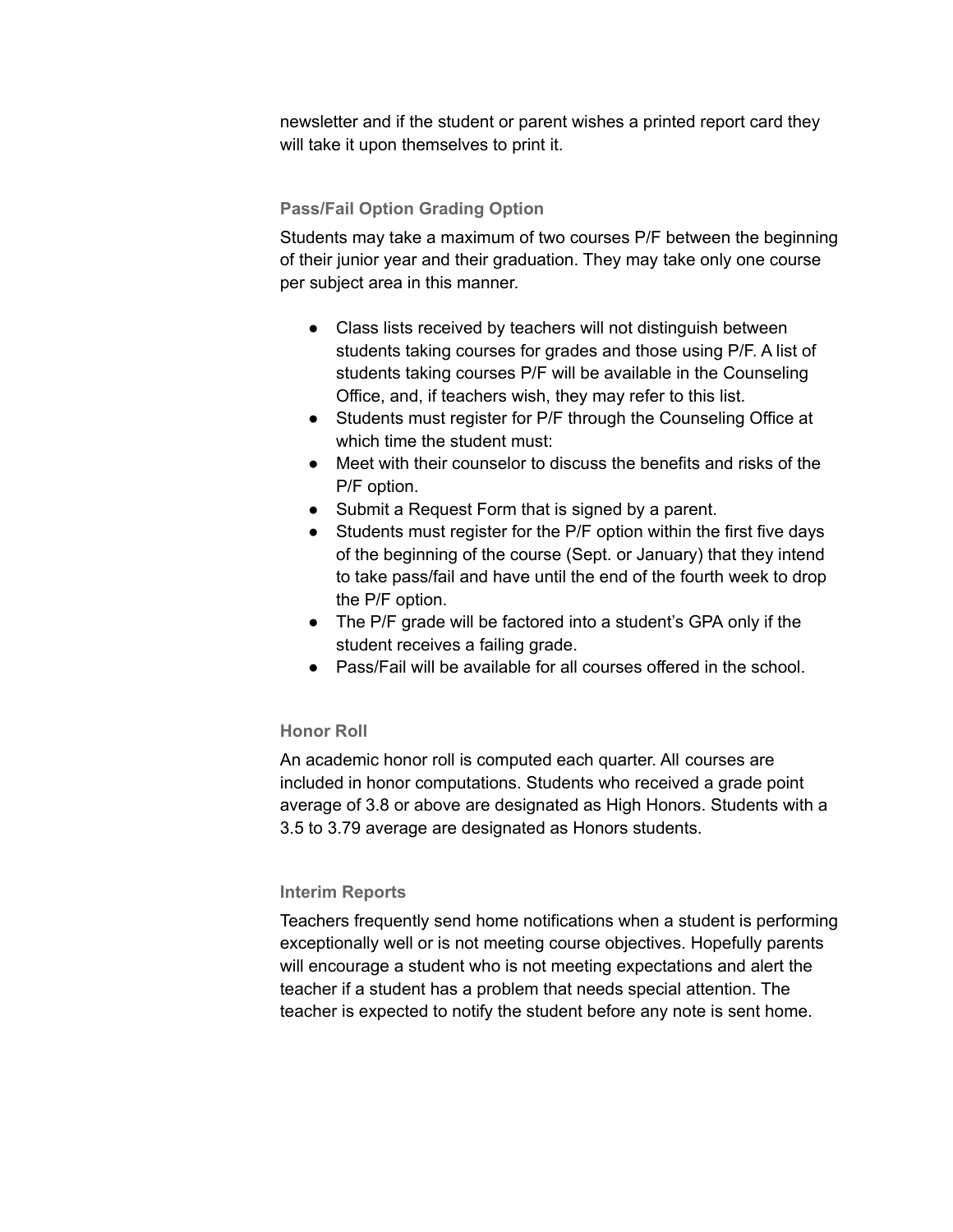## **GPA**

The Grade Point Average (GPA), which is based on a 4.0 scale, is calculated using unweighted grades. \*Rank in class—School district policy states that students are not numerically ranked.

|      | <b>Grade 1 Credit</b> | 1/2 Credit |
|------|-----------------------|------------|
| A    | 4.00                  | 2.00       |
| А-   | 3.67                  | 1.84       |
| B+   | 3.3333                | 1.66       |
| в    | 3.0                   | 1.5        |
| В-   | 2.67                  | 1.34       |
| $C+$ | 2.3333                | 1.16       |
| C    | 2.0                   | 1.0        |
| C-   | 1.67                  | .84        |
| D+   | 1.3333                | .66        |
| I)   | 1.0                   | .50        |
|      |                       |            |

## iii. Exams

Hanover High School conducts a final exam period at the close of each semester.

**General Information**

- All courses are required to have a final examination or course completion exercise.
- This final assessment counts not more than 20% of a final grade. Semester grading will be set at 40%, 40%, 20% (exam) Any other grading weighting or percentages must be approved by the department coordinator.
- Individual teachers (with approval) have the option of exempting seniors with a course average of A or A- from final exams.
- Exams consist of paper and pencil tests, oral exams, and student projects and performances. Conferences are used in selected courses to discuss student progress during the semester.
- Exams and conferences reflect the goals and objectives of the particular course. The value or importance of the experience should be clearly stated in the teacher's course standards.
- Teachers report all midyear and final exam grades on student report cards. A conference is designated by a "p" on the report card indicating that it has occurred.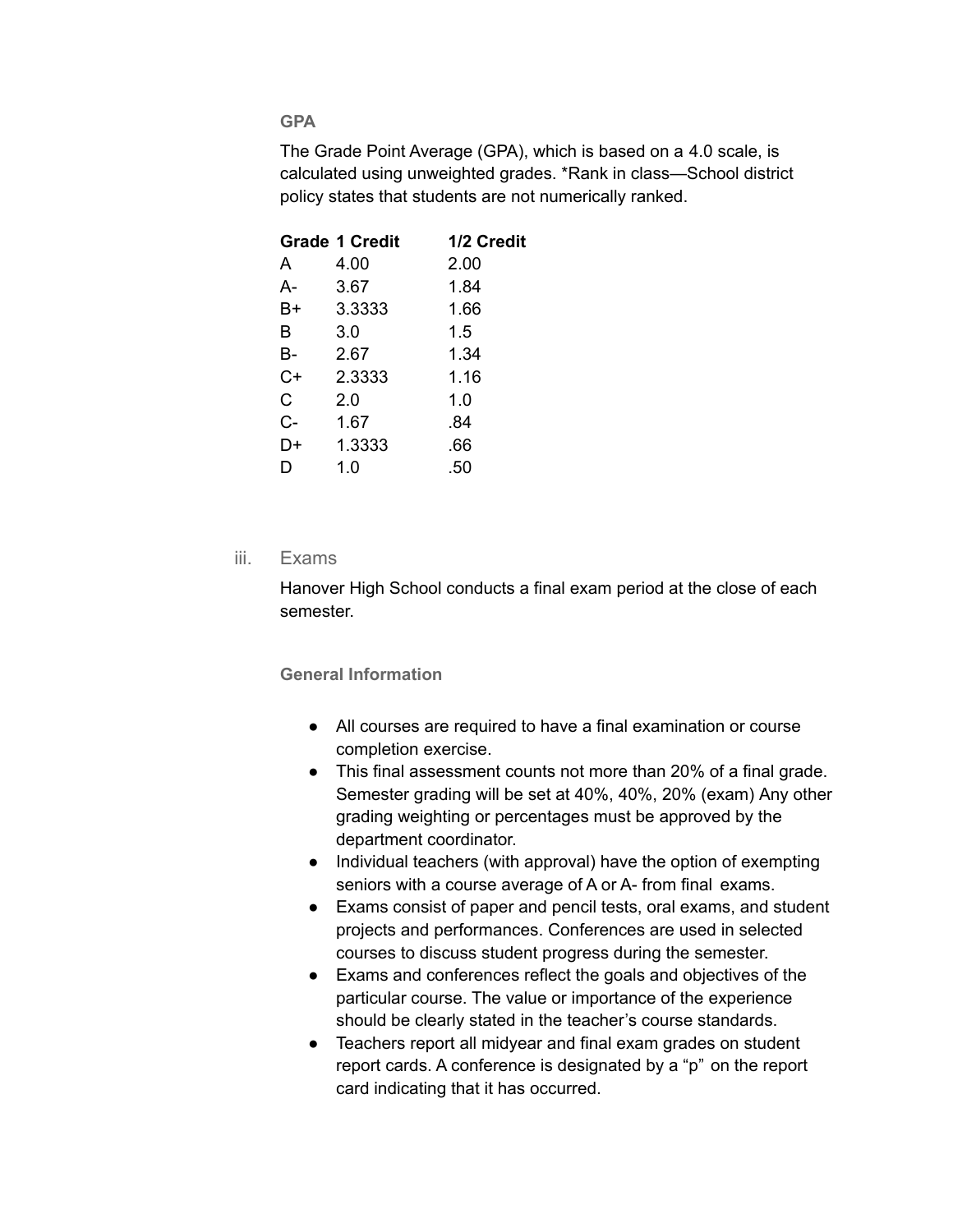- Exams must require that students study the course content and be of sufficient length. Conferences should also require student preparation.
- During the last week of classes, teachers may not assign tests or papers to be due during the same week or during exam week.

## **Goals of Exam Week**

The function of exam week is for teachers to evaluate the student's learning of the course content and skills; and for students to:

- review and synthesize course material;
- complete unfinished work and assignments;
- practice self-discipline in preparing for exams and conferences.

## **Review Period**

Courses requiring an examination of the material learned as the final course experience will have at least two consecutive days of formal review periods during the last two class periods prior to the week of exams.

- Some courses do not require a formal review period since the final course experience is not an examination of material learned.
- Most final course experiences test a substantial body of knowledge and skills that require some structured review. The specifics of each teacher's review period are explained within the Course Standards; which should reflect the Test Preparation Motion below:
- Previously taken tests, quizzes, and assessments will be made available for student test preparation in one or more of the following ways:
	- Tests will be available for study during one of more x-periods in advance of the next test (provided the upcoming test builds on subject material covered in the previous tests).
	- Tests will be handed back for review at home.
	- Tests will be available for supervised study in the appropriate resource center.

If none of the above options are feasible for the student, an alternative arrangement, such as a meeting before or after school or during a free period, should be made.

## **Final Exam Schedule**

A final exam schedule is published one week prior to the exam period.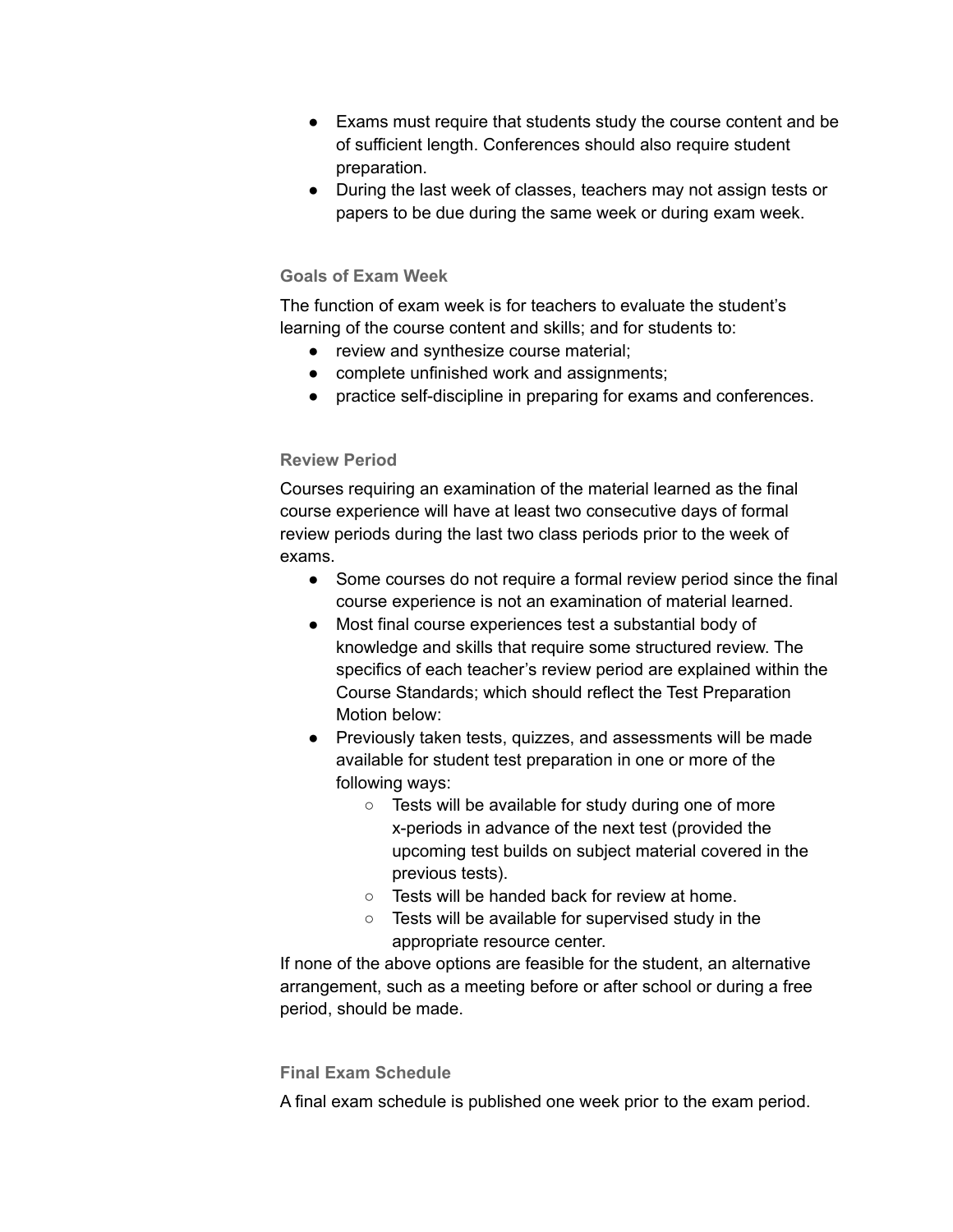- Each student should construct their own exam schedule from the master list.
- If a student has more than two exams listed on a given day, they may defer the additional exam to the makeup day.
- If two exams conflict, the student may take one on the makeup day.
- A student who defers an exam to the makeup day is responsible for making arrangements before exams start by negotiating directly with the teacher(s) involved.
- A student who misses a regular exam with an excused absence may take the exam on the makeup day.
- Unexcused absences from exams result in NC on the exam and no chance of makeup.
- iv. Course Concern

To Register a Concern with a Course or Evaluation: Passed 05/06/2015

When issues emerge, Council encourages the student to first speak with the teacher. If there is no resolution, the student should contact the teacher's supervisor (if applicable). If there is still no resolution, then Council provides this recourse:

If a student wishes to register a concern, then the student must do so in writing (typed or handwritten, but printed and signed) to a [Curriculum](https://sites.google.com/a/hanovernorwichschools.org/hhs-council/committees/curric) [Committee](https://sites.google.com/a/hanovernorwichschools.org/hhs-council/committees/curric) member of Council or submit the Course [Concern](https://goo.gl/forms/IwhFN7ver81Gvp0i2) Form. The Curriculum Committee will then notify the following persons about this concern: the teacher, the teacher's supervisor (if applicable), the principal. The Curriculum Committee will remove the student's name from the letter unless otherwise requested by the student. The Curriculum Committee will give the letter to the principal. The Curriculum Committee will keep no permanent records of the concern. The Curriculum Committee respectfully requests that, insofar as possible in keeping with the teacher's privacy rights, the teacher's supervisor or the principal inform the committee of any action taken so that the Curriculum Committee can provide feedback to the student.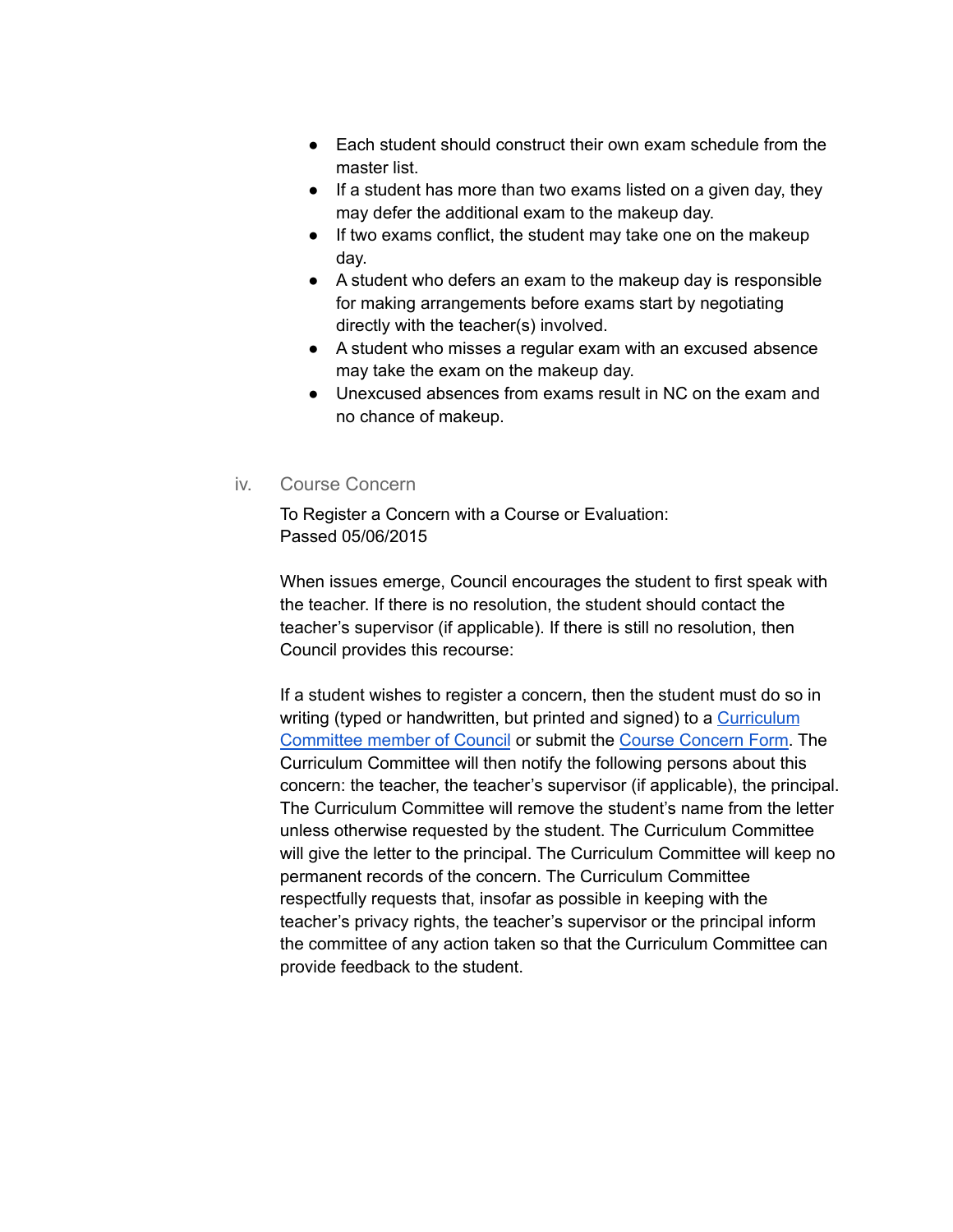# e. Course Standards

i. Course Standards Policy

At the end of the first week of each course, teachers will give their students the following written information:

- Statement of course objectives
- Tentative bibliography of required readings
- Tentative major test schedule
- Major written assignments and tentative due dates
- Any special projects and tentative due dates
- Attendance requirements for the course
- Description of the grading system to be used to include the level of achievement necessary for each grade (A, B, C, D, NC)
- The requirements and nature of the course-completing experiences (e.g. final exam, conference, final paper, demonstration, project, etc.)
- Specific plans for review prior to mid-year and final exams
- Standards for eating food in the classroom
- Standards for being excused from class for personal or emergency reasons

*Note: Student use of computers during tests, including midterm and final exams, is permitted only as outlined in Accommodations to Course Standards, below.*

1. Accomodations

Adopted by Committee on Instruction - June 9, 2015 Amended by SAU on October 7, 2020

Accommodations, commonly part of a plan for a student who has a permanent or temporary disability, are outlined in a formal individual education plan (IEP) or 504 plan. Accommodations level the playing field, allowing students full access to the curriculum without changing it.

Students seeking accommodations in honors-level courses (a) must meet departmental qualifications and (b) must be capable of working with content material at a faster pace and in greater depth than would be expected in the non-honors level equivalent courses. For students with disabilities, teachers will adhere to the accommodations stated in the IEP or 504 plan with the exception that classwork and homework expectations in honors-level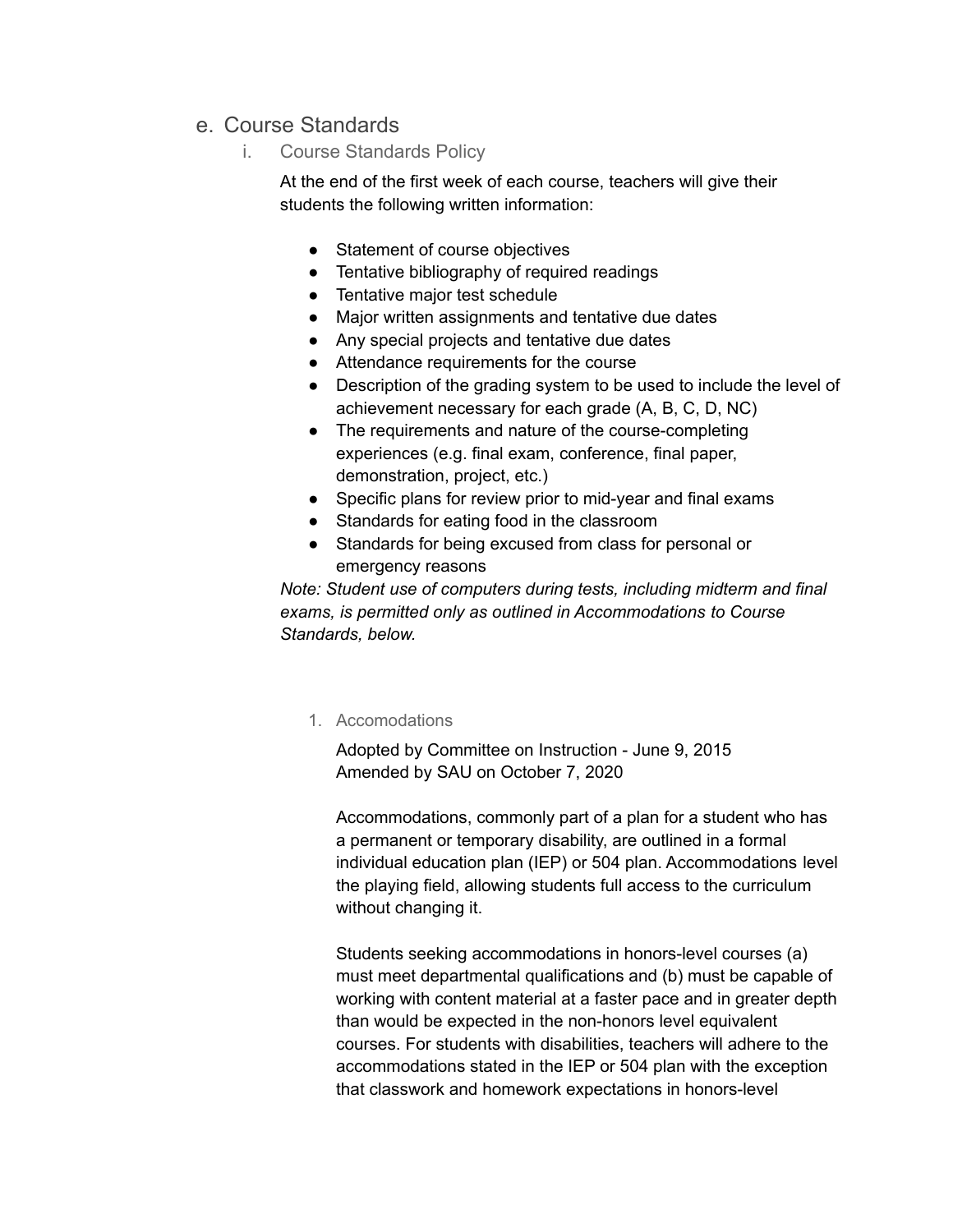courses will not be modified with respect to volume, pace and rigor.

2. Modifications

Modifications are course changes, outlined in an IEP, that substantially reduce the curriculum in terms of volume, pace, and/or rigor. While accommodations level the playing field, modifications substantively change the playing field. For example, if a student with a print disability needs all texts available in electronic form, this would be an accommodation. If a student needs texts available at a lower reading level, this would be a modification. Modifications may lead to course individualization.

3. Individualization

#### **Revised by SAU October 2020**

Individualizations involve such significant reductions to a course's curriculum, volume, pace, and/or rigor that the student's academic experience and learning are fundamentally different from their classmates and, as such, require a relabeling of the course. Courses may be individualized for the following reasons:

A course may be individualized for a student on an IEP or a 504 Plan if the student's team determines that this change is necessary for the student to receive a free appropriate education. A course may be individualized for a student who has had a sudden, severe, and/or traumatic experience; course individualization will be determined by a team that must include the teacher, the student's counselor, and an administrator.

If the decision is made to individualize a course, the student may stay in that class, but the course title will be relabeled as individualized on report cards and transcripts. An honors course that needs to be individualized will also be relabeled as individualized and will no longer be designated as an honors course on report cards or transcripts.

Further explanation for what constitutes an "individualized" course will be provided in the school profile.

#### Stages of Intervention

For students receiving special assistance through an IEP, the curriculum may be adjusted in non-honors courses if the adjustment is developed cooperatively by the learning specialist,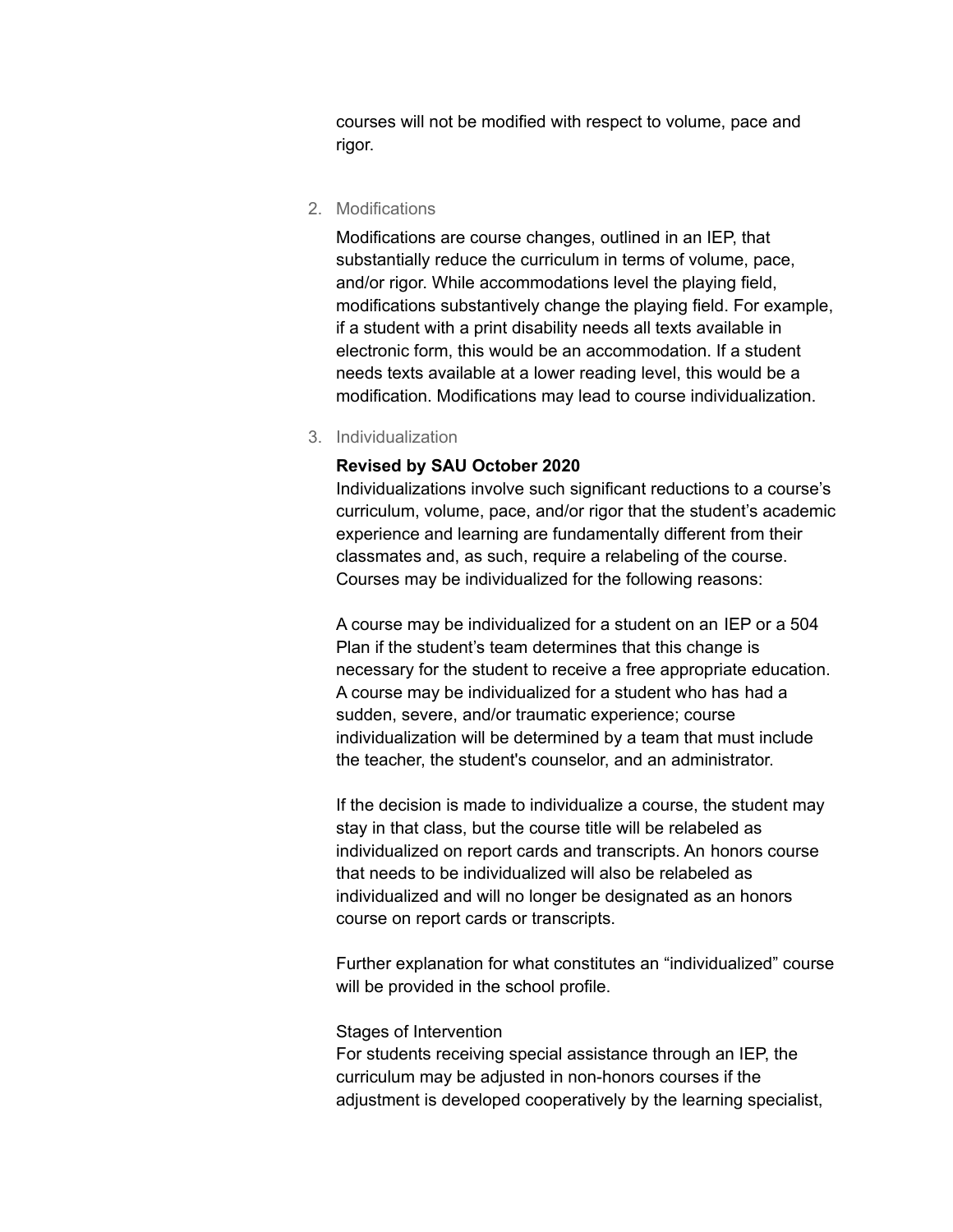parent, and classroom teacher and is included in the student's IEP. An IEP meeting may be called as a student's needs change.

For students on a 504 Plan, or in the RTN program, requests for adjusting courses are subject to the following protocol:

- Students on a 504 plan should be using the appropriate accommodations set forth in the student's 504 Plan.
- If the student is not successful in the class, the student will be required to use available resources such as resource centers, supervised study, and tutors, and may receive an academic schedule-up.

For students who are outside our Special Education, 504, and RTN programs and are determined to be struggling to meet basic course expectations, these incremental steps should be followed:

- Students should avail themselves of regular education resources (e.g. resource centers, supervised study, etc.).
- Students who continue to struggle academically despite availing themselves of these regular education resources should move to the next lower level in the same subject, i.e. Biology to General Biology.
- Students with a long-standing (e.g. 6 months) history of difficulty or inability to do course work should be referred to 504 or Special Education.

Please note: The failure to do homework in a course is not a reason to move, change, or modify a course.

ii. Course Evaluation

Mandatory Course Evaluations: Passed 02/27/2009

Teachers are required to administer mid-course and end of course evaluations. Semester long course evaluations should be done at the end of each quarter. The Curriculum Committee of the Council is responsible for verifying that evaluations are administered. For more information see the Course [Evaluation](https://docs.google.com/a/hanovernorwichschools.org/file/d/0B9qOBeedKm4tZk9JSXY2bW80Z28/edit) Survey Report.

f. Graduation

Graduation Honor Parts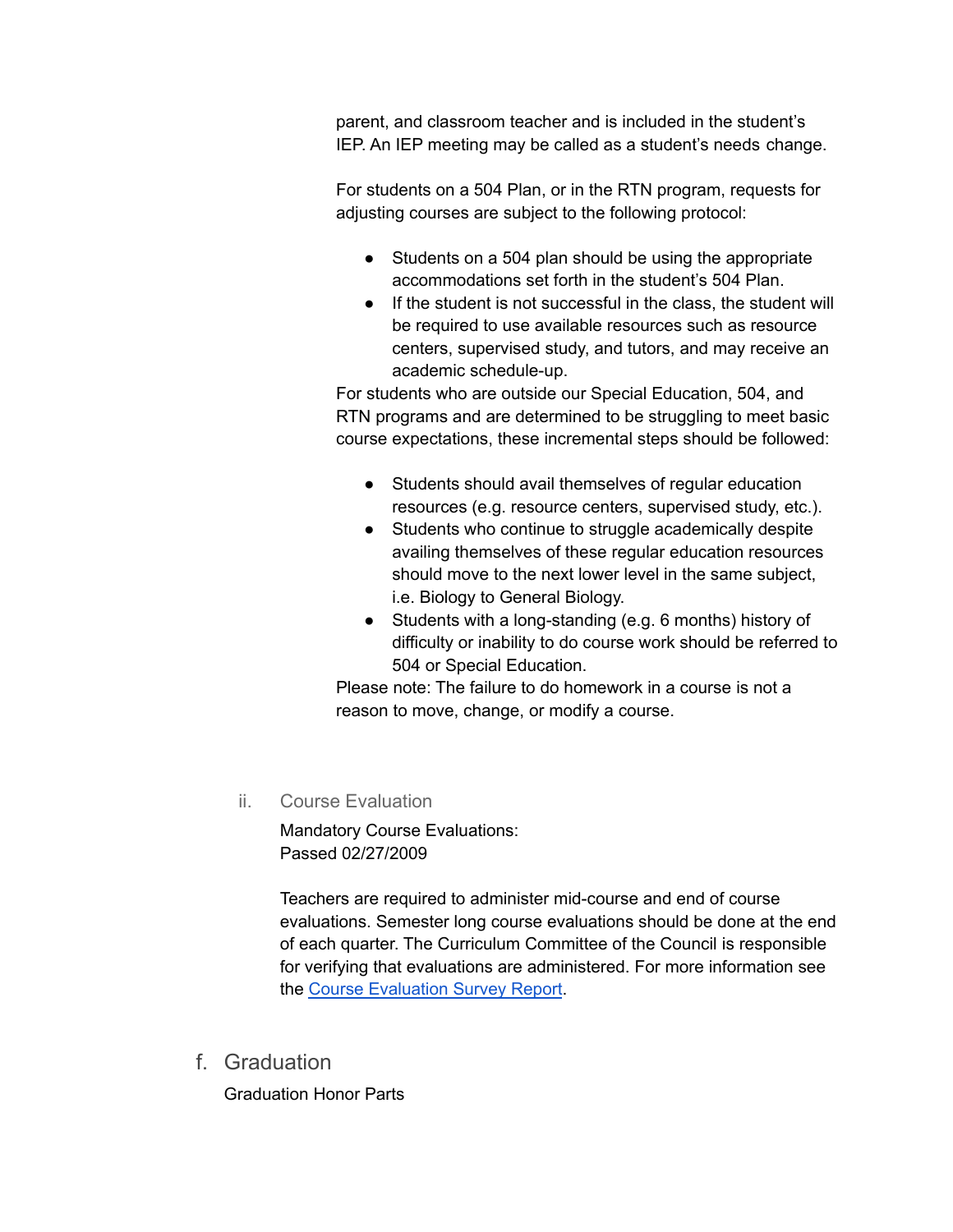May 1, 1981

Honor Parts at Hanover High School graduation shall be designated:

- Valedictorian First in Class
- Maxima Cum Laude First Tenth in Class
- Magna Cum Laude Second Tenth in Class

To be eligible for an Honor Part, a student must have received grades at Hanover High School in the first two quarters of the senior year or have been a regular student in full attendance at Hanover High School for at least one previous year.

To be eligible for valedictorian, a student must complete one full year, plus two quarters of the senior year at Hanover High School.

Class rank for Honors Parts will be determined by using final grades for the first three years and the first semester grades in credit-earning courses of the senior year.

Class rank for Honors Parts will be determined by using final grades for the first three years and the first semester grades in credit-earning courses of the senior year.

**Graduation Requirements**

Board Policy: IKF Last Revised: November 27, 2018

Beginning with the class of 2020, the graduation requirements for Hanover High School as follows:

A minimum of 20 credits and are required for graduation as follows:

## **Required Subjects 15 credits:**

| <b>Mathematics</b> (including a credit in Algebra that<br>can be earned through a sequential, integrated,<br>or applied program) | 4 credits*  |
|----------------------------------------------------------------------------------------------------------------------------------|-------------|
| <b>English</b>                                                                                                                   | 4 credits   |
| <b>Physical Sciences</b>                                                                                                         | 1 credit    |
| <b>Biological Sciences</b>                                                                                                       | 1 credit    |
| <b>Social Studies required courses</b>                                                                                           | 3 credits** |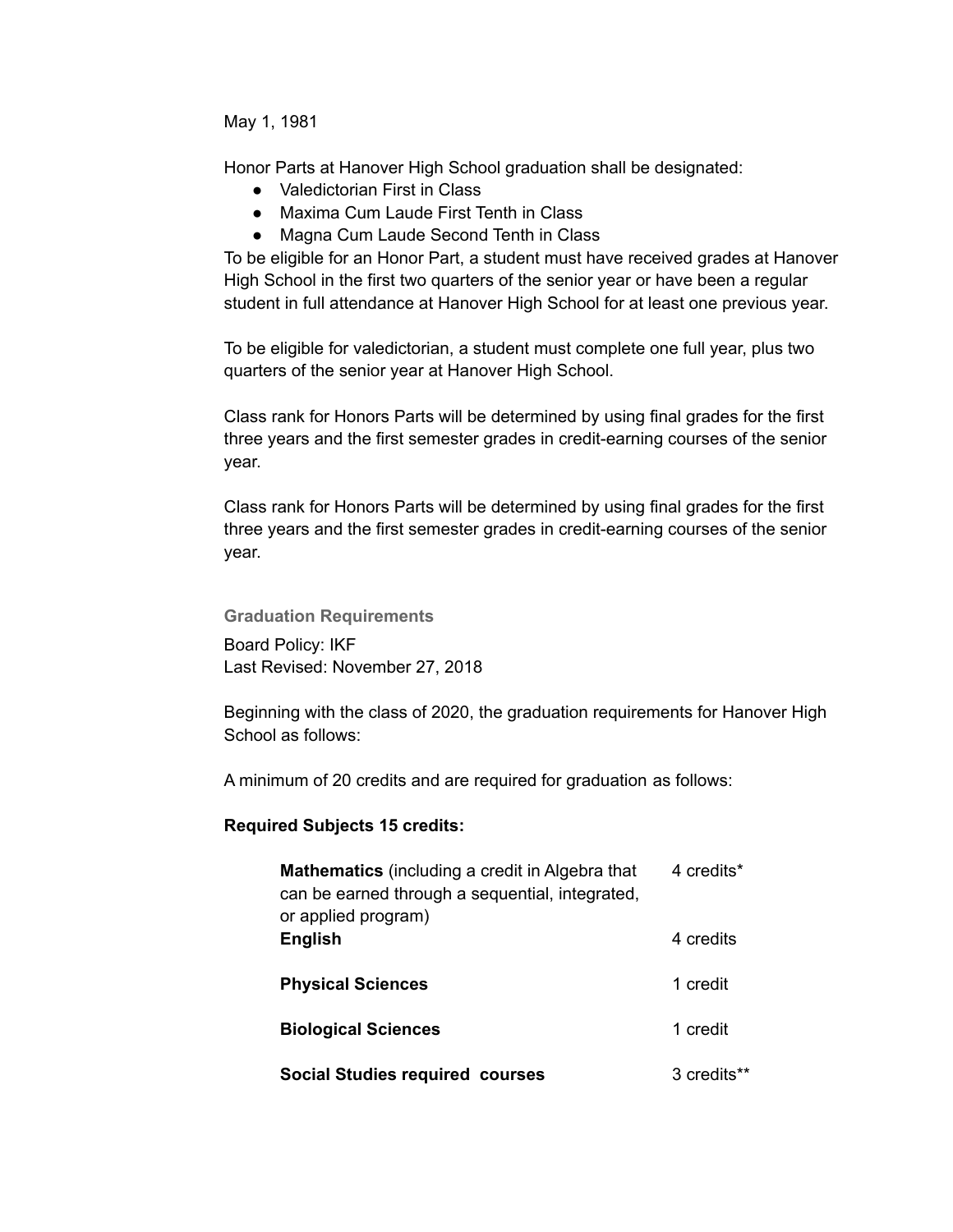| <b>Open Electives</b>                                                                                    | 5 credits                               |
|----------------------------------------------------------------------------------------------------------|-----------------------------------------|
| Fine/Practical Arts (1/2 must be fine arts)<br>Information and Communications technologies 1/2 credit or | 1 credit<br>demonstrated<br>Proficiency |
| <b>Health</b>                                                                                            | 1/2 credit                              |
| <b>Physical Education</b>                                                                                | 1 credit                                |

\* Including a credit in algebra that can be earned through a sequential, integrated, or applied program. Requiring a high school pupil to attain competency in mathematics for each year in which the student is in high school through graduation to ensure career and college readiness. A pupil may meet this requirement either by satisfactorily completing a minimum of 4 courses in mathematics or by satisfactorily completing a minimum of 3 mathematics courses and one non-mathematics content area course, including, but not limited to, a CTE program under RSA 188-E, in which mathematics knowledge and skills are embedded and applied, as may be approved by the school board.

\*\* These courses incorporate the NH State Minimum Requirements of US and NH History (1 credit), US and NH Government/Civics (1/2 credit), Economics (1/2 credit), and World History, Global Studies, or Geography (1/2 credit). This also incorporates a district requirement of 1/2 credit in Modern America.

Open Electives: Students should review the minimum entry requirements of post-secondary schools in scheduling open electives, bearing in mind that most 4 year colleges require at least two years of foreign language.

#### Awarding of Credit:

A unit of credit or fraction thereof shall be given upon satisfactory completion of a course or learning experience in compliance with the district-specified curriculum and assessment standards. In some cases, course credit may also be awarded based on demonstrated mastery of the required competencies for the course. The Principal, after conferring with appropriate staff, will be responsible for determining the attainment of mastery.

#### Alternative Credit Options

The Superintendent may approve the granting of credit earned through alternative methods outside of regular classroom-based instruction. Such alternative methods of instruction may include extended learning opportunities,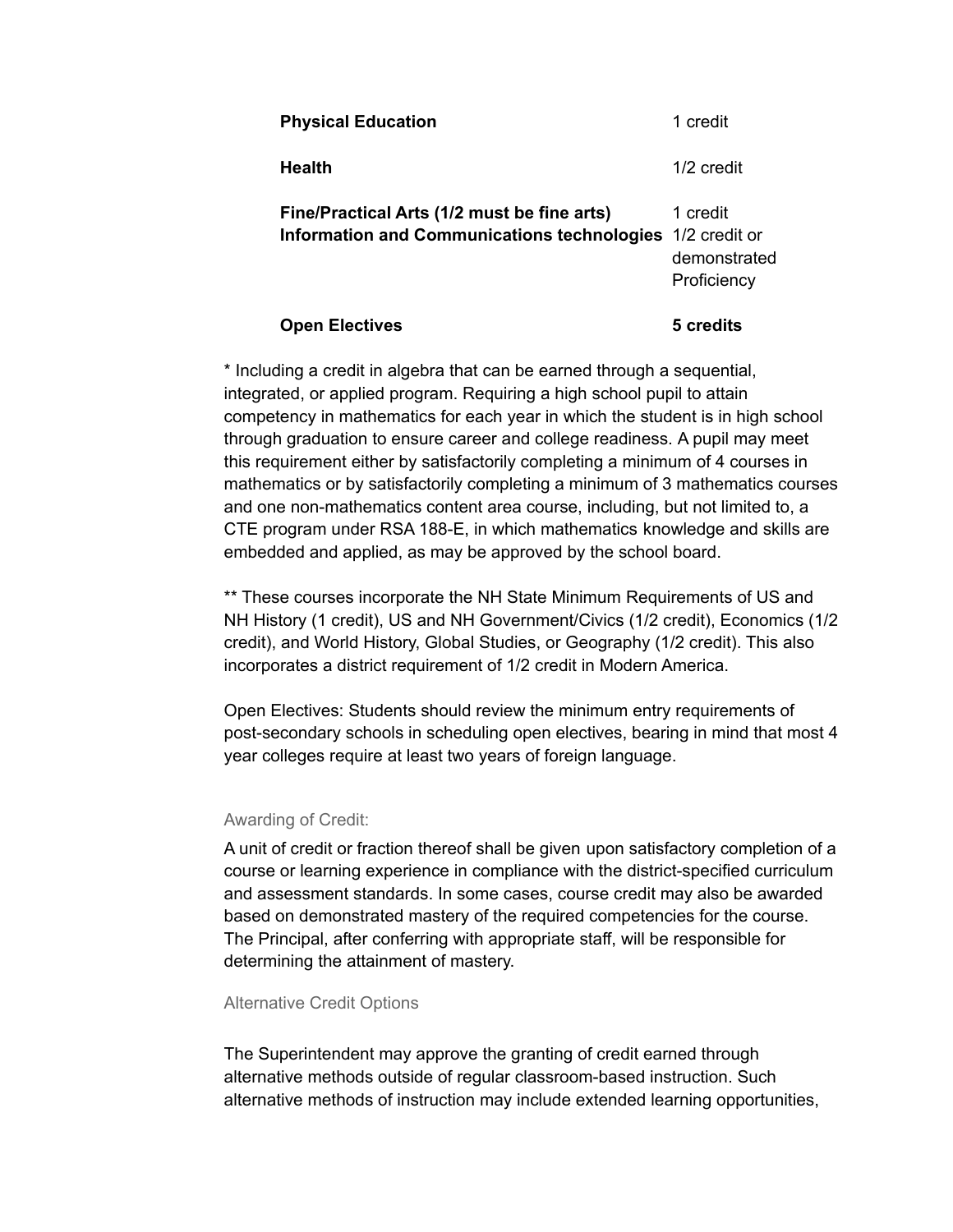distance education, alternative learning plans, or others approved by the Superintendent or designee. Awarding of credits to be applied toward high school graduation requirements will be determined by the high school Principal on a case-by-case basis. Such credit will be granted pursuant to the provisions of policy IMBC, Alternative Credit Options and other applicable Board policies.

#### Alternative Learning Plans

As an alternative to satisfying the provisions of this policy and related State requirements, students may also graduate from high school, and obtain either a high school diploma or its equivalent, by participating in an alternative learning plan or program. The provisions of policy IHBI, Alternative Learning Plans, shall apply in such an event.

#### Passage of Civics Exam

The district will develop a competency assessment of United States government and civics, consistent with pertinent and applicable law. This assessment will be administered to students as part of the high school course in history and government of the United States and New Hampshire. Students who attain a passing grade on this assessment will be eligible to receive a high school diploma.

The Board supports early graduation as a means to earn a high school diploma. Parental involvement for students under the age of 18 is required. The high school principal shall approve such requests if they determine that all state and local graduation requirements will be met and that early graduation is related to career and/or educational plans of the student making the request. Upon approval by the high school principal, the minimum 4-unit requirement per year for enrolled students shall be waived and the student shall be awarded a high school diploma.

EDUCATIONALLY HANDICAPPED STUDENTS: All educationally disabled students have equal opportunity to complete a course of study leading to a high school diploma.

#### Legal

NH Code of Administrative Rules, Section Ed 306.27(ad), Early Graduation RSA 189:11, Instruction in National and State History and Government.

During annual course registration, students receive information to assess their progress towards meeting graduation requirements. Seniors whose schedules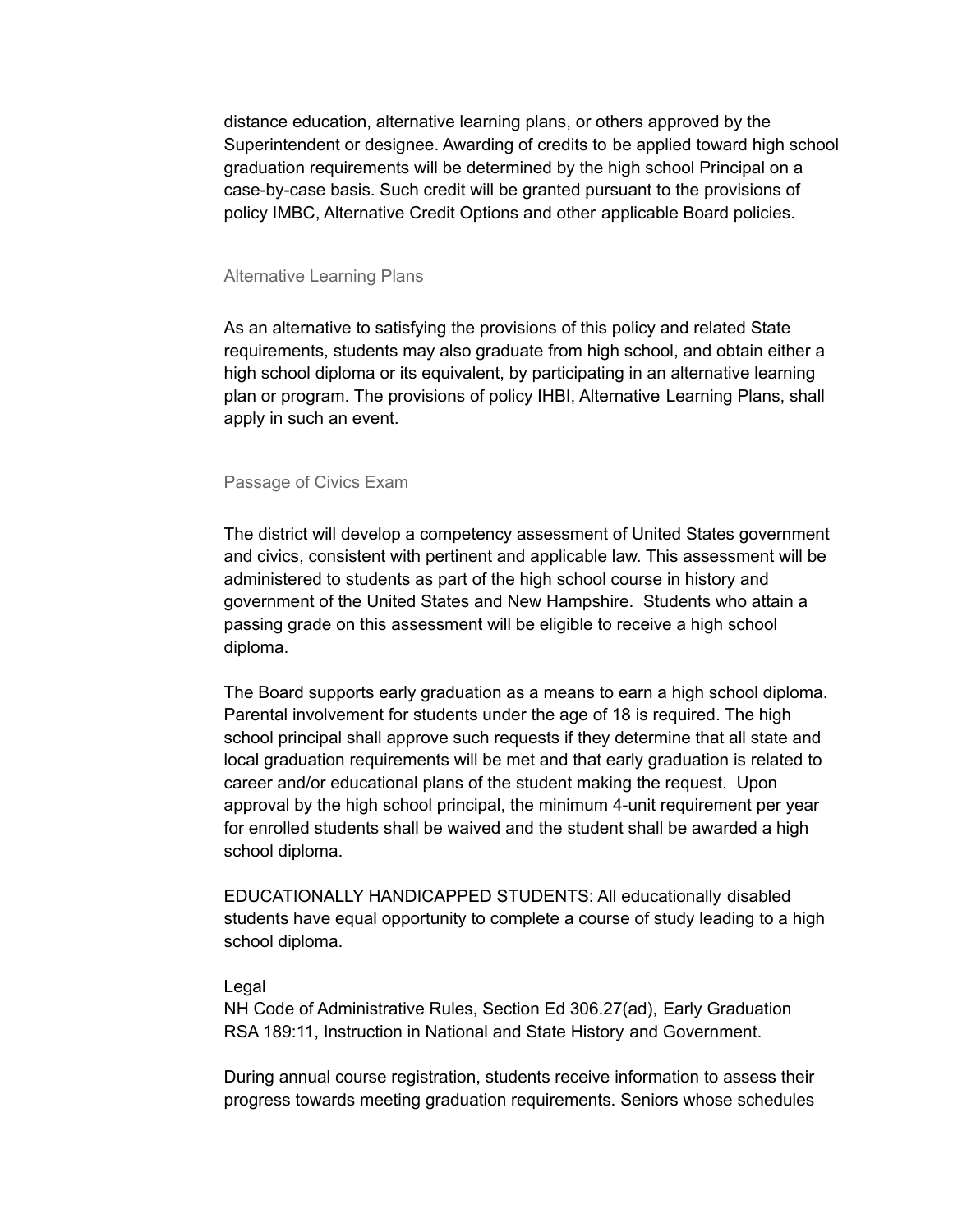indicate possible graduation deficiencies will receive a letter from the Counseling Department.

## Early or Deferred Graduation Option

Arrangements can be made for either early or deferred graduation.

- Criteria for early or deferred arrangements are available in the Counseling Office.
- A request for early or deferred graduation must be initiated with a Counselor.
- Approval for early graduation requests must be obtained from a parent or guardian, the counselor, and the Principal.
- Even though a plan for early graduation is approved, there is no guarantee that space in courses needed to satisfy the plan will be available (e.g., all students are given one English before any student receives two).
- Middle school credit cannot be used for early graduation.

## Letters of Recommendation

As part of the application process for colleges, private schools, summer programs and some employment opportunities, students need letters of recommendations from teachers, counselors, coaches and other staff members. A student needing a letter of recommendation from a school staff member should take the following steps:

- Ask the staff member if they are willing to write a letter of recommendation.
- Tell the staff member the deadline date for the recommendation. The staff member should have at least three weeks lead time to write the recommendation.
- If the school or program provides a form for the recommendation, give the staff member a copy of the form.
- Provide the staff member with access to your colleges for electronic submission.
- Thank the staff member for writing the recommendation.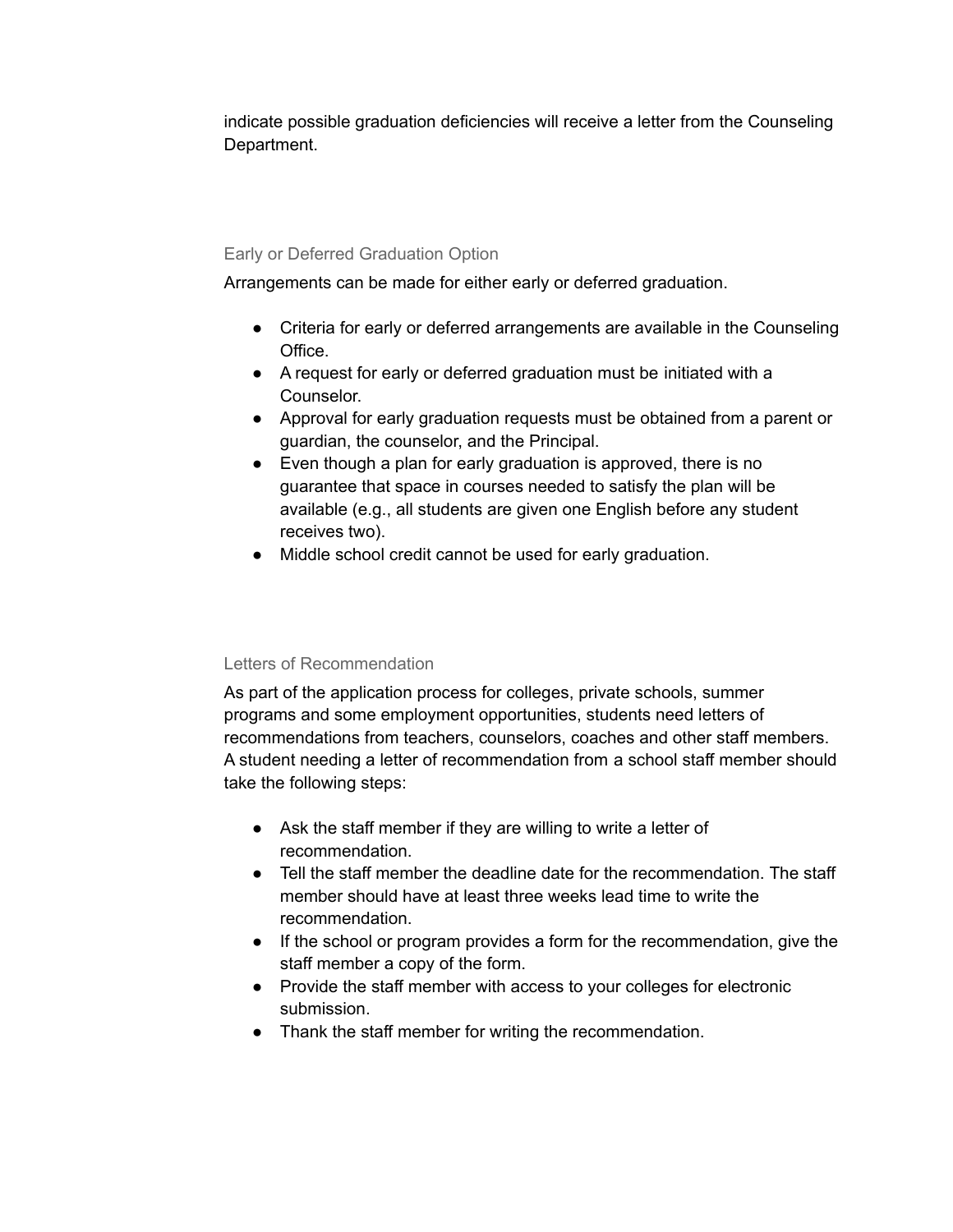#### Withdrawal From School

In order to formally withdraw from school, please schedule a meeting with your guidance counselor and obtain a Withdrawal Form. The completed form should be returned to the Main Office.

# g. March Intensive

March [Intensive](https://www.hanoverhigh.org/fs/pages/1502) is four days (or more) of diverse course offerings, organized and taught by staff and community members.

Courses offered will provide opportunities for meaningful learning experiences for students and staff that are different from what already exist in the school's curriculum offerings.

Students will experience learning for learning's sake because this is free-choice learning and not a graduation requirement.

Students may try something really different and take a risk in studying something without fear of grades.

The larger community will be involved by leading activities/courses; sharing their knowledge, skills and expertise; and participating as students on a space-available basis.

Students will have the opportunity to study one subject in depth throughout the day rather than the switching of courses, which is normal during a typical school day.

# 6. Student Policies

a. Acceptable Use Policy

Approved by School Board 5/2019

## *Purpose*

SAU 70 is fortunate to provide its students a variety of technological resources to enhance learning and support communication with others. The District's technological resources allow students to participate in real time global events, collaborate with others, and extend learning outcomes beyond traditional outcomes.

The District intends to offer these opportunities within an environment that fosters safe, legal, ethical, and responsible use. The guidelines outlined in this policy apply to use of District equipment, networks, and resources on and off school property, and extends to privately owned devices that are used in conjunction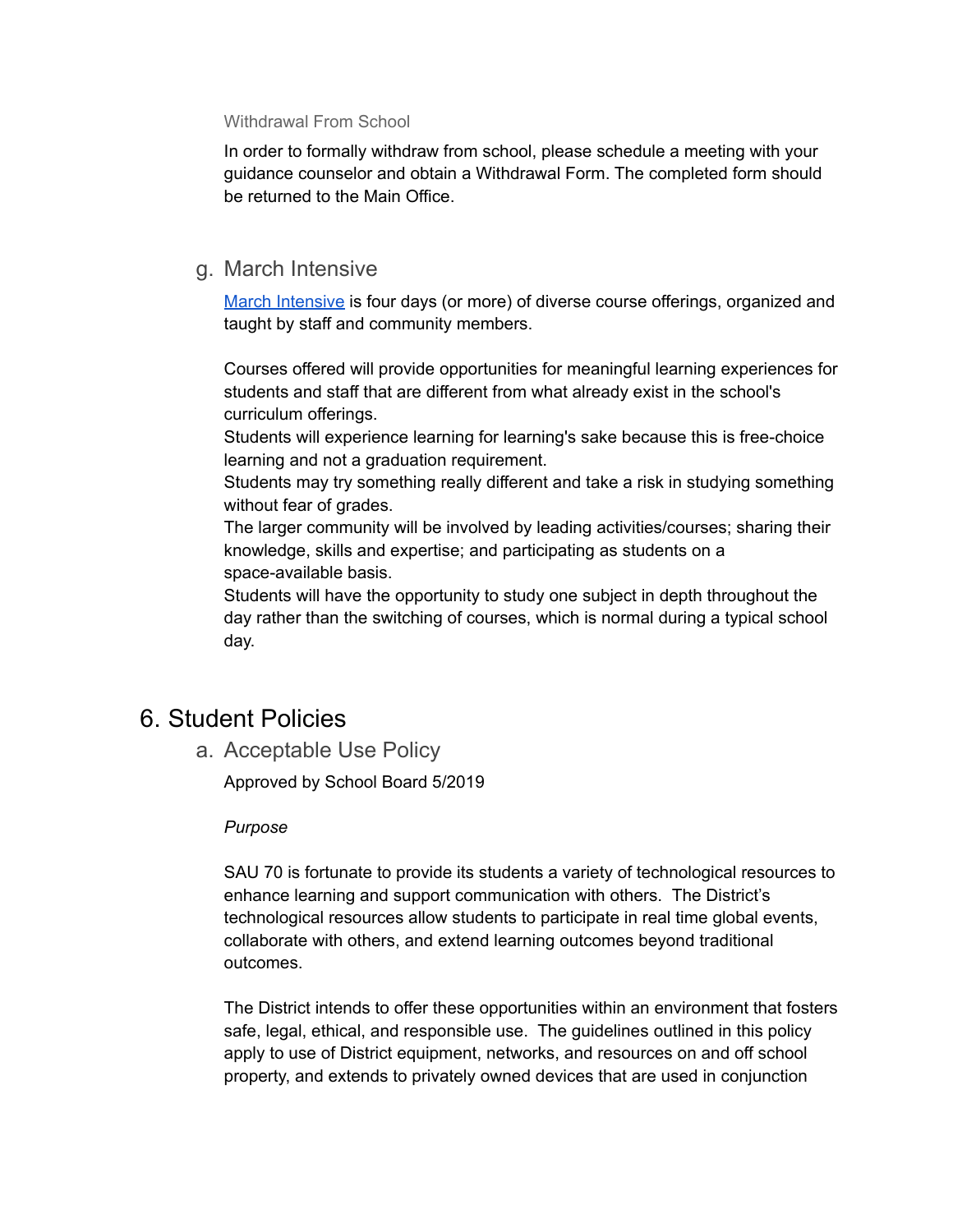with school systems. This policy governs both students and guest users on the use of school Network resources.

This policy also serves to meet or exceed Federal, State, and local laws and regulations as related to student technology use in SAU 70.

#### *Definitions*

The term "Network" shall be interpreted to include any and all District owned

computers, servers, any hardware or software, the District's local area network (LAN), all wireless access points, the Internet, the District Intranet, self-contained electronic mail systems, and any other elements of the District's computer, telecommunications or electronic communication/information systems.

#### *Regulation*

Regulation of the SAU 70 Acceptable Use Policy is the responsibility of the building Technology Coordinators, the SAU Superintendent or his/her designee in conjunction with the individual school administrators. This body reserves the right to prohibit conduct, communication, or content which it deems harmful to individual users, to the school community, to the network itself, or illegal activity. In addition, this body may impose consequences for violations of the acceptable use policy based on the guidelines listed.

## *Expectations*

Students of SAU 70 are expected to abide by the guidelines delineated below:

## *Use of Computers, Chromebooks, and Mobile Devices*

Computers, Chromebooks, iPads and all other devices at SAU 70 are for educational purposes. It is within a teacher's purview to limit the use of such devices to support our educational goals. SAU 70 employs the use of third party applications to regulate and monitor technological resources for violations of this AUP as well as to protect and maintain a safe environment for learning. SAU 70 filters content in accordance with Federal law that has been categorized as bullying, pornographic, obscene, illegal, terroristic, profane, or harassing. Content filters are managed by the District Technology Director and can be manipulated to accommodate instructional goals as needed at each individual school.

#### *Social Media*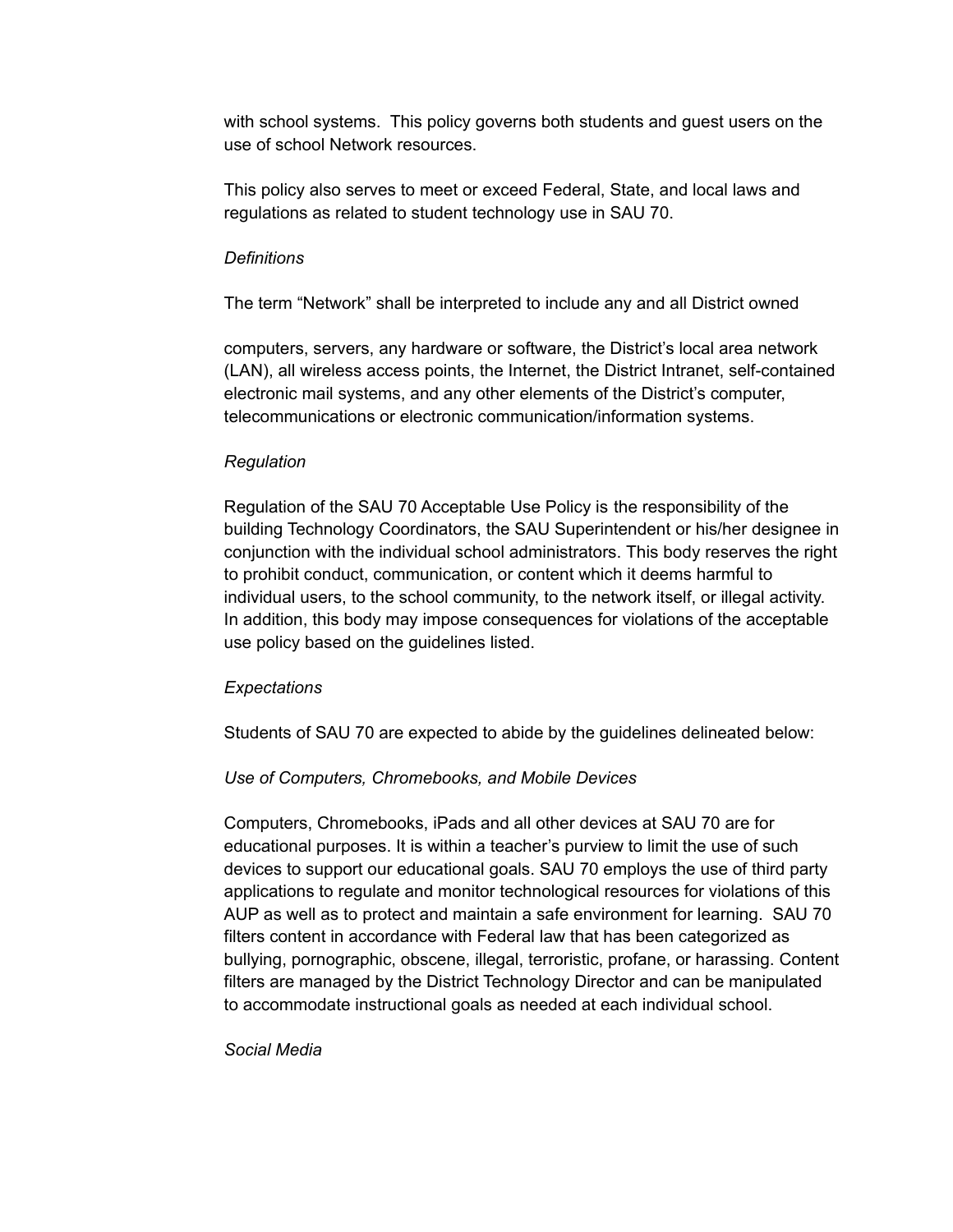Social media refers to online tools and services that allow any Internet user to create and publish content. Many of these sites use personal profiles where users post information about themselves. Social media allows those with common interests to share content easily, expanding the reach of their ideas and work.

While social networking is a valuable tool for connecting and communicating outside the classroom, there are some risks to consider when using these tools.

Below are guidelines to follow when representing SAU 70 on social media platforms.

Always:

- Maintain a secure and private password
- Be respectful. Represent yourself and your school positively and be considerate of others' opinions.
- Be ethical. Never publish or share private information of yourself or others.
- Assume all content, whether personal or school-related, is public.
- Be accurate and appropriate in posts. Utilize spelling and grammar check. If mistakes are made, correct them and take responsibility for any errors.
- Notify a teacher or administrator if any social media action may impact others' well being or safety.
- Never create or knowingly share or engage with falsified accounts. Advocate for those who may have been victims of falsified accounts and report this information to an administrator.
- Refrain from publishing images, audio, or video of an individual or group without consent.
- Refrain from representing an official school organization, class, or sport without permission from a coach, teacher, or administrator.
- At no time, should students be asked to use personal social media accounts to log on to required applications, or modify social media privacy settings in order to access required content.

## *Use of Email, Chat, and Other Electronic Communications*

SAU 70 supports multiple resources for electronic communication including email, Seesaw, Schoology, and Google Apps for Education. When grade level appropriate, students are expected to use these applications to communicate with teachers and classmates and for networking purposes related to higher education. When grade level appropriate, it is the student's responsibility to regularly check email for schoolwide communications. School email is considered public record. Students are strongly discouraged from using non school resources for communicating with school personnel.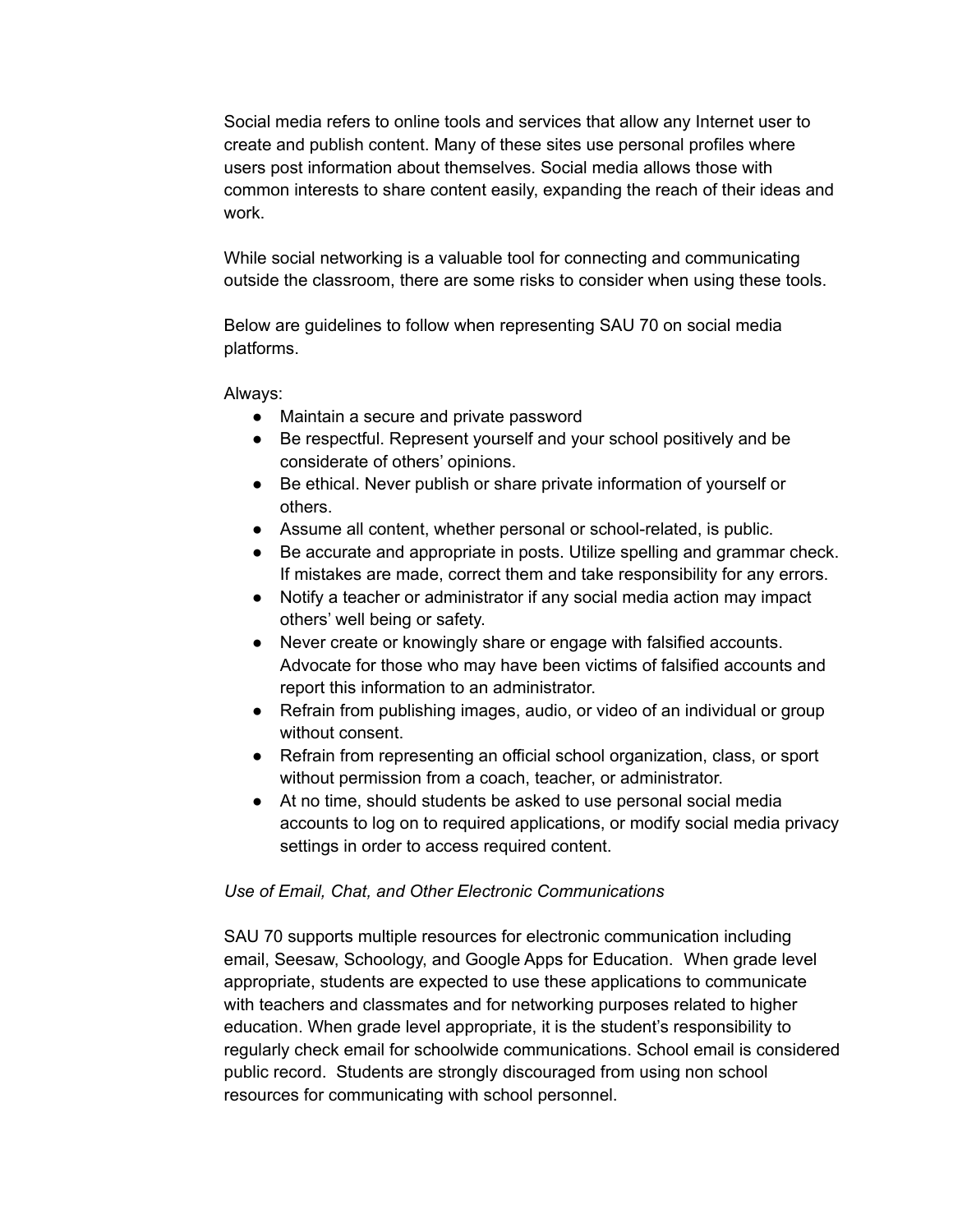## *Internet Access*

The Internet offers vast, diverse, and unique resources. Student use of the Internet is closely linked to the mission and goals of the school. SAU 70 firmly believes that the value of the information and interaction available on this worldwide network far outweighs the possibility that users may procure material that is inconsistent with the educational goals of the district. SAU 70 educates students in the responsible, safe, and ethical use of the Internet. Users should adhere to the following safety and behavior guidelines in order to protect the school's ability to provide this resource to the community.

The use of the school's network and Internet resources should support the educational objectives of the school. Access to the Internet is a privilege and not a right. Users should take responsibility for their own behavior. Inappropriate behavior may result in the loss of this privilege. Technology is constantly changing and because of that fact, the guidelines for Internet use, listed below are also subject to change.

#### *Safety*

In the interest of protecting personal safety, users should be cautious with giving out personal information and should take steps to understand about "secure" communications.

## Users should avoid:

- Transmitting personal information such as a full name, driver's license number, financial data, home and/or cell phone number. sending content that is lewd, suggestive, or that involves nudity, clicking on links or downloading anything sent from unknown people or links or messages that are out of character for people you do know.
- Using non-school resources for school communications (ie. social media, texting)

## *Behavior*

Users are expected to be polite and considerate of other users, to use appropriate language in electronic communications, and to confine their use of computing resources to further educational objectives.

The following behaviors are considered unacceptable: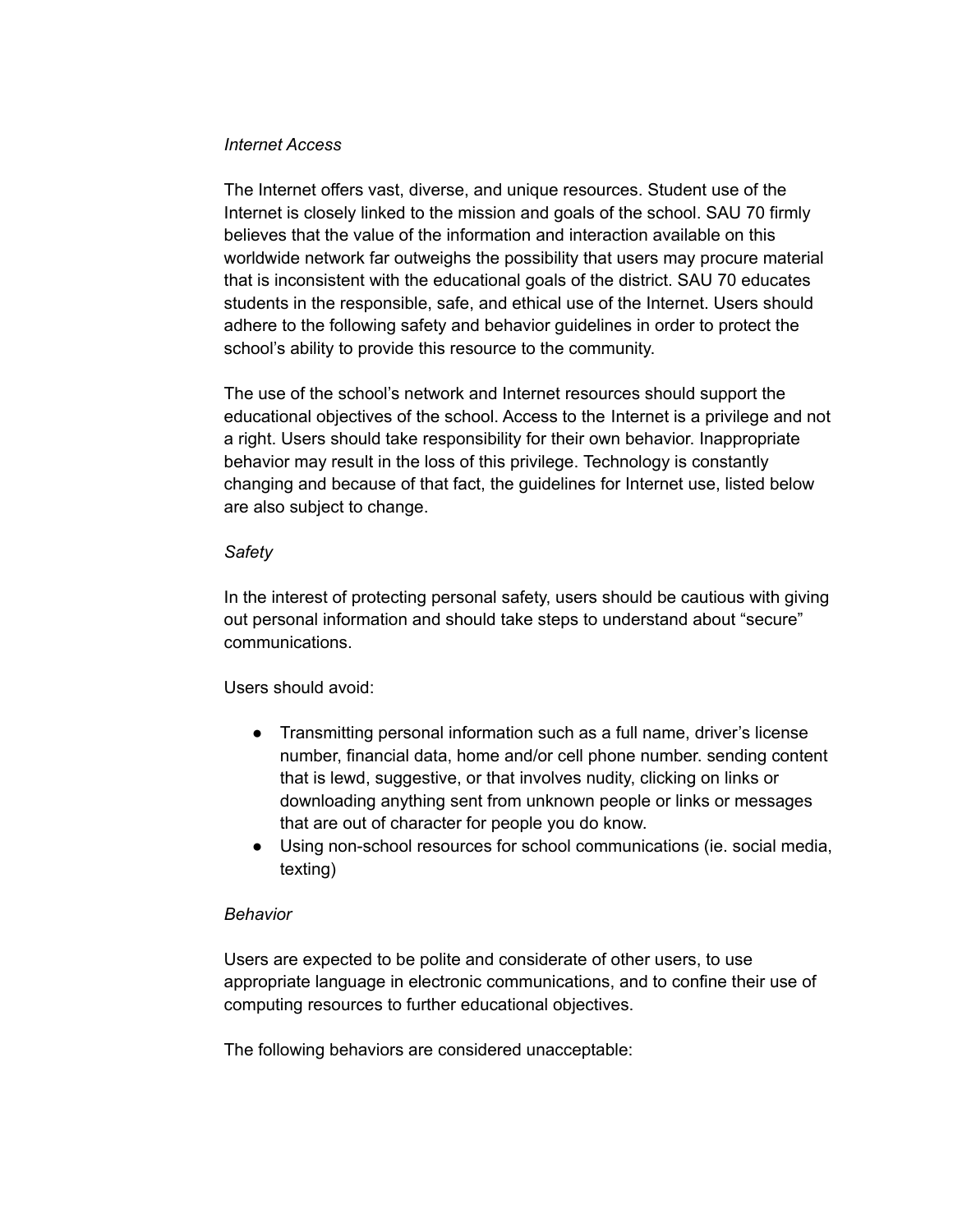- Damaging devices and their peripherals. This includes removal or alteration of peripherals, identifying labels, barcodes, or serial numbers.
- Using information technology resources for commercial purposes, partisan political purposes, or for any unlawful purpose.
- Using electronic media to harass or threaten other persons, or to display, design, copy, store, draw, print, or publish obscene language or graphics.
- Repeatedly or purposefully engaging in activities which unreasonably tax computing and network resources or go beyond their intended or acceptable use. Borrowing, lending, falsifying or misusing a computer account, or allowing, or facilitating the unauthorized access to use of school computing resources by a third party.
- Using school computing resources to gain or attempt to gain unauthorized access to computing resources either inside or outside of school.
- Interfering with the operation of the school's information technology resources by deliberately attempting to degrade or disrupt resource performance, security, or administrative operations.
- Intercepting or attempting to intercept or otherwise monitor any communications not explicitly intended for him or her without authorization.
- Copying, reading, accessing, using, misappropriating, altering, publishing or destroying computer files, output data, documents or other files of another individual or attempts to do so, without the permission of that individual, teacher, or authorized administrator.
- Making, distributing and/or using unauthorized duplicates of copyrighted material, including software applications, proprietary data, and information technology resources. This includes sharing of entertainment (e.g., music, movies, video games) files in violation of copyright law.
- Violating the terms and conditions of software license agreements for software distributed by the school, by giving, lending, selling, or leasing such media or software to others for their own use.
- Using school resources to access, submit, post, publish, forward, download, scan or display defamatory, abusive, obscene, vulgar, sexually explicit, sexually suggestive, threatening, discriminatory, harassing, bullying and/ or illegal materials, images (still or video), messages, and text.
- Excessive use of resources for personal affairs (shopping, gaming, streaming media, etc)
- Using electronic communications in any manner which violates school/District policies or local/state/Federal laws.

## *Privacy*

Users of SAU 70 network resources acknowledge that all technology provided by SAU 70 is actively monitored and should not be considered private, regardless of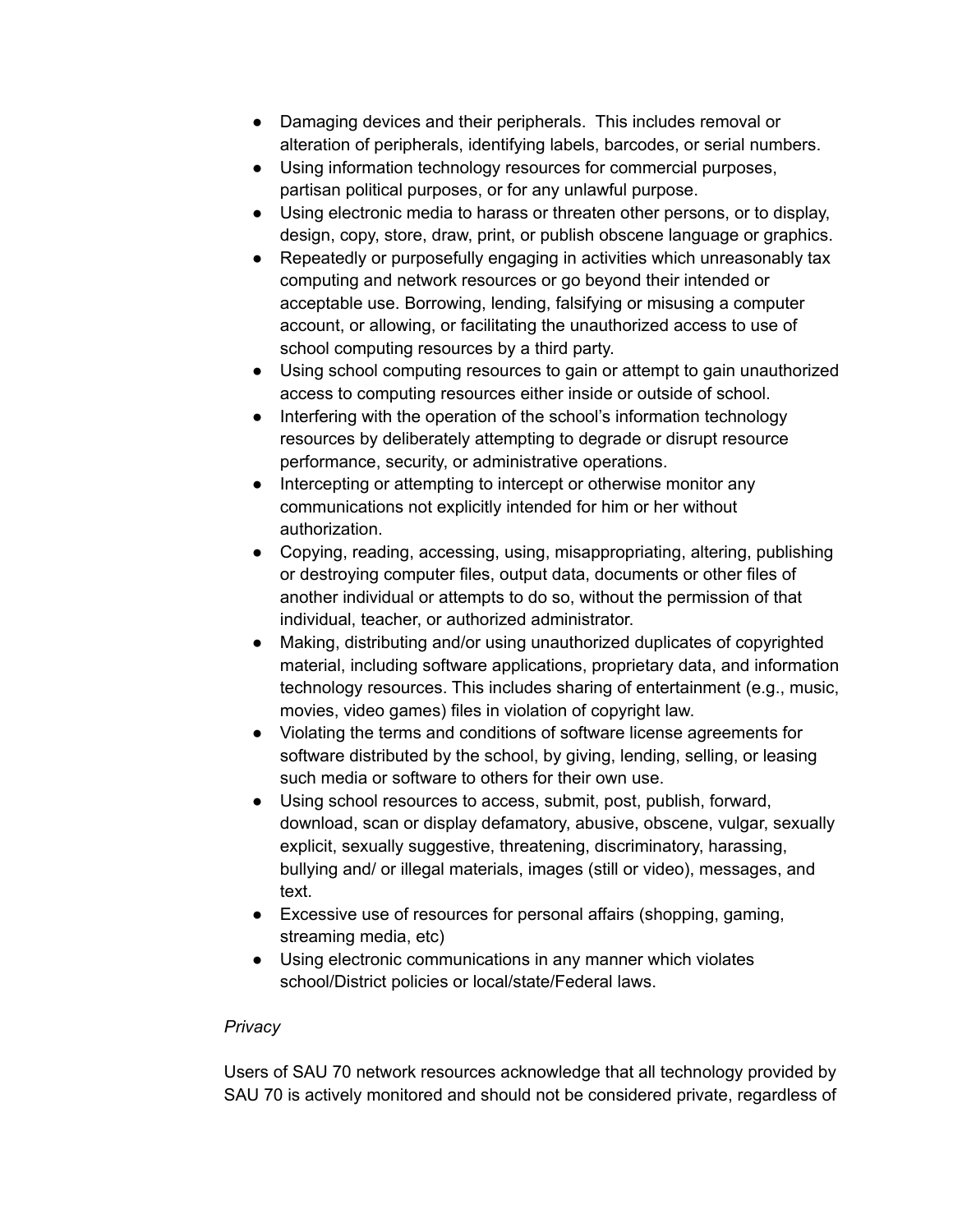the location of the device. Accessing content which indicates harm to self or others, illegal activity, and unethical and unsafe behavior will be communicated to building administration and/or their designee.

Beginning in the 2019-2020 school year, all digital resources provided to or recommended to students will be vetted for compliance with NH and/or VT student data privacy regulations. Students who create accounts or exercise Single Sign On options using SAU 70 resources independently assume all responsibility for the sharing of their own personal data.

#### *Consequence*

Consequences for abuse of technology and/or network resources by students at SAU 70 may include but not be limited to schedule up, suspension of technology or network use, suspension from school or in some cases legal action as deemed necessary by the local school administrator(s) in cooperation with the local school Technology Coordinator(s) and the District Technology Director.

## b. Athletic Responsibilities

#### **Athletic Practice Responsibilities**

Athletes are expected to be at every required practice unless excused by the coach. Individual coaches determine penalties for missing practices unexcused. Athletes who must miss practice for an appropriate reason should inform the coach ahead of time.

Athletes are expected to attend the first practice called after the official starting date unless excused by a physician or the head coach. Those who are excused from trying out should understand that they will be behind others in terms of skills and conditioning, and that this may affect the team on which they are placed or whether they make the final cuts (if cuts are needed.)

All sports teams must have two consecutive days off over the Thanksgiving and February breaks, and three consecutive days off over the Holiday and April breaks. The coach will choose the dates and will notify both the players and the Athletic Director before the start of the season. If for extenuating circumstances, the coach feels they cannot abide by this policy for a particular break, they must appeal to the Athletic Director and the Principal as early as possible.

#### **Participation Fee Guidelines**

Fees will be paid prior to participation.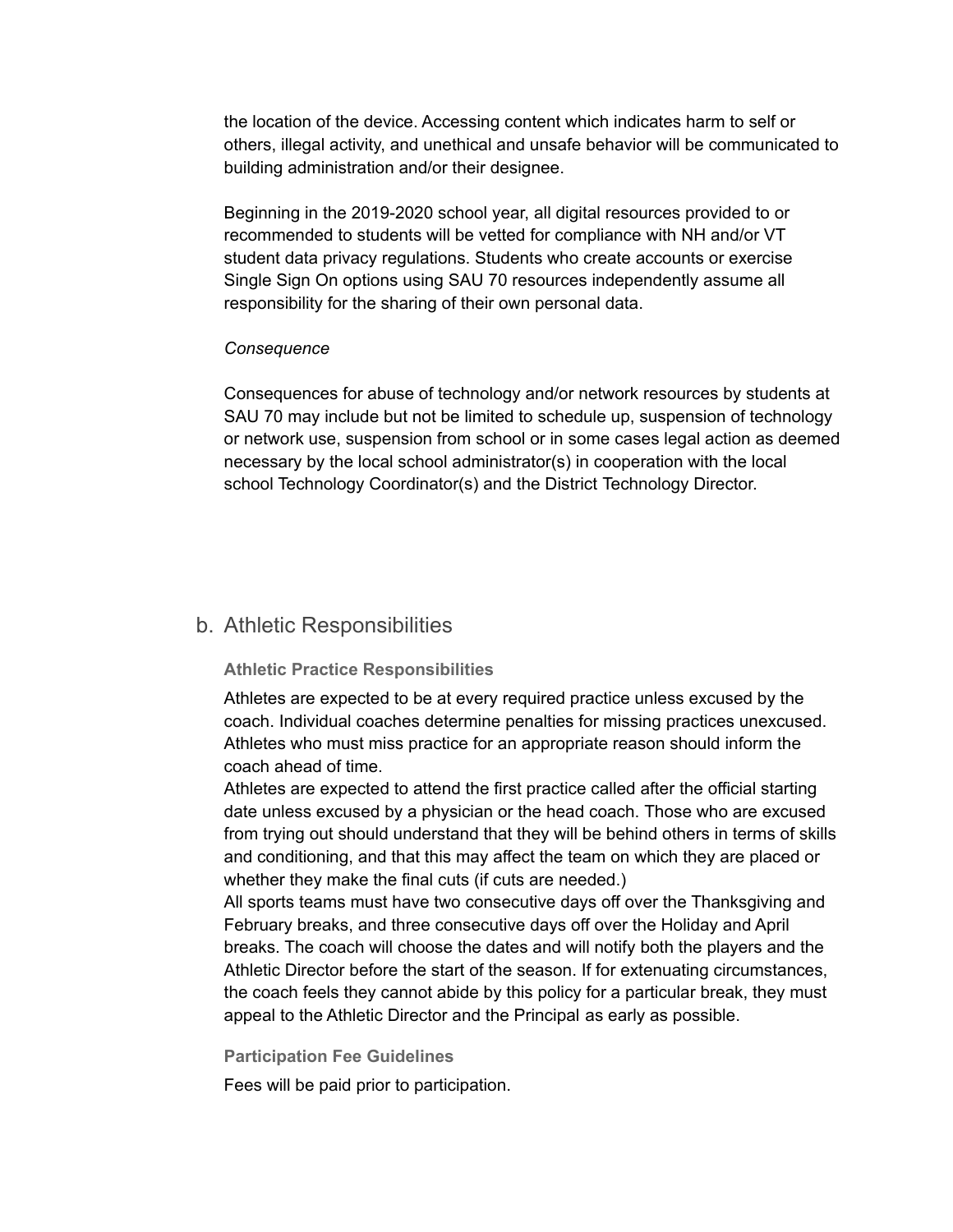An athlete who does not make full payment or receive a waiver, will be ineligible until full payment is made.

Fees must be paid in full and by check. Cash will not be accepted. Checks are payable to: Dresden School District.

Students with financial difficulties may be exempt upon making a request in writing to the Athletic Director.

Refunds, based on injury or quitting the team, may be requested within the first two weeks of the season. After that time there will be no refunds.

NOTE: All athletic participation forms can be found on the Hanover High School website.

## College Athletic Facilities

Members of Hanover High School athletic teams should not use the college facilities until specific arrangements have been made by the Athletic Director with Dartmouth's Athletic Department.

## Concerns-Procedure

When a parent or athlete has a concern regarding the Athletic Department, the parent or athlete should follow the following steps: Speak with the Coach.

- If not satisfied, speak with the Athletic Director.
- If not satisfied, speak with the Principal.
- If not satisfied, speak with the Superintendent of Schools.

## Disqualification From An Interscholastic Athletic Event

- Any player or coach who is disqualified from a game at any level for exhibiting unsportsmanlike conduct shall not participate in the next scheduled interscholastic athletic event, including NHIAA Tournament events.
- If a player receives a 2nd game disqualification during the season, that individual will be required to forfeit any participation in that interscholastic sport, at any level, for the balance of the season.
- If the game disqualification is administered in the final contest of the season (including tournament play) the penalty shall be carried over in that sport and invoked at the first regular season game the following academic year. If a disqualification is administered to a graduating senior or coach in his final game of coaching at that school, it is the expectation of the NHIAA that the school take immediate and appropriate disciplinary action.
- Any player who leaves the bench area during an interscholastic athletic event where an altercation is taking place in the playing area, shall receive a one- game disqualification for the next scheduled game.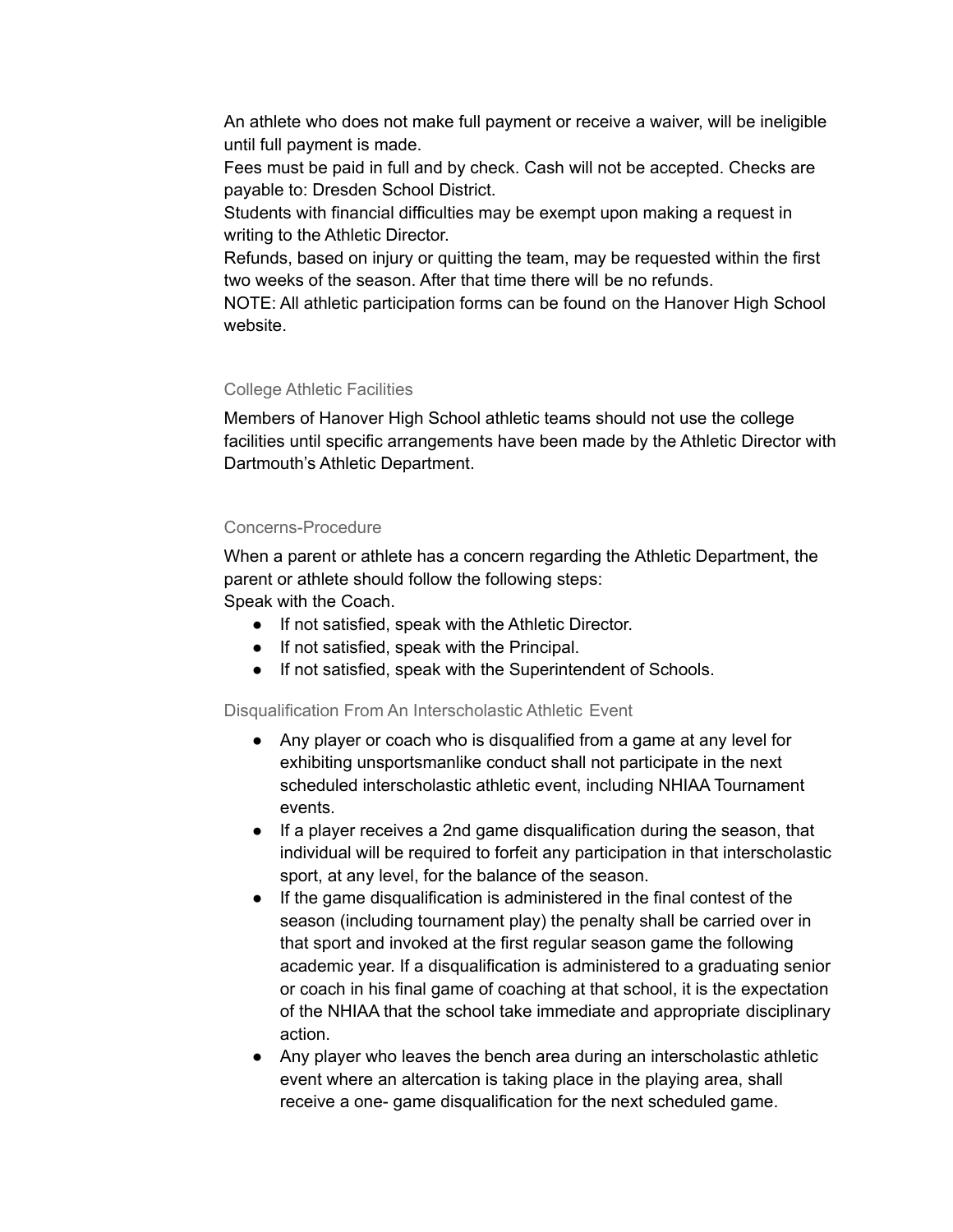NOTE: In addition to the above rule, the student must comply with any additional rules and regulations set by the coach or advisor for that activity. The coach or advisor will inform all the participants of that activity of the above rules and of any additional expectations prior to the start of that activity's season. Students, however, are still responsible for learning all applicable eligibility rules.

The athlete will accept responsibility for all equipment issued and will return everything in reasonable condition within 2 weeks of the close of the season. Penalty: The athlete will not be allowed to participate in any Hanover High School athletic program until the equipment has been returned or paid for. In any event, the student will be billed for lost or abused equipment.

#### General Athletic Rules

The Hanover High School Athletic Department believes that athletics should be considered an important part of the secondary school curriculum and should be accepted on a par with other departments at the high school under the overall control of the central administration of the school. The Athletic Department shares with the other departments the goal of guiding young people toward emotional, social and physical maturity that will assist the individual in developing self-reliance, pride, loyalty and other desirable citizenship attitudes. While striving for this goal, concern for the physical welfare and safety of students is the primary objective. It is these objectives of the athletic program which are used to justify the use of tax funds and school facilities. The Athletic Department program encourages the development of a variety of competitive teams at the varsity and junior varsity levels in every sports season. Along with these selected players, as many students as the resources of the school/community permit should be encouraged to participate in physical activities. It is understood that a sufficient number of qualified coaches should be provided to adequately staff the athletic program and that overall equality and consistency should be provided within the Athletic Department. It is necessary for the Athletic Department to promote and respect the local, state and national rules and policies under which our school program is conducted.

The athlete will follow all rules of Hanover High School and the NHIAA. Hanover High School rules include those listed in the Hanover High School Handbook dealing with eligibility, transportation and behavior at school functions. NHIAA rules include those listed in Article II, sections 1-14, of the AllNHIAA Handbook. Copies of the Hanover High School and NHIAA Handbooks are available for student inspection in the Athletic Director's Office or from the coach of the sport. Penalty: The penalties will be those stated in the Hanover High School Handbook and the NHIAA Handbook.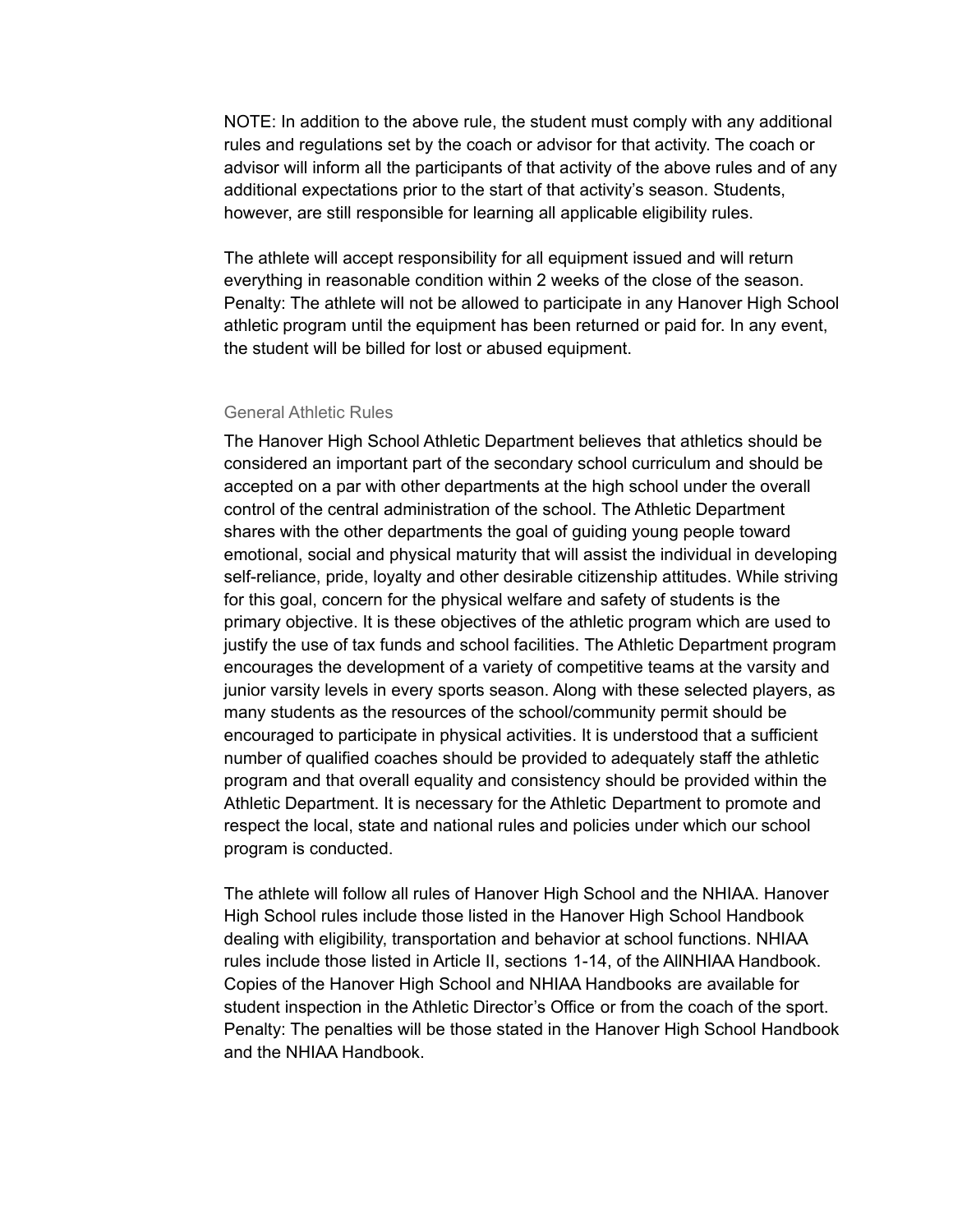The student-athlete will abide by all NHIAA and Hanover High School academic performance guidelines. A student must be passing in four courses during the previous grading period. (An INC is not considered a passing grade until the teacher gives formal notice that the INC has been made up.) A student athlete may not regain athletic eligibility by making up academic deficiencies or failures of the regular school year during the summer months. Appeals may be made directly to the Principal. Penalty: The penalties will be those stated in the Hanover High School Handbook and the NHIAA Handbook.

# c. Attendance Policy

Our first priority at HHS is education, either in the classroom or in other activities planned by classroom teachers. Classroom attendance is the first expectation placed on students by parents, teachers and administrators. A student in the classroom is part of the learning community. The student owes it to themselves to be present.

Parents must report absences due to illness and must give permission for all other absences.

- Absence from the classroom without parental or teacher approval is a cut.
- Missed class time may impact a student's eligibility to participate in their next co-curricular event. Without a goldenrod or doctor's note, a student that has missed class will not be eligible for co-curricular activities, even if they are are excused by a parent. Please see Co-Curriculuar Code of Conduct for more information.
- If questions arise about how an absence or tardy should be counted, the decision will be made by the Associate Principal. Decisions can be appealed to the Judiciary Committee of Council.
- ●

## Prior Notification Absences/Planned Absences

Notifying teachers prior to a planned absence encourages students to communicate proactively with their teachers. Students who complete the goldenrod process learn to communicate and manage time more effectively. As a result, students that have completed the goldenrod process are able to take part in their co-curricular activities.

In order to complete a goldenrod:

- 1. A student's parent or guardian informs the Main Office of the absence indicating their approval.
- 2. The student picks up the goldenrod form in the Main Office.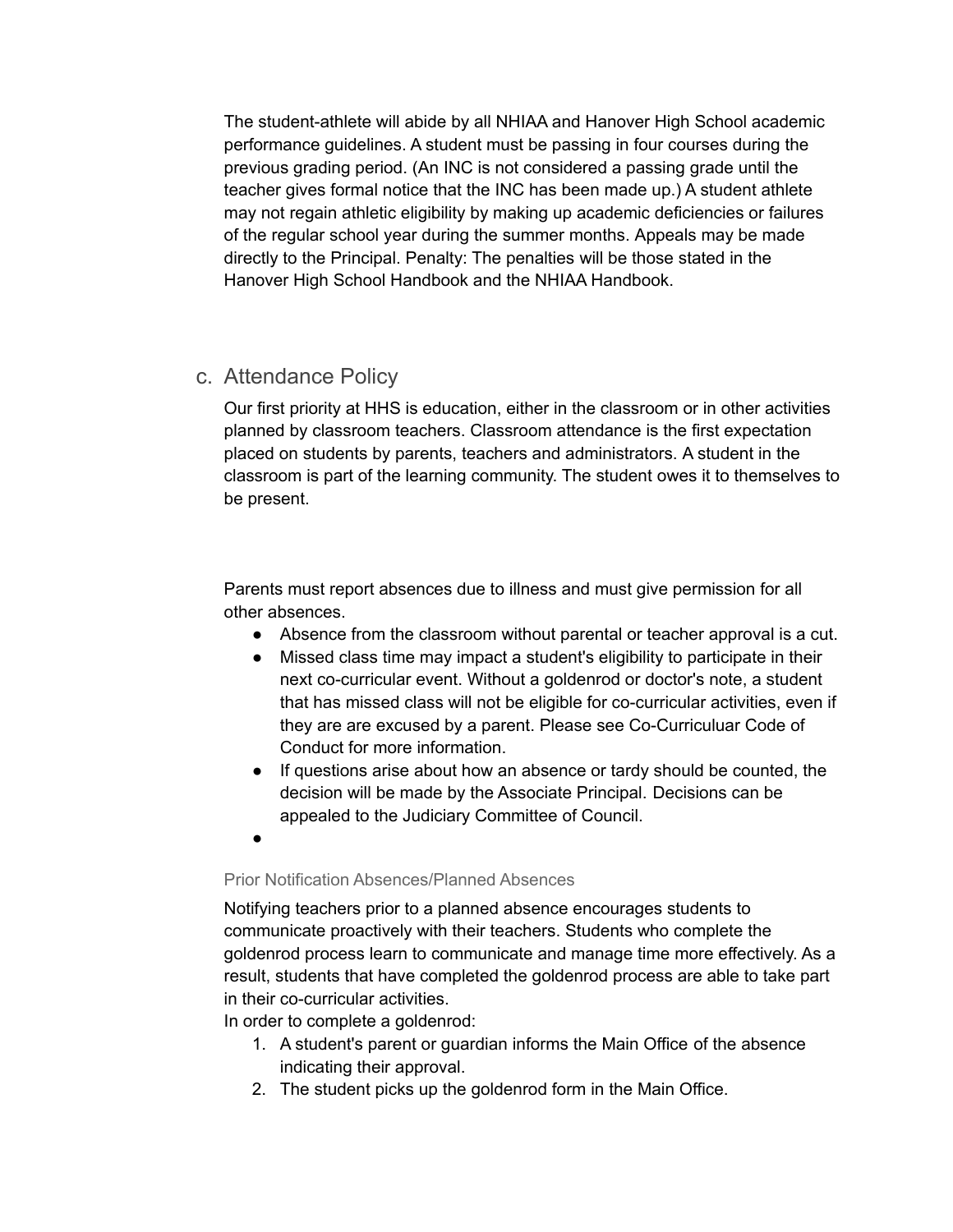- 3. The student brings the goldenrod to the teachers of the classes they are going to miss.
- 4. Teachers must be given advance notice of an absence equal to the number of days a student will be missing. i.e. a one-day planned absence requires notification one day in advance, a two-day absence requires notification two days in advance, and so on.
- 5. The student turns in the completed goldenrod form to the main office.

## Day of the Absence Notification

The parent or guardian will call the school by 8 A.M. The number is 603-643-3431, extension 3535. An absence will be considered a cut if a parent or guardian does not notify the school within 48 hours. If a student is in school and feels too ill to attend a class or scheduled obligation, the absence will be excused only if the student reports to the nurse, or to the Main Office if the nurse is unavailable. Failure to follow these steps equals a cut.

## **Lateness**

A student is marked tardy if they arrive after the class' starting time. Parents may call or send in a note to excuse a student's lateness. Any tardy over fifteen minutes will be counted as an absence, either excused or unexcused.

- The teacher will communicate with the student the first and second time they are tardy unexcused to their class and deal with the issue at the teacher/student level.
- The Administration will meet with a student after three unexcused tardies in a quarter to develop an improvement plan.
- After 5 unexcused tardies in a quarter, the Administration will may assign one or more of the following consequences: Communication with home, Removal of the "x" period for the class,
- Removal of activity period privilege, After school detention, or a Schedule Up.
- After 8 unexcused tardies in a quarter, the Administration will may assign one or more of the following consequences: Longer term schedule up, Open Campus removal, In-School Suspension, Out-of-School Suspension.
- Any other penalties for tardiness must be stated in the course standards.
- If the teacher has not arrived fifteen minutes past the scheduled start of the class, students may leave the classroom.

#### Lateness caused by school travel

Students will still be able to participate in co-curricular activities If school-sponsored transportation returns students to Hanover after midnight, these changes follow: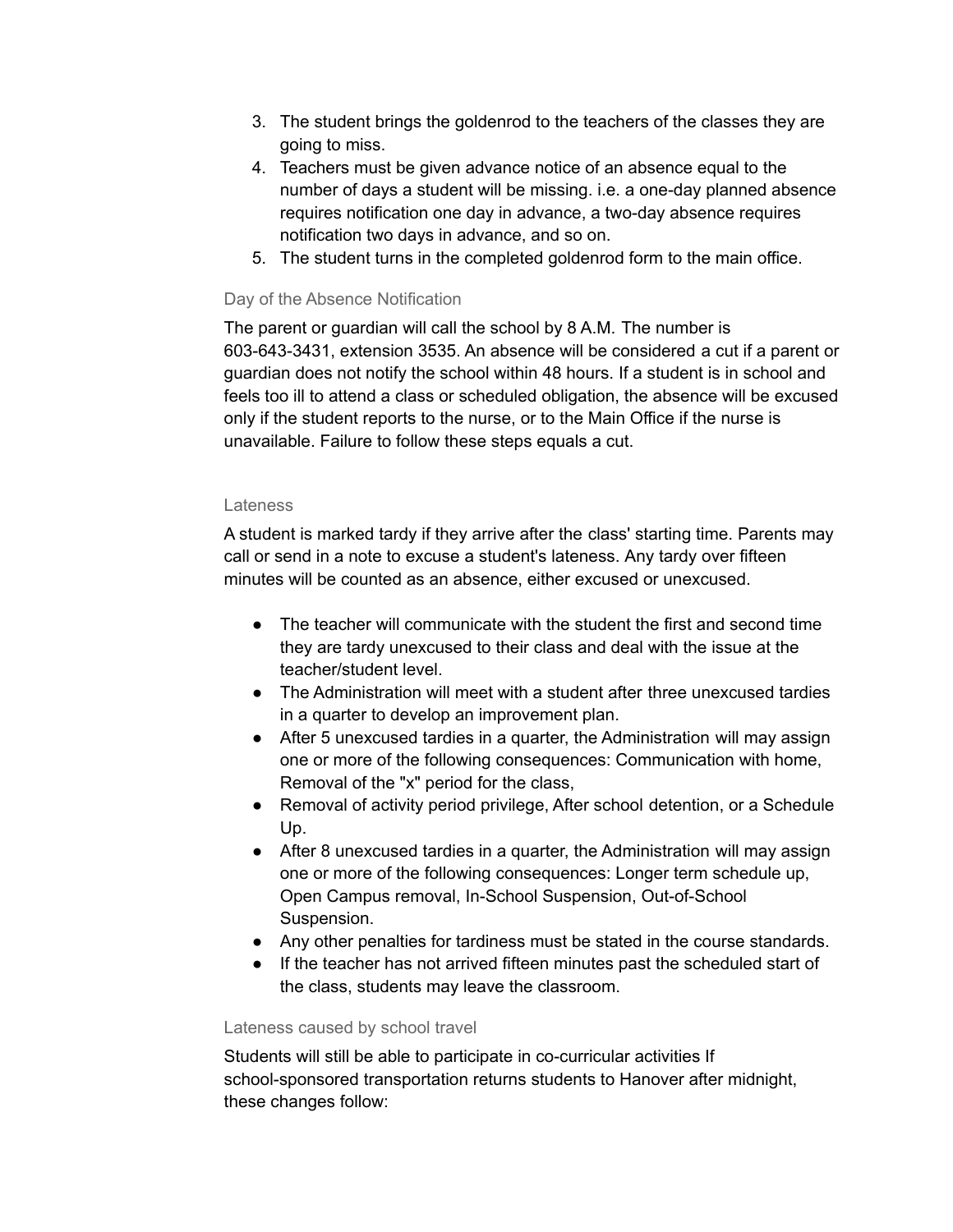- Arrival 12:00 1:00 AM: Student may miss the 1st period class but must be in school for the 2nd period class.
- Arrival after 1:00 AM: Student may miss the 1st and 2nd period classes but must be in school for the 3rd period class.

#### Makeup Work

Absent students are responsible for asking the teacher what assignments or handouts they missed. Before a planned absence, the student will show the teacher a plan for making up written work that is missed, and the teacher must approve this plan. If the student takes a planned absence without a makeup plan, grades for late work may be reduced at the teacher's discretion.

The student must complete work missed due to their absence. The student will be allowed time equivalent to the number of days missed, unless the student and the teacher agree to other arrangements.

Work assigned before the absence will be due on the scheduled date or on the day of return from the absence, unless the student and the teacher agree to other arrangements.

In cases of family emergencies, illnesses, or other circumstances beyond the student's control, deadlines for papers, tests, projects, etc. will be extended by arrangement between the student and the teacher. For example, if the student is absent due to illness and misses a two-day review for a test, they will have two days to receive and study the review material before taking the test.

NOTE: Individual course standards may contain additional attendance requirements.

#### Unexcused Absences/Cuts

Cutting a class at Hanover High School is a serious offense with serious consequences.An absence is considered a cut when it has not been excused by a parent, guardian or school staff.

Consequences for Cutting

• The student will receive NO CREDIT for work done that day in the class(es) he or she missed. Any other academic penalty must be described in the class's course standards.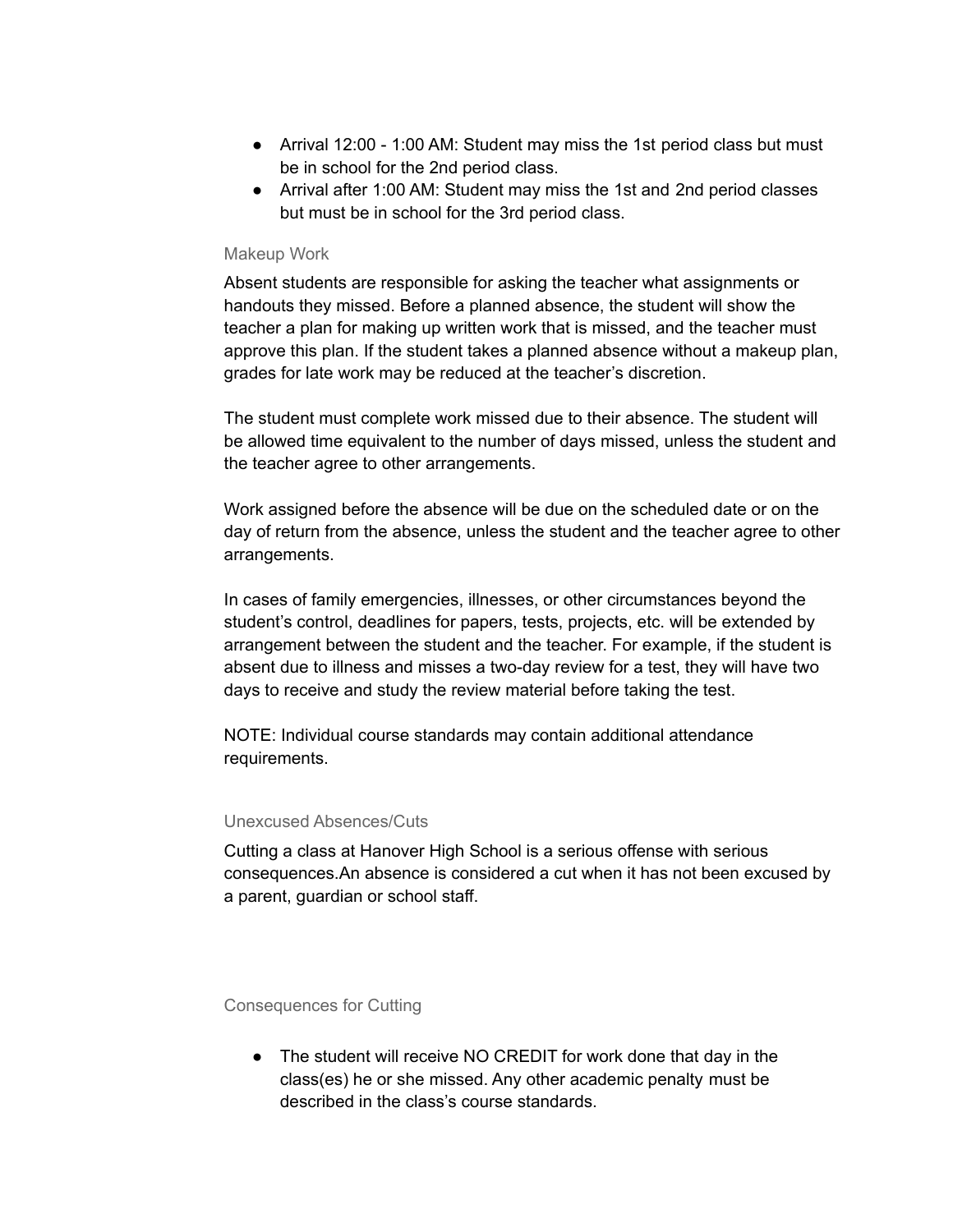- The student will not be able to participate in that day's athletics or in other co-curricular activities that have manageable attendance.
- In a first instance, the Associate Principal will contact the student. The student will have a 24-hour period to resolve any misunderstandings with the teacher otherwise there will be a 5-day schedule up.
- If the student cuts a second time, the Associate Principal will speak to the student and the student's parents to inform them that the student has been scheduled up for five school days. The Associate Principal will remind them of the consequences for more cutting.
- If the student cuts the class a third time, the student and the student's parents will be notified and the student will be scheduled up for ten school days.
- If the student cuts the class a fourth time, a hearing will be held to determine whether the student should remain in the course. The student, teacher, guidance counselor and parents will be invited to attend the hearing.
- If the student cuts the class a fifth time, the student will be removed from the class with No Credit reported on the transcript.

## **Truancy**

Truancy is defined as an unexcused absence from school. Ten half days of unexcused absences in a school year constitutes habitual truancy. A half day absence is defined as missing more than two, but less than three and a half hours of instructional time. A full day is defined as missing more than three and a half hours of instructional time. X Periods are considered instructional time. For more information, please see Dresden School District Policy JH.

## Excessive Absenteeism

Extended or persistent absences from class and school are detrimental and disruptive to the learning process and may have long term negative impacts on a student's education. Chronic absenteeism also denies students the opportunity to participate in school activities and events, and other beneficial social interactions. Students, their parents and the school have an obligation to minimize a student's absences from class and school.

In addition to the intervention process for addressing student truancy, the school shall also provide an intervention process from students who have extended or persistent excused and/or unexcused absences. When a student has ten (10) excused and/or unexcused absences in a school year the principal shall notify the student's parents of the total number of absences during that period of time and provide a copy of Policy JH. Should a student have fifteen (15) absences within a school year the principal shall request a meeting with the parents and student. The purpose of the meeting will be to identify the reasons for the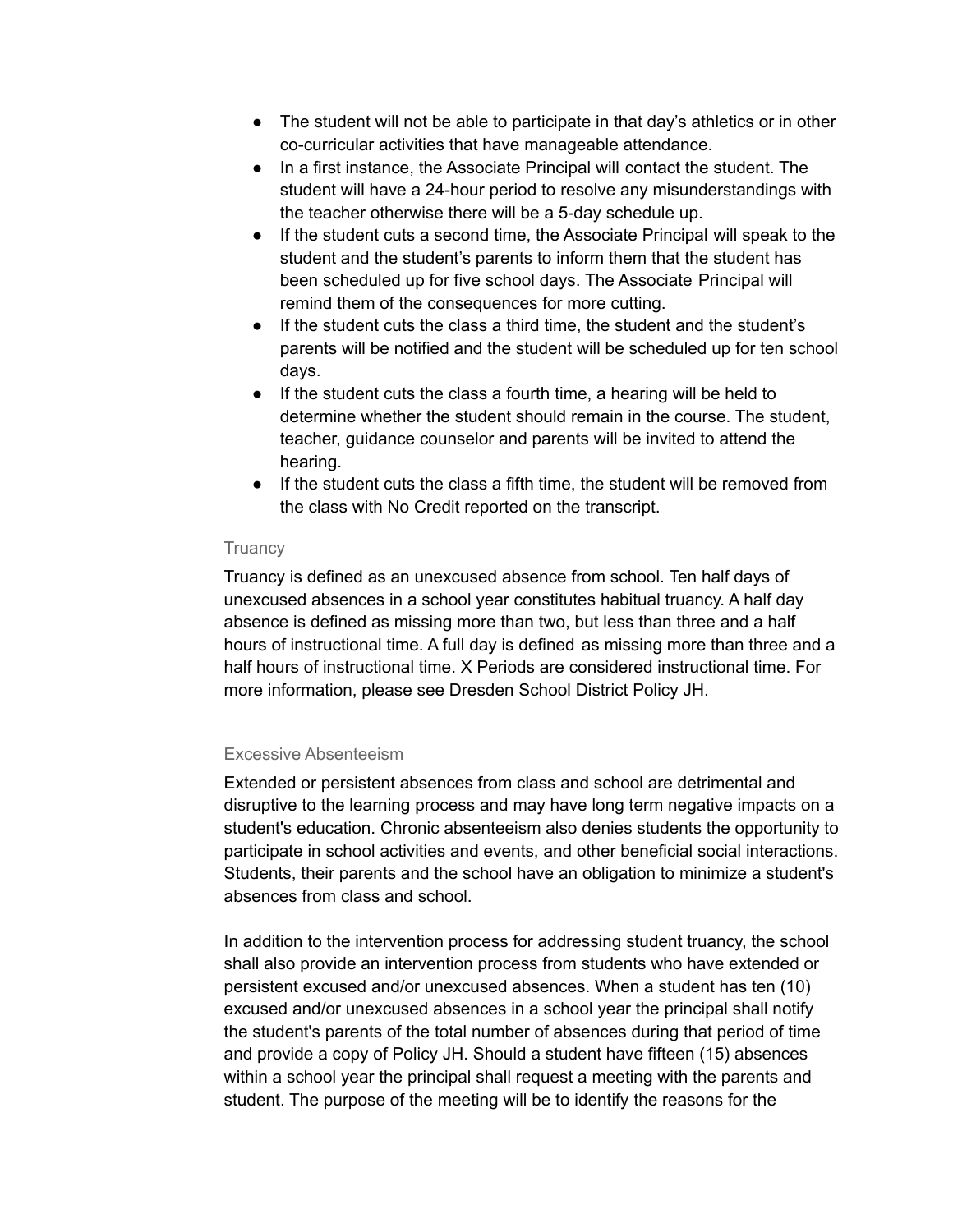extended or persistent absences and to develop a plan to address the cause(s) of the student's absences. When a student has a qualifying disability, the matter shall be referred to the appropriate education team. Should the intervention process fail to minimize or eliminate a student's school absences and a student is absent for twenty (20) or more days within a school year, the principal, after discussion with the parents, may seek intervention from appropriate state agencies, including court intervention. The procedures set forth in Policy JH to address student absenteeism shall be in addition to, and do not replace, any procedures required fro identifying students with disabilities or providing those identified students with appropriate educational services. See Policies ACE-R and JQL-R.

# d. Behavior Expectations

### Behavior Expectations – General

Hanover High School expects students to conduct themselves as responsible citizens. Students are expected to pick up trash without being told and certainly if they are told. Abusive or foul language is unacceptable; Hanover High School is a public place. Behavior in corridors, atrium, and other common areas that disrupts instruction or harms the school's generally positive atmosphere will not be permitted.

Open ridicule and verbal threats to other students and adults are considered harmful to the school's generally positive atmosphere. We do not tolerate physical intimidation or fights as a satisfactory means of settling disagreements. Students who do not meet these expectations or who violate other school rules run the risk of having severe disciplinary sanctions imposed.

The administration and staff recognize that the contents of this document will not address all situations that may occur. When circumstances arise that are not specifically addressed in this document, the administration and staff reserve the right to determine an appropriate response. Any individual who does not agree with chosen actions or responses of administration or staff members may pursue an appeal process through the Judiciary Committee of Council.

Refusal to Follow the Reasonable Instructions of an Adult

Failure to follow the reasonable instructions of an adult presumes refusal to do so unless it is determined that there was legitimate confusion or misunderstanding. Consequence:

1. May result in a suspension of up to three days. Parents will be notified.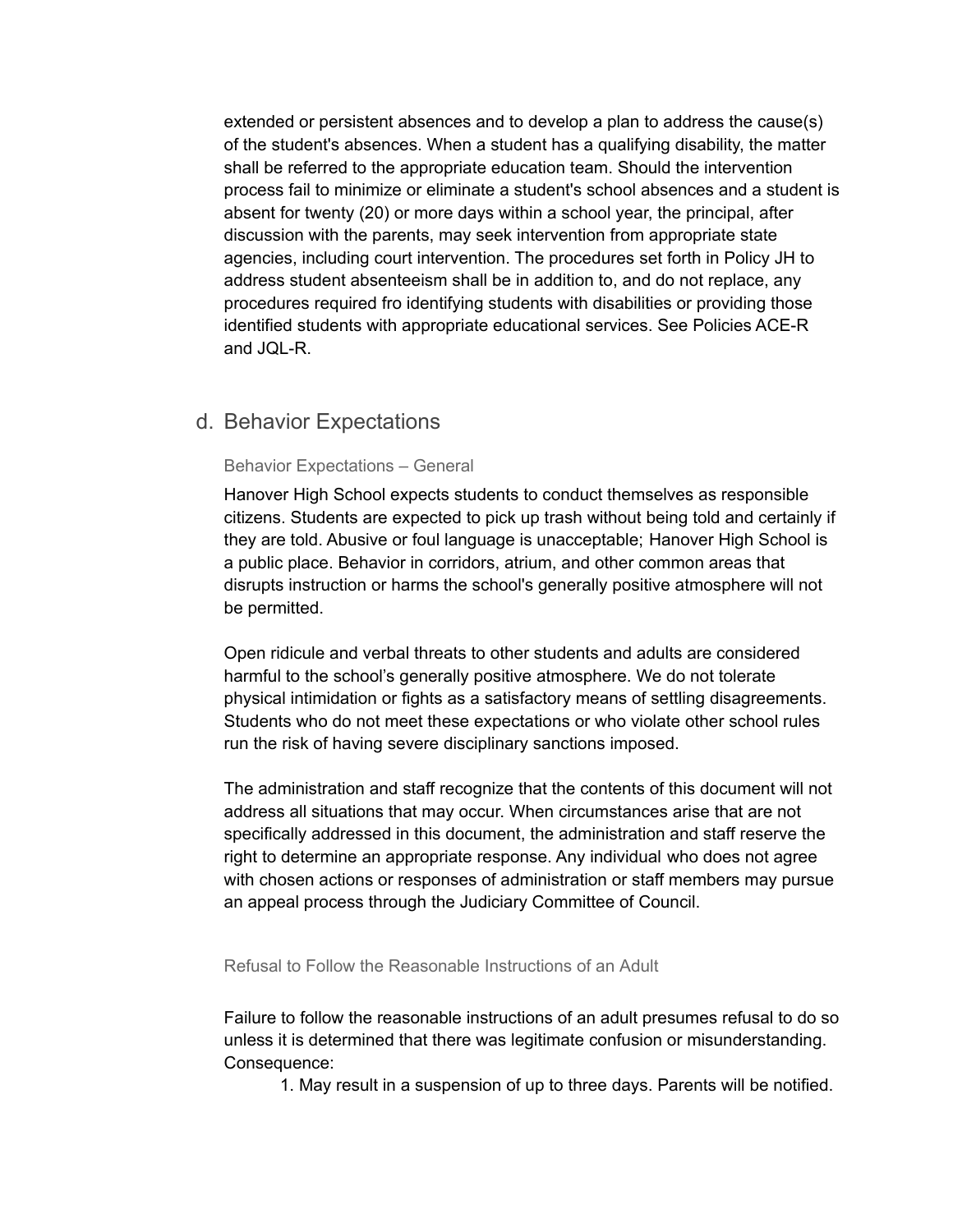2. When substantiated, a schedule-up to last not less than 10 school days and no more than the remainder of the school year, depending upon the nature of the offense.

### Unscheduled Time (Misuse of)

### (Particularly disruptive behavior)

Consequence: Generally, one week's loss of choice during unscheduled time. The response to second offenses will depend on the circumstances, but generally will result in a loss of choices for a longer period of time.

# Use of Outside Areas During Unscheduled Time

On-campus outside areas may be used for rest, recreation and studying. Outside use, however, cannot interfere with students and staff working within the school. On-campus areas for students are listed below:

- The soccer field
- The turf field
- The front lawn
- The track infield

The following regulations govern the use of outside areas:

- In front of the school, pedestrian ways, parking lots: playing ball, Frisbee, lacrosse, skateboarding, etc. are not allowed. These activities are allowed on athletic fields not in use by the P. E. programs of HHS.
- "Hacky-sack" is permitted in front of the building so long as that activity does not interfere with pedestrians.
- Athletic equipment is off-limits.
- Fire escapes may only be used as an emergency exit.
- Automobiles, motorcycles, etc., are off-limits (i.e., no sitting on or in cars, etc.) This includes student visitors as well.
- Parking lots: should not be used for unscheduled time activities.
- Students should keep all areas free of litter, particularly the front lawn.

# Locks and Lockers

Lockers belong to the school. Lockers are "on loan" to students for personal use in direct connection with attending school. Each student is assigned a locker for storing clothing, books and school supplies; students provide their own locks. The school reserves the right to search lockers but will do so only when there is specific information related to illegal drugs, alcohol, stolen property or dangerous substances.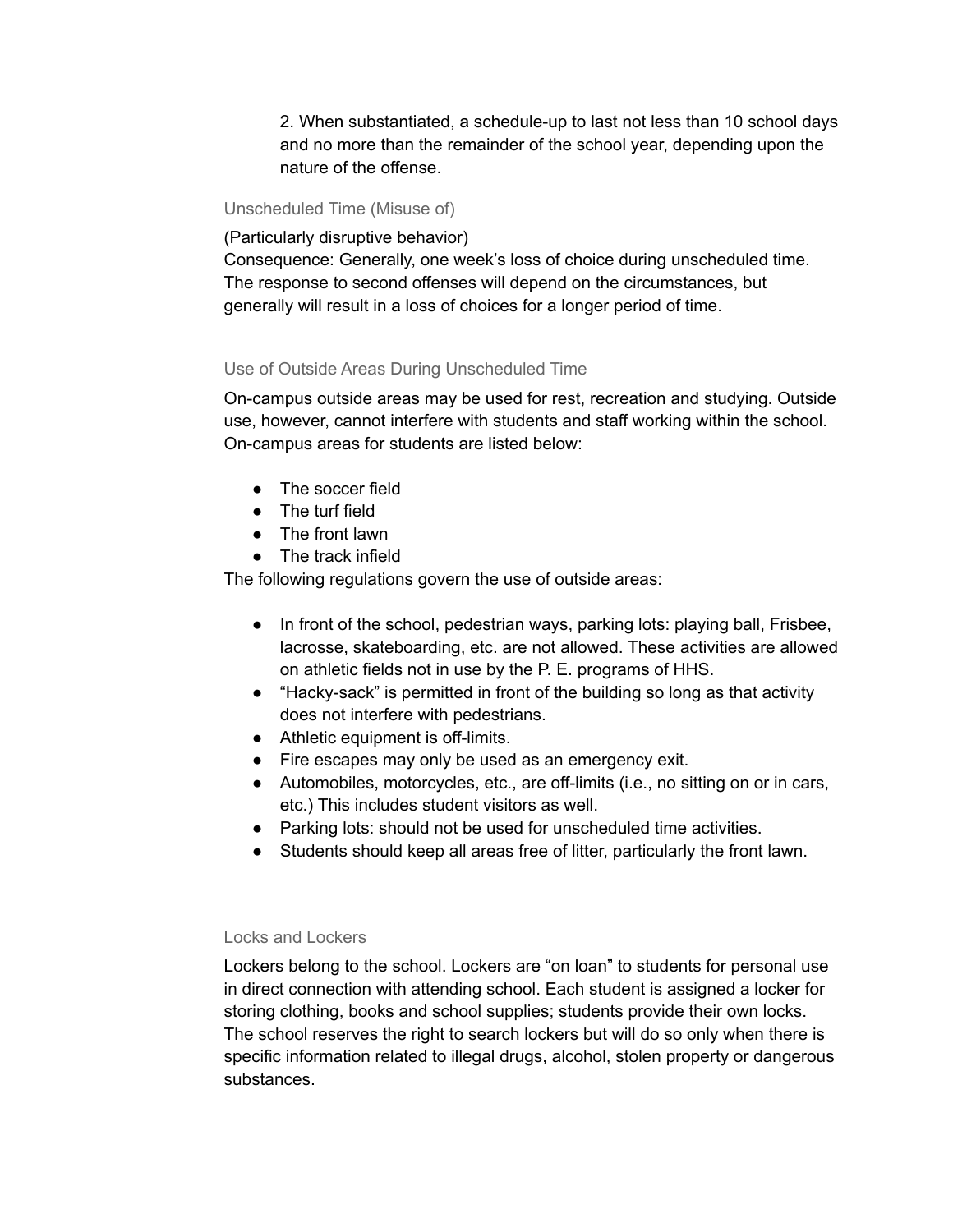Each year a number of students report that personal belongings were taken from their lockers. Invariably, the lockers have been left unlocked or locker combinations have been shared. Students are strongly encouraged to do the following:

Use a lock at all times.

- Keep the lock combination confidential.
- Use only the assigned locker. A student is financially accountable for all schoolbooks and responsible for messages delivered to his/her locker.
- Never leave valuables or large amounts of money in a locker even with a lock.
- Leave any valuables in the Main Office for safekeeping.
- Report the loss of any property immediately to the Office.
- If you hang anything on lockers, use blue painter tape.

# *Locker Clean-Out*

Lockers must be emptied by the last day of school in June. Items left in lockers will be removed and placed in the Cafeteria Lost and Found.

# Political Campaign Materials

HHS prohibits the display of political campaign materials in any non-personal location in the school, except those specifically designated for that purpose. This does not include any political campaign materials used for educational purposes or for Council elections.

General Student Information

# *Bicycles*

Bikes should be left in the bicycle racks provided and not near the pedestrian entrances to the school. This is necessary because of the shortage of outside space and the need for clear access for service and emergency vehicles. Bicycles are personal property and are not to be tampered with. Students found responsible for vandalizing bicycles will, at the very least, have unscheduled time restricted. If serious damage or injury occurs, the matter will be referred to the Hanover Police Department.

# *Delivering Messages*

Students should check their email throughout the day for messages. If there is an emergency or the message is confidential, an office staff person will seek out a student immediately. Parents may leave lunches for students in the office.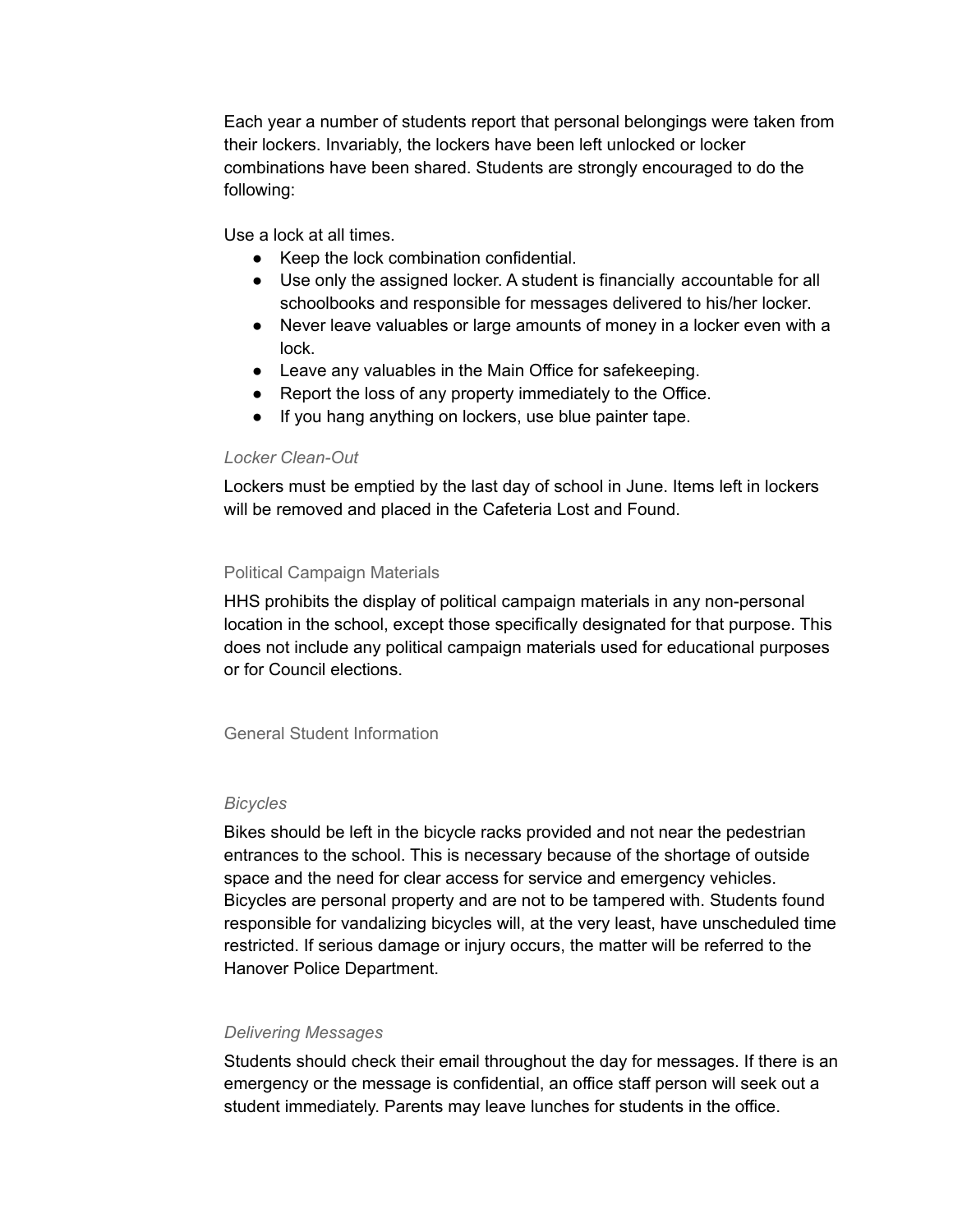### *Laser Pointers*

Laser pointers should not be brought to Hanover High School unless the student can show a compelling need to use a pointer for academic purposes. Laser Pointers brought to school will be confiscated.

# *Lost and Found*

The Lost and Found is kept in the Cafeteria. Unclaimed textbooks will be returned to appropriate departments at the end of each quarter. Articles not claimed after three weeks will be donated to a local non-profit.

# *Skateboards, etc.*

The use of skateboards, longboards, and Razors/scooters as well as bicycle-riding on school property during the school day (7:30-3:30pm) is not allowed, especially when buses are loading and unloading.

### *Snowballs*

There are several reasons why throwing snowballs is dangerous around a school:

- Snowballs can cause physical damage to persons and objects.
- Bystanders and pedestrians can be hit.
- A distracted motorist in front of the school could have a serious accident.
- Windows can be broken.
- Students can't always predict where a snowball will land, how a "target" will react, or whether a snowball will hurt.

The consequences for throwing snowballs are as follows:

| <b>Offense</b>       | <b>Penalty</b>                                                                                                         |
|----------------------|------------------------------------------------------------------------------------------------------------------------|
| <b>First Offense</b> | Formal, written warning and request that parents<br>assist                                                             |
| Second Offense       | Loss of unscheduled time for one week or other<br>restrictive action if snowballs are thrown before or<br>after school |
| <b>Third Offense</b> | Possible suspension from school; parent<br>conferences at very least                                                   |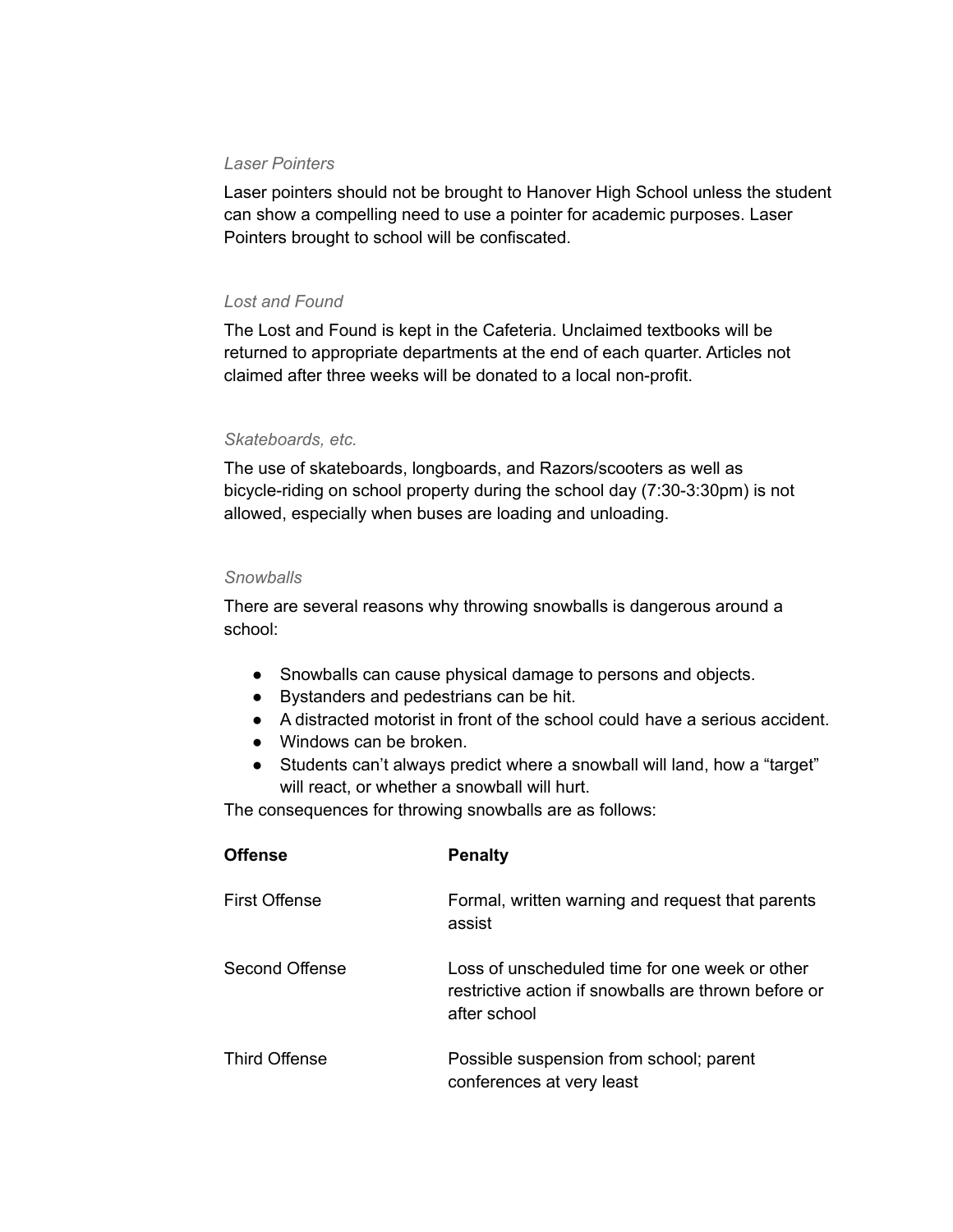Reports of students throwing snowballs at a moving vehicle will be turned over to the Hanover Police Department.

# e. Destruction and Theft of Property

Accidental Destruction of Property Resulting from Immature Behavior

# Consequence:

1. A schedule-up of a type and length to be determined by the administration according to the nature of the offense.

2. The student will pay all direct costs to the school district associated with replacement and repair of the damage.

# Deliberate Destruction of Property

# Consequence:

1. An immediate suspension of up to 3 days and upon return, a schedule-up to last up to the remainder of the school year.

2. The student will pay all direct costs to the school district associated with replacement and repair of the damage. In addition, the student will undertake a work program as directed by the administration.

# Defacing School Assessments

Consequence:

If a student defaces a school assessment, it will be at the administration's discretion to decide a punishment of a 5-day schedule up to a 2-day suspension.

# **Stealing**

Consequence:

1. Suspension of up to 3 days.

2. Schedule-up to last a minimum of 15 school days.

3. The information may be reported to the Hanover Police Department for disposition based on the nature of the incident and the dollar value of the theft.

# f. Alcohol and Other Prohibited Substances

Adopted:Dresden, 22 August 1989 See [Dresden](https://www.hanoverhigh.org/fs/pages/1621) School Board Policy JICH

The Dresden School Board recognizes that abuse of alcohol and other drugs is a treatable health problem which at times involves conditions and violations of law,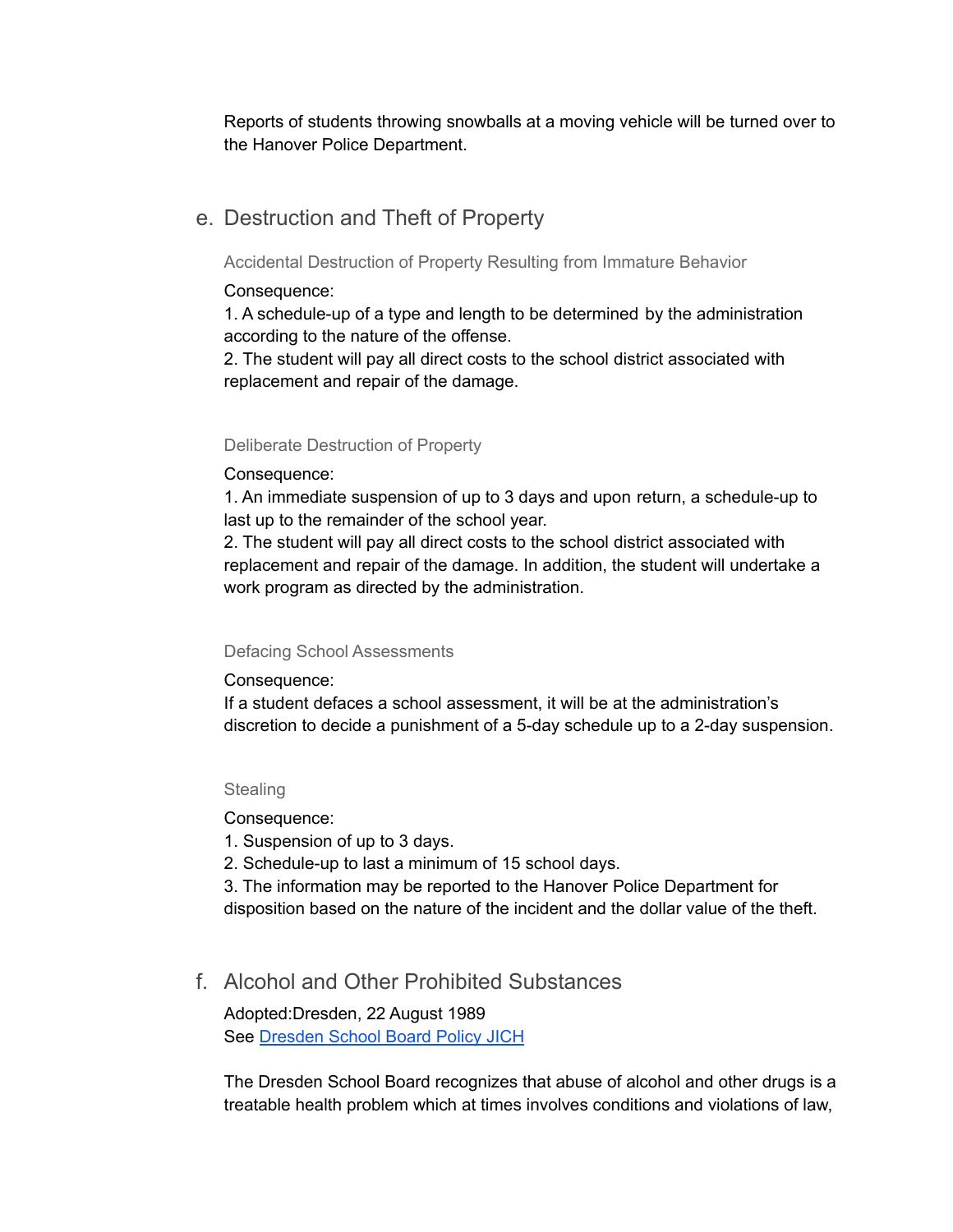and that involvement with alcohol and other drugs can interfere with a student's academic, physical, emotional, and social development. Further, the Board recognizes that the schools as well as families and the community at large have a responsibility to this important matter. Accordingly, the Dresden School Board makes a commitment to the health and well being of its students through age-appropriate programs and procedures and to an environment free from alcohol and other drugs.

The Board acknowledges the following school roles:

1. Educating students about alcohol and other drugs;

2. Responding supportively to those whose use of alcohol and/or other drugs interferes with school performance;

3. Promoting a climate in which students can seek help if they are in distress from their own or others' use of alcohol and other drugs;

4. Helping students recovering from dependency on alcohol and/or other drugs;

5. Developing and implementing guidelines and sanctions in each school which

a. define violations and their consequences, both disciplinary and supportive;

b. define immediate procedures for handling incidents;

c. describe a support and referral system which includes response to self-referrals and suspected users, and

- d. are clear and articulated to staff, parents and students.
- 6. Training all personnel in school guidelines related to alcohol and other drugs;
- 7. Ensuring no less than a biannual evaluation of the above efforts.

### Alcohol and Other Prohibited Drugs Procedure

In accordance with the Dresden School District Policy, Hanover High School makes a commitment to the health and well-being of its students. Only in an environment that is free of alcohol and other drugs can students reach their potential in academics and extracurricular activities. Hanover High School will create a climate in which students can seek help concerning their own use or another's use of alcohol and other drugs. Each individual in the community has a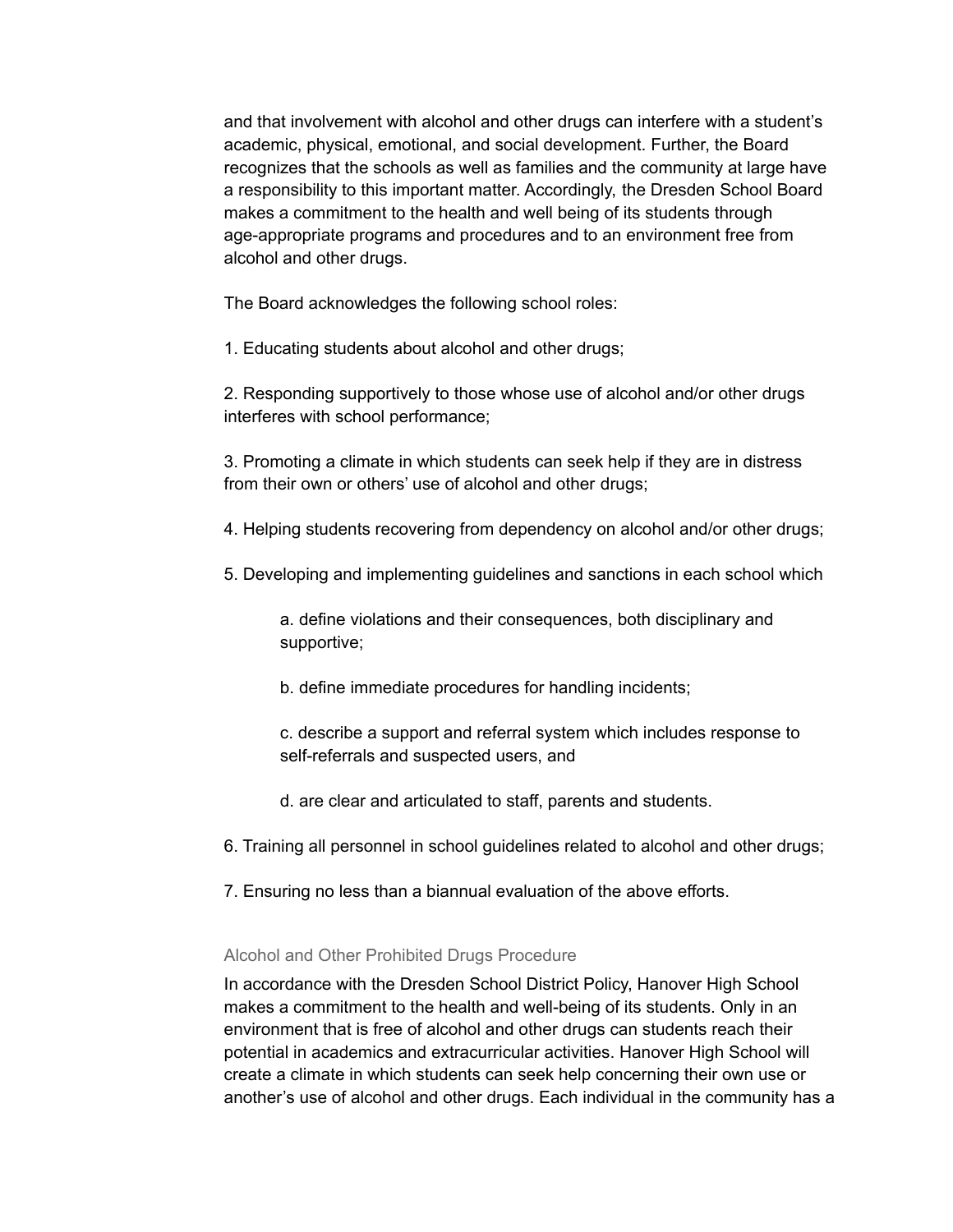responsibility to themselves and to others to keep Hanover High School an environment free of alcohol and other drugs.

Guidelines, Procedures, Support & Referral System

# *1. Definitions*

This policy refers to alcohol, non-prescribed restricted drugs, and illegal drugs.

# *2. Support and Referral System*

Student Assistance Team: The Student Assistance Team responds to referrals from the administration, from staff, and from students. All referrals are confidential.

Membership: The team is a subcommittee of the Pupil Services Team and consists of a student assistance counselor, guidance counselor, and school nurse. Within the legal confines of confidentiality, the team may include student members. Team members have special training in substance use/abuse. The team does not label or diagnose.

The role of the team is to:

a. Receive data (reports from teachers, counselors, administrators, other school employees);

# b. Assess

whether a student's involvement with substances is affecting their school performance or behavior;

whether the involvement is experimental or chronic;

whether the student is affected by a family member's substance use.

c. Determine whether there is sufficient information to develop an action plan or whether the situation should be monitored;

d. Assist with in-school interventions if indicated;

e. Participate in referrals to community agencies for further assessment/treatment.

f. Support students returning to school from inpatient treatment facilities.

g. Make recommendations and advocate on a student's behalf with the administration.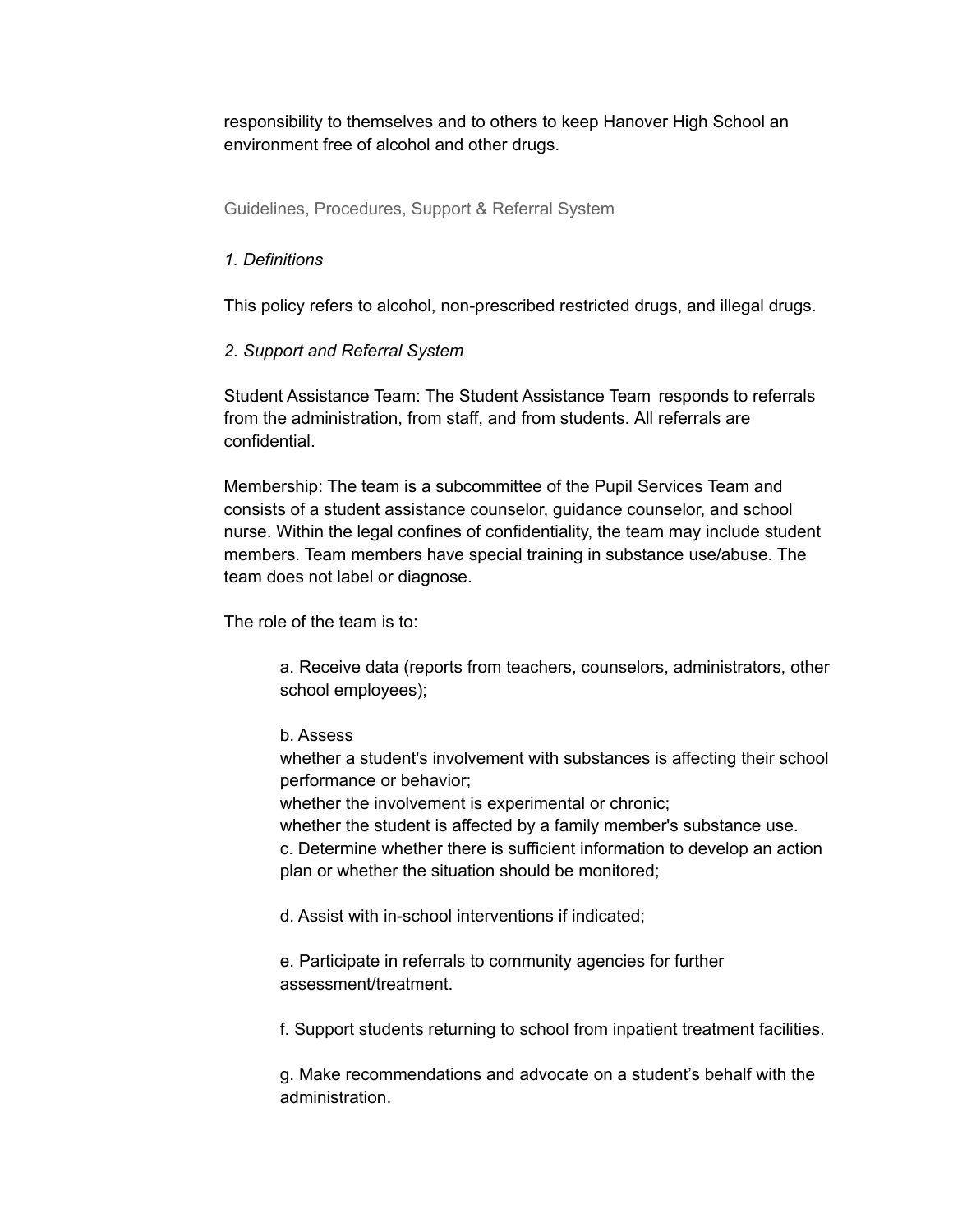### *3. Procedures*

The administration follows up all alcohol and drug violations with a referral to the Student Assistance Team.

a. The team keeps written records of all referrals. These records are confidential and privileged.

b. The team reviews the circumstances of the violation and determines whether a meeting with the student is appropriate and who should be involved.

c. The team may recommend that a student meet with a team member for education and evaluation. This is similar to the procedure outlined in the Athletic Training Rules and may be required in addition to administrative consequences such as a suspension or schedule-up.

d. The team may refer a student for further assessment/evaluation to a community agency or to a certified alcohol counselor. Whenever possible, the team works with the parents when further assessment or treatment is indicated.

e. In cases of repeat offenses, the team may recommend to the administration that outside assessment be requested in addition to the administrative consequences imposed.

f. When there is clear evidence that a student is becoming a danger to self or to others because of his/her substance use, the Student Assistance Team has an obligation to notify the parents. Whenever possible, this is done in conjunction with the student.

### *4. Suspected Use*

Any member of the school community concerned that a student is harmfully involved with alcohol or other drugs can make a referral to the Student Assistance Team. All referrals are confidential.

#### *5. Self-referral*

When a student recognizes that they have a problem with alcohol and/or with other drugs and chooses to do something about this problem, the school will cooperate as fully as possible with the students. No disciplinary sanctions will be imposed provided the following conditions are met: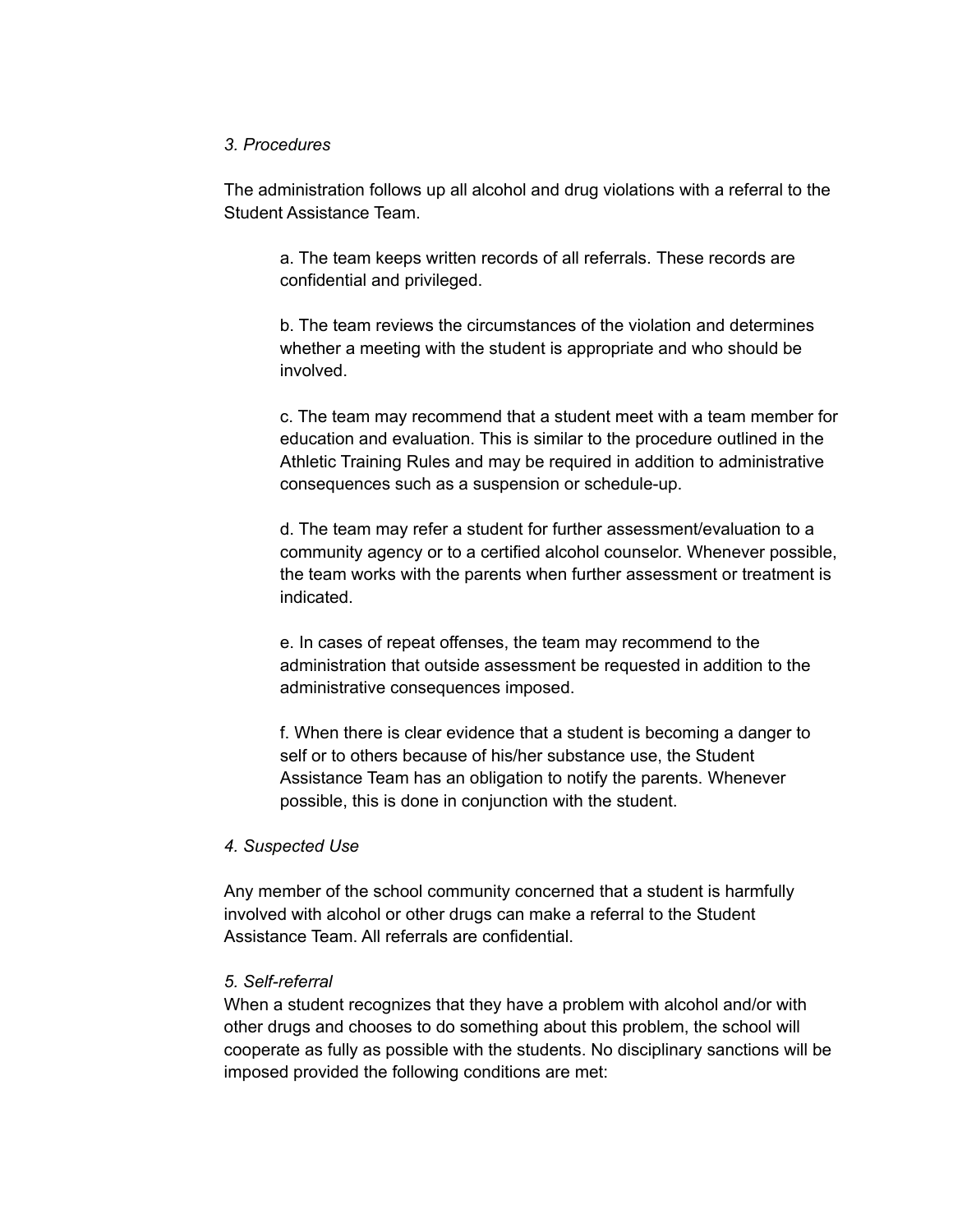There is no immediate or apparent threat of harm to self or to others. The student is self-referred and not "caught" in violation of school or legal policies.

A student under the influence of alcohol and/or other drugs will be allowed one opportunity to self-refer to a guidance counselor or nurse without disciplinary sanctions.

### *6. Students in Recovery*

Students who go into treatment will be encouraged to remain enrolled in school. The school is not financially responsible for a student's education while he/she is in treatment. The student's guidance counselor will:

Obtain written releases to discuss an educational plan with the appropriate person at the treatment facility.

When appropriate, ensure that the student receives the necessary assignments and materials.

Ensure, when appropriate, that the student receives credit for education efforts made while in treatment.

Obtain written releases to discuss aftercare plans and how to support a student's decision not to use.

### *7. Cooperative Agreement with Treatment Agencies/Providers*

The District will work to establish a written referral agreement with a New Hampshire and a Vermont treatment agency. Contacts with other providers will also be made as needed. The agreement will specify referral and intake procedures, financial obligations of parents and the school, confidentiality of information, etc.

#### Violations and Consequences

These regulations apply whenever school is in session and when students are engaged in school- sanctioned activities on school property or on other sites.

### *Violations*

A student is considered in violation of the school district's policy on alcohol and other drugs if he/she is:

In possession of alcohol or drugs; In possession of paraphernalia associated reasonably with illegal drug use. Distributing alcohol or drugs; Selling alcohol or drugs; Under the influence of alcohol or drugs; In the act of using alcohol or drugs;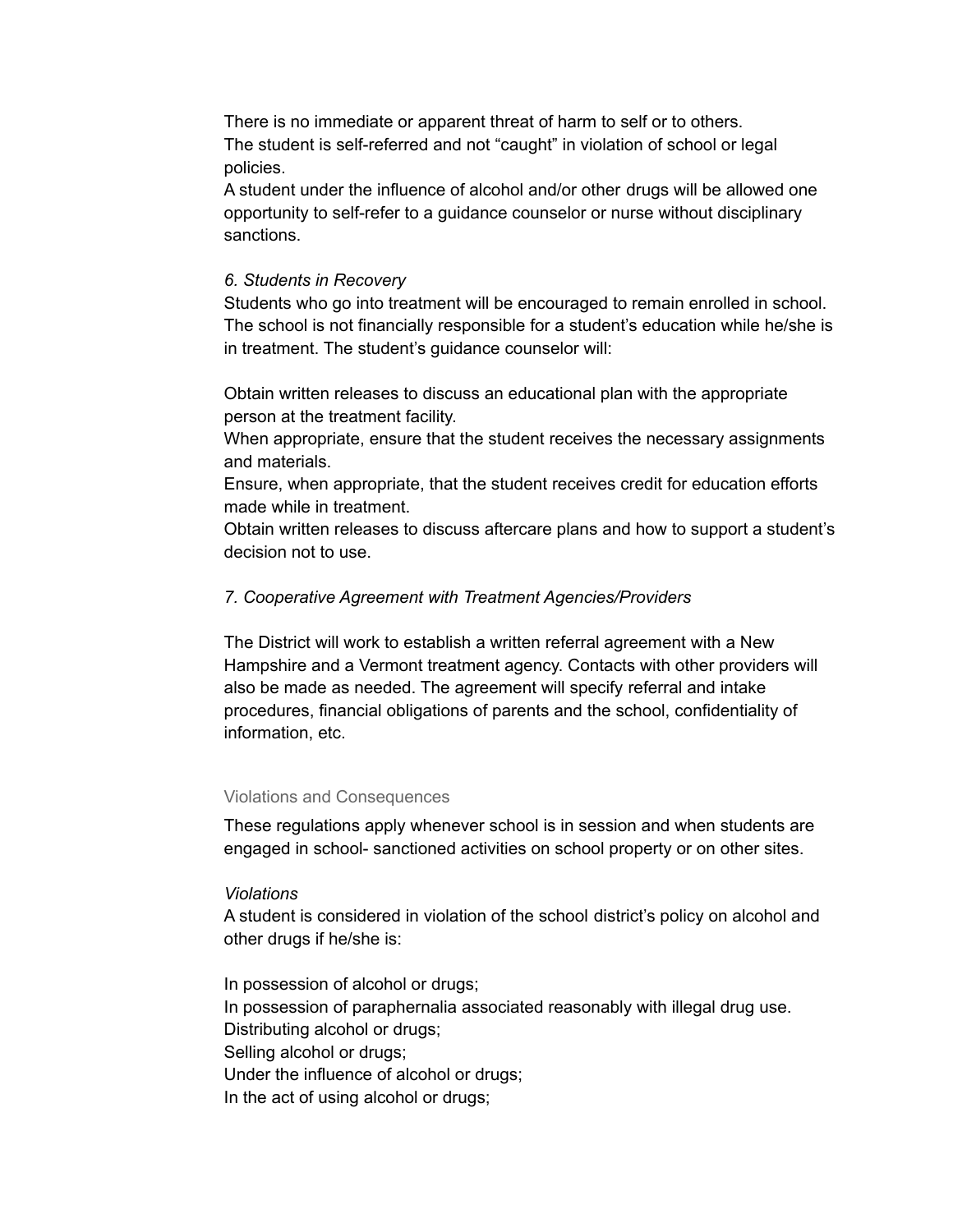Knowingly in the presence of students in the act of possessing, distributing, selling, or using alcohol or drugs, except when it is clear that the student's presence is for the purpose of intervening for safety reasons or against another's use of alcohol and/or other drugs.

### *Consequences for Violations*

1. Selling (attempted or actual):

- Suspension up to ten school days.
- Notification of police.
- Notification of parents or guardians.
- Notification of Superintendent possible expulsion
- Schedule-up for the remainder of the school year
- Referral to the Student Assistance Team.

2. Possession of alcohol or drugs, using, consuming, distributing (not for sale), or under the influence of drugs or alcohol:

- Suspension of up to five school days.
- Notification of police.
- Notification of parents or guardians.
- Schedule-up for the remainder of the school year. (Note: An underclass student may be scheduled-up into the next school year if the infraction is near the end of the year.)
- Referral to the Student Assistance Team.

3. Being knowingly in the presence of drugs or alcohol, but not involved with any of the above infractions:

- Schedule-up for 15 days
- Notification of parents or guardians.
- Referral to the Student Assistance Team

4. Items (e.g. tools, paraphernalia) that can be associated reasonably with illegal drug use, but which show no evidence of drugs having been used, will be confiscated. The student in possession will be referred to the Student Assistance Team. Parents will be notified.

# Procedures for Handling Incidents

All personnel are required to report actual or suspected incidents of possessing, distributing, using or consuming to the Principal, or his/her designee, i.e. the adult in charge. The identified student might be required to answer questions and/or undergo an evaluation to determine whether or not substances have been consumed or further action is necessary.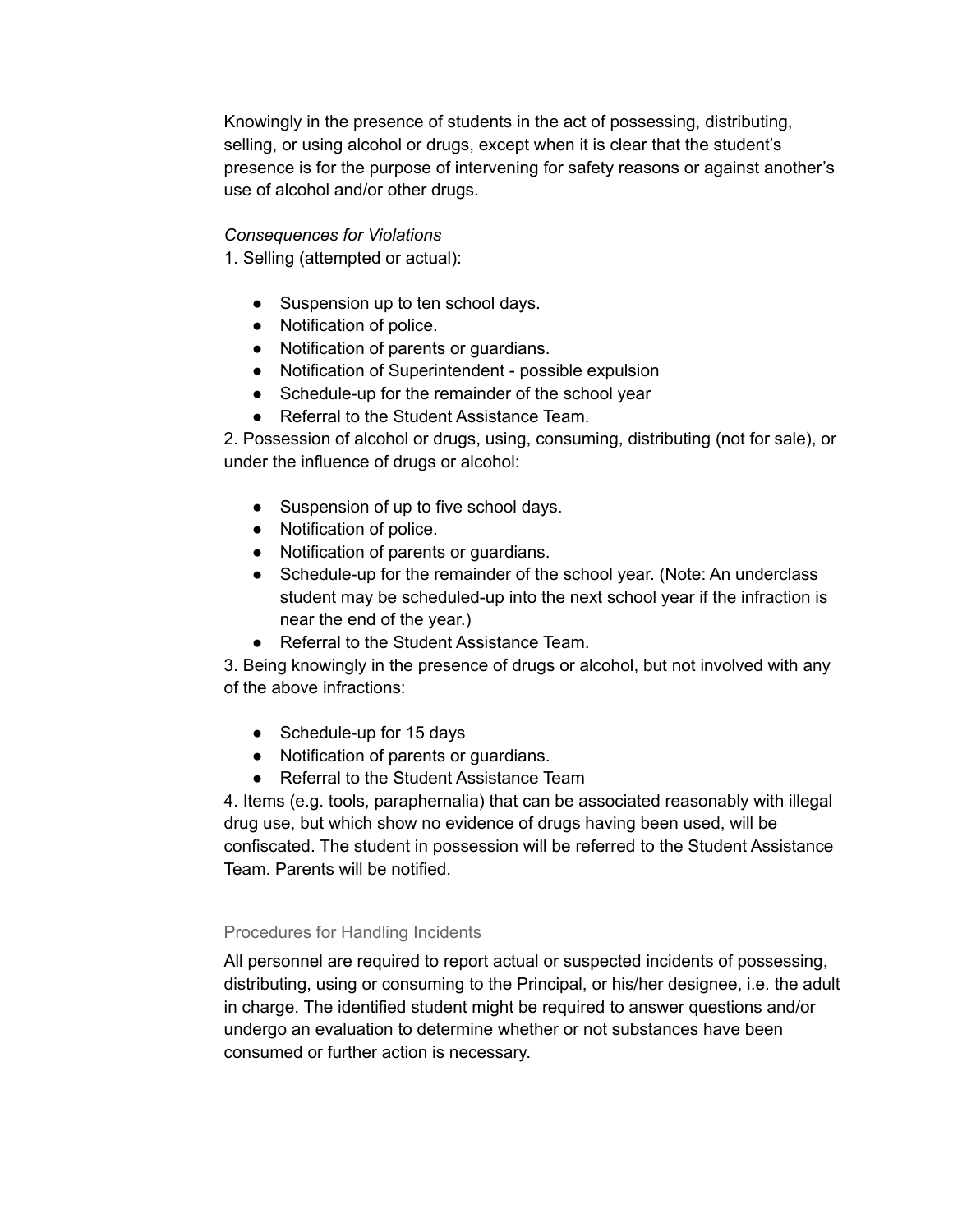Suspected Alcohol or Drug Violation

An emergency is defined as a student out of control, unconscious, or physically ill. The priority is protecting the student from physical harm and from disrupting the school environment and other students.

- Remain with the student
- Send for the school nurse.
- Call 911 for emergency medical assistance if the nurse is not available.
- If indicated, release the student to the custody of appropriate medical personnel.
- Report to the Principal or their designee once the student is under medical supervision.
- The Principal contacts the parents. If the Principal is not available, the Principal's designee contacts the parents.

The Principal implements the follow-up procedures detailed below:

Where there is reason to suspect an alcohol or drug violation by a student (even if the evidence is inconclusive):

- The Principal or their designee contacts the student's parents.
- The Principal or their designee may request that the Hanover Police Department send an officer to the school.
- If the police officer does not take custody of the student, the Principal or their designee may request that a parent take the student home.
- If the police officer does not take custody of the student and a parent is not available, the Principal or their designee can require the student stay at school until the student can be released into the custody of a responsible adult.

Follow-up Procedures

• The Principal or their designee meets with the student and their parents and determines the consequences for the violation. The School independently determines whether it should impose discipline for alcohol or drug use whether or not the police take action.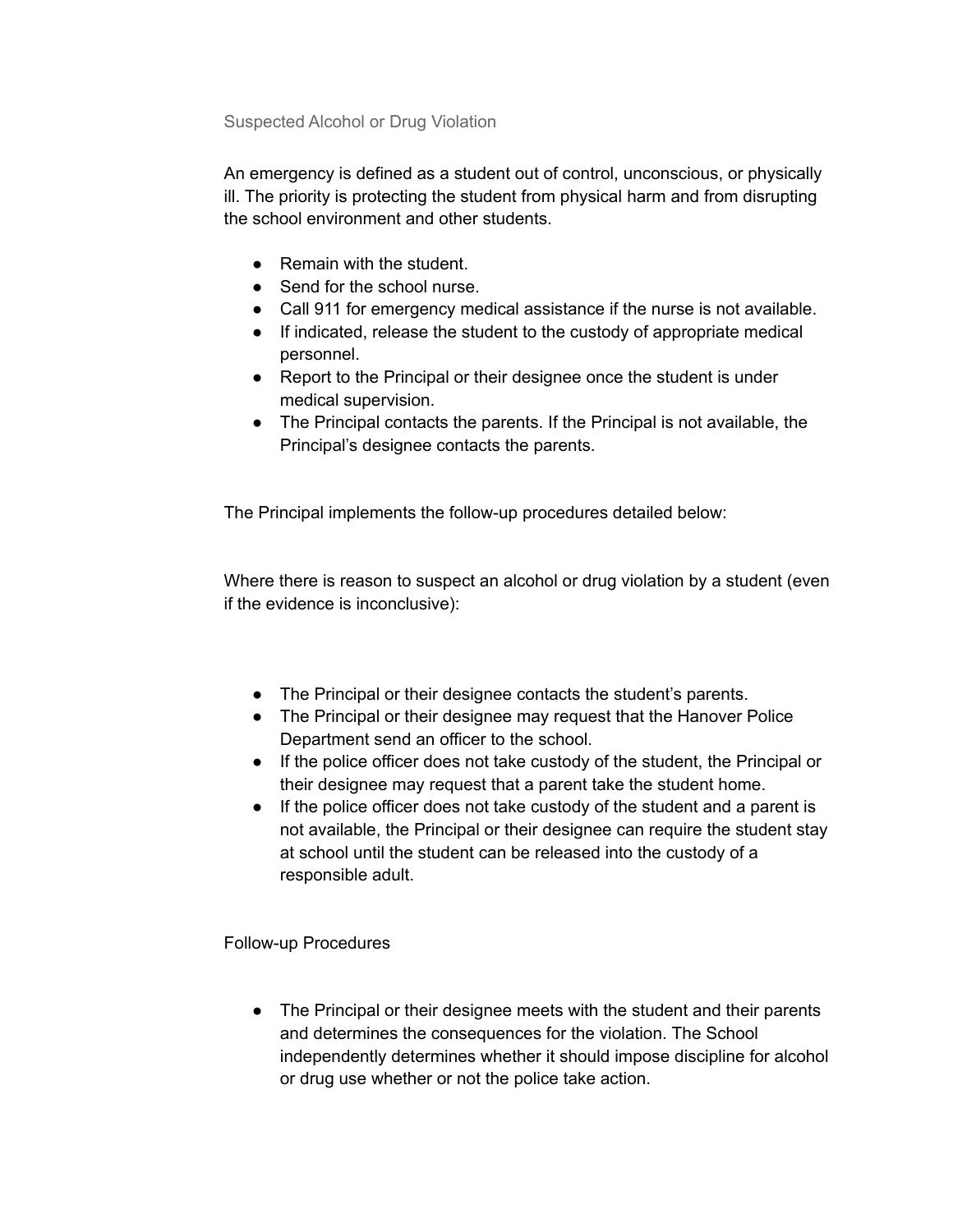- The Principal or their designee advises the student and their parents that a referral will be made to the Student Assistance Team.
- After reviewing the incident, the Student Assistance Team may recommend that the student meet with a Team counselor as a condition of reinstatement. This is similar to the procedure outlined in the Athletic Training Rules and may be required in addition to administrative consequences such as a suspension or schedule-up. The team may also recommend interventions outside of school.
- g. Discipline Policy

SAFE SCHOOL ZONE / DISCIPLINE POLICY - JICD

# Introduction

This policy replaces any previously adopted by the District concerning safe school zones, and pupil disciplinary procedures. It is intended to meet the mandatory legal requirements of the district to outline its disciplinary procedure and define certain sections of the law that afford discretion on the part of the board and administration.

# I. Definitions

(a) Expulsion means a permanent denial of a pupil's right to attend school. (b) School day means:

for a pupil who takes the school bus, the time period beginning when a pupil boards the bus in the morning to the time when a pupil disembarks from the bus in the afternoon; and

for a pupil who walks to school or arrives by private car the time period beginning when the pupil arrives on the school grounds to the time when the pupil leaves the school grounds.

(c) School property means all real property, physical plant and equipment used for school purposes, including but not limited to school playgrounds and buses.

(d) Safe school zone means an area inclusive of any school property or school buses.

(e) Superintendent means the school Superintendent or a representative designated in writing as authorized under RSA 193:13,I.

(f) Suspension means the temporary denial of a pupil's right to attend a school for a specific period of time.

# II. Disciplinary Procedures:

(a) The following levels of discipline may be imposed upon a pupil by the School District when authorized by this policy:

Short-term suspension by a Principal that lasts between one and ten school days.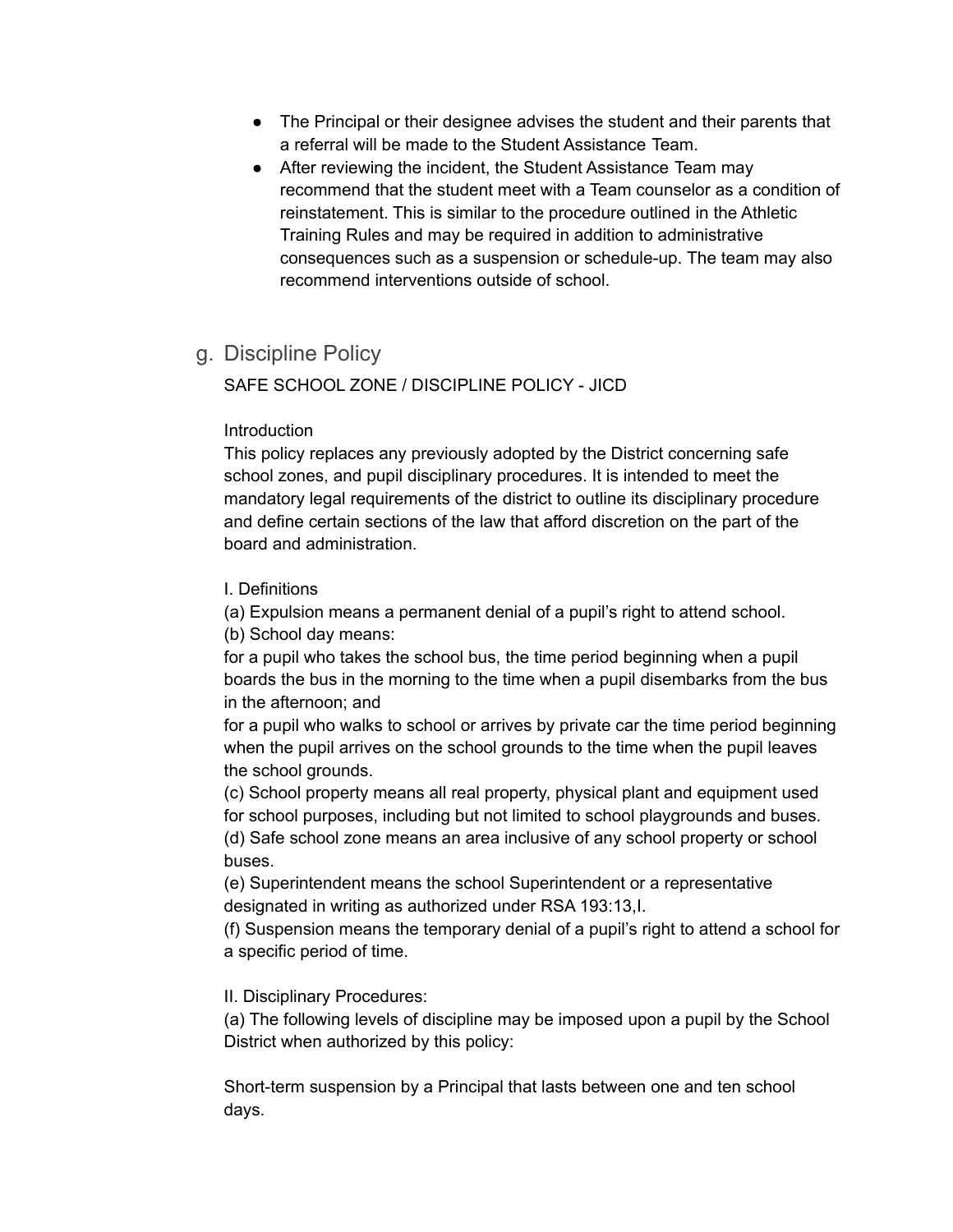Long-term suspension which lasts longer than 10 days and which is authorized by the School Board or its designee after a hearing.

Expulsion by the School Board for a period determined in writing by the Board under RSA 193:13, II. Any such expulsion by the School Board may be appealed to the State Board of Education.

Expulsion by the School Board for a period of not less than 12 months under RSA 193:13, III. Any such expulsion by the School Board may be appealed to the State Board of Education.

(b) The following constitute the due process procedures which shall be followed at each of the five levels of disciplinary action described in this policy:

In a short-term suspension of a pupil by a Principal or Superintendent, the due process procedures shall include:

Oral or written notice of the charges and an explanation of the evidence against the pupil.

An opportunity for the pupil to present his/her side of the story.

The Principal's or Superintendent's written recommendation for pupil action to correct the discipline problem.

Written notice to the pupil and parent or guardian, if available, of any disciplinary action taken against the pupil.

In a long-term suspension or expulsion of a pupil by the School Board or its designee, due process procedures shall include:

Written communication to the pupil of the evidence against the pupil and an identification of any witness to the alleged offense.

The Superintendent's written recommendation to the School Board detailing any disciplinary action options to be considered by the School Board.

Written notice to at least one parent or guardian explaining the Superintendent's action, which shall include at a minimum the written statements required by clauses 1 and 2 above.

III. Notification of Pupils

(a) The appropriate pupil handbooks for the applicable SAU #70 school shall contain a summary of RSA 193:13 and a summary of this policy. A copy of the Summary is attached as Exhibit A. Copies of the statutes and this policy shall be available in the principal's office. Notice of the policy and the location of copies shall be displayed in a prominent place on each school's notice board.

(b) Copies of the statutes and school policy will be given to all teachers and other school employees.

(c) Copies of the statutes and school policy will be given to any pupil being disciplined pursuant to its terms.

IV. Waivers, Appeals, and Review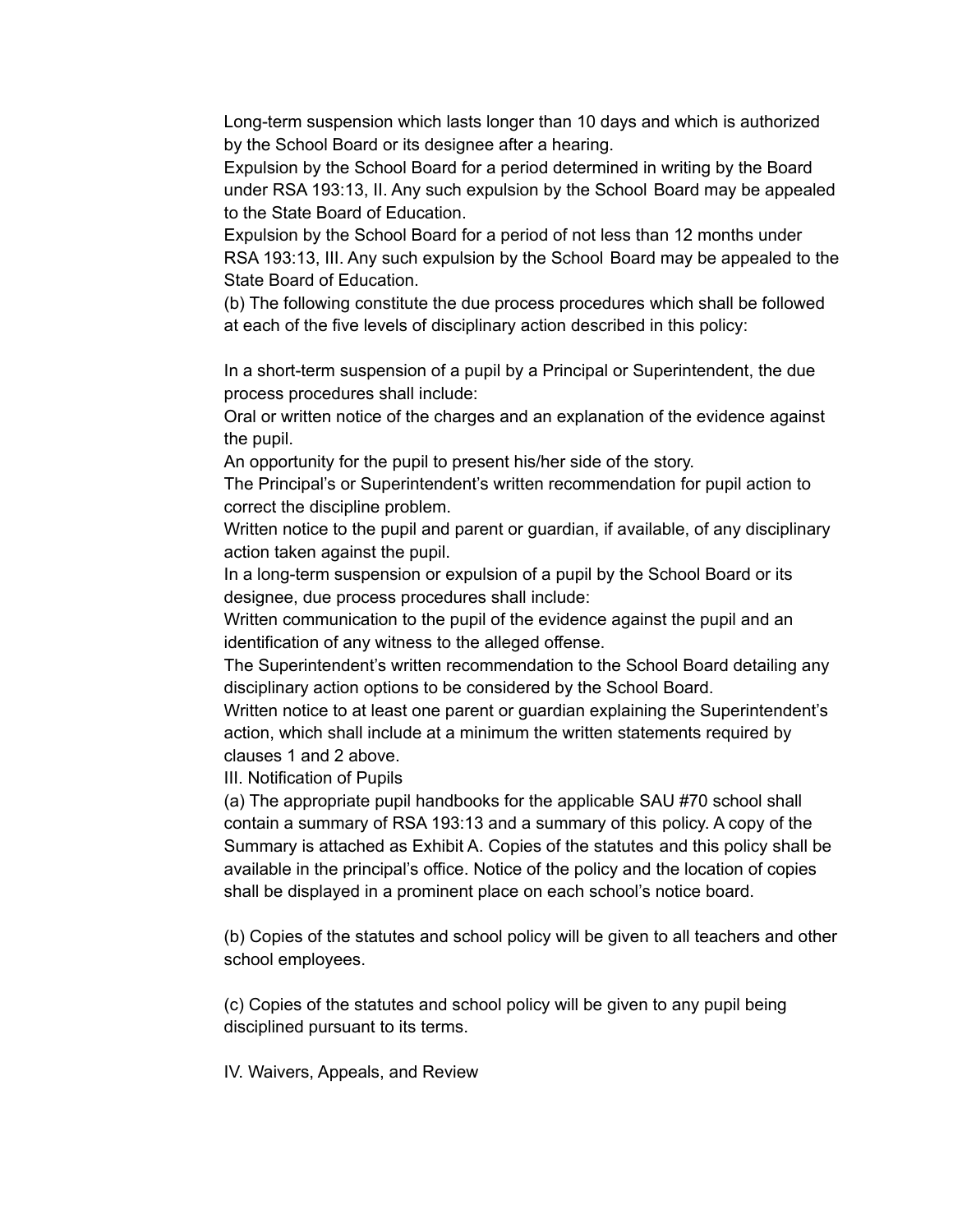(a) In the case of short-term suspensions by the principal, the pupil and/or the pupil's parent(s)/guardian(s) shall have the right to appeal the suspension to the Superintendent of schools.

(b) In the case of short-term suspensions upheld and/or imposed by the Superintendent of Schools, the pupil and/or the pupil's parent(s)/guardian(s) shall have the right to appeal the suspension to the School Board.

(c) In the case of expulsion, the pupil and/or the pupil's parent(s)/guardian(s) shall have the right to appeal the expulsion to the State Board of Education. Any appeal to the State Board of Education must be filed within twenty calendar days of receipt of the School Board's written decision and must comply with RSA 541-A and Ed 200 of the Administrative Rules of the Department of Education.

(d) In the case of expulsion pursuant to RSA 193:13, II and/or this policy, written application may be made to the Board through the Superintendent's office no later than one month prior to start of each school year. The application shall contain a statement in the pupil's own words explaining why he/she should be considered for readmission. The application shall be accompanied by at least one recommendation from a member of the community, such as a counselor, minister or employer who has observed the pupil's behavior during the period of expulsion. The application shall also be accompanied by the Superintendent's and building administrator's recommendation to the Board, which may include conditions for phased readmission.

(e) Pursuant to RSA 193:13, IV, the Superintendent may, upon written application of an expelled pupil, recommend to the Board modification of the expulsion requirements of paragraphs III, (a), (4) and (5) above. Prior to the School Board's consenting to such a modification, the pupil shall be required to submit to the Superintendent sufficient evidence in the form of letters, work history or other documents or testimony demonstrating that it is in the school's best interest and the pupil's best interest to allow a modification. In making such a decision, due regard will be given to other pupils and staff whose safety and well-being shall be of paramount importance.

(f) The Superintendent may grant permission to any pupil to bring a firearm onto school property in accordance with both state and federal law.

### V. Reporting Procedures

(a) Any school employee or other person acting on behalf of the School District as a chaperone or volunteer who has witnessed or who has information from the victim of an act of theft, destruction, or violence in a safe school zone shall report such act in accordance with the provisions in the Memorandum of Understanding.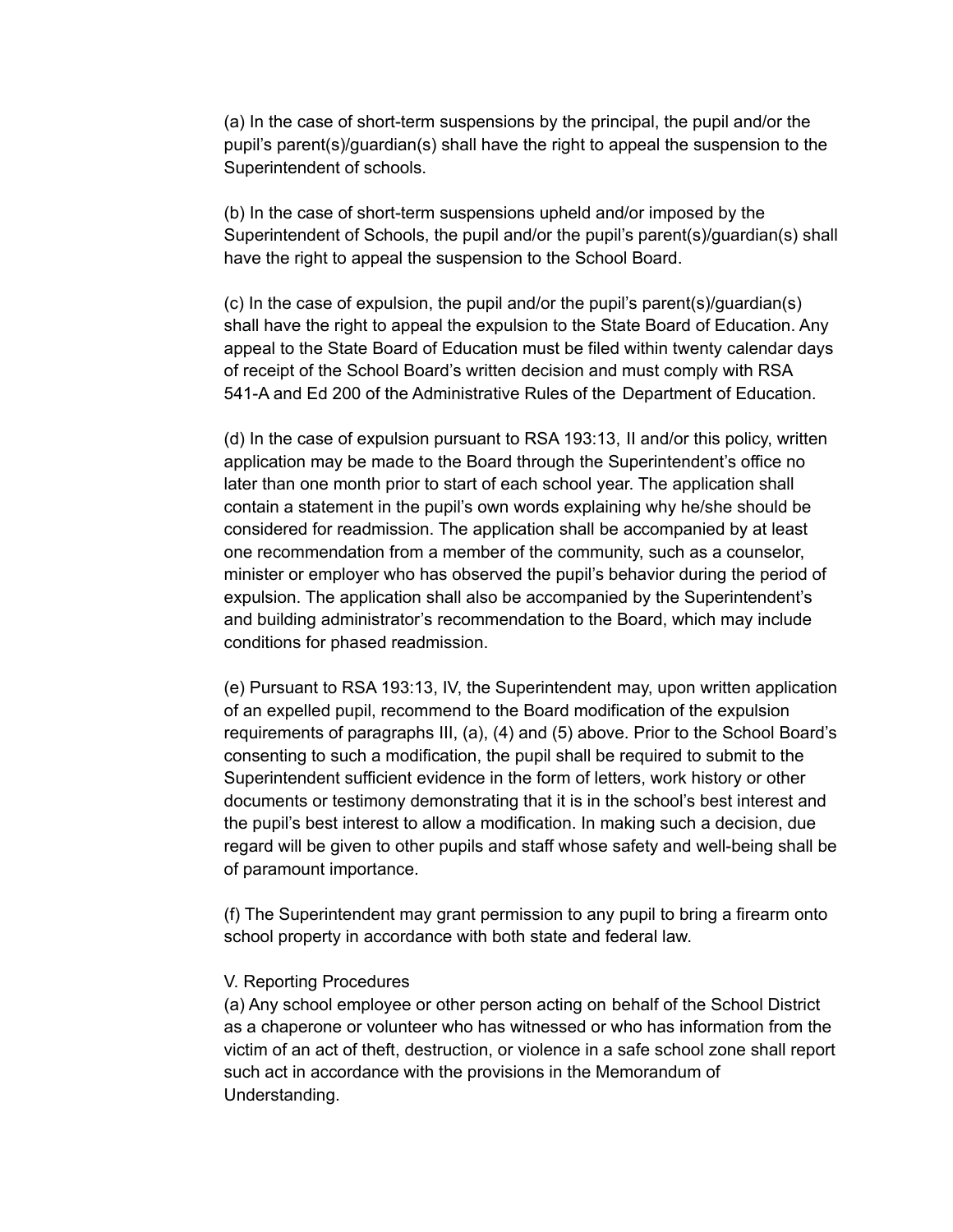(b) No report pursuant to paragraph (a) shall be required when the local law enforcement agency has prepared a written report. Each school Principal shall notify the State Board of Education in writing whenever a written report by the local law enforcement agency supersedes the report required by paragraph (b).

(c) Pursuant to RSA 193-D:4, I.(b), the District will not report to the Hanover Police Department any simple assault involving pupils in kindergarten through grade 12 provided the District determines the assault did not result in serious injuries. The District will handle such simple assaults according to the District's disciplinary policy, which sets forth circumstances under which the parents of the pupil(s) involved shall be notified of such assault.

(d) The School Board and the Police Department will, pursuant to RSA 193-D:4, I, (c) enter into a Memorandum of Understanding which shall govern the reports by the School District to the Police Department required by RSA 193-D:4. A copy of the Memorandum of Understanding is attached as Exhibit A.

(e) The District will report the theft of school property to the Hanover Police. Thefts of personal property will not normally be reported unless the parents request otherwise. The district will notify parents in all cases of theft.

VI. Pupil with an Educational Disability

(a) Any suspension or expulsion of a pupil who had been or is being evaluated to determine if they are educationally disabled as defined in ED 1102.31 shall be in accordance with ED 1119.11.

(b) If, under the provisions of Ed 1119.11(c), the special education placement team determines that the behavior resulting in the grounds for suspension or expulsion under this policy is not a direct result of the pupil's educational disability, the pupil shall be disciplined under this policy as if the pupil were not educationally disabled.

(c) In the case of a pupil with an educational disability who is determined to have brought a firearm into a safe school zone without the written authorization of the Superintendent of Schools, the pupil may be placed in an interim alternative educational setting for the time periods authorized by the applicable Federal Statutes.

ADOPTED: Dresden, 28 September 1999 Dresden, 16 June 2009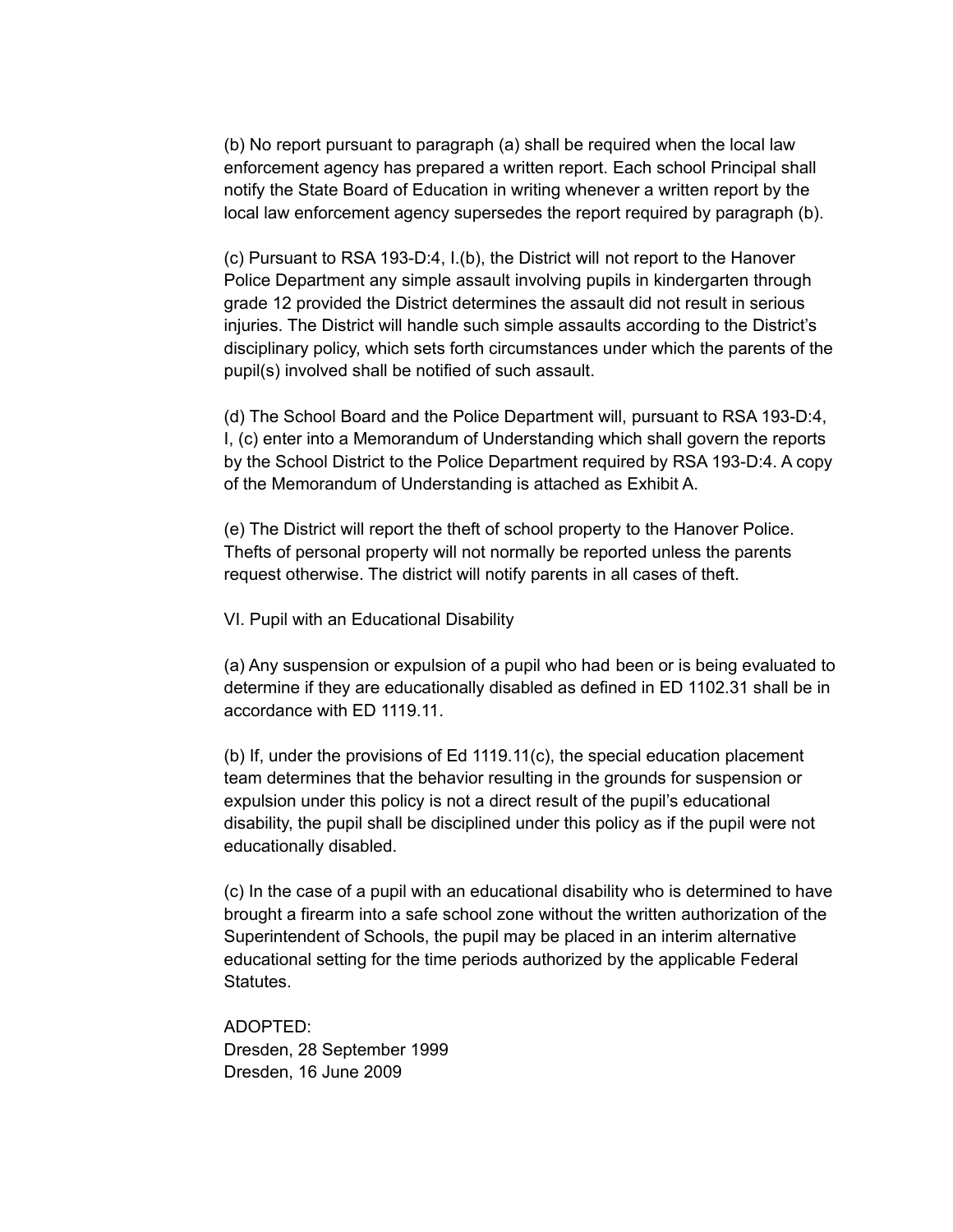# h. Memorandum of Understanding

### Safe Schools

The State of New Hampshire adopted legislation (RSA 193-D: 1 & 2) creating safe school zones and directing school districts to adopt policies defining such. The Dresden School Board policy (JICD), contains language extremely important for students to know.

Memorandum of Understanding Between Dresden and Hanover School Districts and the Hanover Police Department

### JICD Exhibit A

This Memorandum of Understanding is entered into between the Dresden and Hanover School District (School Districts) and Hanover Police Department (Police Department), pursuant to RSA 193-D:4,I,© in order to establish uniform procedures for the reporting by the School Districts to the Police Department of incidents of theft, destruction, or violence as required by RSA 193-D:4,I. It is the intent of the School Districts and the Police Department that this Memorandum of Understanding shall be used by the School Districts to determine whether or not a report is required by RSA 193-D:4,I. Compliance with this Memorandum of Understanding shall constitute adherence to the School Districts' obligations under RSA 193-D:4,I.

The following provisions describe each group of acts of theft, destruction or violence set forth in RSA 193-D:1,I, and establish the procedures for reporting them to the Police Department or other appropriate authorities. All written reports shall be filed upon Department of Education approved form ED 317.

### Homicide RSA 630

Homicide is the killing of another human being whether intentional, negligent, done while under the influence of drugs or alcohol, or as the result of causing or aiding a suicide.

The School Districts shall immediately notify the Police Department upon learning that a person had died upon school property, regardless of the apparent circumstances. In addition, the School Districts shall take steps to assure the location of the body is not disturbed.

# Assault RSA 631

Generally, assault is the knowing or reckless causing of bodily injury to another person. It also includes unprivileged physical contact. The precise nature of the act causing the injury and the nature of the injury differentiate the categories of assault.

For purposes of this Memorandum, assaults shall be divided into two (2) categories: reportable assaults and non-reportable assaults.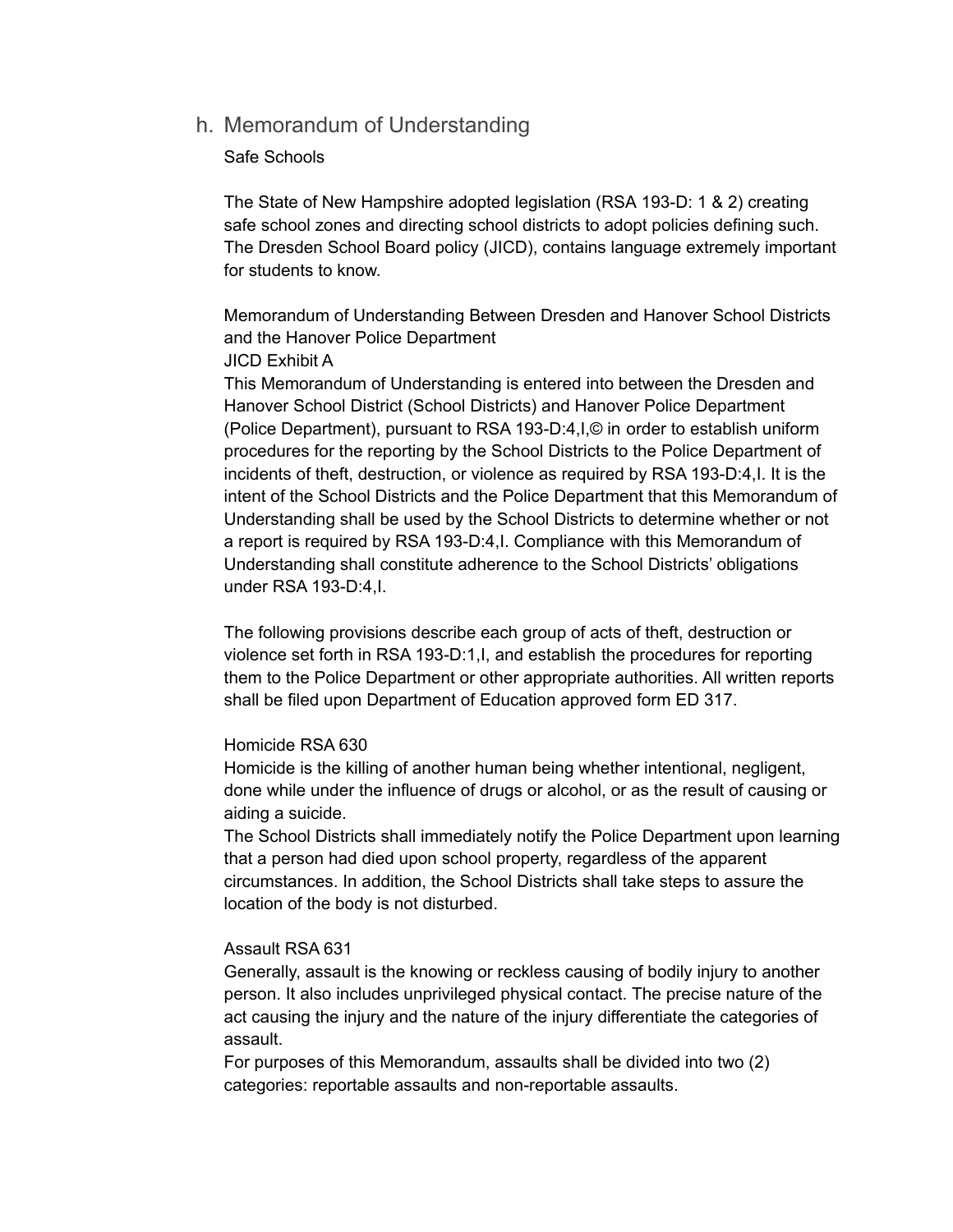Reportable assaults shall include assaults in which the victim requires medical attention due to injuries caused by the assault, or involved the use of any object as a weapon.

All other assaults need not be reported to the Police Department, but in any event will be handled as School Districts' disciplinary matters. The School Districts may report otherwise unreportable assaults to the Police Department based upon such factors as the age of the student, the extent of previous, consistent behavior by the student, and the nature and extent of the assault.

### Criminal Threatening RSA 631:5

Criminal Threatening is most associated with threats of violence to be committed against the person of another. It can take a variety of forms including direct physical conduct where another is placed in fear of imminent bodily injury or physical contact where another is placed in fear of imminent bodily injury or physical contact, or the placing of any object or graffiti on the property of another with a purpose to terrorize them, or threatening to commit a crime against the person or property of another with a purpose to terrorize someone else, or threatening to commit a crime of violence with a purpose to cause evacuation of a building, the so-called bomb scare.

Similar to the reporting of Assaults, it will be left to the discretion of school administrators on what shall be reported. The exception will be in cases of bomb scares, which shall be reported immediately to police and fire authorities.

#### Student Hazing RSA 631:7

Any action which is meant to humiliate, ridicule, harass, or degrade another student including verbal intimidation, verbal abuse, bullying, infringes on a student's right to feel safe at school.

The response to these sorts of behaviors can be similar to that of assault. However, should the hazing be associated with a condition of initiation, admission into, continued membership in or association with any organization associated with the educational institution, it shall be reported to the police as required by the statute.

#### Sexual Assaults RSA 632:A

All acts which constitute sexual assaults and involve a minor student also constitute acts of abuse which must be reported to DCYF pursuant to RSA 169-C:29.

The School Districts shall report all such incidents to DCYF pursuant to RSA 169-D and to the Police Department.

#### Criminal Mischief RSA 634

Criminal mischief is often referred to as vandalism and involves the intentional damaging or destruction of another's property.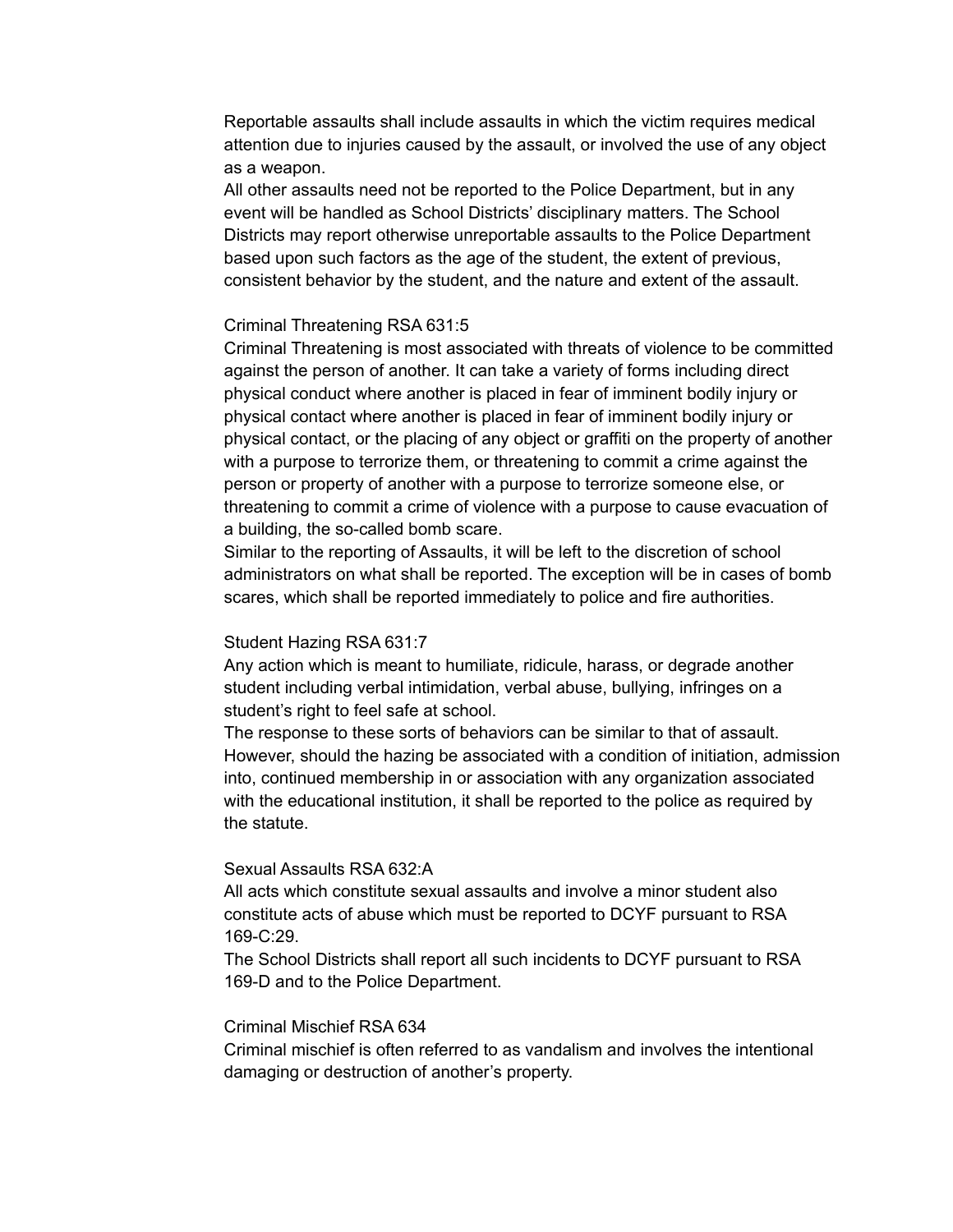The School Districts shall report to the Police Department any acts of vandalism which have caused damage which will require over \$200.00 worth of repairs or replacement items.

#### Arson RSA 634:1

Arson is the intentional starting of a fire or explosion which damages property. Whenever a fire occurs on school property under circumstances which suggest the possibility of arson, the incident shall be reported by the School Districts to the Police Department.

### Burglary RSA 635

Burglary is the unlawful entry of a building for the purpose of committing a crime such as vandalism, theft, arson or assault.

The School Districts shall report all incidents of burglary to the Police Department.

### Robbery RSA 636

Robbery is theft by the use of force or threat of force. Robbery is a felony regardless of the amount stolen and must be viewed as a serious matter in all instances.

The School Districts shall report to the Police Department all acts constituting robbery when the perpetrator is a student in grades 5-12 or if the perpetrator's actions are considered by the School Districts to have been particularly violent, aggressive, or consistent with past behavioral problems.

### Theft RSA 637

Theft is the taking of another's property with the intent to deprive the owner of the property.

Thefts shall be reported by the School Districts when the value of the property exceeds \$50.00.

#### Sale or Possession of Controlled Substances RSA 3188-B

It is illegal to sell or possess controlled substances for which a person does not have a valid prescription. Controlled substances include not only drugs usually considered illegal such as cocaine and marijuana, but also drugs such as Ritilan or amphetamines which are frequently prescribed by physicians. Illegal sale of controlled substances is a very serious crime. The illegal possession and use of controlled substances is also a crime.

The School Districts shall report to the Police Department every incident involving the sale or possession of a controlled substance to students in grades 5-12.

Unlawful Possession of Alcoholic Beverages, RSA 179:10 It is illegal for a person under the age of 21 years to possess or consume alcoholic beverages.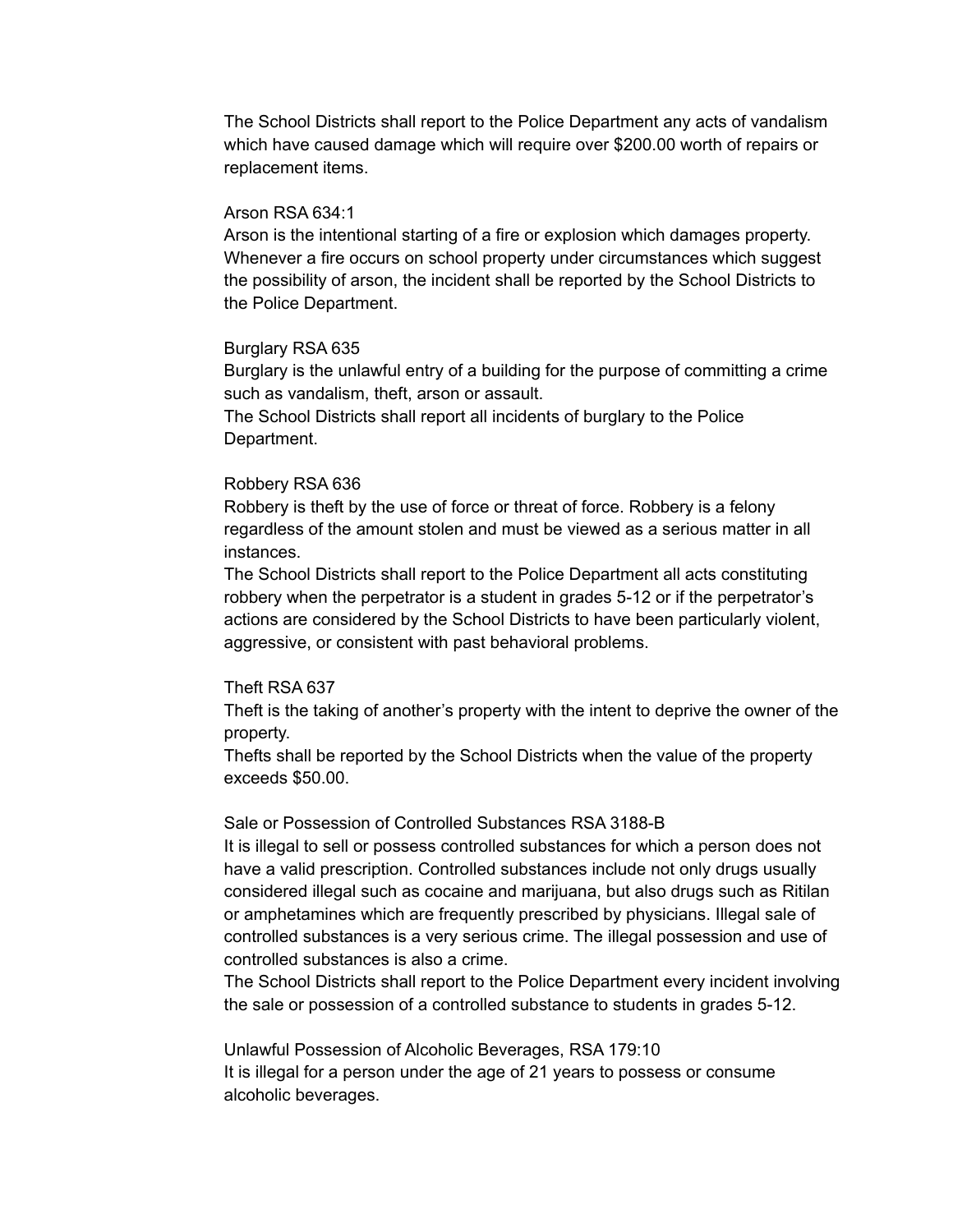All such incidents shall be reported to the police. However, such cases may be handled exclusively as School District disciplinary matters when taking into consideration the age of the student, the extent of previous consistent behavior by the student, and the nature and extent of the possession and the level of intoxication.

#### False Public Alarms, RSA 644:3

When the evacuation of a building is threatened or occurs, such cases shall be reported to the police.

### Educationally Disabled Students

Whenever an educationally disabled student is reported to the Police for misconduct under the provisions of ED 317, the Police Department will be advised on Form ED 317 that the student is educationally disabled and that the student's file is available to the law enforcement agency as needed to ensure the proper treatment of educationally disabled students.

It is agreed that the provisions of this Memorandum of Understanding shall be interpreted by and its terms followed by the School Districts in a manner to provide the Police Department with appropriate notice of criminal activity occurring on school property. The goal sought by the School Districts in making decisions under this Memorandum of Understanding is the maintenance of a safe school environment. This goal shall be used by the School Districts as the determining factor in resolving any question as to whether a given incident is either reportable under this Memorandum of Understanding or should be reported to the Police Department.

# i. Personal Safety

Personal Safety Dresden School Board Policy CIBB

The Dresden School Board is committed to providing a learning and working environment which ensures the personal safety of all its members. Students and staff of the Dresden Schools have a right to remain safe from violence and intimidation. Physical or verbal intimidation, harassment, hazing, bullying, verbal abuse and intimidation will not be tolerated. All cases of simple assault, as defined by NH Statute 631:2-a and Vermont Statute 1-23, which cause bodily injury will be reported to the police.

This policy is in effect on school grounds, on school transportation, and at school sponsored functions. As required by NH Statute 193-D:8, a written record of incidents involving suspension, expulsion, or delinquent/criminal acts, theft, destruction, or violence which have occurred on these sites will be kept and will be part of a student's complete school record.

Regulation: JGF Personal Safety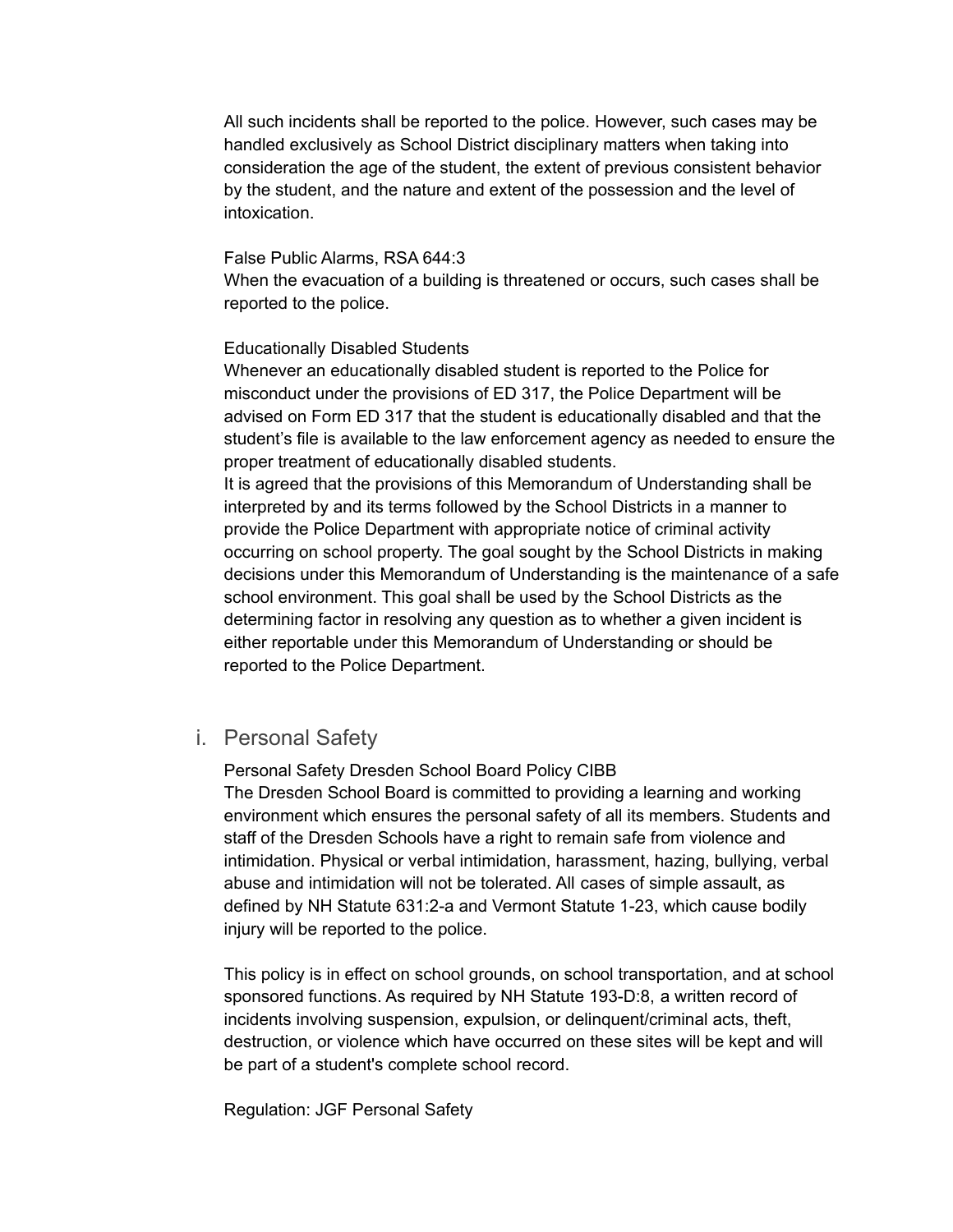Hanover High School Procedures

Students and staff of Hanover High School have a right to feel safe. Physical or verbal intimidation, bullying, verbal abuse, fighting, harassment, hazing, or physical assault of a student or of an adult will not be tolerated. Adult staff shall intervene if they observe or know about behavior that is harmful/hurtful to another student or adult and shall report the behavior to an administrator. Students who have observed such acts or who have been victimized themselves are expected to inform an adult staff member as soon as possible.

Hanover High School students are members of a school community. School responses to violent acts are designed to help students understand that:

As a community standard, violence and abusive language or behaviors are not acceptable;

Their behaviors in school are public and as such affect others; There are alternatives to violence for resolving interpersonal conflicts. When a student violates the district policy on personal safety, the school administration, parents and counselors/advisors will work together to reinforce these messages to an offending student. Violations of the policy by a staff member will be handled by the Principal in conjunction with the superintendent according to district personnel guidelines.

Any student victimized by another student will be encouraged to meet with a school counselor. The purpose of this meeting is to 1) review with the student their perception of the incident and possible responses, and 2) help the student move beyond the role of victim.

When appropriate, a counselor and/or Principal will meet with the perpetrator and the victim. Depending on the incident, this meeting may be an opportunity for the victim to describe the impact of the perpetrator's behavior, for the perpetrator to apologize and to assure the victim the offending behavior will stop, and ultimately to promote better understanding between both students. Depending on the severity of the incident, the Principal will determine whether to:

Remove the student(s) from regular school activities for the remainder of the school day and/or while the incident is investigated;

Contact the student's parents;

Contact police;

Refer the student to a school counselor, school mediation, or school counseling group.

Once the incident has been investigated, the Principal will determine the school consequences based on the guidelines below. Incidents that result in suspension or expulsion must be included in the student's file as required by NH law. Students' rights to due process and to privacy will be respected. The student may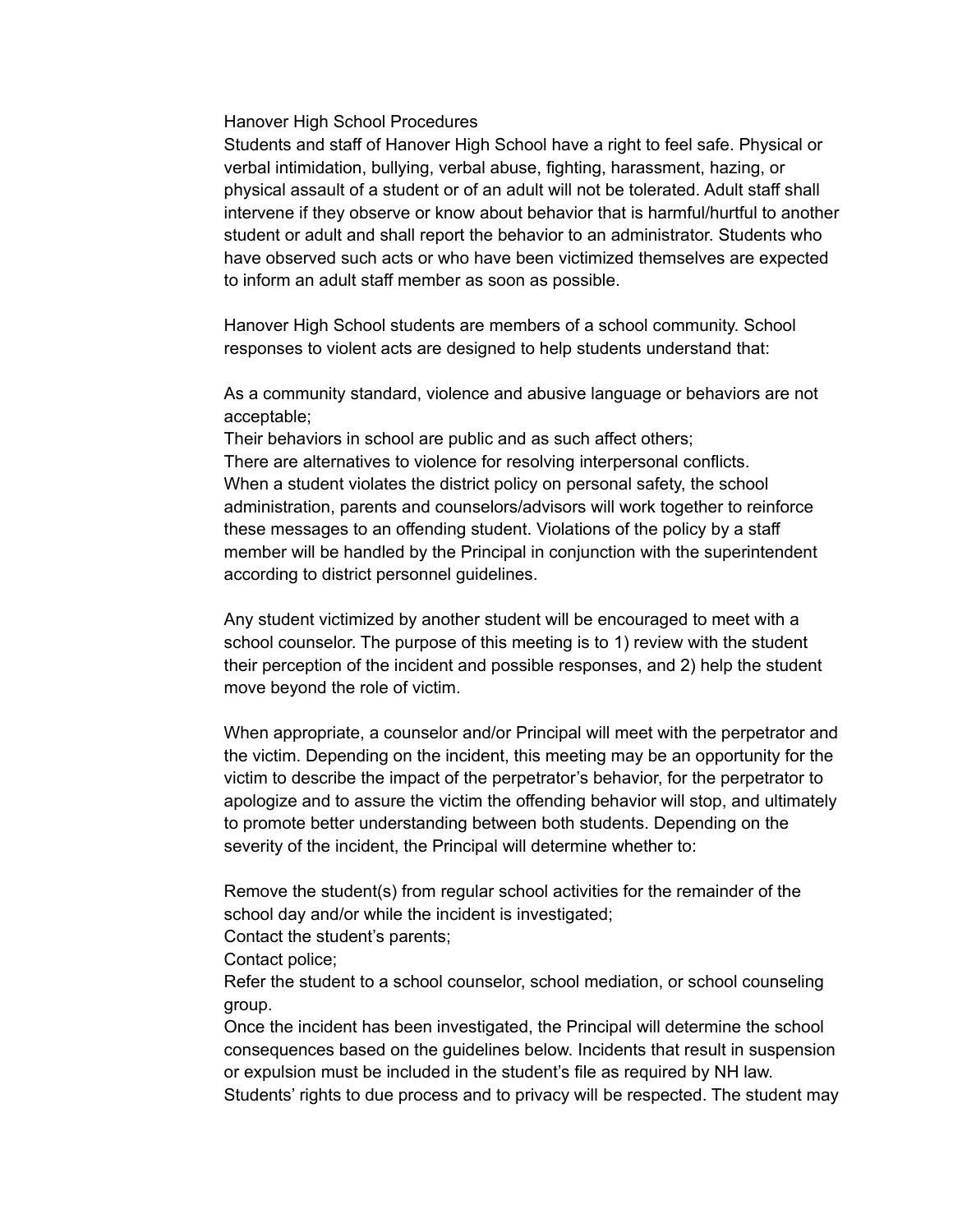appeal any administrative decision to the Council's Judiciary Committee. Suspension for violation of the safe schools policy means the student may not participate in any extracurricular activity scheduled during that time.

### Verbal Intimidation, Verbal Abuse, Bullying

A student who verbally intimidates, verbally abuses, or bullies another student or adult must meet with the Principal or a designee. The Principal or designee will determine whether to issue a written warning.

If the student continues the offensive behavior, parents will be notified. School consequences may include removal from class to schedule-up to suspension. This procedure also applies to verbal intimidation via e-mail.

The minimum school response for bullying (physical, verbal, emotional, cyber) is a 1-day suspension.

#### **Bullying**

Definition:

Bullying: Bullying is hereby defined as a single significant incident or a pattern of incidents involving a written, verbal, or electronic communications, or a physical act or gesture, or any combination thereof, directed at another pupil which:

Physically harms a pupil or damages the pupil's property; Causes emotional distress to a pupil; Interferes with a pupil's educational opportunities; Creates a hostile educational environment; or Substantially disrupts the orderly operation of the school In accordance with RSA 193-F:4, the District reserves the right to address bullying and, if necessary, impose discipline for bullying that: Occurs on, or is delivered to, school property or a school-sponsored activity or event on or off school property; or Occurs off school property or outside of a school sponsored activity or event, if the conduct interferes with a pupil's educational opportunities or substantially disrupts the orderly operations of the school or school-sponsored event. It is important to note that the Student Handbook state that the minimum school response for bullying (physical, verbal, emotional, cyber) is a 1-day suspension. Other consequences for Bullying are outlined in the Student Handbook Bullying policy.

Please reference policy JICK

#### **Hazing**

Any action that is meant to humiliate, ridicule, harass, or degrade another student, such as when an older/upper class student(s) intentionally demeans a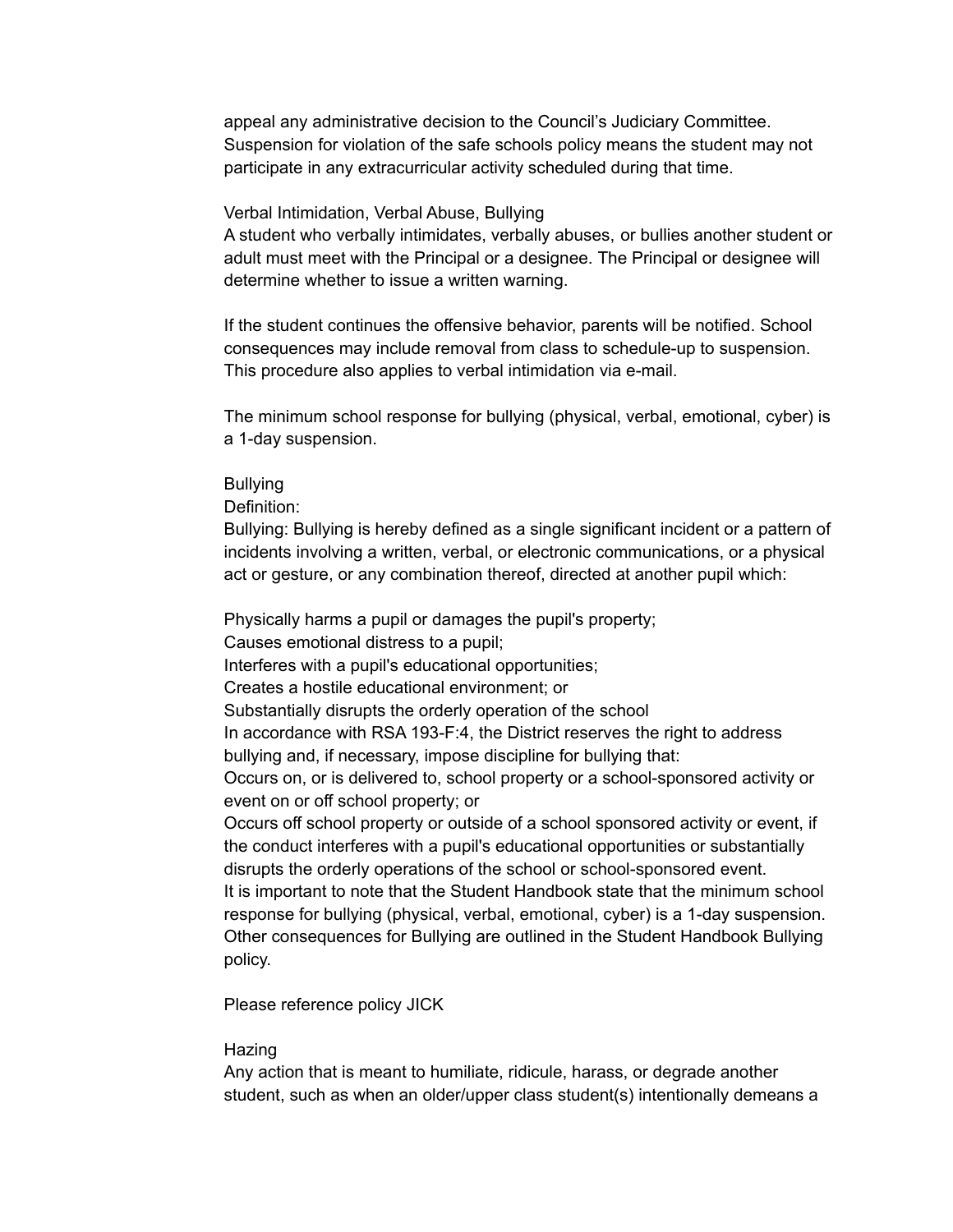younger student(s), will be considered hazing. Hazing, verbal or physical, infringes on a student's right to feel safe at school.

The response to hazing may be the same as the response to verbal or physical bullying. In certain cases, hazing may be a violation of law (NH Statute 631:7) and must be reported to the police.

#### Physical Intimidation/Bullying

A student who physically intimidates, threatens, or bullies another student must meet with a Principal or a designee. The minimum school response will be a formal warning and notification of parents. Responses may include restrictions on the perpetrator's unscheduled time and on places in the school where the perpetrator may be present.

If the behavior occurs subsequent to formal warning, the school response will be suspension for a minimum of one day following the day of the incident and schedule-up for a minimum of ten school days following return to school.

#### Physical Assault

Physical Assault includes fighting (mutual combat), unprivileged physical contact with no visible or suspected bodily injury, and assault causing visible or suspected bodily injury.

In the case where one student is assaulted by another student or by a group, the school nurse will determine if immediate medical attention is required. If medical attention is not required, the students involved will be held under the direct supervision of school adults.

Consequences: The Principal will contact parents and the police in all cases of physical assault except when the Principal determines the incident was minor and the assaulting behavior did not result in visible or suspected bodily injury (to be determined in consultation with the school nurse.) In a minor incident, the Principal has the discretion of contacting parents only. When the police are not contacted, parents will be advised that they have the option of reporting the incident to the police.

The consequences for physical assault range from a formal warning, restriction on places in the school where the perpetrator may be present, and schedule-up to suspension (one to ten days) or expulsion. Upon return after suspension, the assaulter will have unscheduled time restricted for a minimum of 30 school days.

Return to School After Suspension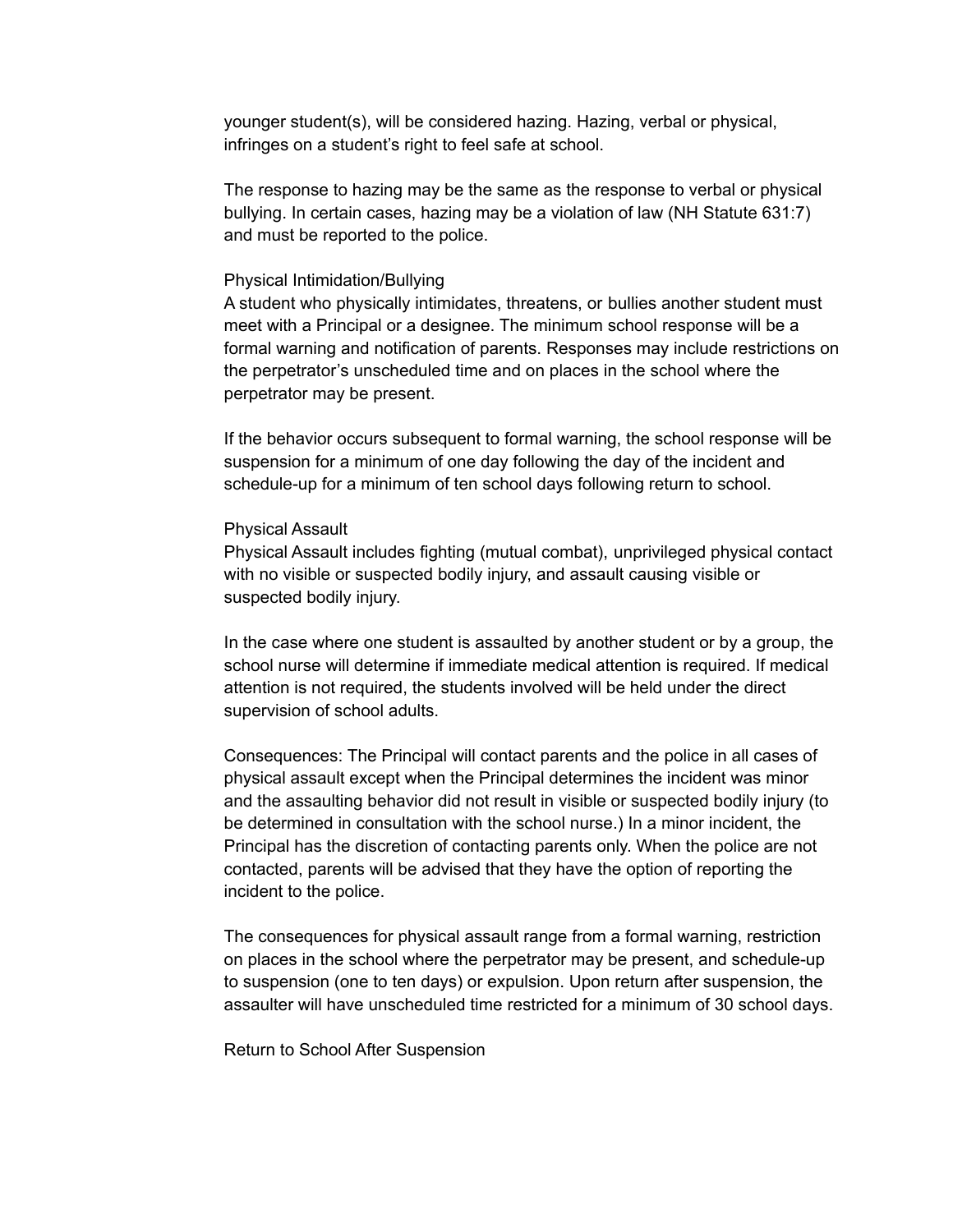Any student suspended from school for violation of the safe schools policy must participate in a reentry process as a condition for returning to school. This process will include:

A meeting of the student, their parent(s), and the Principal or designee. The student's agreeing in a written contract not to engage in verbal or physical violence and not to repeat any offending behavior(s). The contract may include an agreement to stay away from the other student(s) involved. The contract will remain in effect with the school administration during the remainder of the student's enrollment at Hanover High School. Consequences for violation of this agreement will be specified in the contract. If the student refuses or indicates that they are not ready to sign this contract, parents will be asked to take the student home. Once the student agrees to this contract, they may return to school. A meeting with their counselor. If the counselor finds the student unable to participate satisfactorily in this conversation, the counselor may a) refer the student to the school psychologist for further assistance with anger management, impulse control, values clarification, etc., or b) may return the case to the administration if the student is unwilling to cooperate. Effective: 29 April 1997

# j. Atrium

Student Atrium Expectations

● Choose kind language

Refrain from:

- throwing things
- sitting on, lying on and putting feet on tables
- sitting on metal railing
- Sitting on stairs except one area in pit has been approved
- Music is okay, as long as, the volume is at a respectable level and the language is clean. If the noise is bothering someone, please turn it down.
- Pick up after yourself clean up the table
- Ramp in Atrium area shall remain clear for accessibility
- Backpacks may not be left on stairways or on access ramp.
- Backpacks and sport bags should be lined up tight against wall along Atrium
- Hacky Sack is prohibited in the Atrium. It may be played in the back hallway where restrooms and loading dock doors are located.
- ●

When in the Atrium….eat, study, play games, relax, socialize and have fun.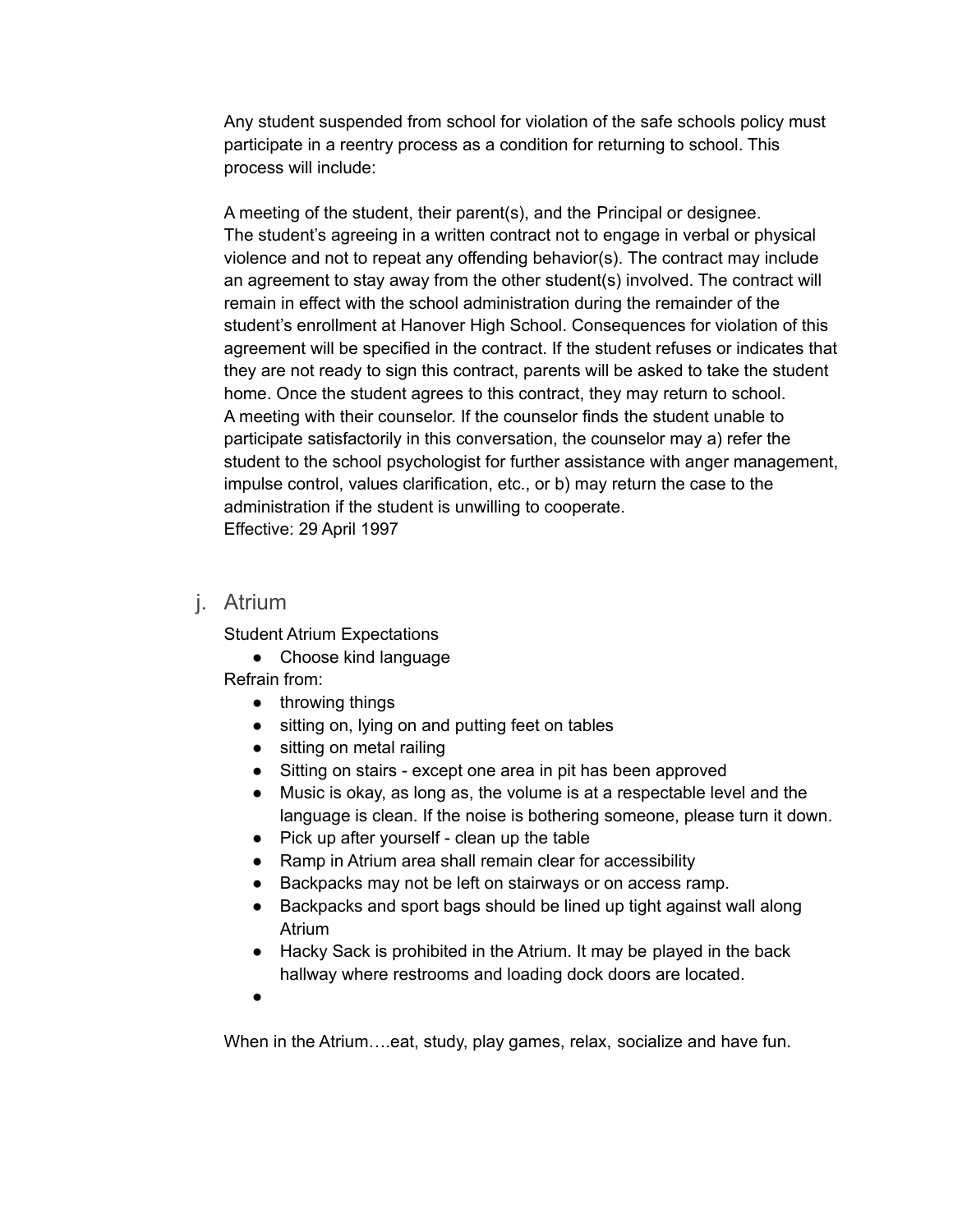# k. Sexual Harassment

### **ACAA : HARASSMENT AND SEXUAL HARASSMENT OF STUDENTS**

### Adopted:December 15, 2020

Harassment of students because of age, sex, gender identity, sexual orientation, race, creed, color, ancestry or national origin, marital status, familial status, physical or mental disability, religion or economic status is prohibited. Such conduct is a violation of Board policy and may constitute illegal discrimination under state and federal laws.

School employees, fellow students, volunteers, visitors to the schools, and other persons with whom students may interact in order to pursue or engage in education programs and activities, are required to refrain from such conduct.

Harassment and sexual harassment of students by school employees is considered grounds for disciplinary action, up to and including discharge. Harassment and sexual harassment of students by other students is considered grounds for disciplinary action, up to and including expulsion. The Superintendent will determine appropriate sanctions for harassment of students by persons other than school employees and students.

### A. Harassment

Harassment includes, but is not limited to, verbal abuse and other offensive conduct based on of age, sex, gender identity, sexual orientation, race, creed, color, ancestry or national origin, marital status, familial status, physical or mental disability, religion or economic status. Harassment that rises to the level of physical assault, battery and/or abuse and bullying behavior are also addressed in Board Policy JICK – Bullying and/or other applicable policies.

### B. Sexual Harassment

Sexual harassment is addressed under federal and state laws/regulations. The scope and definitions of sexual harassment under these laws differ, as described below.

### Title IX Sexual Harassment

Under the federal Title IX regulations, sexual harassment includes the following conduct on the basis of sex which takes place within the context of the school district's education programs and activities: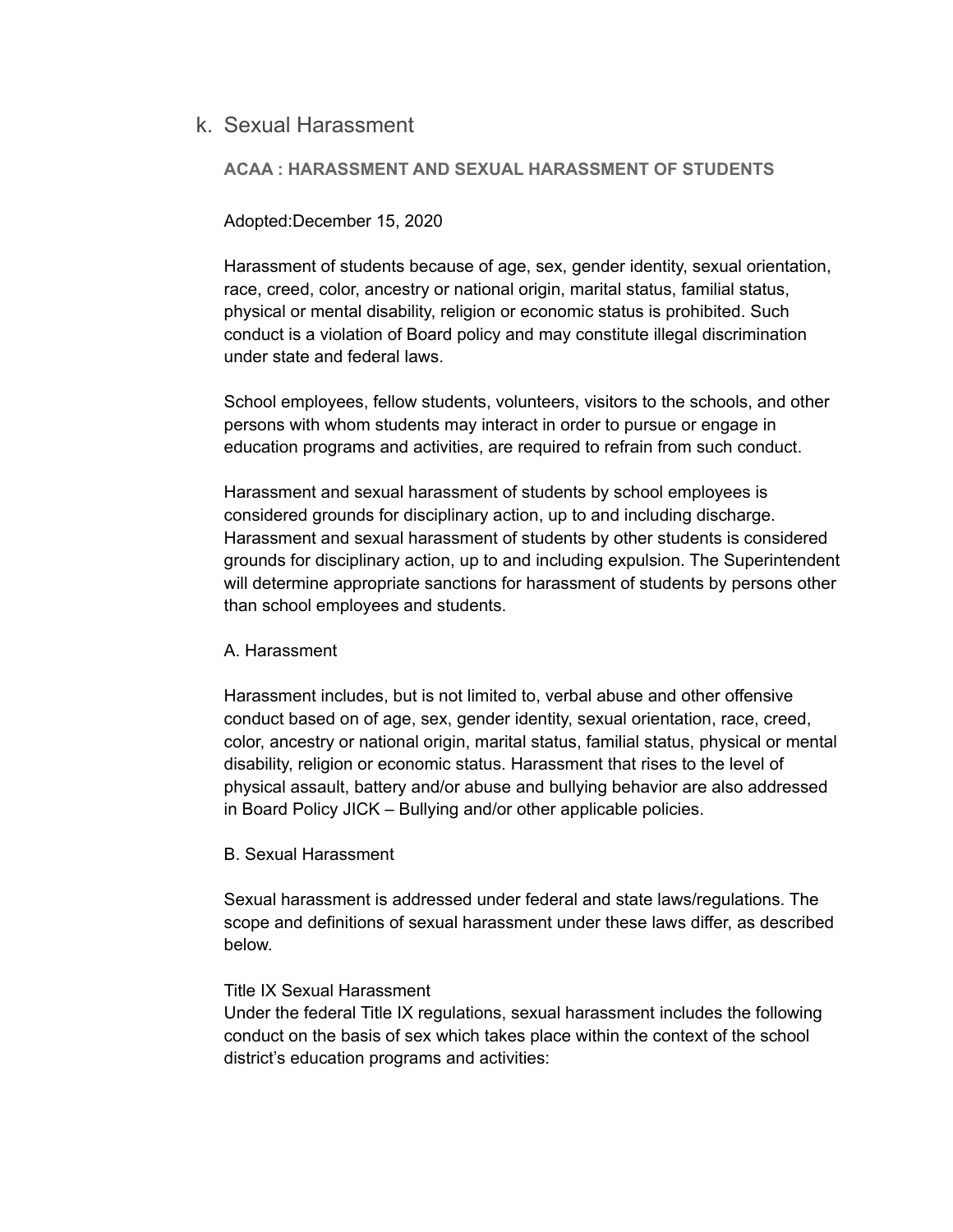"Quid pro quo" sexual harassment by a school employee: Conditioning a school aid, benefit or service (such as a better grade or a college recommendation) on an individual's participation in unwelcome sexual conduct;

"Hostile environment" sexual harassment: Unwelcome conduct based on sex that a reasonable person would determine is so severe, pervasive and objectively offensive that it effectively denies an individual's equal access to the school unit's education programs and activities; or

Sexual assault, dating violence, domestic violence and stalking as these terms are defined in federal laws.

Other Forms of Sexual Harassment

Some forms of sexual harassment may not meet the definition under Title IX (see paragraph 1, above) but is still prohibited under New Hampshire law.

The District defines other forms of "sexual harassment" as unwelcome sexual advances, requests for sexual favors, and other verbal, non-verbal or physical conduct of a sexual nature in the following situations:

Submission to such conduct is made either explicitly or implicitly a term or condition of a student's educational benefits;

Submission to or rejection of such conduct by a student is used as the basis for decisions on educational benefits; or

Such conduct has the purpose and effect of substantially interfering with a student's academic performance or creates an intimidating, hostile or offensive environment.

C. Reports and Complaints of Harassment or Sexual Harassment

All school employees are required to report possible incidents of harassment or sexual harassment involving students to the Title IX Coordinator. Failure to report such incidents may result in disciplinary action.

Students, parents/legal guardians and other individuals are strongly encouraged to report possible incidents of harassment or sexual harassment involving students to the Title IX Coordinator. The Title IX Coordinator is also available to answer questions and provide assistance to any individual who is unsure whether harassment or sexual harassment has occurred.

All reports and complaints of harassment or sexual harassment against students shall be addressed through the Student Discrimination/Harassment and Title IX Sexual Harassment Procedures (ACAA-R).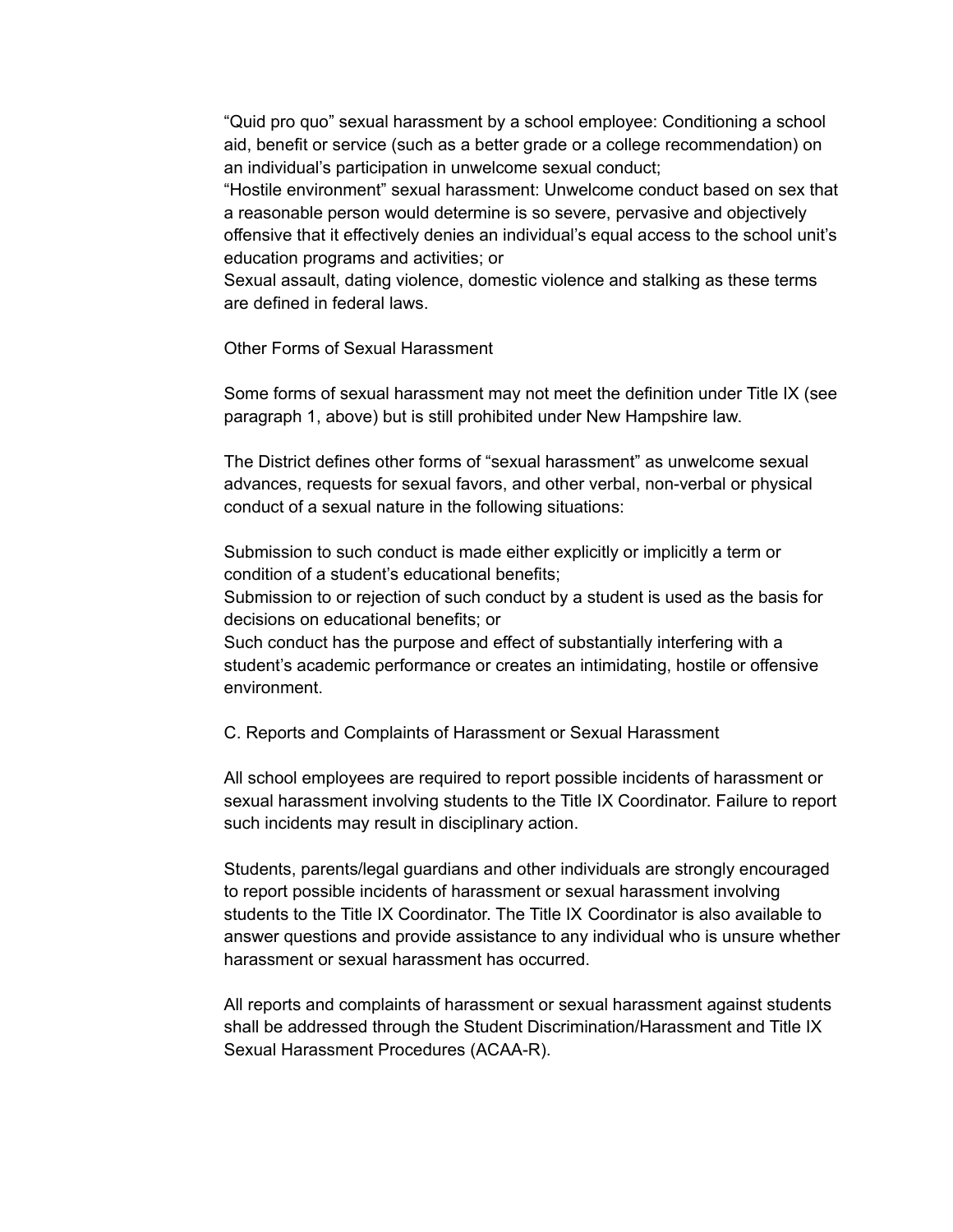# **ACAA-R: STUDENT DISCRIMINATION/HARASSMENT AND TITLE IX SEXUAL HARASSMENT COMPLAINT PROCEDURES**

Adopted December 15, 2020

The Board has adopted these student procedures in order to provide prompt and equitable resolution of reports and complaints of unlawful discrimination and harassment of students, including sexual harassment, as described in policies AC – Nondiscrimination/Equal Opportunity and ACAA – Harassment and Sexual Harassment of Students.

Complaints alleging harassment or discrimination against employees or third parties based on a protected status should be addressed through the Board's Employee Discrimination/Harassment and Title IX Sexual Harassment Complaint Procedures (ACAB-R).

Any individual who is unsure about whether unlawful discrimination or harassment has occurred and/or which complaint procedure applies is encouraged to contact the Human Rights Officer (or HRO)/Title IX Coordinator.

Rhett Darak - Title IX Coordinator 41 Lebanon Street, Ste 2 Hanover NH 03755 603-643-6050 Ext 2007 rhett.darak@sau70.org

Section 1. Definitions

For purposes of these complaint procedures, the following definitions will be used. The Human Rights Officer/Title IX Coordinator shall assess all reports and complaints to ensure that they are addressed under the appropriate policy and complaint procedure.

A. Discrimination/Harassment Complaint Procedure Definitions

1. "Discrimination or harassment": Discrimination or harassment on the basis of an individual's membership in a protected category, which, for students, includes age, sex, gender identity, sexual orientation, race, creed, color, ancestry or national origin, marital status, familial status, physical or mental disability, religion or economic status are prohibited.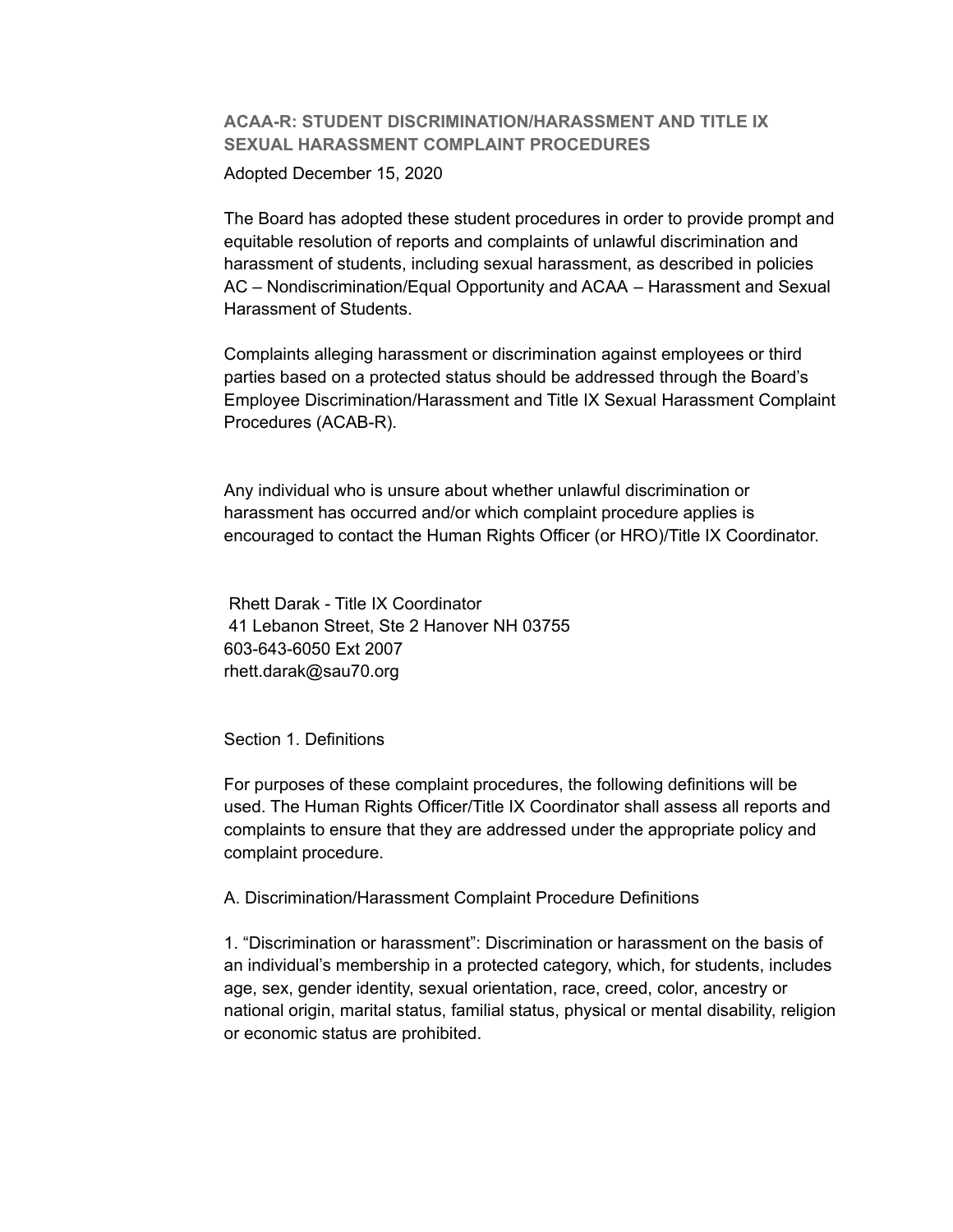2. "Discrimination": Treating individuals differently, or interfering with or preventing them from enjoying the advantages or privileges afforded to others because of their membership in a protected category.

3. "Harassment": Oral, written, graphic, electronic or physical conduct relating to an individual's actual or perceived membership in a protected category that is sufficiently severe, pervasive or persistent so as to interfere with or limit that individual's ability to participate in the school district's programs or activities by creating a hostile, intimidating or offensive environment.

4. Other forms of "sexual harassment": this means unwelcome sexual advances, requests for sexual favors, and other verbal, non-verbal or physical conduct of a sexual nature in the following situations:

Submission to such conduct is made either explicitly or implicitly a term or condition of a student's educational benefits;

Submission to or rejection of such conduct by a student is used as the basis for decisions on educational benefits; or

Such conduct has the purpose and effect of substantially interfering with a student's academic performance or creates an intimidating, hostile or offensive environment.

5. "Sexual orientation": Under New Hampshire law, this means "having or being perceived as having an orientation for heterosexuality, bisexuality, or homosexuality."

6. "Gender identity": Under New Hampshire law, this means "a person's gender-related identity, appearance, or behavior, whether or not that gender-related identity, appearance, or behavior is different from that traditionally associated with the person's physiology or assigned sex at birth."

7. "Complaint" is defined as an allegation that a student has been discriminated against or harassed on the basis of race, color, sex, sexual orientation, gender identity, religion, ancestry, national origin or disability (and not otherwise addressed in the Title IX regulations and Section 3 of ACAA-R).

8. Complaints of bullying not involving the protected categories or definitions described above may be addressed under Board Policy JICK – Bullying and Cyberbullying of Students.

Section 2. Unlawful Discrimination/Harassment Complaint Procedure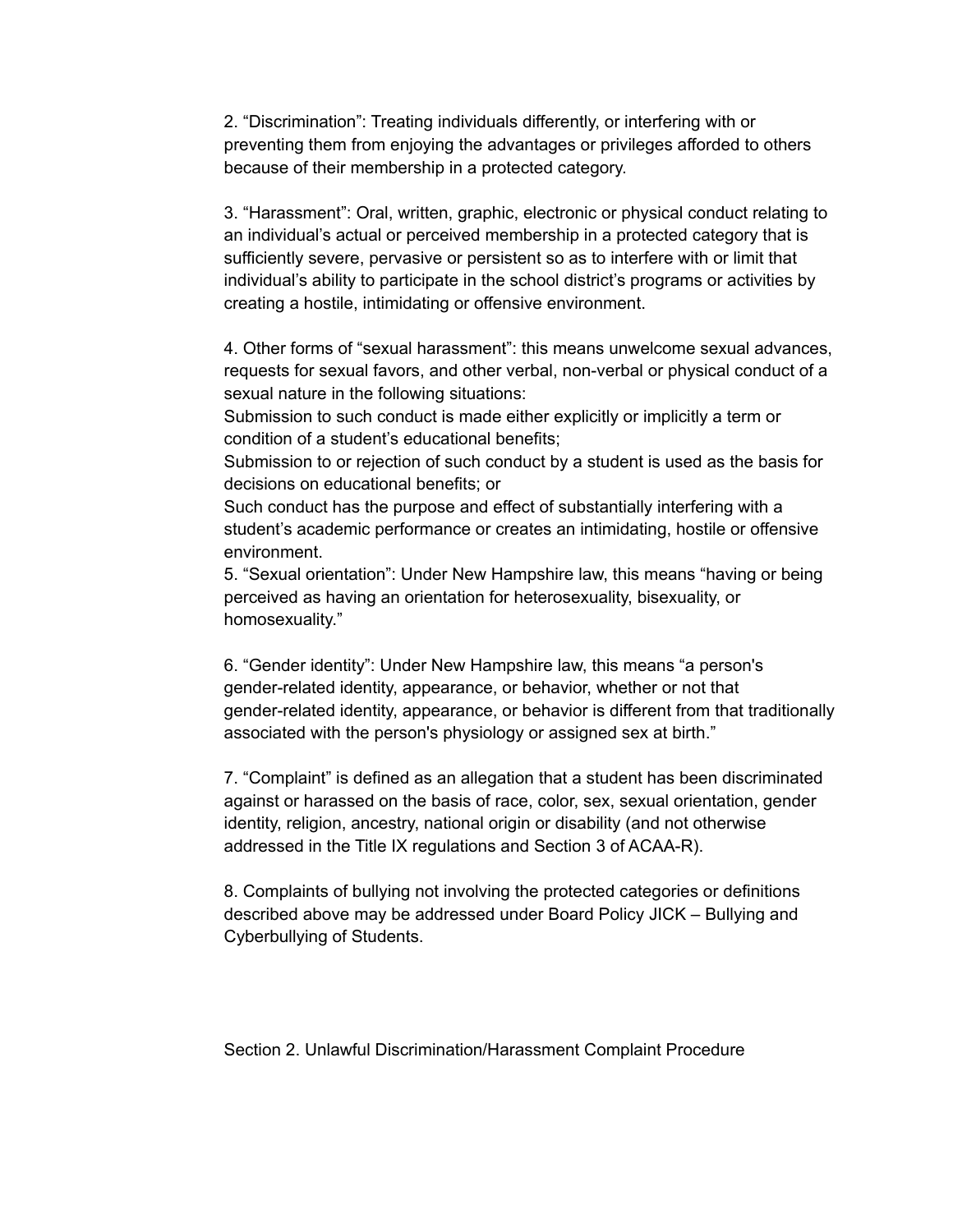This procedure should be used for any complaint of unlawful harassment or discrimination complaint based on a protected category which does not involve Title IX sexual harassment.

### A. How to Make A Complaint

School employees are required to promptly make a report to the HRO/Title IX Coordinator if they have reason to believe that a student has been discriminated against or harassed.

Students (and others) who believe that they, or another student has been harassed or discriminated against should report their concern promptly to the HRO/Title IX Coordinator, or to the building principal (who will report the matter to the HRO/Title IX Coordinator).

The individual making the report must provide basic information in writing concerning the allegation of harassment or discrimination (i.e., date, time, location, individual(s) who alleged engaged in harassment or discrimination, description of allegation) to the HRO/Title IX Coordinator.

If an individual is unsure as to whether unlawful discrimination or harassment has occurred, or who need assistance in preparing a written complaint, they are encouraged to discuss the matter with the HRO/Title IX Coordinator.

Individuals will not be retaliated against for reporting suspected discrimination or harassment, or for participating in an investigation. Retaliation is illegal under federal and state nondiscrimination laws, and any retaliation will result in disciplinary action, up to and including discharge for employees, and expulsion for students.

Individuals are encouraged to utilize the school district's complaint procedure. However, individuals are hereby notified that they also have the right to report incidents of discrimination or harassment to the New Hampshire Commission for Human Rights, 2 Industrial Park Drive, Concord, NH 03301, and/or to the federal Office for Civil Rights, U.S. Department of Education, 5 Post Office Square, 8th Floor, Boston, MA 02109-3921 (telephone: 617-289-0111).

B. Complaint Handling and Investigation

The HRO/Title IX Coordinator will promptly inform the Superintendent and the person who is the subject of the complaint (respondent) that a complaint has been received.

The HRO/Title IX Coordinator may pursue an informal resolution of the complaint with the agreement of the parties involved. Any party to the complaint may decide to end the informal resolution process and pursue the formal process at any point. Any informal resolution is subject to the approval of the parties and the Superintendent, who shall consider whether the resolution is in the best interest of the school district and the parties in light of the particular circumstances and applicable policies and laws.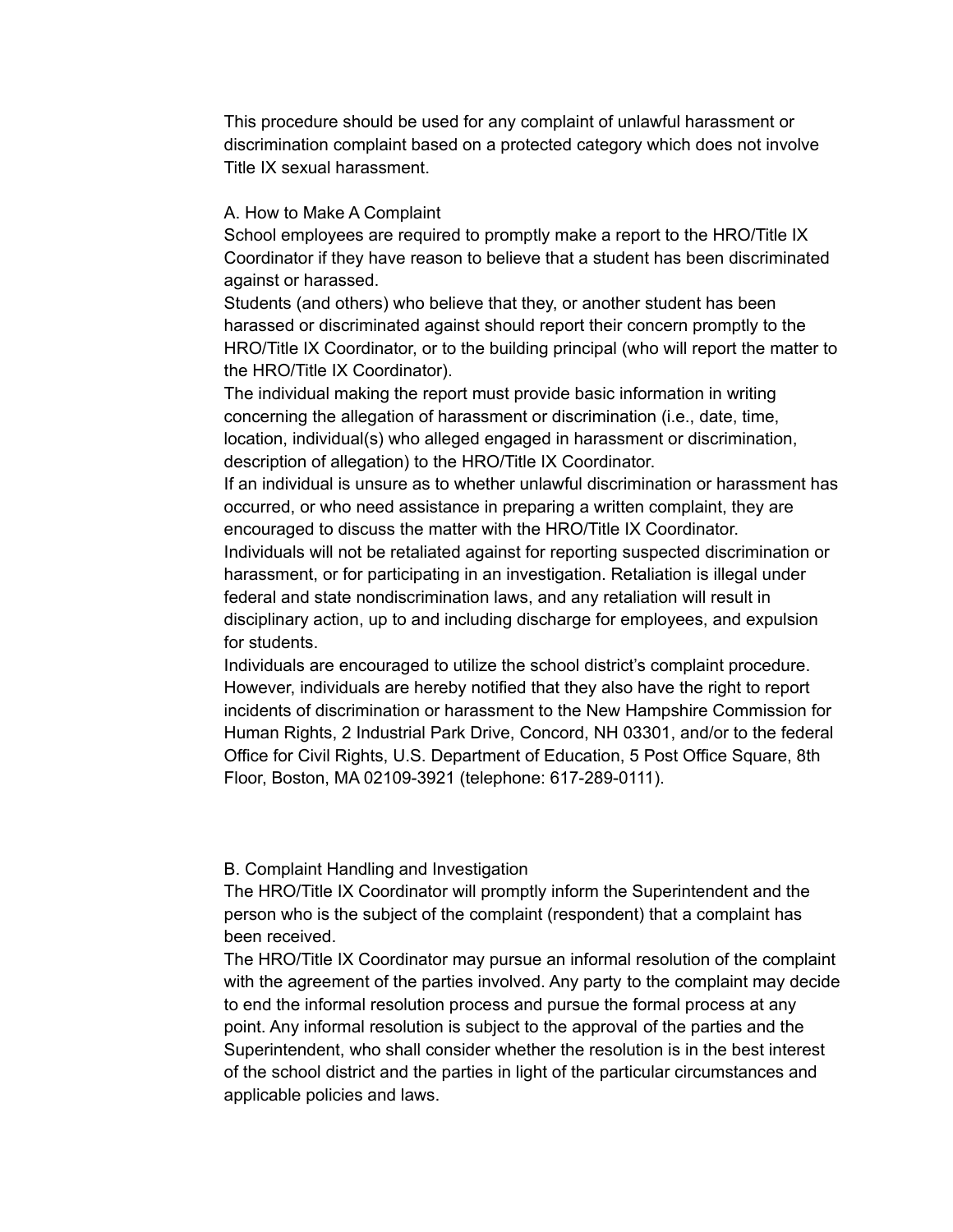The HRO/Title IX Coordinator may implement supportive measures to a student to reduce the risk of further discrimination or harassment to a student while an investigation is pending. Examples of supportive measures include, but are not limited to ordering no contact between the individuals involved or changing classes.

The complaint will be investigated by a trained internal or external individual designated by the Superintendent and the HRO/Title IX Coordinator. Any complaint about an employee who holds a supervisory position shall be investigated by a person who is not subject to that supervisor's authority. Any complaint about the Superintendent should be submitted to the Chair of the Board, who should consult with legal counsel concerning the handling and investigation of the complaint.

The investigator shall consult with the HRO/Title IX Coordinator as agreed during the investigation process.

The respondent will be provided with an opportunity to be heard as part of the investigation. The complainant shall not be required to attend meetings with the respondent, but may choose to do so as part of an informal resolution process. The complainant and the respondent may suggest witnesses to be interviewed and/or submit materials they believe are relevant to the complaint.

If the complaint is against an employee of the school district, any rights conferred under an applicable collective bargaining agreement shall be applied.

Privacy rights of all parties to the complaint shall be maintained in accordance with applicable state and federal laws.

The investigation shall be completed within 40 Business days of receiving the complaint, if practicable. Reasonable extensions of time for good reason shall be allowed.

The investigator shall provide a written report and findings to the HRO/Title IX **Coordinator** 

C. Findings and Subsequent Actions

The HRO/Title IX Coordinator shall consult with the Superintendent concerning the investigation and findings.

If there is a finding that discrimination or harassment occurred, the HRO/Title IX Coordinator, in consultation with the Superintendent shall:

Determine what remedial action, if any, is required to end the discrimination or harassment, remedy its effect and prevent recurrence; and

Determine what disciplinary action should be taken against the individual(s) who engaged in discrimination or harassment, if any.

Inform the complainant and the respondent in writing of the results of the investigation and its resolution (in accordance with applicable state and federal privacy laws).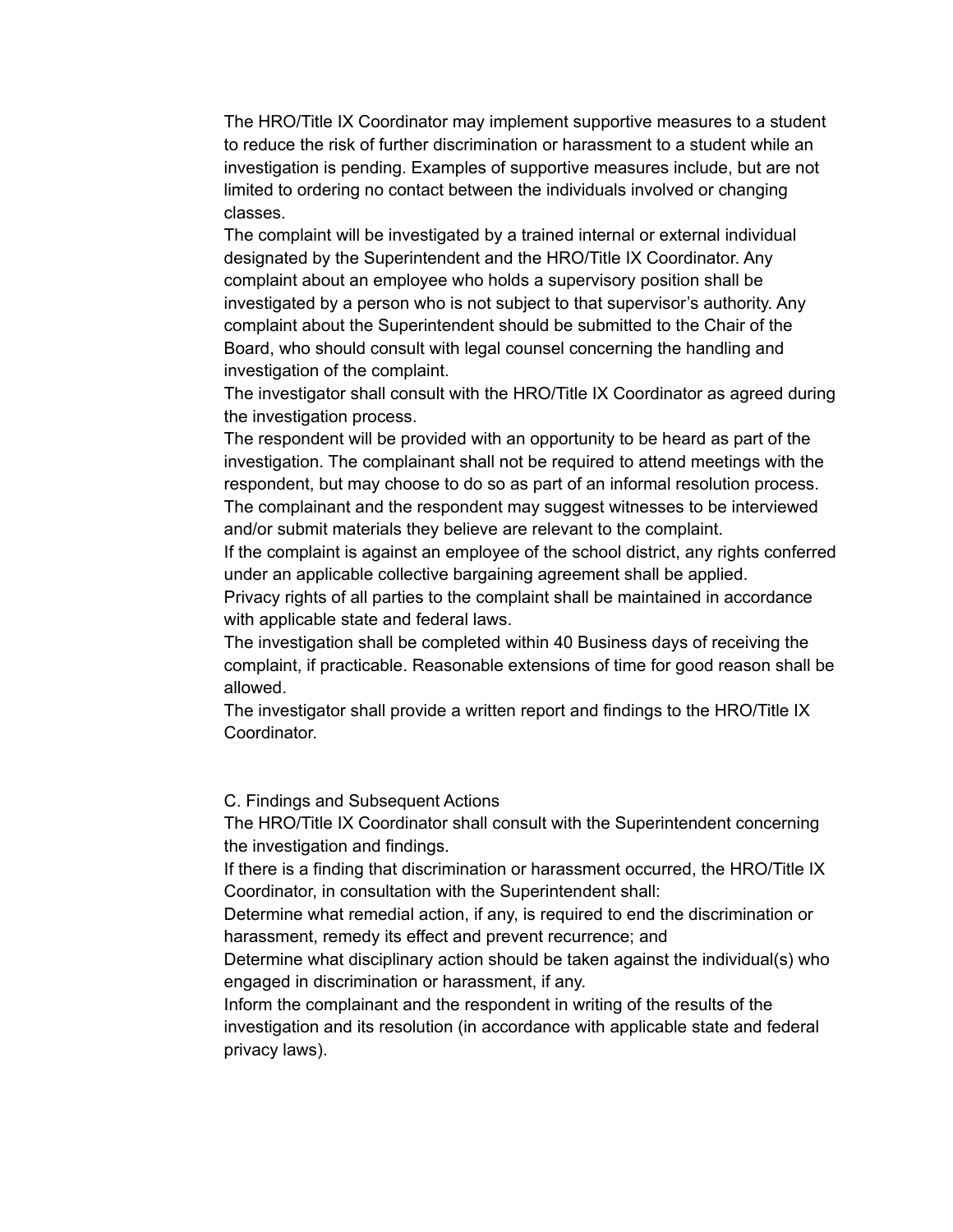D. Appeals

After the conclusion of the investigation, the complainant or respondent may seek an appeal of the findings solely on the basis of either: (a) prejudicial procedural error or (b) the discovery of previously unavailable relevant evidence that could significantly impact the outcome.

Appeals must be submitted in writing to the Superintendent within five business days after receiving notice of the resolution.

Upon receipt of a valid appeal, the Superintendent shall provide notice to the other party, along with an opportunity to provide a written statement within five business days.

The Superintendent shall review the available documentation and may conduct further investigation if deemed appropriate.

The Superintendent's decision on the appeal shall be provided to the parties within 10 business days, if practicable. The Superintendent's decision shall be final.

### E. Records

The HRO/Title IX Coordinator shall keep a written record of the complaint process.

Section 3. Title IX Sexual Harassment Complaint Procedure

This section should be used for complaints of as defined in Section 1.B.1.

### A. How to Make A Report

School employees who have reason to believe that a student has been subjected to sexual harassment is required to promptly make a report to the HRO/Title IX Coordinator.

Students, parents/legal guardians or other individuals who believe a student has been sexually harassed are encouraged to make a report to the HRO/Title IX Coordinator.

If the individual making the report is the alleged victim, or if the alleged victim is identified by the individual making the report, the HRO/Title IX Coordinator will meet with the alleged victim to discuss supportive measures that may be appropriate in the particular circumstances and explain the process for filing a formal complaint.

Supportive measures are individualized measures designed to ensure the student can continue to access educational programs and activities (such as requiring no contact between individuals or changing classes).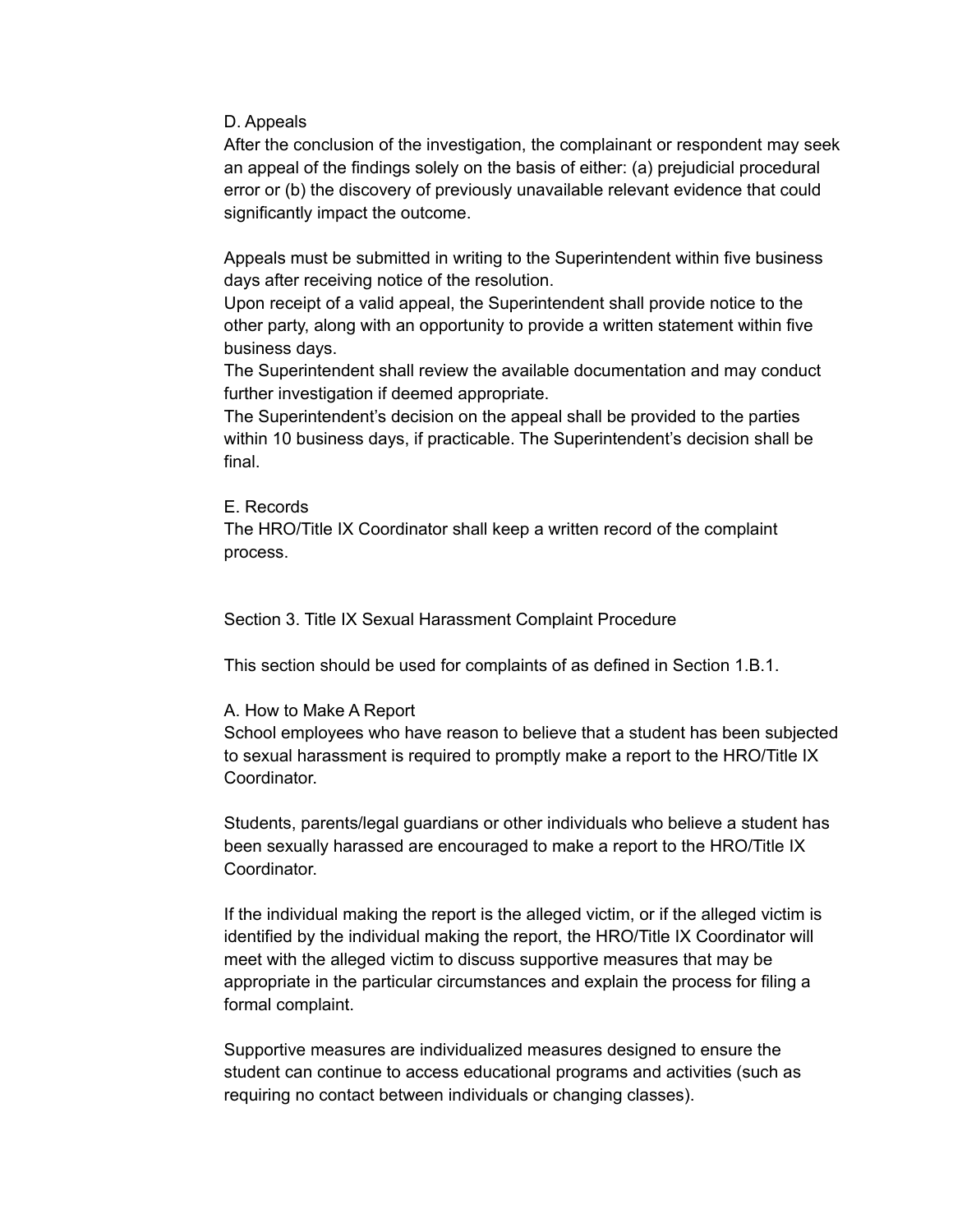Supportive measures may be continued even if the alleged victim chooses not to file a formal complaint, if appropriate under the particular circumstances. The school district cannot provide an informal resolution process for resolving a report unless a formal complaint is filed.

Individuals will not be retaliated against for reporting sexual harassment, or for participating in an investigation. Retaliation is illegal under federal and state nondiscrimination laws, and any retaliation will result in disciplinary actions, up to and including discharge for employees, or expulsion for students.

Any student (or their parent/legal guardian) who believes they have been the victim of sexual harassment is encouraged to utilize the school district's complaint procedure. However, students (and their parents/legal guardians) are hereby notified that they also have the right to report sexual harassment to the New Hampshire Commission for Human Rights, 2 Industrial Park Drive, Concord, NH 03301 and/or to the federal Office for Civil Rights, U.S. Department of Education, 5 Post Office Square, 8th Floor, Boston, MA 02109-3921 (telephone: 617-289-0111).

The Superintendent shall be informed of all reports and formal complaints of sexual harassment.

#### B. How to Make A Formal Complaint

An alleged student victim and/or their parent/legal guardian may file a formal written complaint requesting investigation of alleged Title IX sexual harassment. The written complaint must include basic information concerning the allegation of sexual harassment (i.e., date, time, location, individual(s) who allegedly engaged in sexual harassment, description of allegation, etc.).

Students who need assistance in preparing a formal written complaint are encouraged to consult with the HRO/Title IX Coordinator.

In certain circumstances, the HRO/Title IX Coordinator may file a formal complaint even when the alleged victim chooses not to. Examples include if the respondent (person alleged to have engaged in sexual harassment) has been found responsible for previous sexual harassment or there is a safety threat within the school district. In such cases, the alleged victim is not a party to the case, but will receive notices as required by the Title IX regulations at specific points in the complaint process.

In accordance with the Title IX regulations, the HRO/Title IX Coordinator must dismiss a formal complaint if: a) the conduct alleged in the formal complaint does not constitute sexual harassment under the Title IX regulations and this policy; or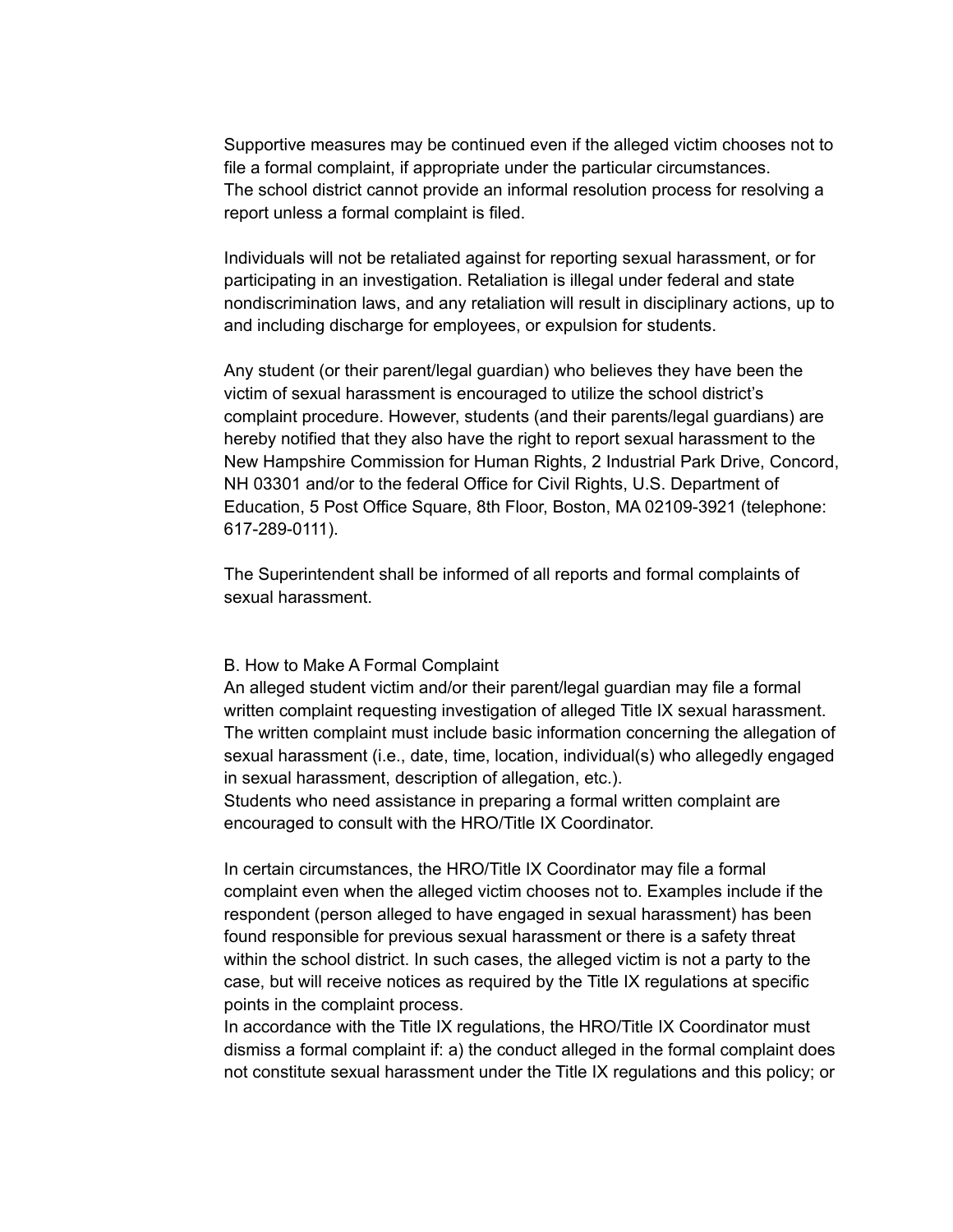b) if the conduct alleged did not occur within the scope of the school district's education programs and activities, or c) did not occur in the United States. In accordance with the Title IX regulations, the HRO/Title IX Coordinator may dismiss a formal complaint if: a) a complainant withdraws the formal complaint, or withdraws particular allegations within the complaint; b) the respondent is no longer employed by or enrolled in the school district; or c) there are specific circumstances that prevent the school district from gathering evidence sufficient to reach a determination regarding the formal complaint.

If a formal complaint is dismissed under this procedure, the HRO/Title IX Coordinator will promptly and simultaneously send written notices to the parties explaining the reasons. Parties have the opportunity to appeal dismissals in accordance with subsection I below.

If the conduct alleged in a formal complaint potentially violates other laws, Board policies and/or professional expectations, the school district may address the conduct under the applicable policy/procedure.

### C. Emergency Removal or Administrative Leave

1. The Superintendent may remove a student respondent from education programs and activities on an emergency basis during the complaint procedure: If there is a determination (following an individualized safety and risk analysis) that there is an immediate threat to the physical health or safety of an individual arising from the allegations of sexual harassment. Examples of such circumstances might include, but are not limited to, a continued threat of violence against a complainant by a respondent, or a respondent's threat of self-harm due to the allegations.

The respondent (and their parent/legal guardian) will be provided notice of the emergency removal, and will be provided an opportunity to challenge the decision following the removal (this is an opportunity to be heard, not a hearing). The respondent has the burden to demonstrate why the emergency removal was unreasonable.

The Superintendent may place an employee respondent on administrative leave during the complaint procedure in accordance with any applicable State laws, school policies and collective bargaining agreement provisions.

Any decision to remove a respondent from education programs and activities on an emergency basis or place an employee on administrative leave shall be made in compliance with any applicable disability laws, including the Individuals with Disabilities Education Act, Section 504 of the Rehabilitation Act and the Americans with Disabilities Act.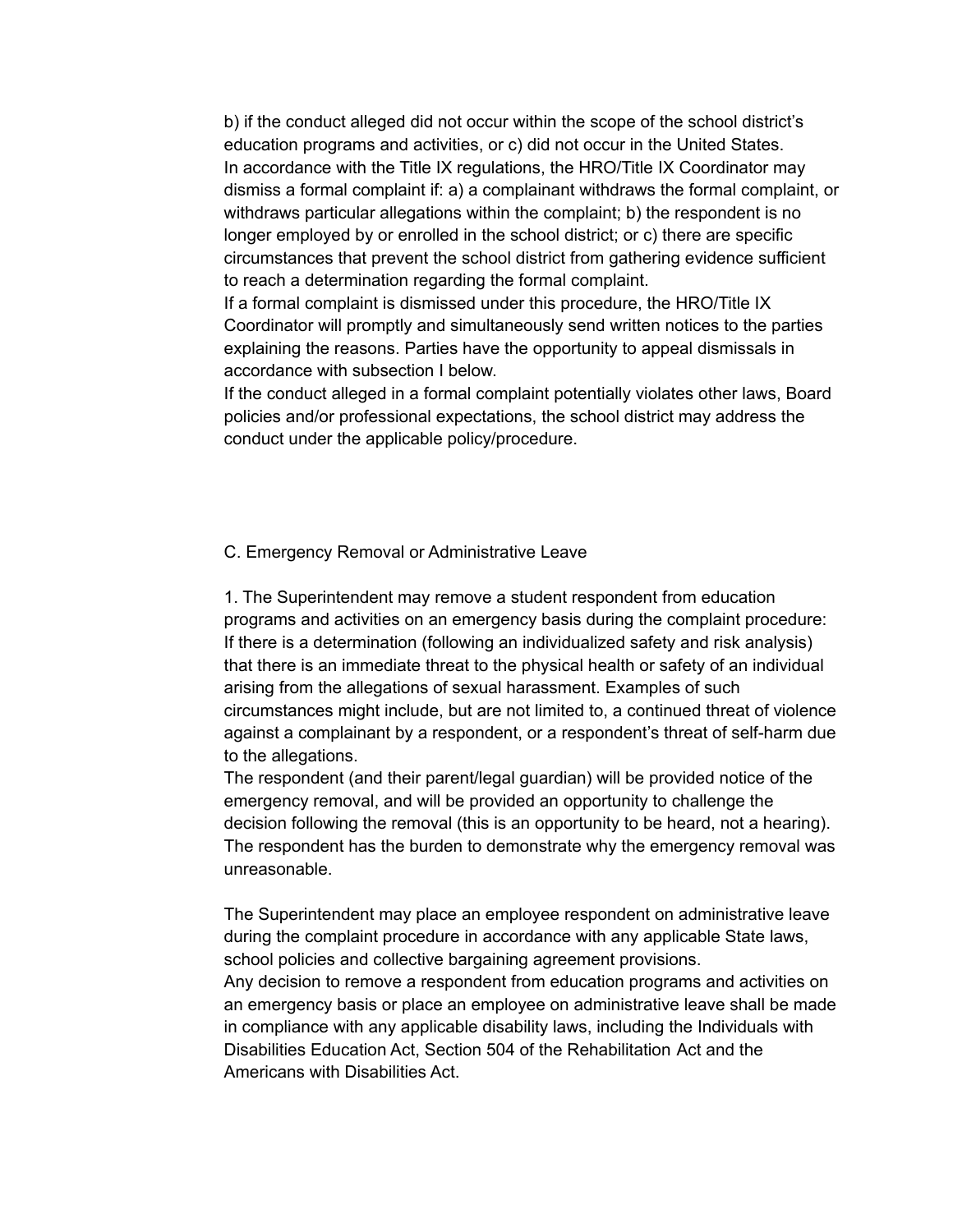D. Notice to Parties of Formal Complaint

The Title IX Coordinator will provide to the parties written notice of the formal complaint and allegations of sexual harassment potentially constituting prohibited conduct under the Title IX regulations and this procedure. The notice shall include:

Notice regarding the complaint procedure and the availability of an informal resolution process;

Sufficient details known at the time (including identities of parties, if known; the conduct alleged; and the date and location of the alleged incident, if known), with sufficient time to prepare before any initial interview (not less than five calendar business days).

As required by the Title IX regulations, a statement that the respondent is presumed not responsible for the alleged conduct and that a determination of responsibility will be made at the conclusion of the complaint); and that the parties may inspect and review evidence;

Notice that the parties may each have an advisor of their choice (who may be an attorney), and that the parties may inspect and review evidence;

Notice that knowingly making false statements or submitting false information during the complaint process is prohibited and may result in disciplinary action; Notice of the name of the investigator, with sufficient time (no less than three business days) to raise concerns of conflict of interest or bias.

If additional allegations become known at a later time, notice of the additional allegations will be provided to the parties.

The HRO/Title IX Coordinator will discuss supportive measures with each party and implement such measures as appropriate.

### E. Informal Resolution Process

After a formal complaint has been filed, and if the HRO/Title IX Coordinator believes the circumstances are appropriate, the HRO/Title IX Coordinator may offer the parties the opportunity to participate in an informal resolution process to resolve the complaint without completing the investigation and determination process. Informal resolutions cannot be used to resolve a formal complaint where a student is the complainant and the respondent is an employee.

Informal resolutions can take many forms, depending on the particular case. Examples include, but are not limited to, facilitated discussions between the parties; restorative justice; acknowledgment of responsibility by a respondent; apologies; disciplinary actions against a respondent or a requirement to engage in specific services; or supportive measures. Both parties must voluntarily agree in writing to participate in an informal resolution process, and either party can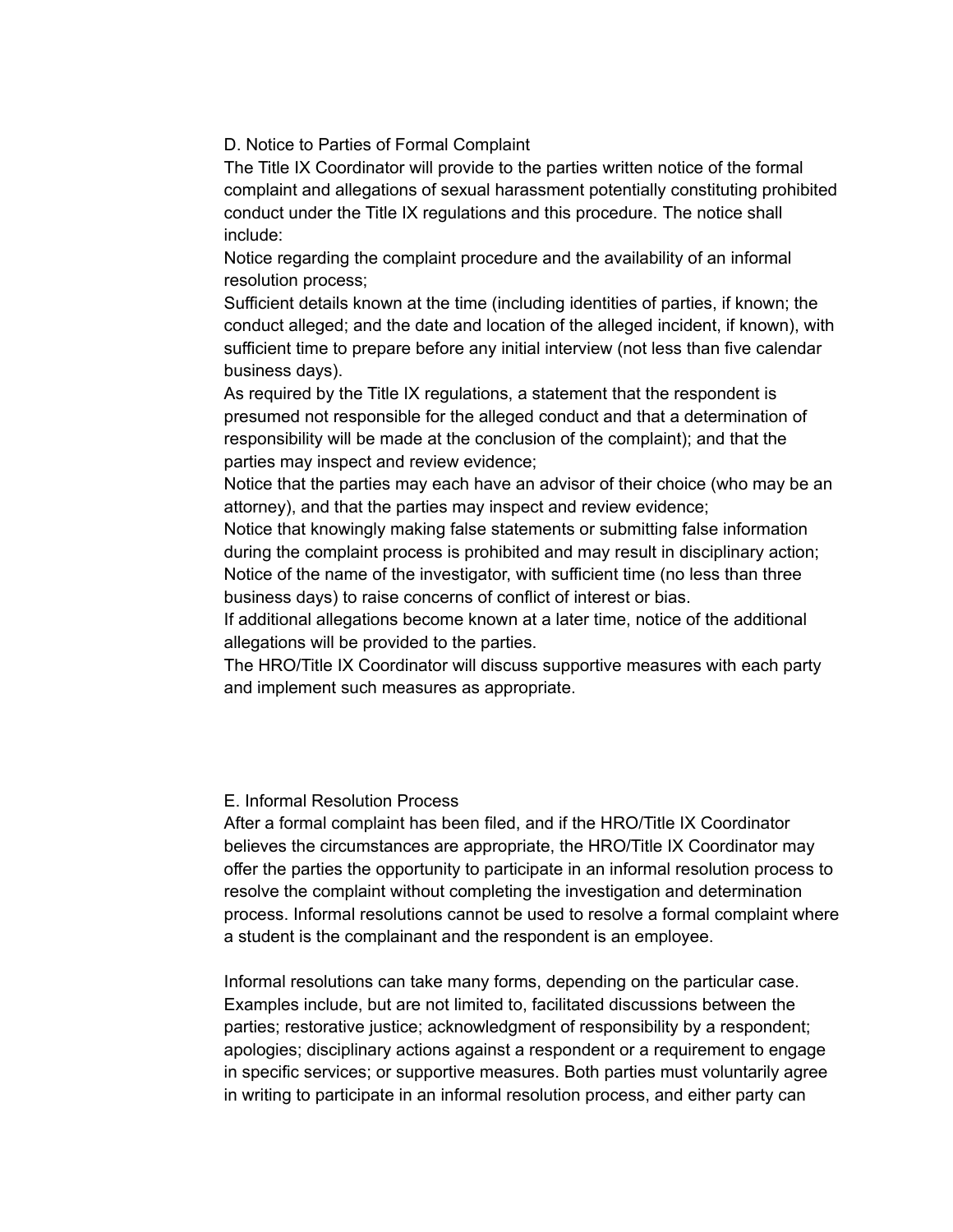withdraw from the process at any time. The Superintendent must agree to the terms of any informal resolution reached between the parties. If an informal resolution agreement is reached, it must be signed by both parties and the school district. Any such signed agreement is final and binding according to its terms.

If an informal resolution process does not resolve the formal complaint, nothing from the informal resolution process may be considered as evidence in the subsequent investigation or determination.

### F. Investigation

The complaint will be investigated by a trained internal or external individual designated by the Superintendent and HRO/Title IX Coordinator. Any complaint about an employee who holds a supervisory position shall be investigated by a person who is not subject to that supervisor's authority. Any complaint about the Superintendent should be submitted to the Chair of the Board, who should consult with legal counsel concerning the handling and investigation of the complaint.

The investigator shall consult with the HRO/Title IX Coordinator as agreed during the investigation process.

If the complaint is against an employee of the school district, rights conferred under an applicable collective bargaining agreement shall be applied, to the extent they do not conflict with the Title IX regulatory requirements.

Privacy rights of all parties to the complaint shall be maintained in accordance with applicable state and federal laws.

The investigator will:

Meet with each party after they have received appropriate notice of any meeting and its purpose, with sufficient time to prepare.

Allow parties to have their advisor at all meetings related to the complaint, although advisors may not speak on behalf of a party or interfere with the process.

Allow parties a reasonable opportunity to identify witnesses and submit favorable and unfavorable evidence.

Interview witnesses and conduct such other activities that will assist in ascertaining facts (site visits, review of documents, etc.).

Consider evidence that is relevant and directly related to the allegations in the formal complaint.

During the course of the investigation, provide both parties with an equal opportunity to inspect and review any evidence that is obtained in the investigation that is directly related to the allegations in the formal complaint (including evidence which the school district does not intend to rely upon in reaching a determination of responsibility), and favorable and unfavorable evidence.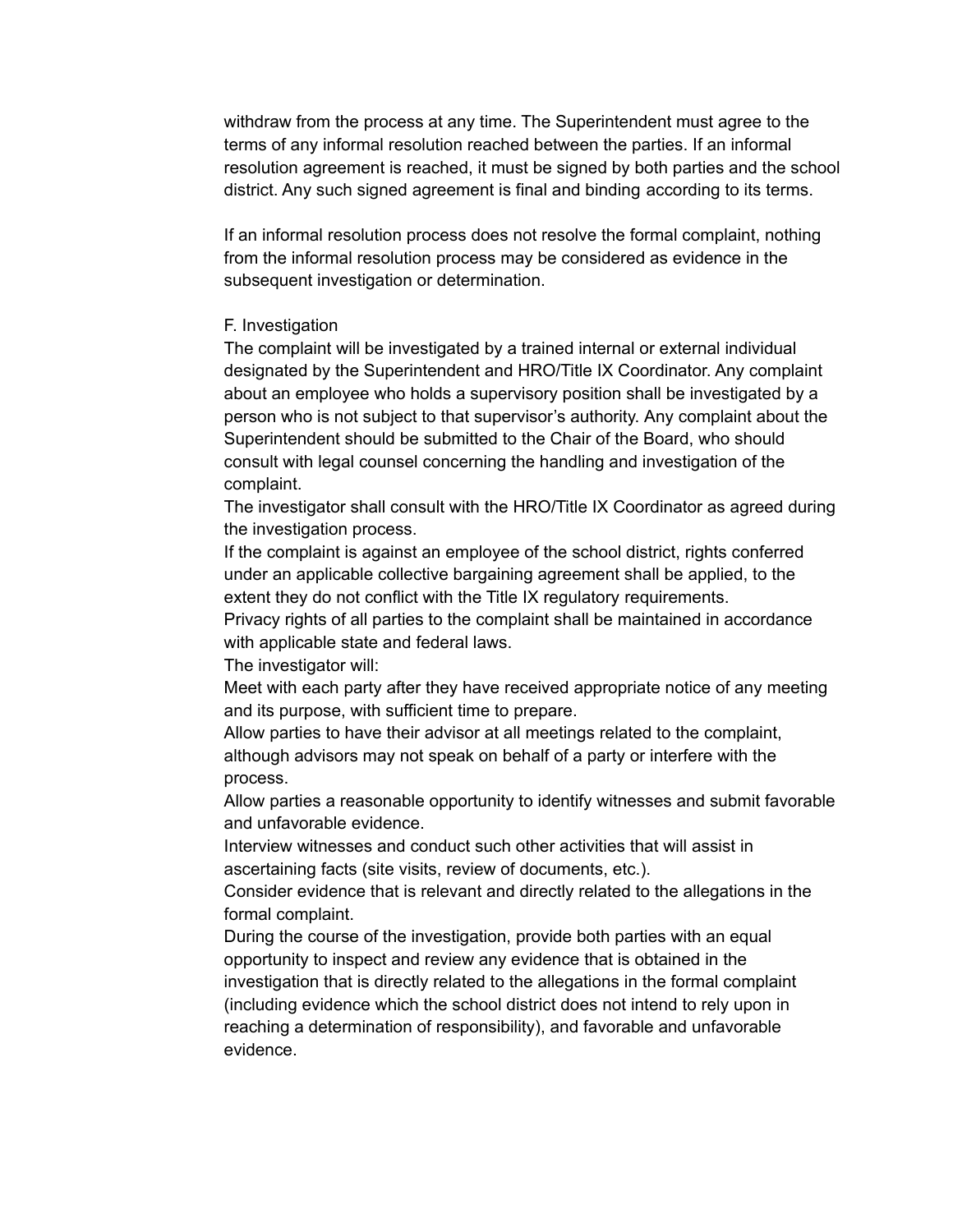Prior to completion of the investigation report, provide each party and advisor (if any) the evidence subject to inspection and review, and provide the parties with ten business days to submit a written response.

Consider the parties' written responses to the evidence prior to completing the investigation report.

Create an investigative report that fairly summarizes relevant evidence and send the report to the parties and advisors (if any), for their review. The Parties may submit written responses to the report within ten business days of receipt. After receipt of the parties' written responses (if any), forward the investigation report and party responses to the assigned decision maker.

The investigation shall be concluded within 40 business days if practicable. Reasonable extension of time for good reason shall be allowed.

#### G. Determination of Responsibility

The decision maker shall provide the parties with the opportunity to submit written, relevant questions that the party wants asked of another party or witness within five business days of when the decision maker received the investigation report and party responses.

The decision maker shall explain to a party proposing questions if the decision maker excludes a question as not relevant.

Each party shall be provided the opportunity to review the responses of another party and/or witness, and to ask limited written follow-up questions within five business days of receiving the answers.

Each party will receive a copy of the responses to any follow-up questions. The decision maker shall review the investigation report, the parties' responses and other relevant materials, applying the preponderance of the evidence standard

The decision maker shall issue a written determination, which shall include the following:

Identification of all the allegations potentially constituting sexual harassment as defined in the Title IX regulations and this policy;

A description of the procedural steps taken from receipt of the formal complaint through the determination, including notifications to the parties, interviews with parties and witnesses, site visits, methods used to gather other evidence, and meetings held;

A determination regarding responsibility as to each allegation and findings of fact supporting the determinations;

A statement of, and rationale for, the result as to each allegation, including a determination regarding responsibility, any disciplinary sanctions the school district imposes on the respondent, and whether remedies designed to restore or preserve equal access to the school district's programs and activities will be provided to the complainant;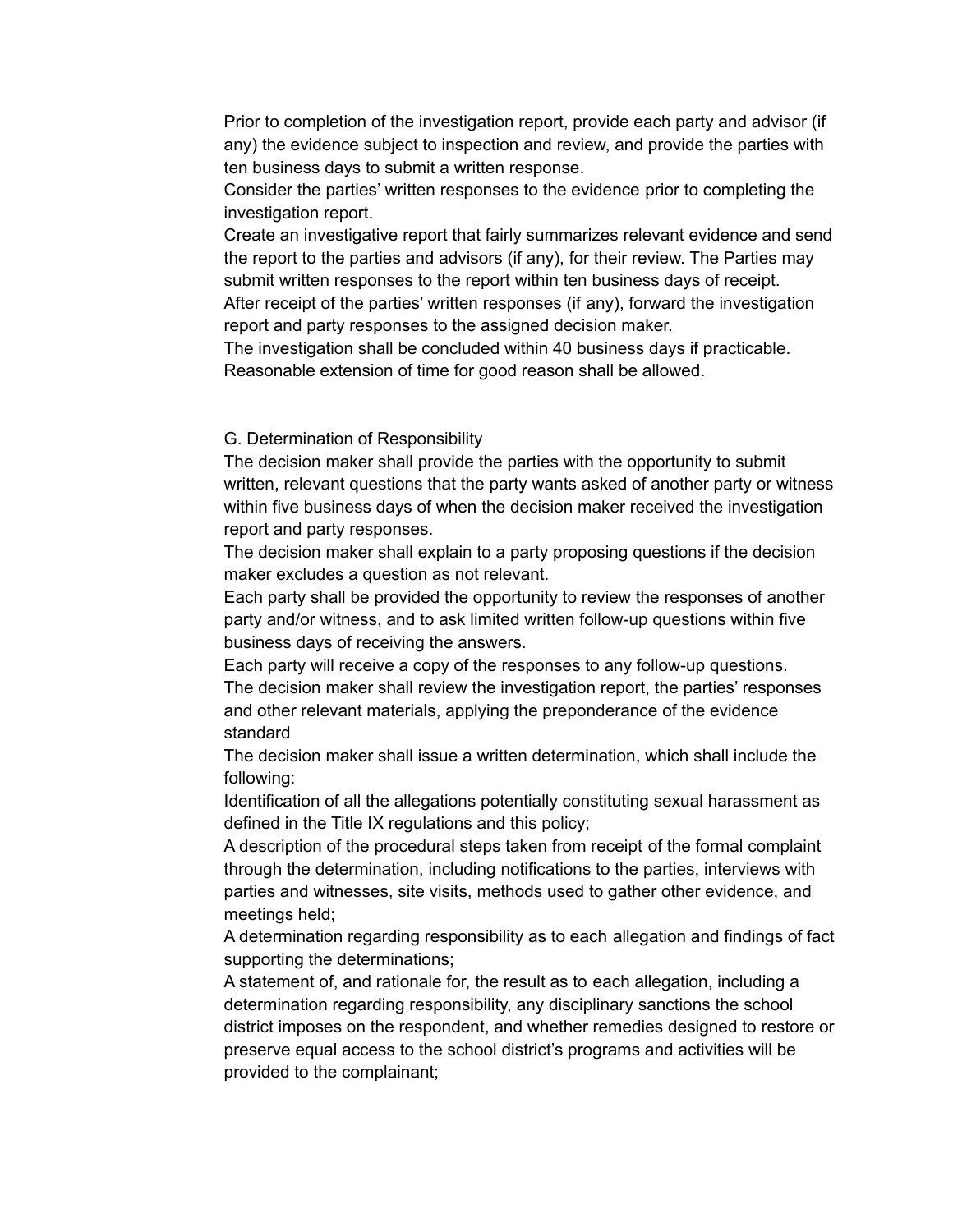The school district's appeal procedure and permissible bases for the parties to appeal the determination.

The written determination shall be provided to the parties simultaneously. The determination concerning responsibility becomes final either on the date that the school district provides the parties with the written determination of the results of the appeal, if an appeal is filed, or if an appeal is not filed, the date on which the appeal would no longer be considered timely.

H. Remedies, Discipline and Other Actions Remedies

Remedies are measures used to ensure that the complainant has equal access to the school district's education programs and activities following the decision maker's determination. Such remedies may include supportive measures, and may include other appropriate measures, depending upon the determination and the needs of the complainant. The Title IX Coordinator is responsible for implementing remedies and providing any needed assistance to the Complainant.

Discipline and Other Actions - Students

The following are of the types of discipline and other actions that may be imposed on a student when there is a determination that they are responsible for one or more violations involving sexual harassment:

In or out of school suspension.

Expulsion.

Restorative justice.

Requirement to engage in education or counseling program.

3. Discipline and Other Actions – Employees

The following are examples of the types of disciplinary actions that may be imposed on an employee when there is a determination that they are responsible for one or more violations involving sexual harassment:

Written warning.

Probation.

Demotion.

Suspension without pay.

Discharge.

The following are examples of other types of actions that may be imposed on an employee when there is a determination of responsibility: Performance improvement plan.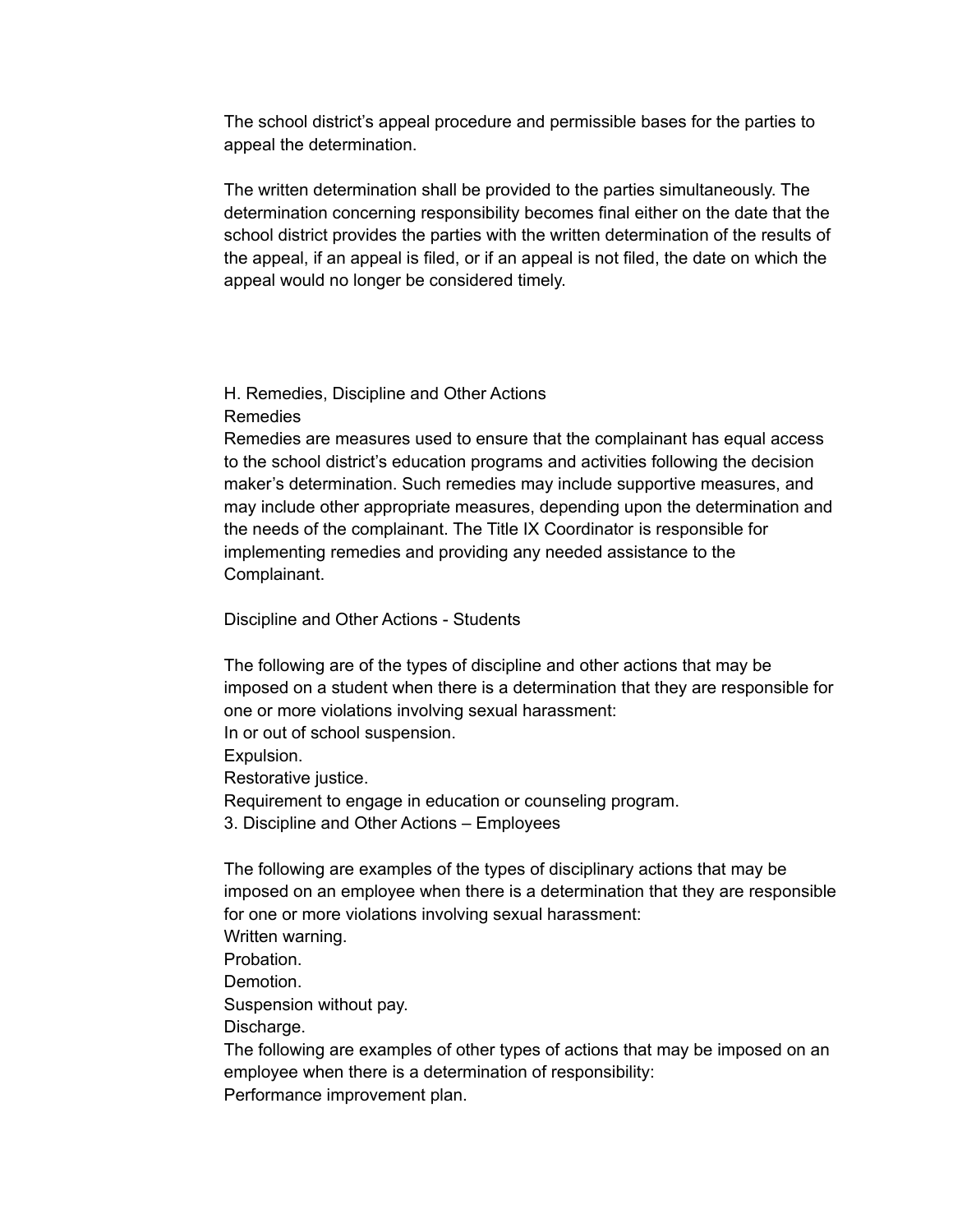Counseling. Training. Loss of leadership/stipend position.

## I. Appeals

The parties have the opportunity to appeal a determination regarding responsibility, and from dismissals of formal complaints. Under the Title IX regulations, appeals are allowed on the following grounds:

A procedural irregularity that affected the outcome of the matter;

New evidence that was not reasonably available at the time the determination regarding responsibility or dismissal of the formal complaint was made, that could affect the outcome of the matter; or

The Title IX Coordinator, investigator, or decision maker had a conflict of interest or bias for or against complainants or respondents generally, or the individual complainant or respondent that affected the outcome of the matter.

An appeal must be filed in writing within five business days of receiving the determination, stating the grounds for the appeal and including any relevant documentation in support of the appeal. Appeals submitted after this deadline are not timely and shall not be considered.

Appeals must be filed with the Superintendent, who will consider the appeal. The Superintendent shall notify the other party in writing of the appeal and will allow both parties to submit a written statement in support of, or challenging, the determination of the decision maker.

The Superintendent shall conduct an impartial review of the appeal, including consideration of the written record of the matter, and may consult with legal counsel or other school district officials in making their decision.

The Superintendent shall issue a written decision describing the result of the appeal and rationale for the result, and provide the written decision simultaneously to the parties. The decision will either deny the appeal; grant the appeal and remand to the decision maker for further consideration; or grant the appeal by revising the disciplinary or other action(s).

## J. Records

Records in connection with sexual harassment reports and the complaint process shall be maintained for a minimum of seven years.

Legal

Title VI of the Civil Rights Act of 1964 (42 USC § 2000d)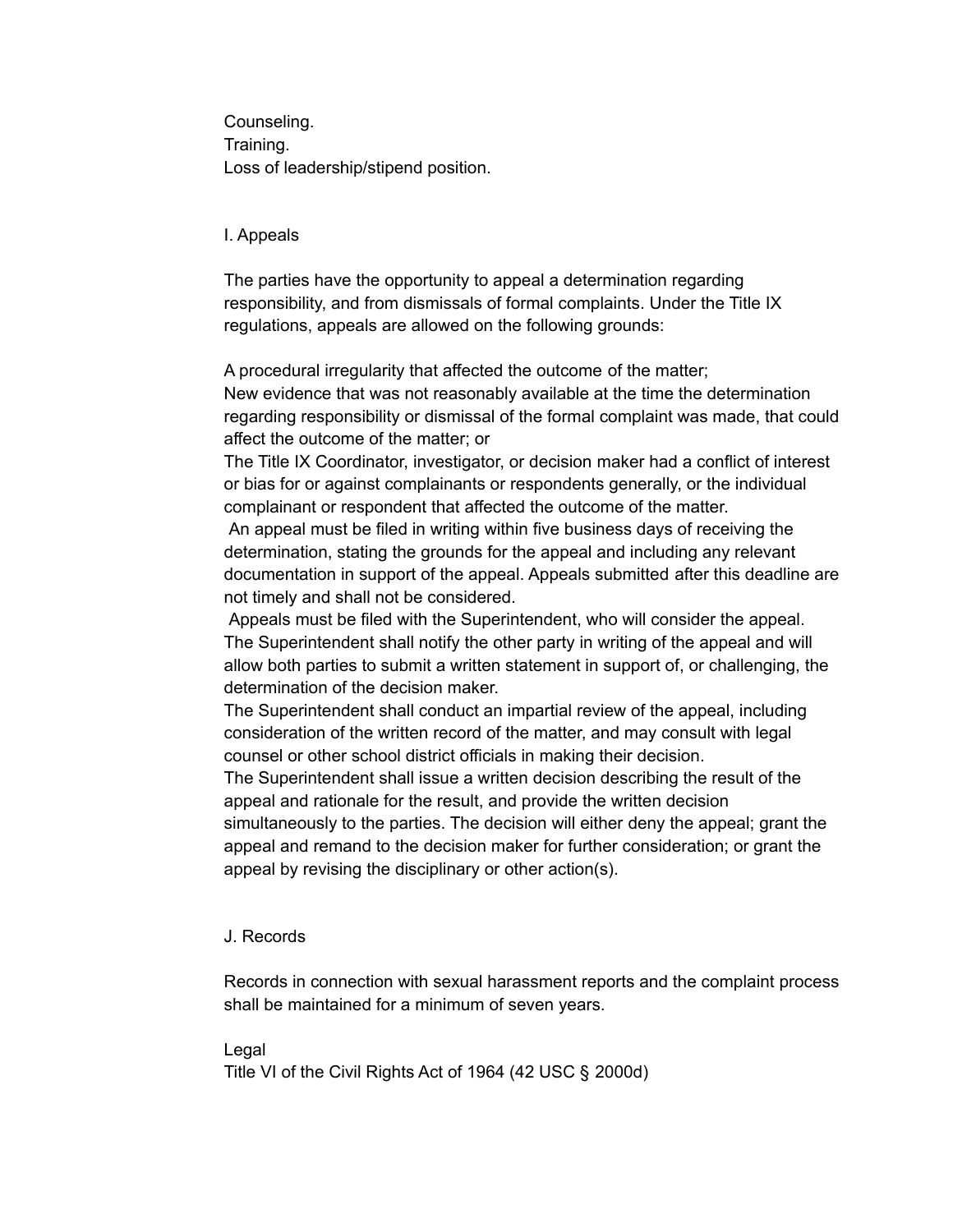Violence Against Women Act (34 U.S.C. § 1092(f)(6)(A)(v) – definition of sexual assault; 34 U.S.C. § 12291(a)(10) – dating violence; 34 U.S.C. §12291(a)(3) – definition of stalking; 34 U.S.C. §12291(a)(8) – definition of domestic violence) Clery Act (20 U.S.C.  $\S1092(f)(6)(A)(v)$  - definition of sexual assault) Title IX of the Education Amendments of 1972 (20 USC § 1681, et seq.); 34 C.F.R. Part 106 Section 504 of the Rehabilitation Act of 1973 (Section 504) (29 U.S.C. § 794 et seq., as amended; 34 C.F.R. § 104.7) Americans with Disabilities Act (42 U.S.C. §12101 et seq., as amended; 28 C.F.R. § 35.107)

l. Cell Phones

Passed by Council, 9 February 2001 Amended, 6 April 2001

Students, staff, and school visitors may have cellular phones and pagers on school property. The use of these devices must not interfere with academics or constitute a threat to health and safety.

Cell phones and pagers must be turned completely off during classes and in other places of learning such as resource rooms, the library, the Language Arts Lab, and the Computer Lab.

Cell phones and pagers should only be used in public spaces where students are allowed to congregate such as the atrium, the café, and the great outdoors.

Cell phones or pagers may be used in corridors; however, cell phone or pager users should be aware of the current handbook rule which states that "Behavior in corridors and foyers which disrupts instruction or harms the school's generally positive atmosphere will not be permitted.

Cell phones and pagers must be turned to mute during any form of safety or emergency drill or procedure.

# m. Co-curricular Code of Conduct

### *Definition:*

A co-curricular activity is any activity associated with a school-sponsored team, club or other organization that is not part of the HHS academic or March Intensive programs.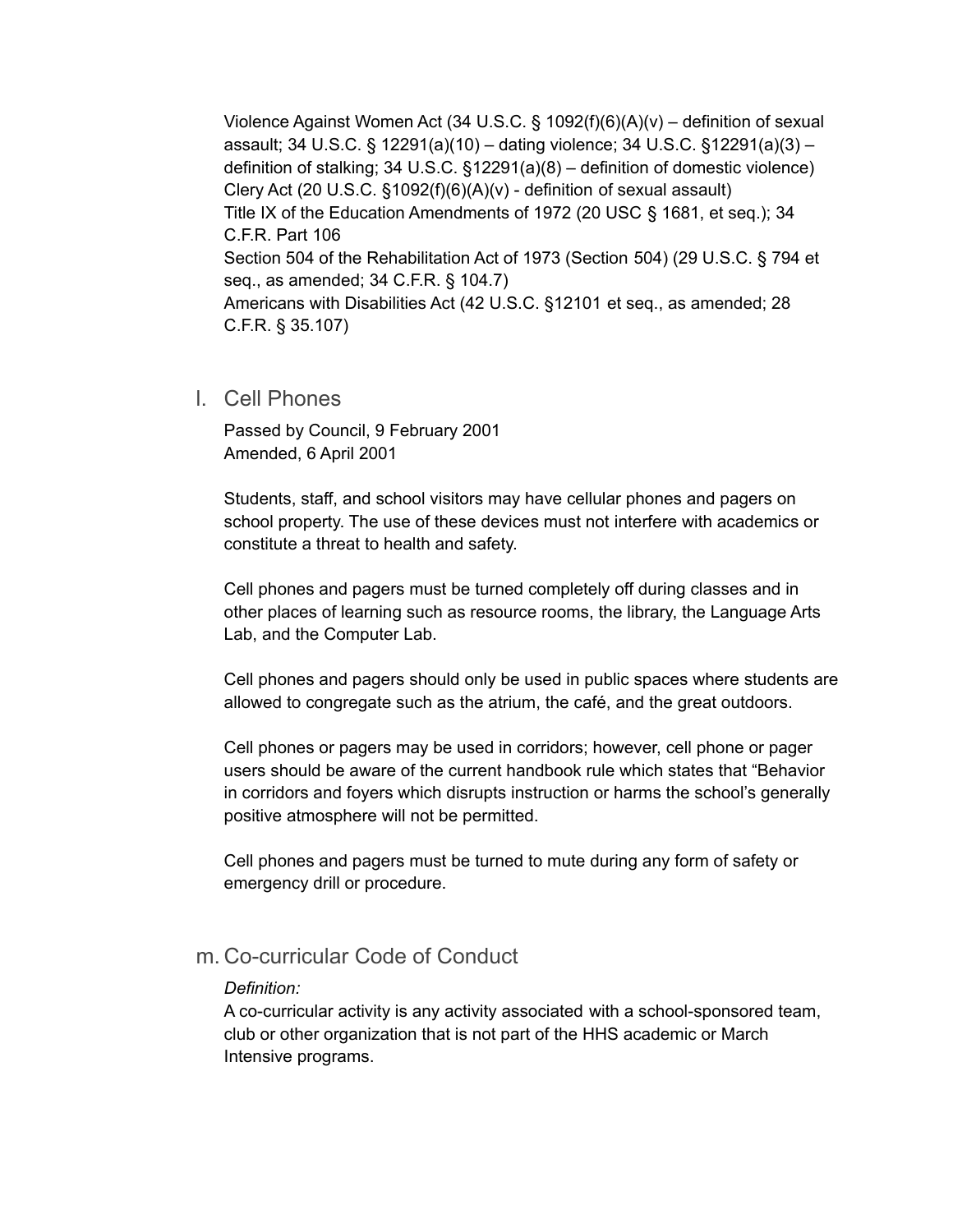Hanover High School Code of Conduct

Principles of Conduct for Co-curricular Activities and Council at Hanover High School approved by the Council on 12/12/11, by the Dresden Education Committee on 2/10/12, and by the Dresden School Board on 3/27/12. Revised by Council 9/9/2020

Co-curricular activities and Council at Hanover High School (HHS) provide rewarding opportunities for all students. Participants represent themselves and the entire school community. Participants are expected to display strong character, to model exemplary behavior and should not discredit or bring harm to the activity or the school. "The Council is "the governance body at Hanover High School, representative of the students and staff." Therefore, Council members are subject to the Council Bylaws in addition to these guidelines. The Council Executive, the Council Executive Committee, and the Organizational Engineering Committee (OEC), in concert with the Associate Principal may develop and enforce the standards and penalties applicable to the "The Council."

This Code of Conduct contains the minimum standards and procedures that apply to all students who participate in co-curricular activities. Advisors and coaches, in collaboration with participants in each co-curricular activity, may submit specific rules and/or regulations they deem appropriate for their activity to the Associate Principal and/or the Athletic Director for approval. Co-Curricular members are subject to their specific guidelines as well as the Code of Conduct. In the event of a conflict between the Code of Conduct and the other rules and regulations governing the specific activity, the administration will resolve the difference and will typically apply the more stringent standard.

### Co-curricular Eligibility Standards

To be eligible to participate in co-curricular activities, one must be:

- a full-time student enrolled at Hanover High School, or
- A part-time student enrolled at Hanover High School who the principal has deemed eligible for co-curricular participation, or
- a resident of Hanover/Norwich who is home-schooled, or enrolled in an alternative educational program approved by the Superintendent of SAU 70.

In addition, students must have successfully passed a minimum of four courses in the previous marking period to be eligible for a co-curricular activity. Eligibility for fall participation is based on passing four courses in the previous fourth marking period. Summer school work approved and recognized by HHS counts towards eligibility for fall co-curricular activities. Incoming ninth graders are automatically eligible for fall co-curricular activities. However, ninth graders must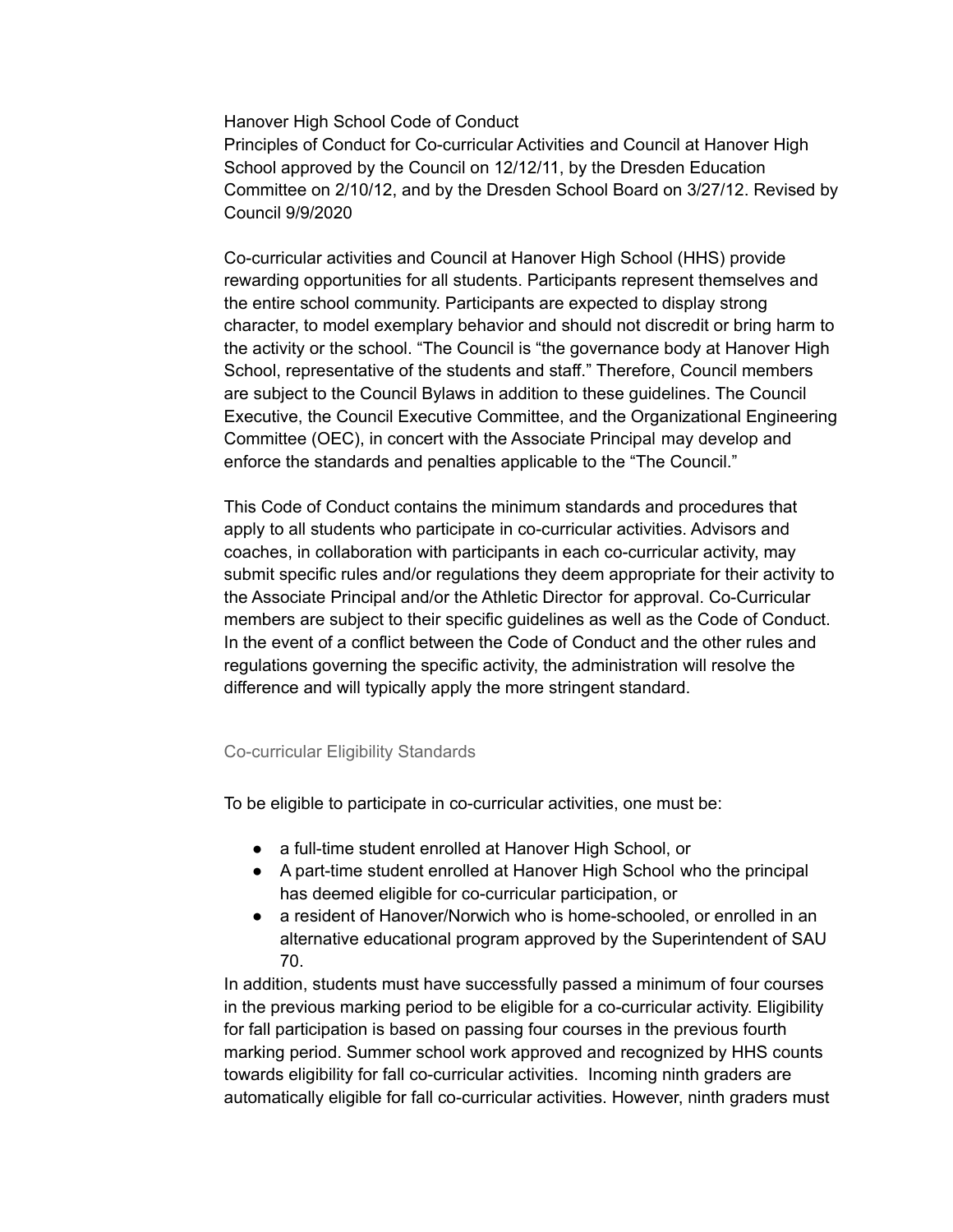pass four full-time classes in the first marking period to be eligible for winter co-curricular activities. Because some co-curricular activities, such as spring sports, begin in the middle of a marking period, eligibility is based on second marking period grades. Eligibility is reassessed when the third-marking-period grades are final.

Students must be in attendance for all of their required classes in order to participate that afternoon or evening. The Principal or designee may waive this requirement under special circumstances.

## Applications of the Code of Conduct

Participants in all HHS co-curricular activities are expected to abide by the Code of Conduct. By choosing to participate in a co-curricular activity or Council; every participant is automatically required to adhere to this Code and any additional rules and regulations governing that activity and may be subject to the consequences detailed in the Student Handbook, Student-Athlete Handbook, and/or this Code.

### Violations of the Code of Conduct

The following are considered to be violations of the Code of Conduct:

- Actions that abuse, humiliate, degrade, or physically harm others;
- Illegal activity, notably but not limited to: theft; vandalism; use, distribution, or possession of alcohol or drugs; trespassing.

### Reporting and Determination Procedures

When the students, advisors, coaches or administrators learn of a Code of Conduct violation, they must inform all of the aforementioned parties of the violation.

Upon the receipt of information regarding a possible violation of this Code, the Associate Principal and/or the Athletic Director will gather and evaluate evidence and determine whether a violation has occurred. Evidence may include, but is not limited to: statements from the participant, the victim (if any), and witnesses; physical evidence; police reports or charges, etc. In the case of alleged illegal activity unrelated to school-supported activities (whether on campus or off), the Associate Principal and/or Athletic Director may rely on the filing of police charges to make a determination that a violation has occurred.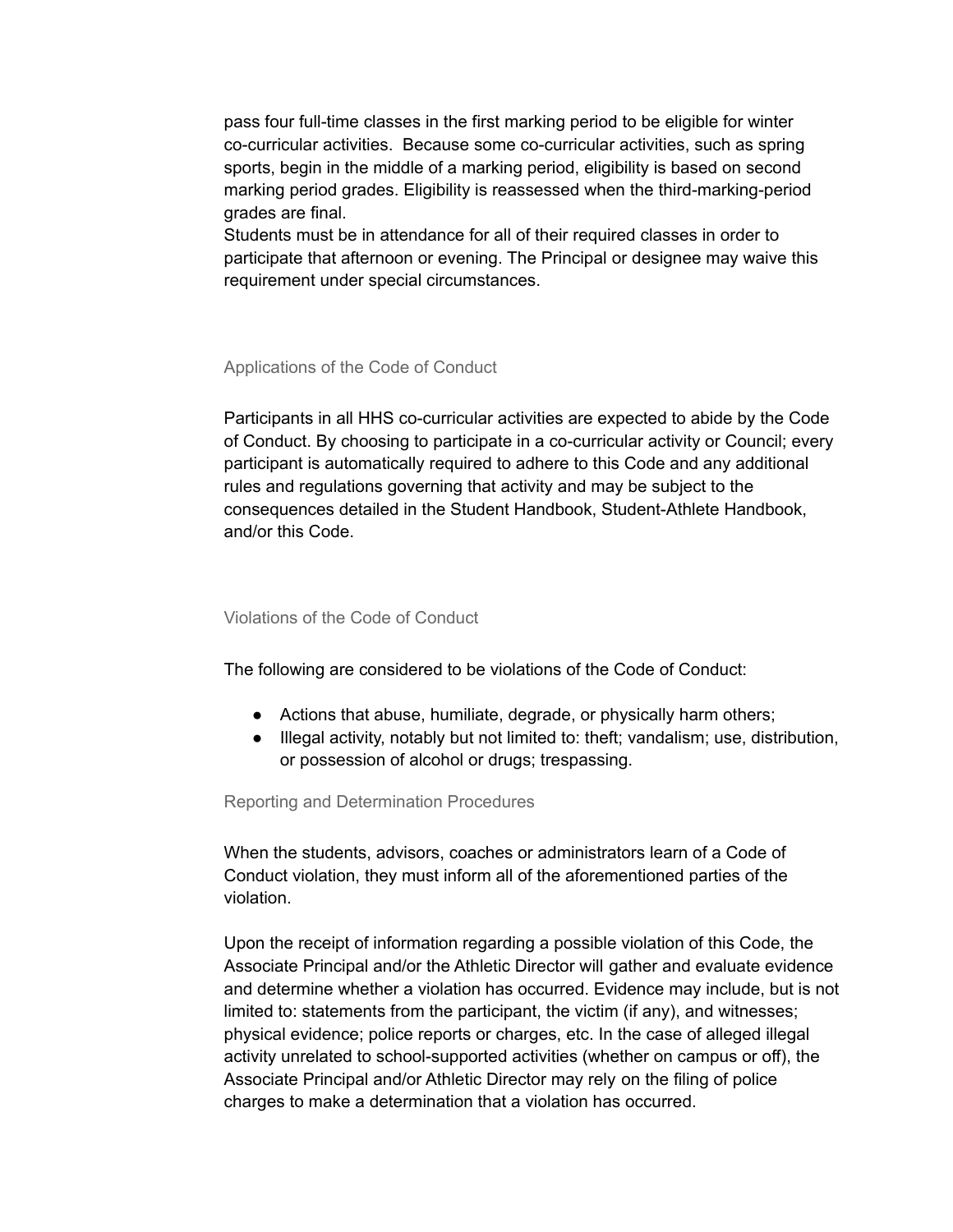As with all other school imposed consequences, the participant may appeal the imposed penalties to JCOMM, although if the violation is criminal in nature, the decision and any applied consequences will stand until the administration investigates the underlying circumstances and assesses the impact of the matter on the school environment. When a parent or participant has a concern regarding the consequence imposed or the process used to determine whether an action is a violation of the Code of Conduct, the parent or student should take the following steps:

- Speak with the program advisor or coach.
- If not satisfied, speak with the Associate Principal or Athletic Director.
- If not satisfied, speak with the Principal
- If not satisfied, speak with the Superintendent of Schools.

### Consequences of a Violation

When a student violates the Code of Conduct during the season of the activity (or the academic year for a year-long activity), they will be disciplined by the rules below or by the administration-approved rules and regulations specific to that activity. The advisor, coach or director of the activity will oversee the punishment in conjunction with the Associate Principal and the Athletic Director (where appropriate). If, however, the administration determines that the misconduct is severe, a more significant punishment may be assigned. Severe misconduct includes acts such as, but not limited to, distribution of a controlled substance, breaking and entering, and assault.

Consequences resulting from a violation of this Code will be applicable to all activities in which the student is participating. Offenses are cumulative across all activities throughout the participant's high school career; For purposes of this section, a public performance is defined as any situation in which the student publicly represents their activity.

In every case of a violation of the Code of Conduct, the participant will be required to have a meeting with the School Clinician to determine if additional supports are required. Decisions regarding participation in activities aside from public performances, such as rehearsals or practices, are at the discretion of the relevant advisor in concert with the Associate Principal.

### *First Offense:*

The student will be referred to the Restorative Practices program. It's important to note that the ensuing process will include direct participation from their coach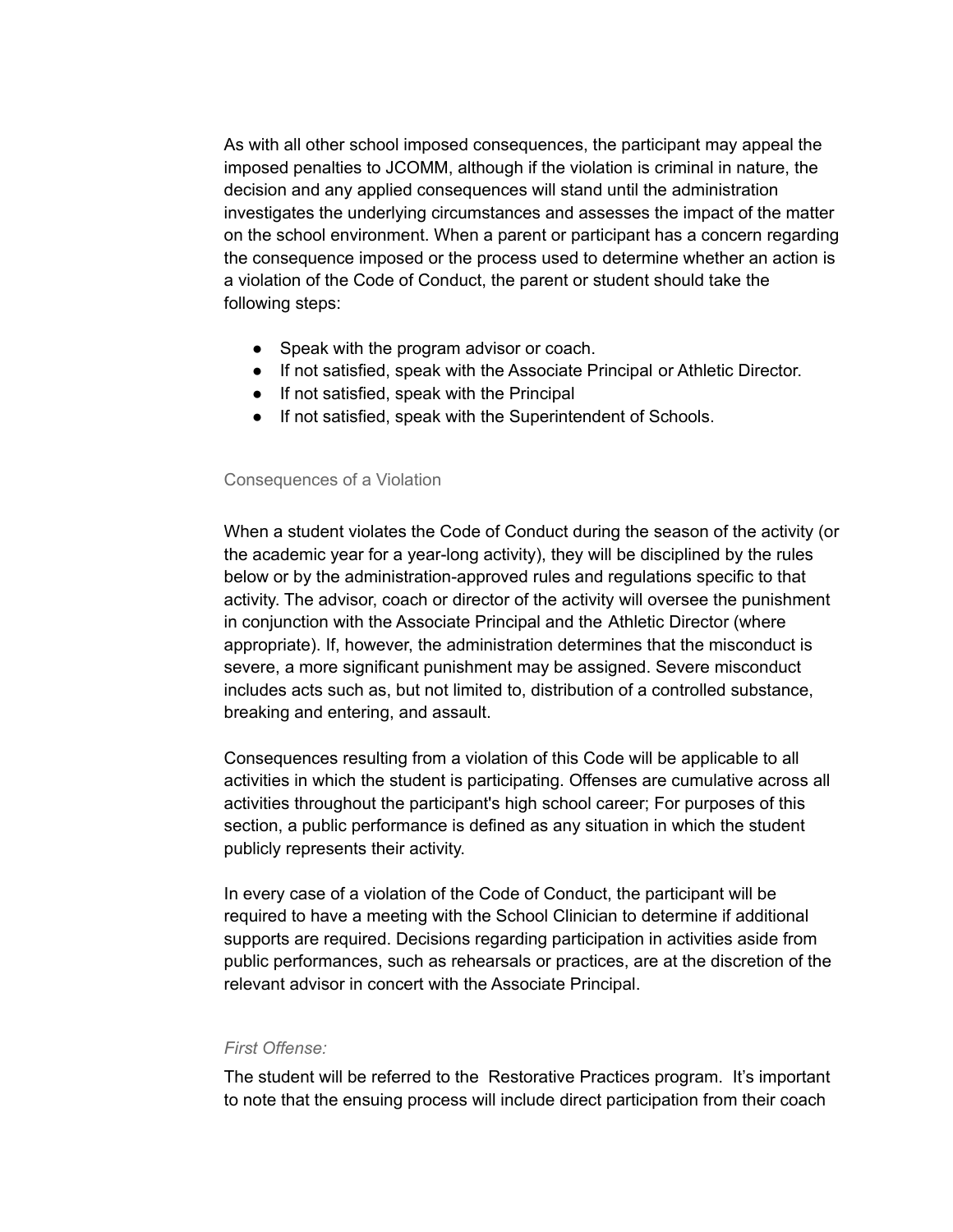or advisor. If the student chooses to not take part in the Restorative Practices process they will receive the penalty for a second offense. The student may not participate in public performances until the Restorative Practice conference has been completed. The Restorative contract for the first offense will be drafted at the conference but never exceed 2nd offense consequences in severity and does not have to include the loss of public performance time. The student may practice throughout this process.

### *Second Offense:*

The student will be excluded from 20% of the total public performances for that activity with a minimum exclusion of at least one performance. The student may practice throughout this process. In addition, students in leadership positions, including captains of teams, officers of activities, Council officers, and chairs of Council committees will be removed from their leadership positions in all co-curricular activities and Council for up to 12 months from the date of the 2nd offense, even if the violation occurred outside of the activity's timeframe or during the summer. Student leadership positions may be restored at the discretion of the Associate Principal, and/or Athletic Director and relevant advisor.

### *Third Offense:*

At the discretion of the coach the student may become a practice player or activity support on their teams for three months. They will not be able to do any public performances at this time. If this is not possible because of the harm they have caused the team or activity, the Administration will suspend them from the co-curricular activity.

### *Other Consequences for Violations*

Following is a list of other potential consequences for violation of the Code of Conduct depending on severity

- Suspension from participation in that co-curricular activity;
- Schedule-up (see HHS handbook) of variable duration, as determined by the administration; or
- Suspension or expulsion from school as detailed in the HHS handbook.
- ●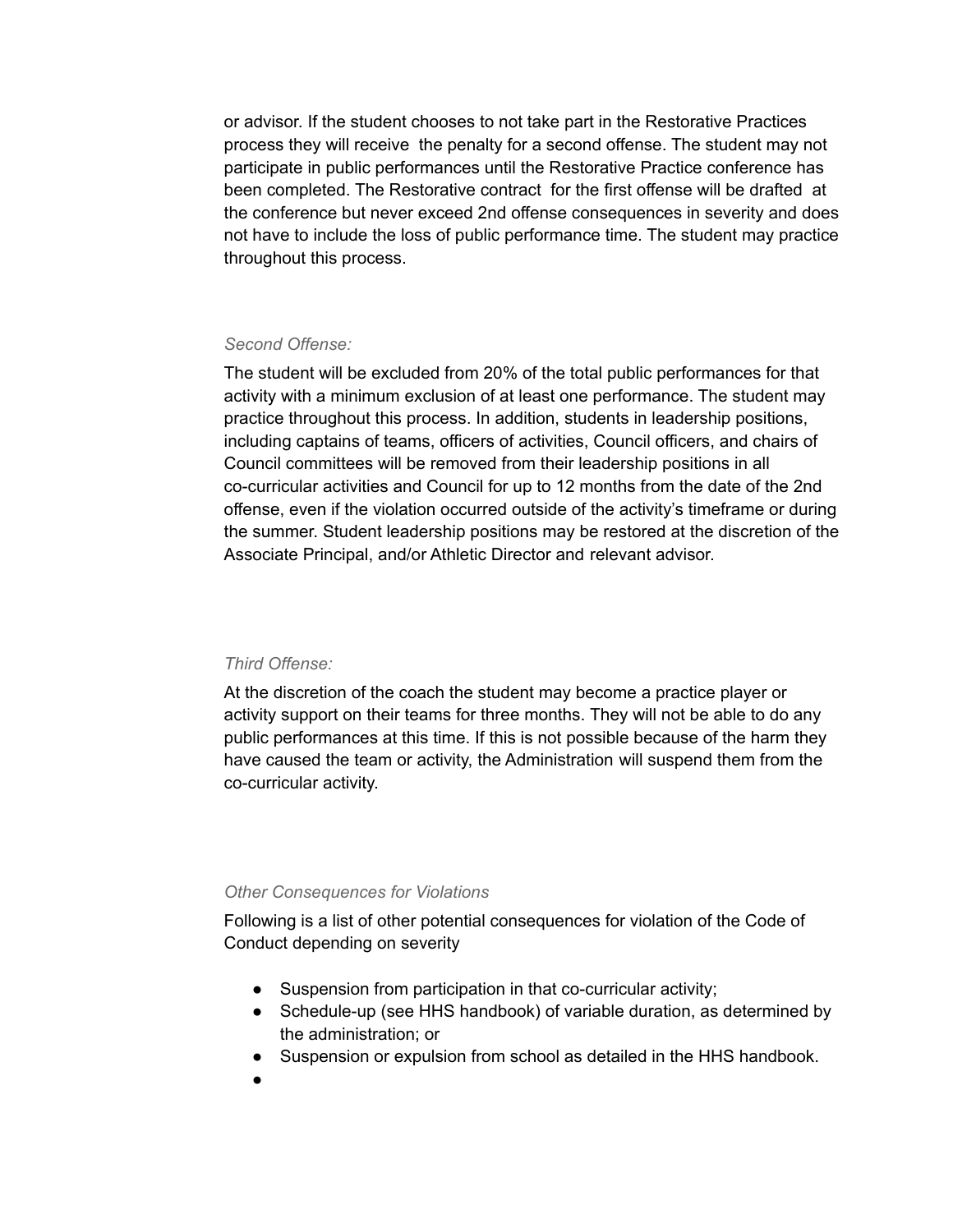Co-Curricular Competition and Practice Responsibilities

Traveling:

1. Dress codes for public performances are determined by the individual advisors; however, the dress should indicate that the participants take pride in Hanover High School and their personal appearance.

2. The participant is responsible for knowing when and where transportation leaves for away performances.

All participants must leave and return with the group. Exceptions must be approved by the Advisor, Athletic Director, or Administration.

3. If a participant is ineligible to participate in a public performance and drives to an away performance on his or her own, they may not be part of the group at that performance.

Early Dismissal:

Students must know what time they are to be excused from classes. It is the responsibility of the program advisor to notify the administration and participants of early dismissal time in advance. It is the responsibility of the students to know what time they are to be excused from classes and to report to their 2 o'clock class for 15 minutes. For example, a 2:15 dismissal means that students must still report to their 2:00 class.

Participants must report directly to the meeting place determined by the advisor. Participants are individually responsible to arrange with each of their academic teachers make-up work necessary due to early dismissal. Because co-curricular activities are considered an important part of Hanover High School's comprehensive educational program, students who need to leave school early for a contest or performance will not receive an educational penalty, such as loss of class participation points.

Practice/Rehearsal/Meeting Regulations:

Participants are expected to be at every required practice/rehearsal/meeting unless absent from school or excused by the head coach or advisor. Individual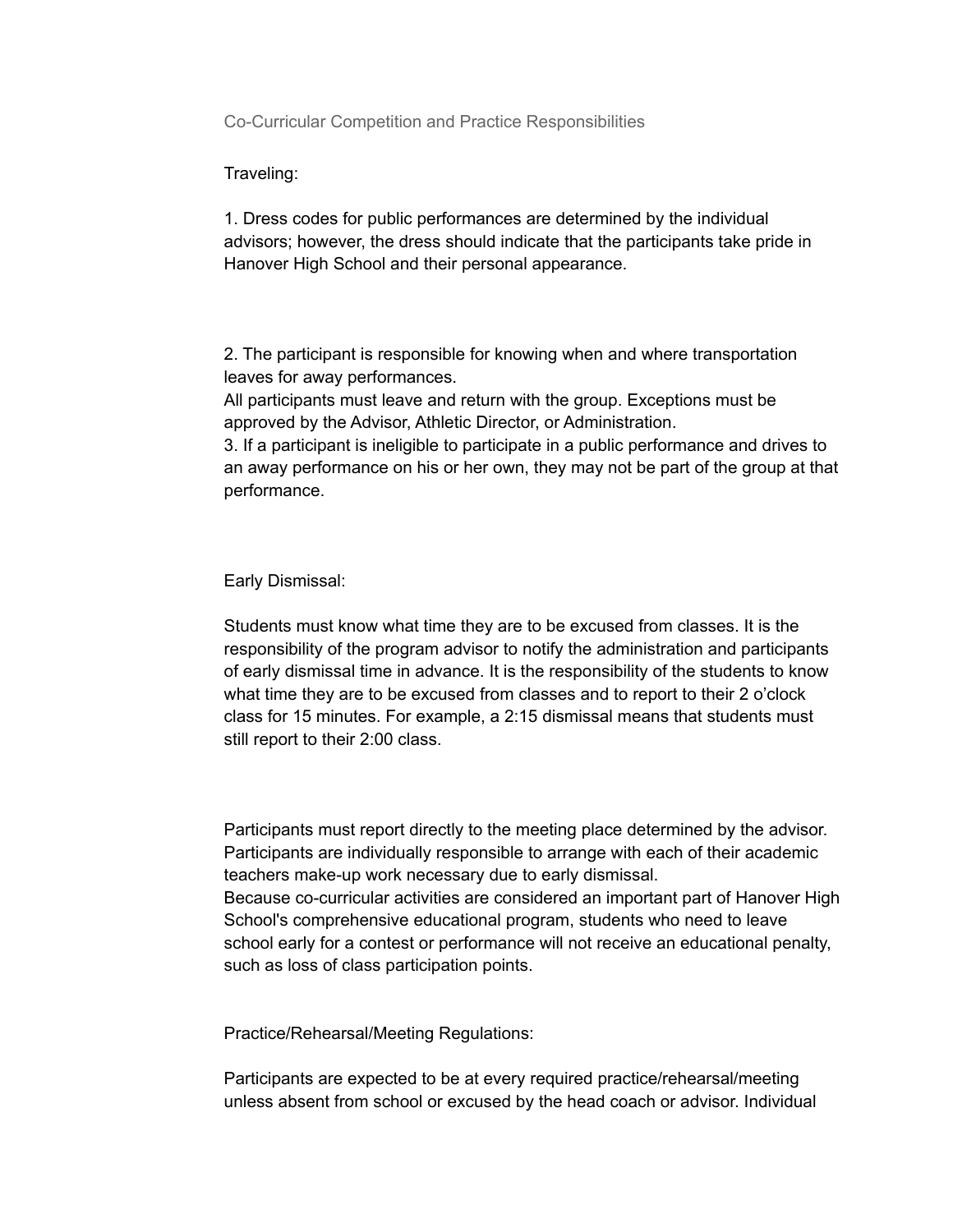coaches and advisors determine penalties for missing practices unexcused. Participants who must miss practice for an appropriate reason should inform the head coach or advisor ahead of time.

### Designated Days Policy:

Hanover High School recognizes that students may have personal obligations on certain days that conflict with co-curricular activities. These obligations may include, but are not limited to, family travel, religious observances, and celebrations of major holidays. The intent of this Designated Days Policy is to allow students and families with strongly held beliefs or obligations the opportunity to be together to honor those beliefs on significant days without jeopardizing the student's place on the team.

### Academic Requirements and Eligibility

The student must satisfy the teacher's long-term academic requirements and attendance requirements for all scheduled credit courses for the day of the co-curricular activity. Friday attendance counts for both Friday and weekend events.

### Previously Approved Absence

A student may legitimately miss a class and remain eligible if satisfactory arrangements to miss the class have been made with the teacher prior to the class meeting time by completing a goldenrod form and returning it to the main office.

## Unexcused Absence from Class

In the case of an unexcused absence, the student is ineligible to participate in the next scheduled practice or rehearsal following knowledge of the absence being processed in the school's main office. An ineligible student may not miss class(es) in order to attend a public performance.

If a student participates in public performance when they have been later deemed ineligible, the student will then be required to miss their next public performance. performance=performance, practice/rehearsal=practice/rehearsal.

### Co-curricular Eligibility Based on Attendance

Participants in all HHS co-curricular activities are expected to attend all of their classes, in their entirety, except when they have a prior notification excuse or a doctor's note. Prior notification excuses are those for which the participant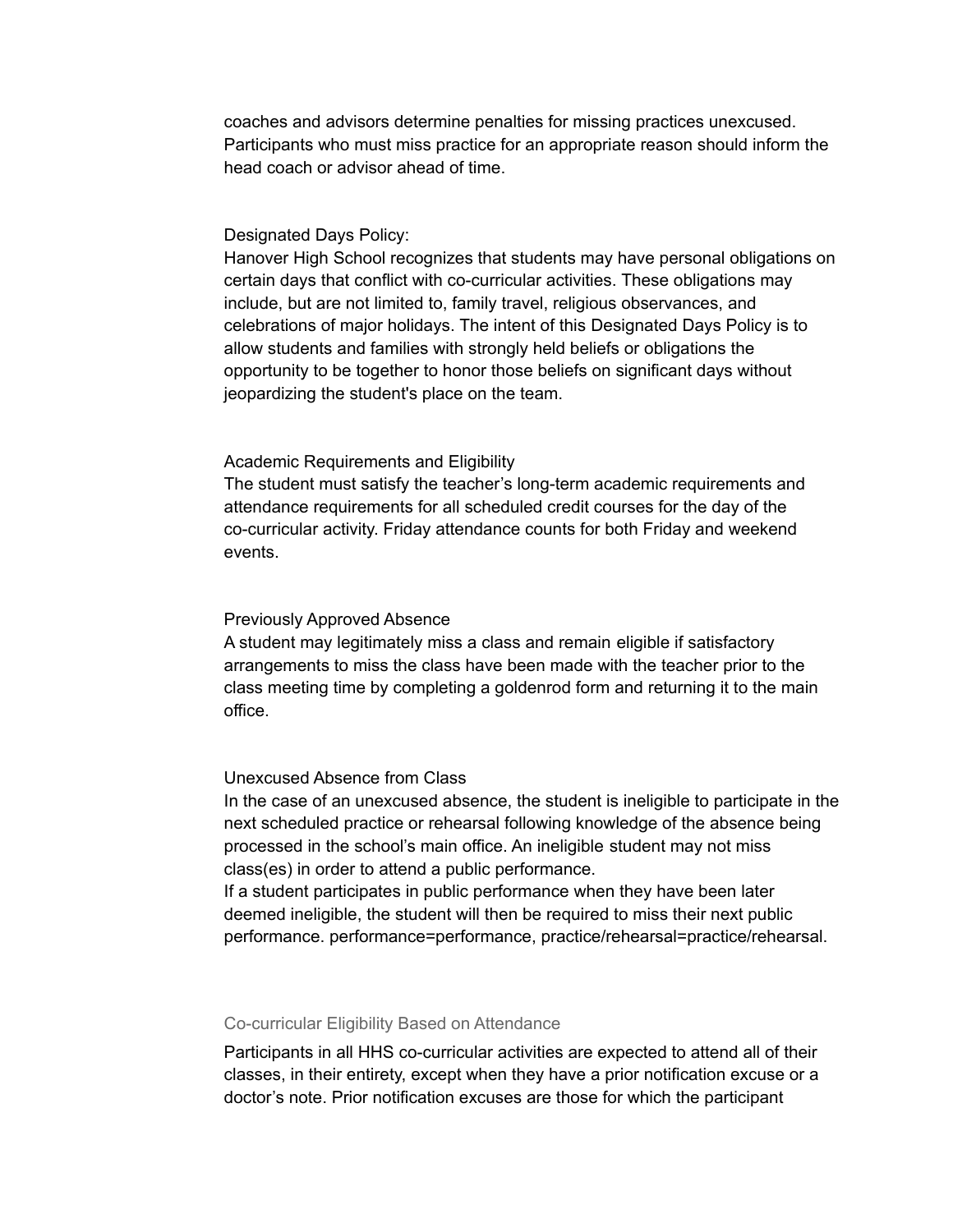secures a goldenrod form signed by the teachers of those classes that they will miss for that day and returns it to the main office. Absences that are parent-sanctioned but do not go through the goldenrod process will not allow practice/rehearsal that day unless there is a doctor's note. Only those absences that provide prior notification or a doctor's note will allow co-curricular participation.

Students must be in attendance for all of their required classes in order to participate that afternoon or evening (Unexcused absences on Friday would result in ineligibility for weekend events) in a co-curricular contest or performance. In the case of an unexcused absence, the student is ineligible to participate in the next scheduled practice or public performance following knowledge of the absence being processed in the school's main office. An ineligible student may not miss class(es) in order to attend a public performance. The Principal or designee may waive this requirement under special circumstances.

If a participant misses class time because of a class cut or illness, it will result in ineligibility. If an ill participant leaves a class and goes to the Nurse and returns during that same period to class, they may still be eligible. If the participant goes to the Nurse and misses the entire/remainder of that class, they are ineligible to participate in co-curricular activities that day. If they spend a period or two in the Counseling office and receive an "H" for the classes missed they can still participate.

If an athlete is reported to the Athletic Department for cutting a class and is therefore ineligible for playing in a contest, the athlete may not ride the team bus to an away contest that day if they would miss any class time for the remainder of that day.

### Illness

If the student is absent from a class or scheduled obligation due to illness, the student is ineligible to participate in the co-curricular activity for that day.

#### Ineligibility Overrule

When a student misses a class or scheduled obligation, the Associate Principal may declare the student eligible if it can be verified that the student's absence was due to circumstances beyond the student's reasonable control. Although we prefer prior notification for doctors appointments, the Associate Principal will also declare the student eligible if they present a doctors' note excusing their absence on the day missed.

#### **Suspension**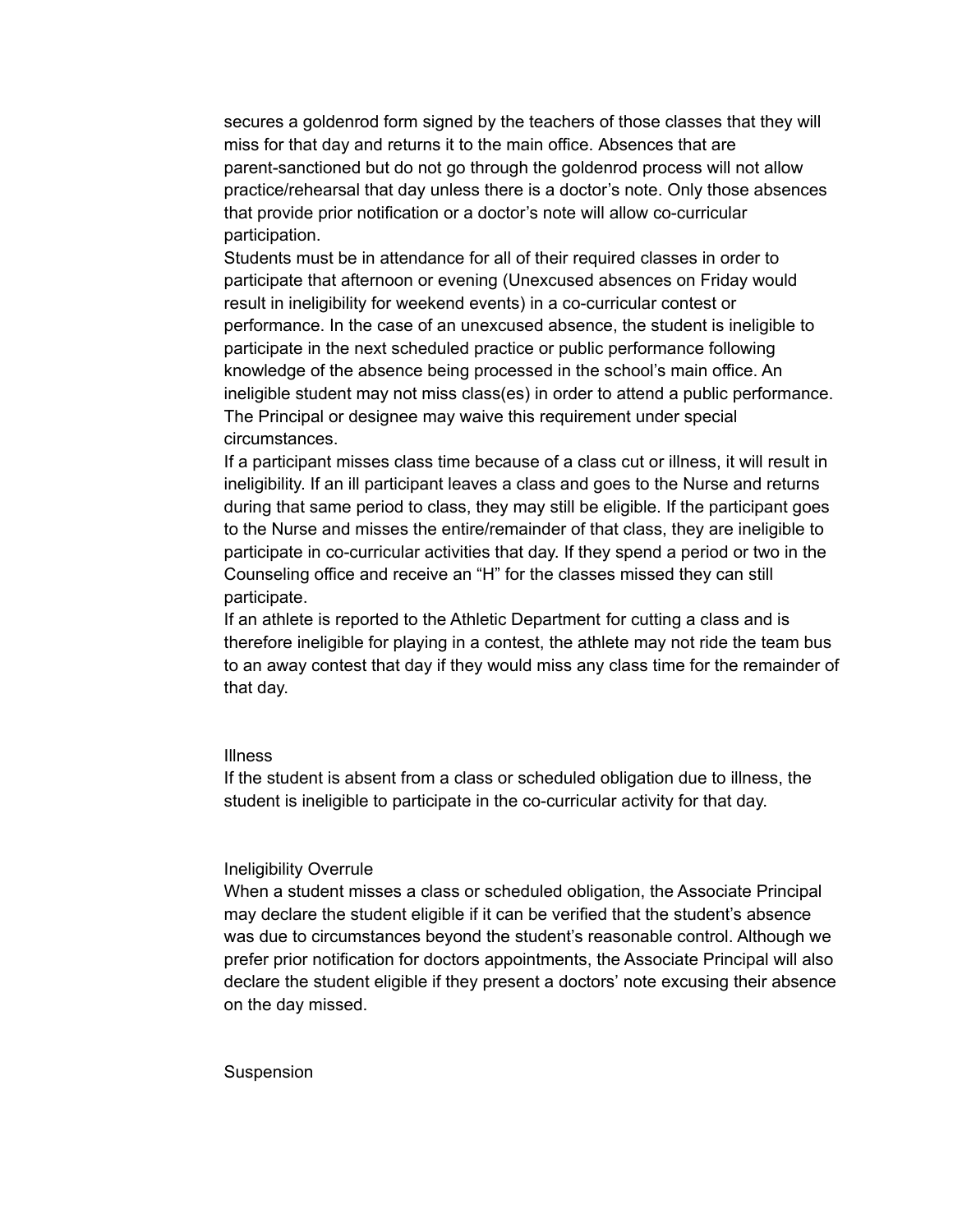No student may participate in any activity during the same day that the student has been on suspension, either in-school or out-of-school suspension.

Eligibility Addendum Council, Spring 1993

That on the days of games or contests for any sport, the J-Comm will go into session immediately upon learning that there is an appeal of ineligibility due to class cutting or accrued tardiness that equals a cut.

That the usual twenty-four hour timeline for appeals be reduced to same day or as soon as the information is known.

That the J-Comm would hear each case immediately if the J-Comm decides to hear the case at all.

That if there is insufficient time between the submission of an appeal and the scheduled departure of the team for an appeal to be heard, no appeal will be allowed.

That this change in procedure be communicated to the Athletic Director and all coaches with the request that all athletes be informed.

### Coach and Advisor Expectations

The student must comply with any additional rules and regulations set by the coach or advisor for that activity. Before the activity begins, the coach or advisor will inform the participants in that activity of all basic rules and additional expectations. However, it is still the student's responsibility to acquaint themselves with all applicable eligibility rules.

Spectator/Audience Behavior at School Functions

A student whose behavior is disruptive, dangerous or detrimental to the Hanover High School community at an athletic, social or cultural event involving representatives of the school or on a bus transporting Hanover High School students, shall forfeit participation in or admittance to such events for a time period determined by the Principal in conjunction with the student and their parents. The Principal has the discretion to place a student on probation for the first offense. Discipline procedures outlined in the Dresden Safe Schools Zone Policy JICD and Regulation JLI may also be enforced.

Obscene cheers, throwing objects, disrupting a co-curricular activity and verbal indignities directed toward visiting athletes have no place in high school athletics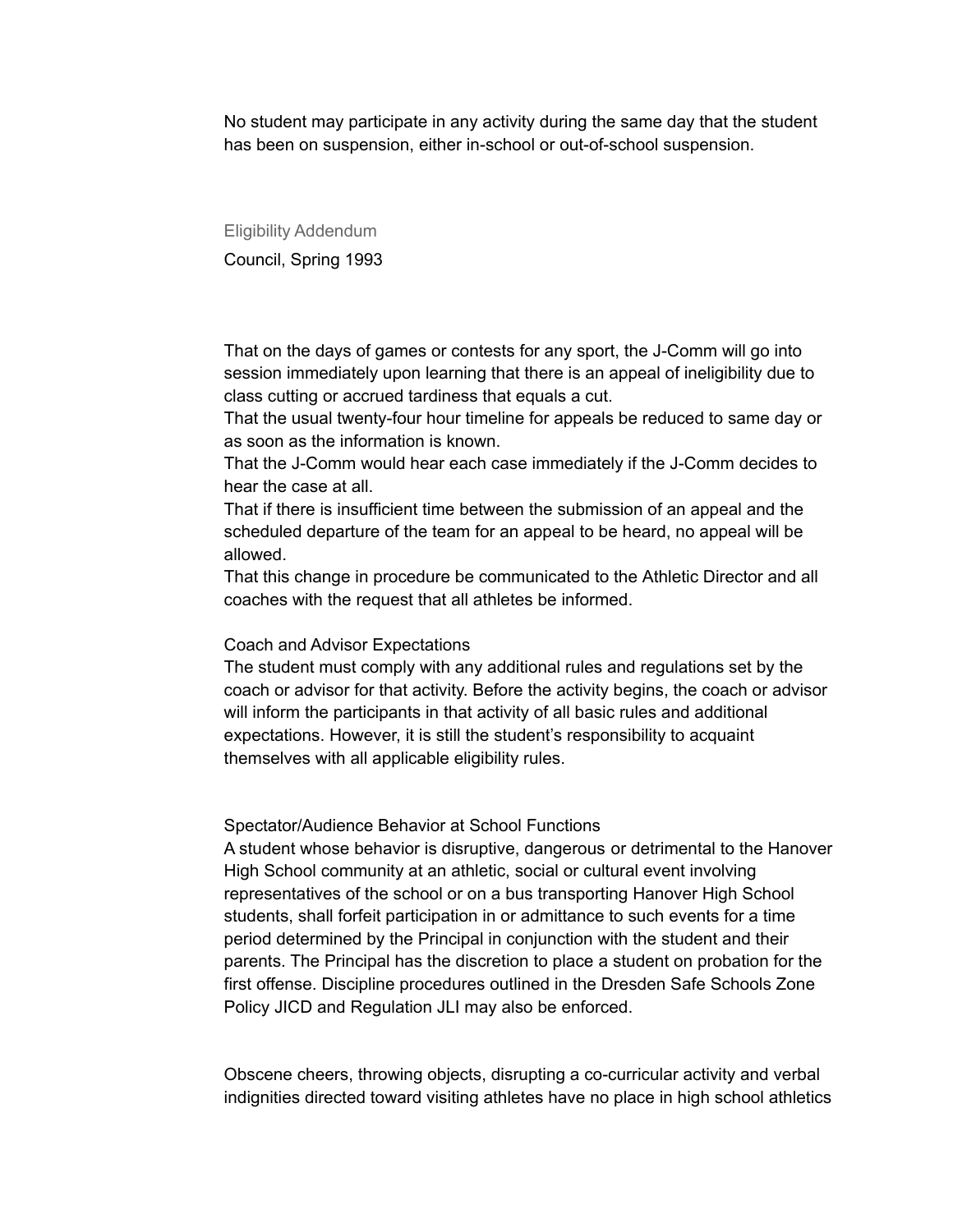and will not be tolerated. Courtesy to visitors as well as the safety of players and spectators must be given full consideration. The old axiom (paraphrased) should prevail: You have personal rights until your assumed rights interfere with the rights of others.

Hanover High School is a drug-free zone which means that alcoholic beverages, tobacco, and smoking are prohibited on school grounds and in school buildings.

### Student Initiated Activities

Students wishing to organize a new activity (i.e., science club, intramural, etc.) should contact the Associate Principal . The Associate Principal will help them determine whether their proposal is feasible and advise them on the necessary details (statement of purpose, transportation, timetables, advisors, and funding, if needed). A proposal requiring a budget should be planned a year in advance and initiated in early Fall. Once the Associate Principal approves the proposal, the students bring the proposal before the Council for consideration.

Currently approved motion departs from handbook with significant omissions one of which is related to how Council is handled by CCC.

## n. Gender Inclusivity

### Legislative Intent

If an individual is treated or dealt with in a manner that is based in historical gender stereotypes differently because of their gender and/or required to conform to a specific standard historically associated with their gender, that is gender discrimination regardless of intent, and that is not permissible. These guidelines aim to prevent gender discrimination and make (non-cisgender) students more comfortable.

### All-Gender Facilities and Programs

The school requires that individuals be permitted to use single-sex facilities, such as bathrooms or locker rooms, and participate in single-sex programs (such as a co-curricular activity or club), consistent with their gender, regardless of their sex assigned at birth, anatomy, medical history, appearance, or the sex indicated on their identification. This does not require the school to make existing bathrooms all-gender or construct additional restrooms. Single-occupancy restrooms will make clear that they can be used by people of all genders. Some people may object to sharing a facility or participating in a program with a non-cisgender, transgender or gender non-conforming person. Such objections will not be a legitimate reason to deny access to that non-cisgender, transgender or gender non-conforming individual. If an individual objects to sharing a bathroom with with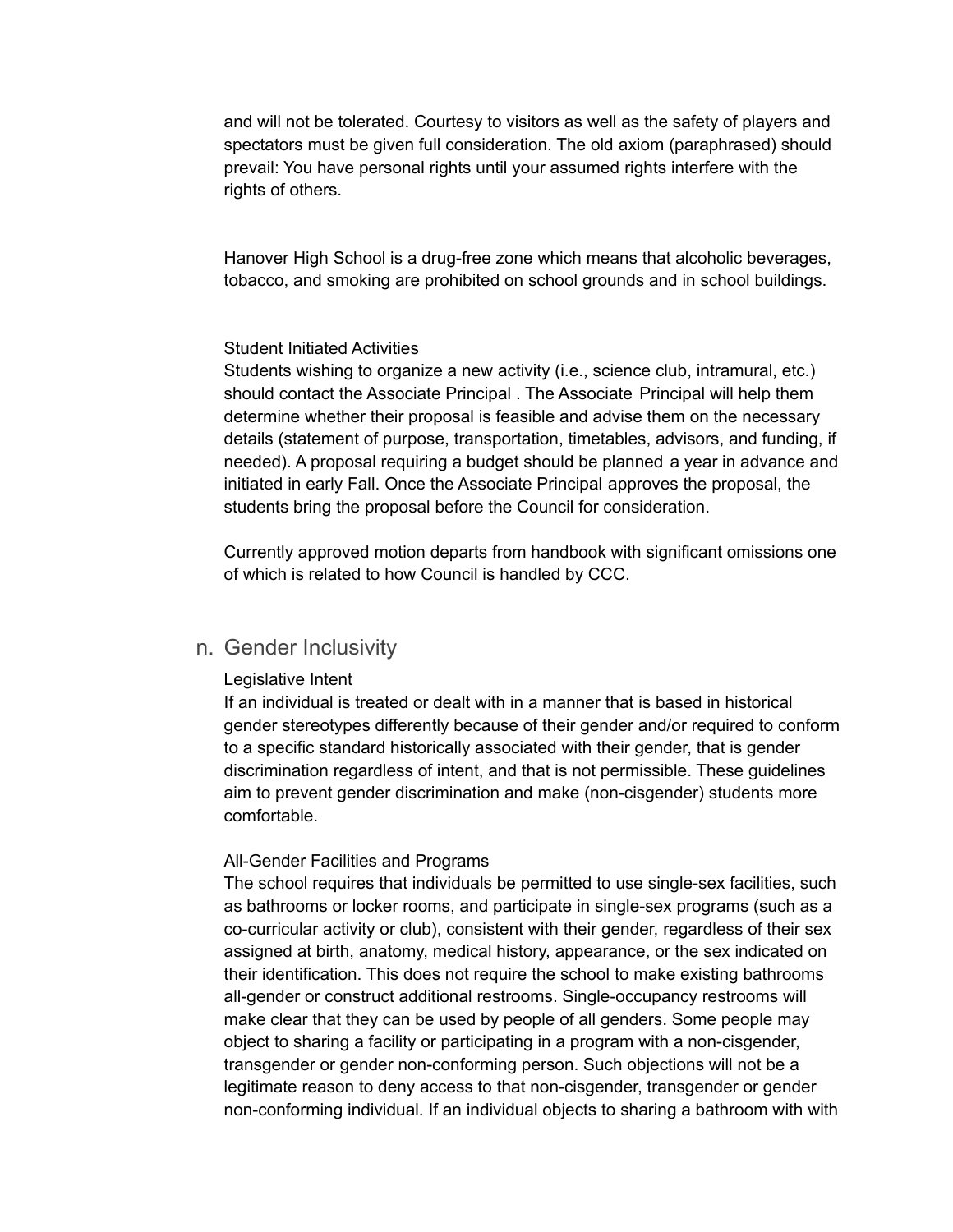a non-cisgender or gender non-conforming person, they may use the single-occupancy bathrooms in the music department or other areas of the school.

For single-sex programs associated with the state's athletic association, the school should do all in its power to try to allow students (regardless of gender) to participate in the programs.

#### Names, Pronouns, and Using Gendered Terms

Individuals should avoid addressing a group of people as "ladies and gentlemen," "boys and girls," "ladies," or any other gender binary or gender-based terms, as it does not include non-cisgender and gender non-conforming students and can make them uncomfortable. Similarly, students may not be split into two (or more) groups in a classroom setting based on gender or sex assigned at birth, as it leaves non-cisgender and gender non-conforming students feeling excluded or ostracized.

Individuals should avoid addressing another individual with a gendered word (such as "young lady") without being certain of the person's gender.

All members of the Hanover High School community have the responsibility to use and respect an individual's personal pronouns. These pronouns include, but are not limited to:

He, Him, His She, Her, Hers They, Them, Theirs Ze, Hir, Hirs (Pronounced Zee, Here, Heres) Ze, Zir, Zirs (Pronounced Zee, Zere, Zeres) Xe, Xem, Xyr (Pronounced Zee, Zem, Zere)

If a person is not sure as to what another individual's personal pronouns are, it is suggested that the person asks the individual for clarification.

If an individual is not sure as to whether or not another individual's pronouns or gender identity are public knowledge or not, they must check with the other individual before sharing the information with anybody.

The pronouns used in the English language have changed in recent years. For example, the pronoun "they" is now accepted by linguists and in the English language as a singular, gender-neutral term. Members of the Hanover High School community have the responsibility to be open to using these pronouns.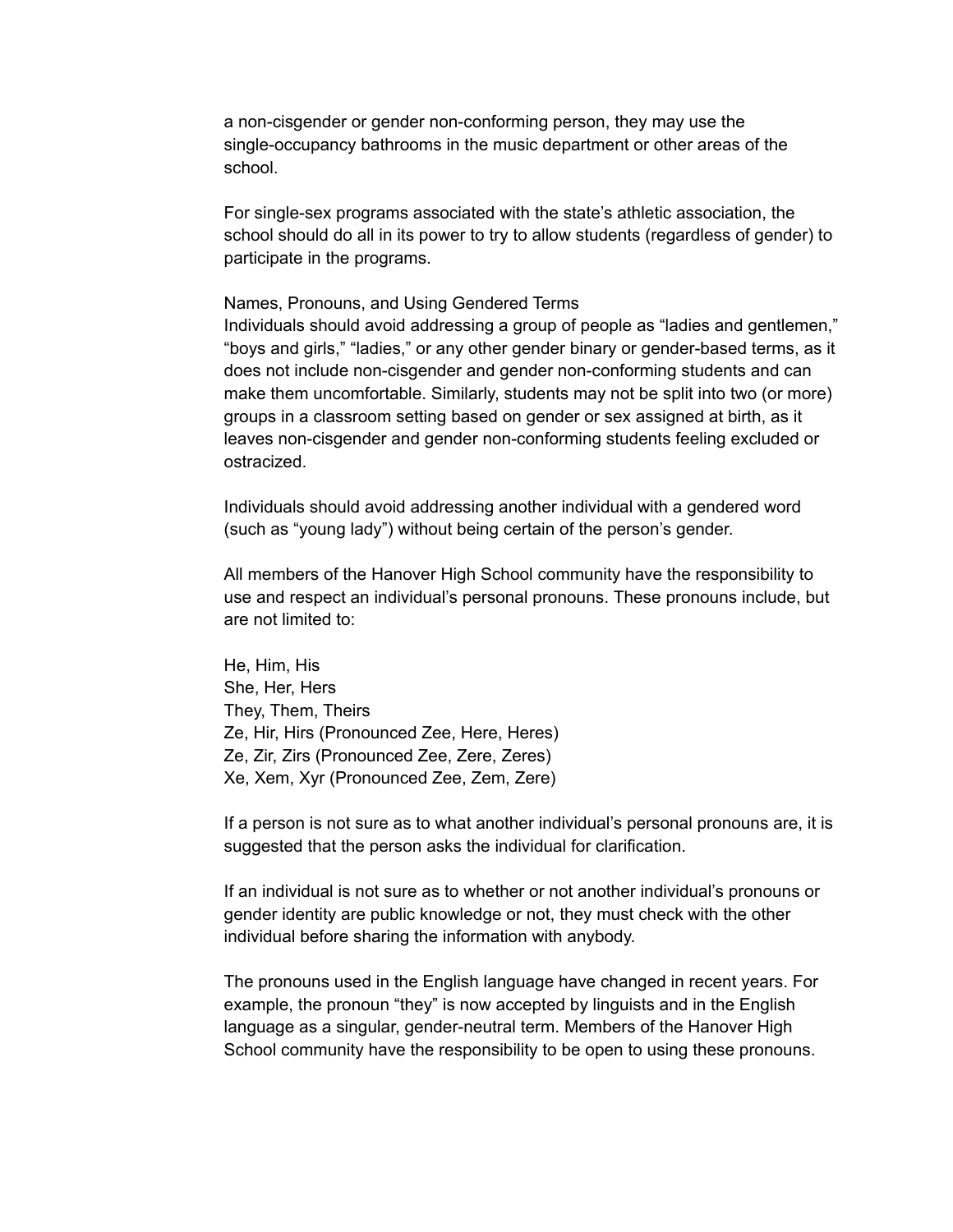At the start of a new semester, teachers are encouraged to ask students to let the teacher/class know of any corrections to the student's name, as well as to inform the teacher/class of the student's pronouns. On the first day of a new semester, the school will provide name tags for students that provide a space for the student to list their personal pronouns, if they so choose.

If an individual takes a foreign language and uses non-gendered personal pronouns that might not exist within said foreign language, they should discuss or research a solution with the teacher. The teacher has the responsibility to use a pronoun that the student is comfortable with.

Teachers, students, and other members of Hanover High School are required to use and to respect an individual's chosen name, even if the name is not their legal name. The intent of this is to prevent non-cisgender and gender non-conforming individuals from being misgendered or called by a name that the individual feels misgenders them. Similarly, if an individual feels that their legal name does not correspond with their gender, the individual may request that their @hanovernorwichschools.org email address be changed to a name that they feel corresponds with their gender. The other email account must be deleted to avoid confusion. This student also has the right to have their official name and gender changed in PowerSchool, Schoology, or other school-based data collection programs. In cases where legal names or legal sex are required, the school must include an option for an individual's true name and true gender, if possible.

No member of Hanover High School may place the burden on individuals to justify their gender identity or expression and demonstrate why a particular distinction (pronoun or gender label) makes them uncomfortable or does not conform to their gender expression. It is inappropriate for an individual to pursue discussion of this topic without explicit permission from the individual.

Any survey sent to members of the Hanover High School community that was created within or by the school must allow for an "other" gender option, aside from male and female, if requiring an individual to provide their gender. Examples of surveys created within or by the school are surveys created for a class, or a survey created by a student or staff member with the intent of reaching a member of the HHS community.

Any form sent to members of the Hanover High School community from the school must allow for an "other" gender option, aside from male and female, if requiring an individual to provide their gender. If needed, the school can request individuals to report their biological sex in addition to their gender.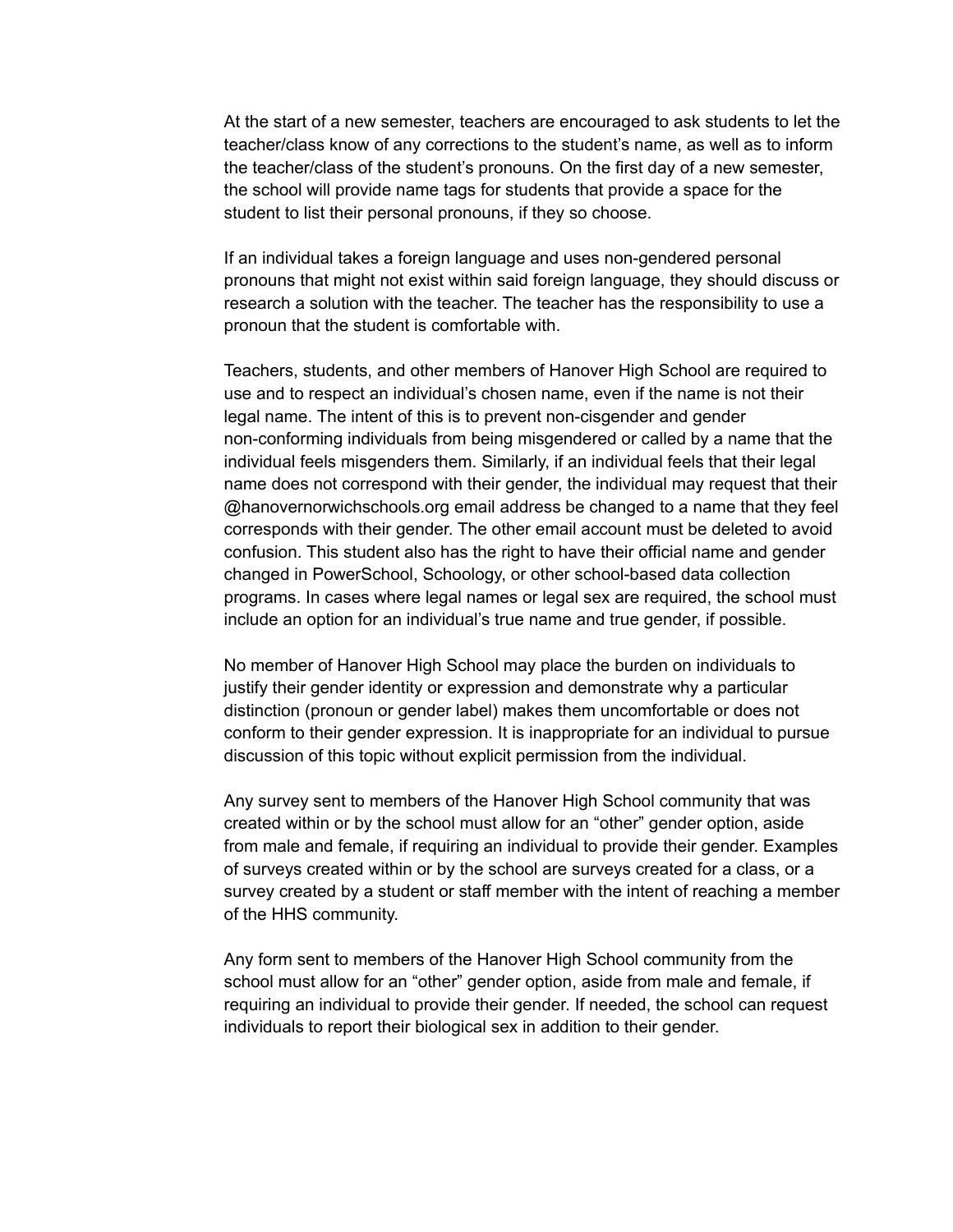# o. Open Campus

Open Campus is a privilege granted by parents and Hanover High School administrators to sophomores, juniors, and seniors to leave school grounds during their unscheduled time. The goal of this privilege is to give students the opportunity to develop personal responsibility for their unscheduled time. Open Campus is an important privilege and will last only as long as students treat it with respect. Parents give permission for Open Campus in the annual registration process. Sophomores may not leave campus until they have had their introductory meeting with the Associate Principal.

## Eligibility Requirements

Eligible students are in 10th, 11th, and 12th grade and are passing in all their courses at the end of each semester (mid-year and end-of-year). Ineligible students are notified by mail during the summer.

Final marks at the end of the school year determine eligibility for the first semester of the following school year. At the end of each semester, parents and students with Open Campus are notified if there is a change in the student's Open Campus privileges.

Incompletes: A teacher must give formal notice that an incomplete has been made up.

The student has had no serious disciplinary problems or violation of school policies and regulations as outlined in the Handbook. These regulations are in effect during school hours and during school activities and are not limited to school grounds.

Parent(s) give permission to their student, and the signed permission form is on file at the office. Parents may withdraw their permission at any time. Facts about Open Campus

Open Campus time is unscheduled time.

Unscheduled time is school time (school in session)

School is in session until 3 PM for all students with the exception of Wednesday when school ends at 2 PM.

A student who is off campus during their unscheduled time is still subject to school rules and to the consequences of violating these rules.

Student Expectations

Students are expected to do the following:

Know the eligibility requirements, procedures, and consequences as outlined in the annual registration forms and to comply with these rules.

Sign the permission form in the annual registration form indicating they have read and understand the rules.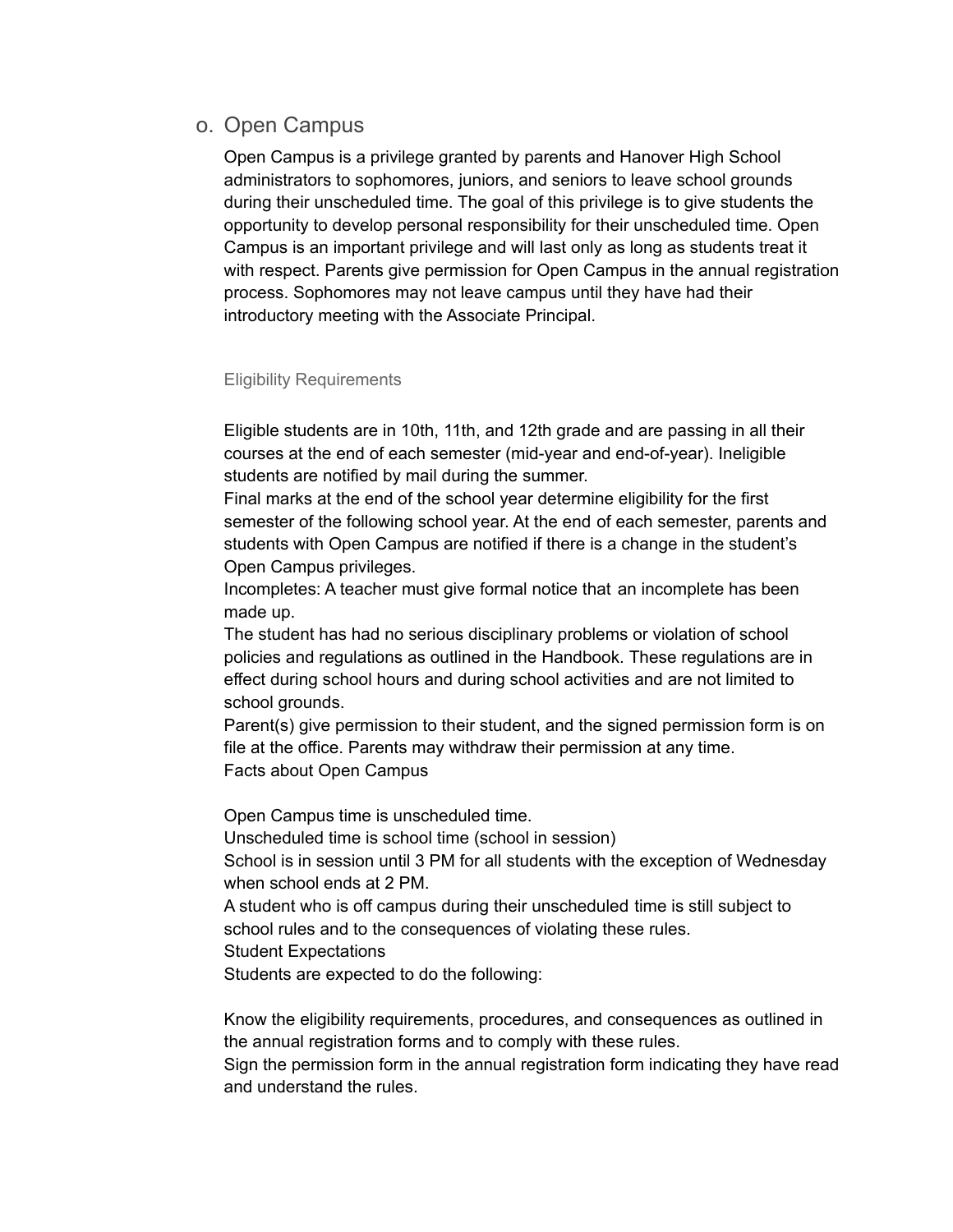Sign-out before leaving school grounds in one of the two sign-out books located in the main office and in the atrium.

Avoid the following off-limits areas: the grounds and buildings of the Senior Citizens Housing between Lebanon and South Park Streets, the sidewalk bench on Summer Street, the Lutheran Church property on Summer Street, the Friends Meeting House (parking lot, lawns, or buildings) on Lebanon Street; the driveways and parking lots of these buildings are not to be used as a pass-through for either vehicles or pedestrians.

The student while off campus will not actively, in words or actions, condone illegal activities.

The Council defines "School grounds" as follows:

The school side of Lebanon Street from the Friends Meeting House driveway to Hovey Lane is a campus boundary. (The sidewalk is on-campus, but the road is off-campus.)

The driveway at the English Department end of the school building is a campus boundary.

The outer edge of the athletic fields, including the fields for Football, Track, and Soccer, is a campus boundary. (Areas in the adjacent woods are off-campus.)

Other areas may be considered off-limits when the Administration receives complaints about student loitering.

Appeal: Any student who becomes ineligible for Open Campus for academic or behavioral problems has the right to appeal directly to the administration provided that parents support the appeal. Administrative decision may be appealed to the Judiciary Committee of the Council.

### Ninth Grade Students

School rules that apply specifically to ninth grade students are as follows: Ninth grade students are expected to be at school from 8:00 a.m. to 3:00 p.m. (to 2:05 p.m. on Wednesdays). A ninth grade student who needs to leave school during an unscheduled period for an appointment must have a note from a parent.

Ninth grade students do not have open campus.

The consequence for going off-campus, first offense, is a five-day schedule-up. The consequences for a second offense are a two-week schedule-up and the loss of open campus privileges for the first marking period of sophomore year.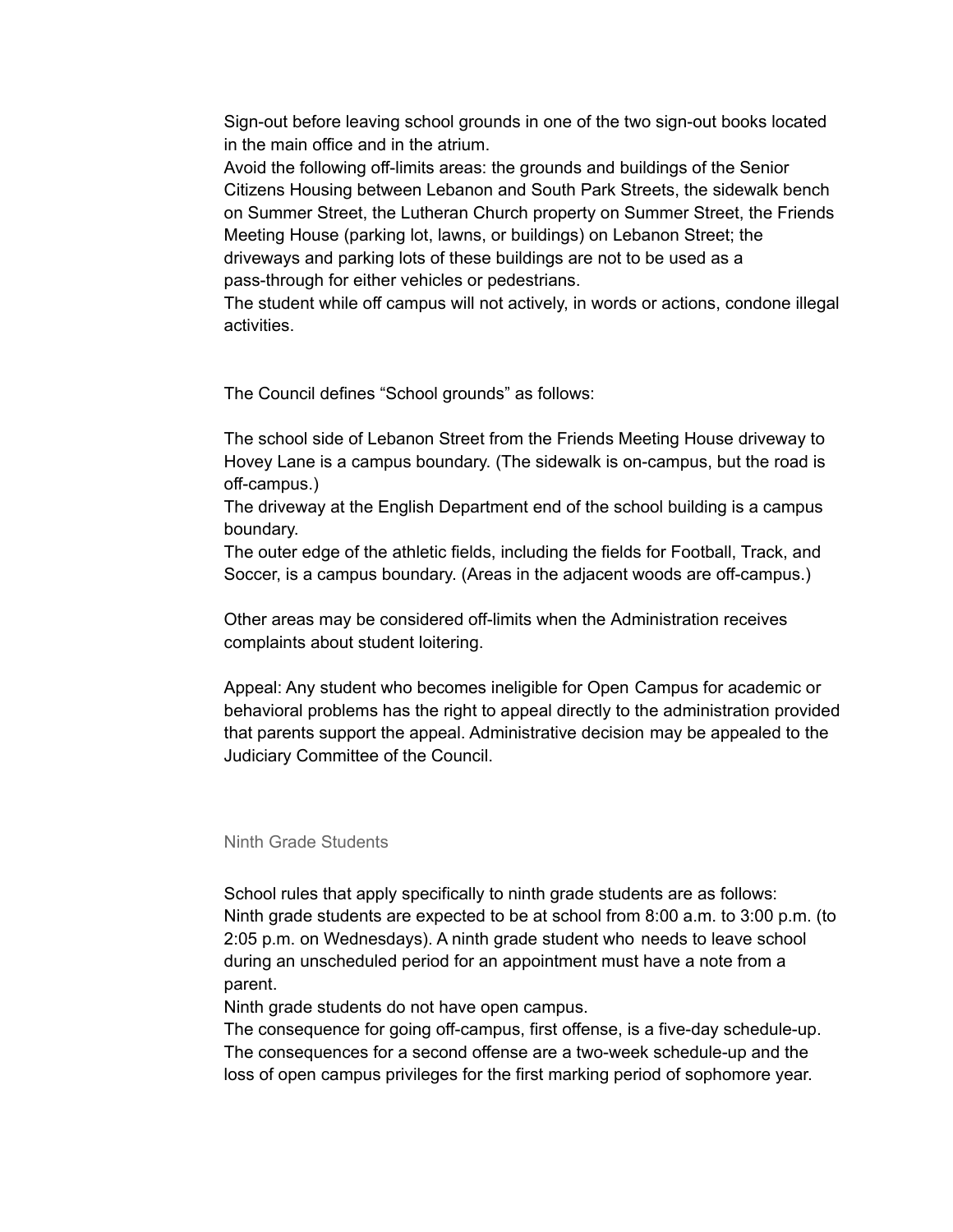Final exams: Ninth grade students may leave school grounds when they do not have a scheduled exam.

NOTE: Freshmen may be dismissed from school by note from a parent either on a one-time basis or in some instances on a blanket permission basis.

# p. Parking & Driving

Parking is very limited. Noting this as an acute problem, the Dresden School Board adopted the following (Policy: JLIE) in September, 1991:

In recognition of the severely restricted access and parking opportunities on Dresden School property, it is the policy of the Dresden School Board that the available parking lots and driveway spaces be allocated in the following priority order:

Safe pedestrian entry and egress.

Vehicles necessary for conducting the school's business.

Employee parking.

Student parking.

The Board authorizes the administration to designate and clearly identify appropriate spaces for the above priorities with the expectation that if insufficient space exists to accommodate all interests, the above priorities will govern necessary restrictions. Furthermore, the Board authorizes the administration to utilize parking and access enforcement measures, if necessary, including a system of fines as well as "booting" or towing violators' vehicles.

The following parking procedures are in effect starting the first day of school:

No vehicles may park in Hanover High School parking lots between the hours of 7 a.m. and 3:00 p.m. (2:00 p.m. Wednesdays) without an approved parking sticker.Cars parked illegally may be towed at the owner's expense.

Legal parking may occur only in designated parking spaces.

For each parking violation, a \$40.00 ticket will be issued

Each subsequent violation will be subject to additional \$40.00 tickets and/or towing at the Administration's discretion.

Money collected for parking violations goes into the Driver's Ed Scholarship Fund.

The Friends Meeting House, the Lutheran Church, and the Senior Citizens parking lots are closed to student parking. Parking in these locations can result in towing and fines. ALERT: Illegal parking in designated handicapped spots carries a fine.

Students with motorcycles should see the Associate Principal to determine an approved parking space.

Students should park in spaces indicated for student parking only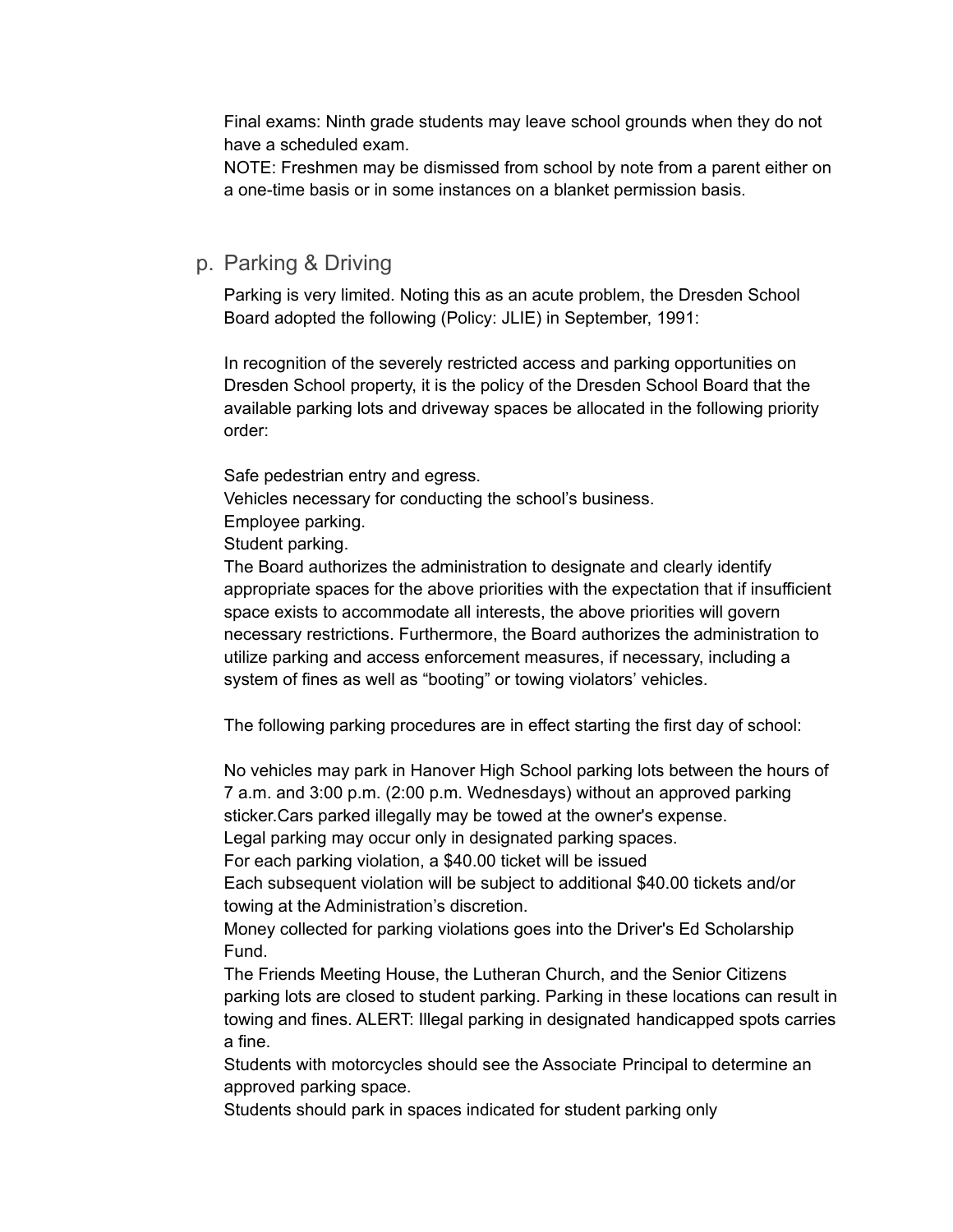This notification serves as the only warning; no other warning will be issued prior to assessing fines for illegally parked vehicles.

HHS Student Parking Policy

Students applying for a parking permit must have a valid license by the date of issue. All designated student spaces will be distributed in the following order of priority:

Hardship Students Seniors (by lottery if spaces available) Hardship Students Hardship parking is defined as a situation that is out of the control of the student. This burden would require a student to drive their vehicle to school in order to attend their classes on a daily basis. The following circumstances DO NOT apply for Hardship:

Extracurricular activities (before or after school) **Sports Carpooling** Students that have access to bus routes

Hardship applicants should come with a letter from their family, signed by themselves and their guardians, stating their hardship. Acceptance of Hardship situations is at the discretion of the Associate Principal.

**Seniors** 

Should there be additional spaces, all remaining spaces will be available to seniors. All senior spaces will be chosen in a lottery.

#### Student Parking Areas

Upon issue, a permit will be assigned. Student parking spaces are clearly marked behind the school. NO OTHER SPACES ARE PERMITTED.

Student Driving and Use Of Motor Vehicles

Only those students who are granted parking privileges and students bringing vehicles to be worked on in the Industrial Tech Area are authorized to drive on school property.

The speed limit in the school driveway and parking lot is not to exceed 10 miles per hour.

Squealing of tires, fast starts, students riding on the outside of cars or other potentially dangerous acts are not allowed at any time on or near school property. In the event of violation of any of these expectations within a given school year,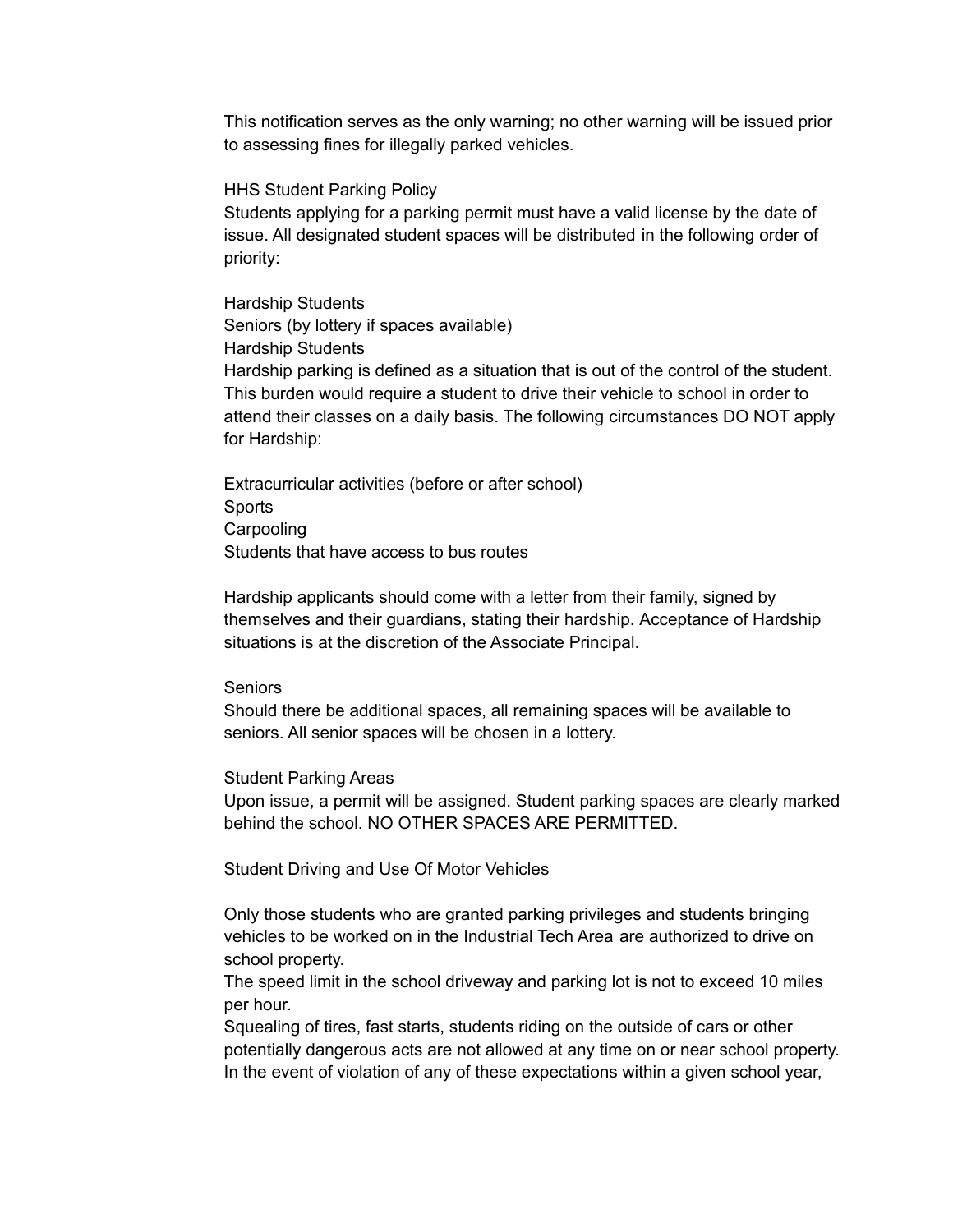(a) The first complaint: The owner/driver will be warned to correct the situation and parents will be informed of the warning by letter.

(b) Second complaint: The student will be asked to keep the vehicle away from school property for either a specified or indefinite period of time; parents will be notified of this request in writing and advised that a subsequent violation will mean a complaint filed with the police.

(c) If a student persists with driving problems after steps 1 and 2, the school Administration will sign a complaint with the police to restrain the individual from driving on school property.

# q. Personal Appearance Policy

The goals of the HHS dress code are as follows:

- Maintain a safe learning environment in classes where protective or supportive clothing is needed, such as chemistry/biology (eye or body protection) or PE (athletic attire/shoes).
- sexual orientation, race, ethnicity, body type/size, religion, and/or personal style.
- Allow students to wear clothing of their choice that is comfortable.
- Ensure that all students are treated equitably regardless of gender/gender identification, sexual orientation, race, ethnicity, body type/size, religion, and/or personal style.

## **Policy:**

Students are required to follow the dress code while on school property during school hours. Clothes must be worn in a way such that genitals, buttocks, and nipples are covered with opaque material. For more specific examples of required use see the "must wear", "may wear", and "cannot wear" lists below.

## **Students Must Wear:**

Clothing that adheres to the coverage requirements above.

- Top
- Bottom: pants/ sweatpants/ shorts/ skirt/ dress/ leggings, etc.
- Footwear

## **Students May Wear:**

- Clothing that expresses their self-identified gender
- Religious attire without fear of discipline or discrimination
- Hats (including religious headwear)
- Hooded Sweatshirts
- Fitted pants, including leggings, yoga pants and "skinny jeans"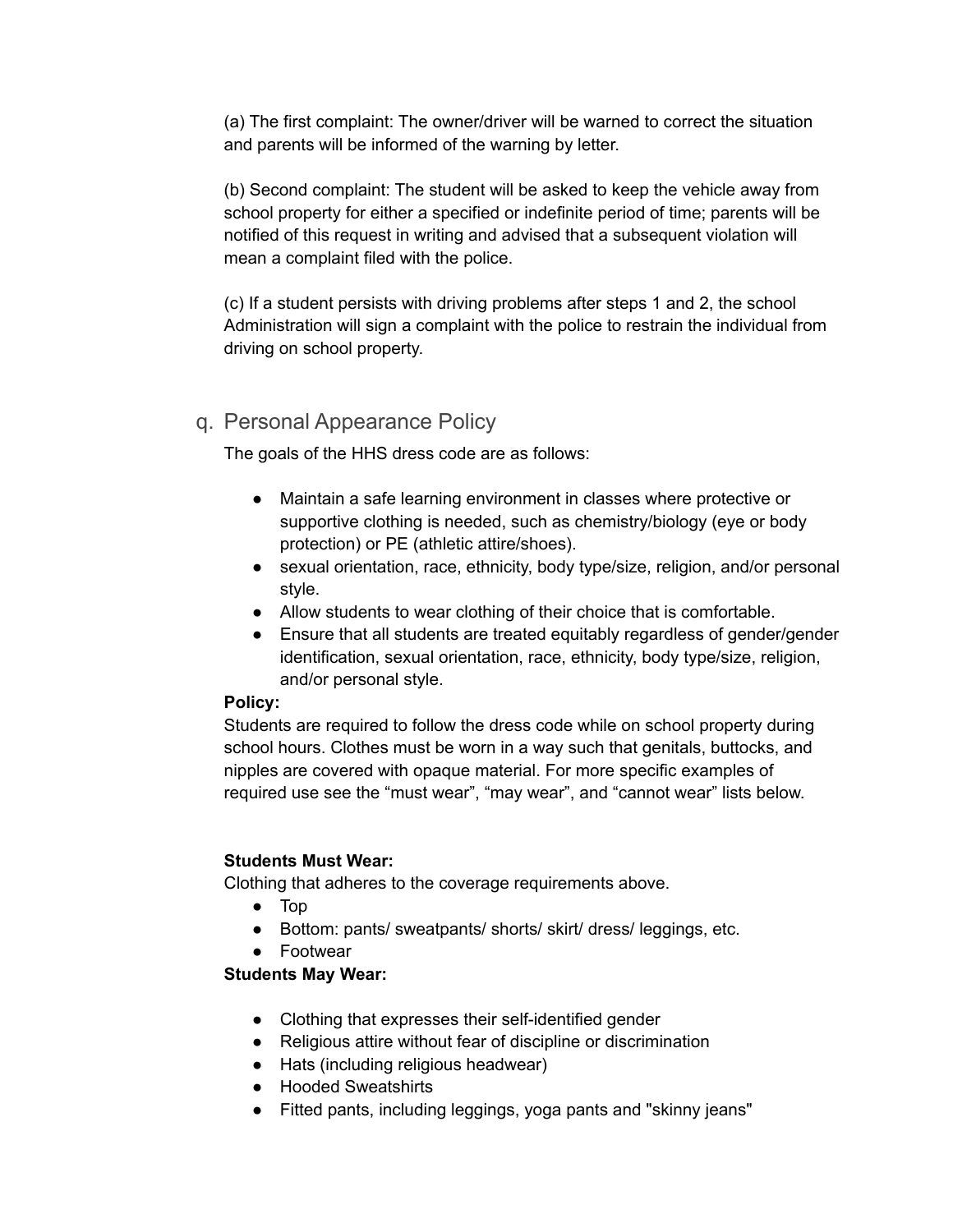- Pajamas
- Ripped jeans (as long as underwear is not exposed)
- Athletic attire
- Clothing with commercial or athletic logos provided they do not violate the "cannot wear" section below.

## **Students Cannot Wear:**

- Clothing or accessories with images or language depicting or advocating violence or the use of alcohol or drugs
- Clothing or accessories with images, symbols, or language that are derogatory or create a hostile or intimidating environment towards any group of people or any protected class.
- Clothing or accessories that have vulgar or inappropriate images, symbols, or language associated with said language.
- Visible underwear (waistbands or straps of undergarments worn under clothing are not a violation)
- Bathing suits
- Helmets or headgear that obscures the face (except as a religious observance)
- ●

## **Extracurricular Attire:**

In the case of athletic uniforms, all uniforms on a team must be the same. If a student takes issue with their athletic uniform, they should take it up with the Athletic Department.

At music performances, the attire guidelines cannot be enforced or suggested based upon gender. Administration cannot enforce this standard for the attire for music festivals that are not associated with Hanover High School. If a student takes issue with the attire proposed by the festival, they should bring it up with the festival director(s) or ask their teacher to communicate with the festival.

The gowns for the graduating class should all be the same color, or students should be allowed to choose the color of their gown from the given options. The color of the gowns should not be selected based on the gender or sex of the students.

Hanover High School prohibits discriminatory harassment or violence motivated by a person's gender identity or expression that attempts to interfere with, or actually interferes with, the free exercise of an individual's right. Discriminatory harassment includes violence, the threat of violence, a pattern of threatening verbal harassment, the use of force, intimidation or coercion, defacing or damaging real property, and cyberbullying.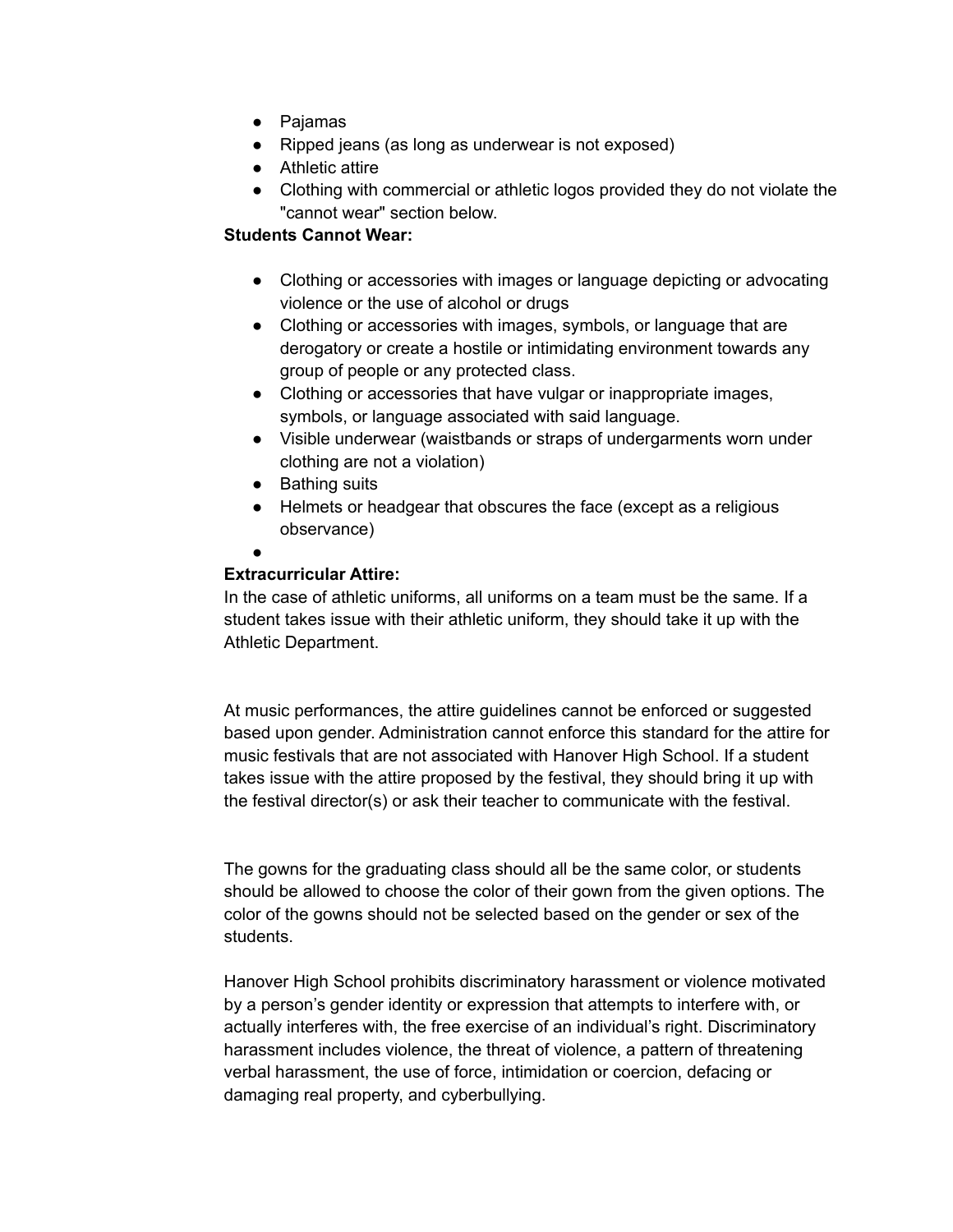## **Enforcement**

If a Hanover High School student refuses to comply with any of these rules, a staff member can tell the student, "I feel that your attire is prohibited by our dress code" and enforce consequences according to the Hanover High School Code of Conduct.

If a student disagrees with the enforcement of the dress code by a staff member, they can discuss their dress with the Associate Principal.

If a non-student member of the Hanover High School community does not comply with these rules the incident should be reported to one or more of the following people, if applicable:

Department Head Associate Principal Principal

# r. Schedule-Up

Schedule-up is a school-based consequence that may be employed when a student violates unscheduled time or one of several rules stated in the Handbook. Schedule-up means that for a period of time the student loses the free choice of where to go during unscheduled time.

Usually, the student works out a schedule with the adult in charge. The schedule-up specifies the following:

The student spends all unscheduled time in adult supervised work spaces; With the exception of a 30-minute lunch period, the student must ask an adult supervisor to initial the schedule form for each period, thereby confirming the student was in a previously designated space.

The form must be turned in at the Main Office at the completion of the student's school day and picked up at the beginning of the next school day.

Failure to attend a required period, excessive lateness, or failure to turn in or pick up the schedule form may mean in-school suspension as the next level consequence.

# s. School Dances

Students who wish to plan a school dance must first meet with the Associate Principal to obtain potential dates for a dance and planning instructions.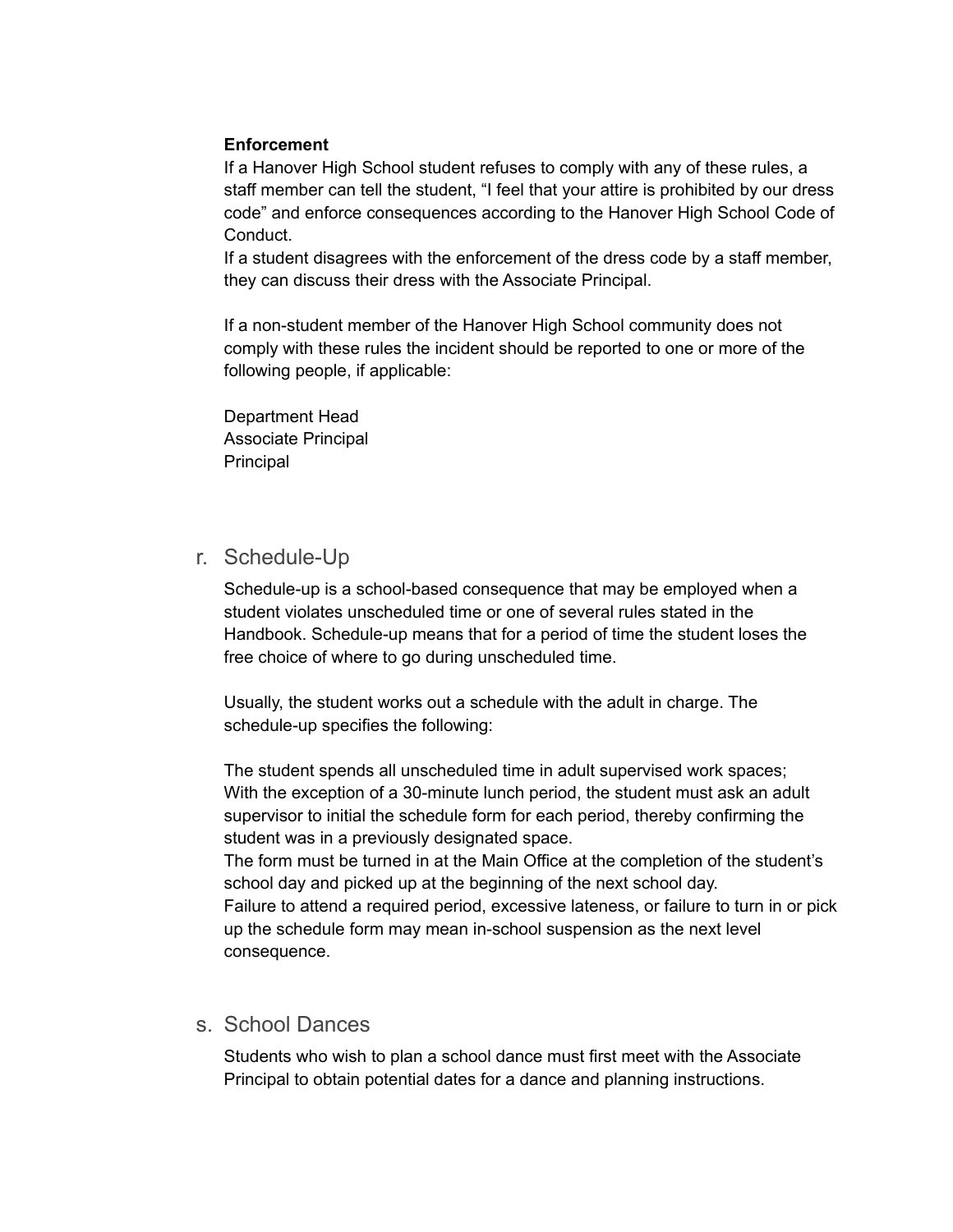Students who plan to attend a school dance need to know the following:

- Dances usually begin at 8:00 P.M.
- Entry to dances will be permitted only until 9:00 P.M. unless a special arrangement is made ahead of time with the chief chaperone.
- Dances will end no later than 10:30 P.M.
- Once a student leaves the dance, the student will not be readmitted.
- There is usually an entrance fee.
- The HHS Personal Appearance Policy is in effect during school dances.
- There is no provision for safeguarding personal possessions. Access to school lockers is restricted since corridor doors are locked. If valuables must be brought to a dance, they should be left for safekeeping with a chaperone. No bags will be allowed in the dance area.
- HHS students may bring guests to HHS dances. Guests will be required to show a high school ID and may be required to give their name, address and telephone number to the adult at the ticket table. All other guests must get prior permission from the Associate Principal.
- At least twelve chaperones must be in attendance in a two-to-one ratio of staff to parents.
- Lighting, music volume and selection must be approved by the head chaperone.
- Student behavior at dances needs to remain appropriate as deemed by the chaperones. The student will be asked to leave the dance with no refund if a student is warned about their behavior and it does not change or the behavior is particularly offensive or unsafe.
- Any student under the influence of drugs or alcohol will be immediately turned over to the police officer on duty who will take the student into custody. The student will be restricted from attending future dances.
- School officials will notify the police pursuant to the Memorandum of Understanding.
- All school rules are in effect during dances, as they are school-sponsored functions.

●

t. Solicitations by Students

DSB Regulation KHD-R (Effective April 28, 1978)

The following steps will be taken when solicitation requests are desired of local merchants:

1. Notify the Associate Principal so that a) they might confirm whether or not other teams, grades, or departments are already soliciting and b) we avoid heavy scheduling of fund-raising efforts.